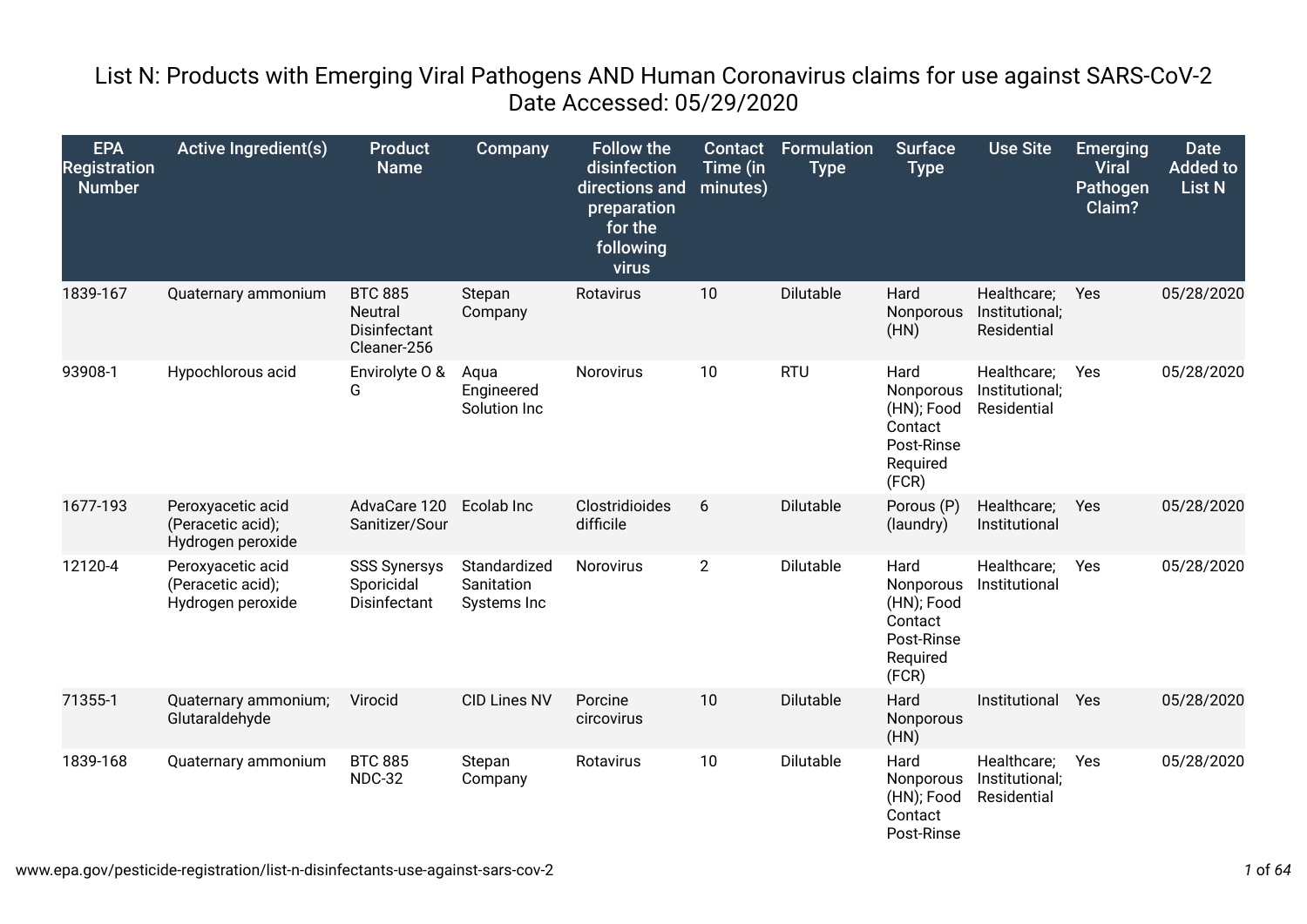| <b>EPA</b><br>Registration<br><b>Number</b> | <b>Active Ingredient(s)</b>                        | <b>Product</b><br><b>Name</b>                               | Company                 | <b>Follow the</b><br>disinfection<br>directions and<br>preparation<br>for the<br>following<br>virus | Contact<br>Time (in<br>minutes) | <b>Formulation</b><br><b>Type</b> | <b>Surface</b><br><b>Type</b>                                                 | <b>Use Site</b>                              | <b>Emerging</b><br><b>Viral</b><br>Pathogen<br>Claim? | <b>Date</b><br><b>Added to</b><br>List N |
|---------------------------------------------|----------------------------------------------------|-------------------------------------------------------------|-------------------------|-----------------------------------------------------------------------------------------------------|---------------------------------|-----------------------------------|-------------------------------------------------------------------------------|----------------------------------------------|-------------------------------------------------------|------------------------------------------|
|                                             |                                                    |                                                             |                         |                                                                                                     |                                 |                                   | Required<br>(FCR)                                                             |                                              |                                                       |                                          |
| 39967-137                                   | Potassium<br>peroxymonosulfate;<br>Sodium chloride | Virkon S                                                    | Lanxess<br>Corporation  | Feline<br>calicivirus                                                                               | 10                              | Dilutable                         | Hard<br>Nonporous<br>(HN)                                                     | Institutional                                | Yes                                                   | 05/21/2020                               |
| 91861-2                                     | Hydrogen peroxide                                  | <b>Bona STL</b><br>Disinfecting<br>Cleaner                  | Bonakemi<br>USA Inc     | Rhinovirus                                                                                          | 10                              | <b>RTU</b>                        | Hard<br>Nonporous<br>(HN); Food<br>Contact<br>Post-Rinse<br>Required<br>(FCR) | Healthcare;<br>Institutional;<br>Residential | Yes                                                   | 05/21/2020                               |
| 5813-124                                    | Sodium hypochlorite                                | Clorox Bleach<br>Blanqueador                                | The Clorox<br>Company   | Canine<br>parvovirus;<br>Feline<br>parvovirus                                                       | 10                              | Dilutable                         | Hard<br>Nonporous<br>(HN); Food<br>Contact<br>Post-Rinse<br>Required<br>(FCR) | Healthcare;<br>Institutional;<br>Residential | Yes                                                   | 05/21/2020                               |
| 1672-65                                     | Sodium hypochlorite                                | Austin A-1<br>Ultra<br>Disinfecting<br>Bleach               | James Austin<br>Company | <b>Hepatitis A</b><br>virus                                                                         | 10                              | Dilutable                         | Hard<br>Nonporous<br>(HN)                                                     | Healthcare;<br>Institutional;<br>Residential | Yes                                                   | 05/21/2020                               |
| 6836-336                                    | Quaternary ammonium                                | Lonza<br>Disinfectant<br><b>Wipes Plus</b>                  | Lonza LLC               | Rotavirus                                                                                           | 10                              | Wipe                              | Hard<br>Nonporous<br>(HN)                                                     | Healthcare;<br>Institutional;<br>Residential | <b>Yes</b>                                            | 05/21/2020                               |
| 70627-62                                    | Hydrogen peroxide                                  | Phato 1:64<br>Disinfectant<br>Cleaner                       | Diversey Inc            | Feline<br>calicivirus                                                                               | 5                               | Dilutable                         | Hard<br>Nonporous<br>(HN)                                                     | Healthcare;<br>Institutional                 | Yes                                                   | 05/21/2020                               |
| 70627-75                                    | Sodium hypochlorite                                | Avert<br>Sporicidal<br>Disinfectant<br><b>Cleaner Wipes</b> | Diversey Inc            | Feline<br>calicivirus                                                                               | 1                               | Wipe                              | Hard<br>Nonporous<br>(HN)                                                     | Healthcare;<br>Institutional                 | Yes                                                   | 05/21/2020                               |

www.epa.gov/pesticide-registration/list-n-disinfectants-use-against-sars-cov-2 *2* of *64*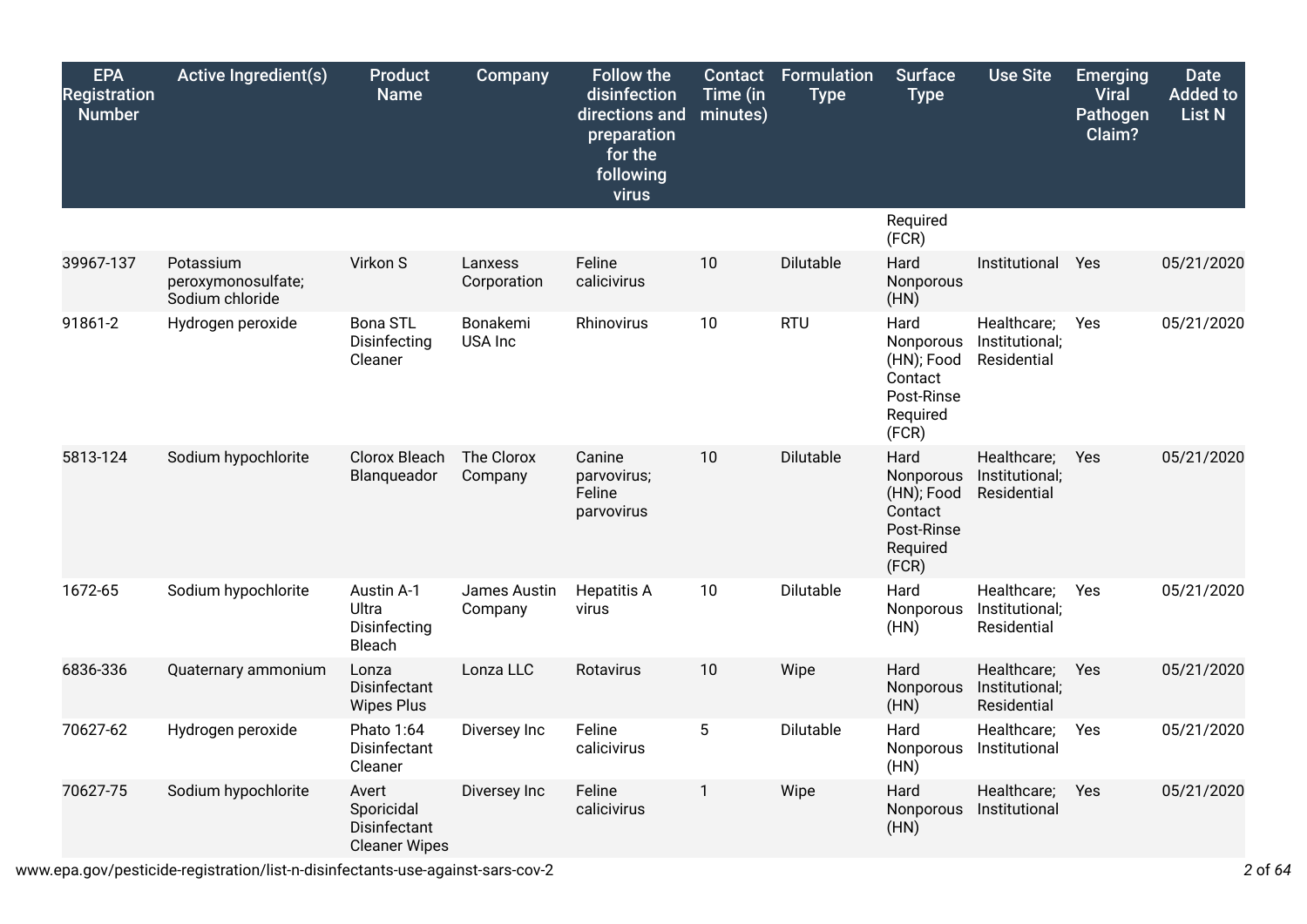| <b>EPA</b><br><b>Registration</b><br><b>Number</b> | <b>Active Ingredient(s)</b> | <b>Product</b><br><b>Name</b>    | <b>Company</b>                            | <b>Follow the</b><br>disinfection<br>directions and<br>preparation<br>for the<br>following<br>virus | Contact<br>Time (in<br>minutes) | <b>Formulation</b><br><b>Type</b> | <b>Surface</b><br><b>Type</b>                                                 | <b>Use Site</b>                              | <b>Emerging</b><br><b>Viral</b><br>Pathogen<br>Claim? | <b>Date</b><br><b>Added to</b><br><b>List N</b> |
|----------------------------------------------------|-----------------------------|----------------------------------|-------------------------------------------|-----------------------------------------------------------------------------------------------------|---------------------------------|-----------------------------------|-------------------------------------------------------------------------------|----------------------------------------------|-------------------------------------------------------|-------------------------------------------------|
| 74986-4                                            | Sodium chlorite             | Selectrocide<br>2L500            | Selective<br>Micro<br>Technologies<br>LLC | Poliovirus                                                                                          | 10                              | Dilutable                         | Hard<br>Nonporous<br>(HN)                                                     | Healthcare;<br>Institutional                 | Yes                                                   | 05/21/2020                                      |
| 1677-21                                            | Quaternary ammonium         | Mikro-Quat                       | Ecolab Inc                                | Norovirus                                                                                           | 10                              | Dilutable                         | Hard<br>Nonporous<br>(HN)                                                     | Healthcare                                   | Yes                                                   | 05/14/2020                                      |
| 5813-121                                           | Sodium hypochlorite         | CRB I                            | The Clorox<br>Company                     | Canine<br>parvovirus;<br>Feline<br>parvovirus;<br>Feline<br>panleukopenia<br>virus                  | 10                              | Dilutable                         | Hard<br>Nonporous<br>(HN); Food<br>Contact<br>Post-Rinse<br>Required<br>(FCR) | Healthcare;<br>Institutional;<br>Residential | Yes                                                   | 05/14/2020                                      |
| 9150-3                                             | Chlorine dioxide            | Carnebon 200                     | International<br>Dioxcide Inc             | Canine<br>parvovirus                                                                                | 15                              | Dilutable                         | Hard<br>Nonporous<br>(HN)                                                     | Healthcare;<br>Institutional                 | Yes                                                   | 05/14/2020                                      |
| 34810-37                                           | Citric acid                 | Wexford<br>Disinfectant<br>Wipes | <b>Wexford Labs</b><br>Inc                | Rhinovirus                                                                                          | 5                               | Wipe                              | Hard<br>Nonporous<br>(HN); Food<br>Contact<br>Post-Rinse<br>Required<br>(FCR) | Healthcare;<br>Institutional;<br>Residential | Yes                                                   | 05/14/2020                                      |
| 5813-76                                            | Sodium hypochlorite         | Clorox MTOC                      | The Clorox<br>Company                     | Rotavirus                                                                                           | 10                              | <b>RTU</b>                        | Hard<br>Nonporous<br>(HN)                                                     | Healthcare;<br>Institutional                 | Yes                                                   | 05/14/2020                                      |
| 10772-21                                           | Hydrogen peroxide           | Hydra                            | Church &<br>Dwight<br>Company Inc         | Rotavirus;<br>Rhinovirus                                                                            | 5                               | <b>RTU</b>                        | Hard<br>Nonporous<br>(HN)                                                     | Healthcare;<br>Institutional;<br>Residential | Yes                                                   | 05/14/2020                                      |
| 75277-2                                            | Citric acid                 | Freak                            | Method<br>Products Inc                    | Rhinovirus                                                                                          | 10                              | <b>RTU</b>                        | Hard<br>Nonporous<br>(HN)                                                     | Residential                                  | Yes                                                   | 05/14/2020                                      |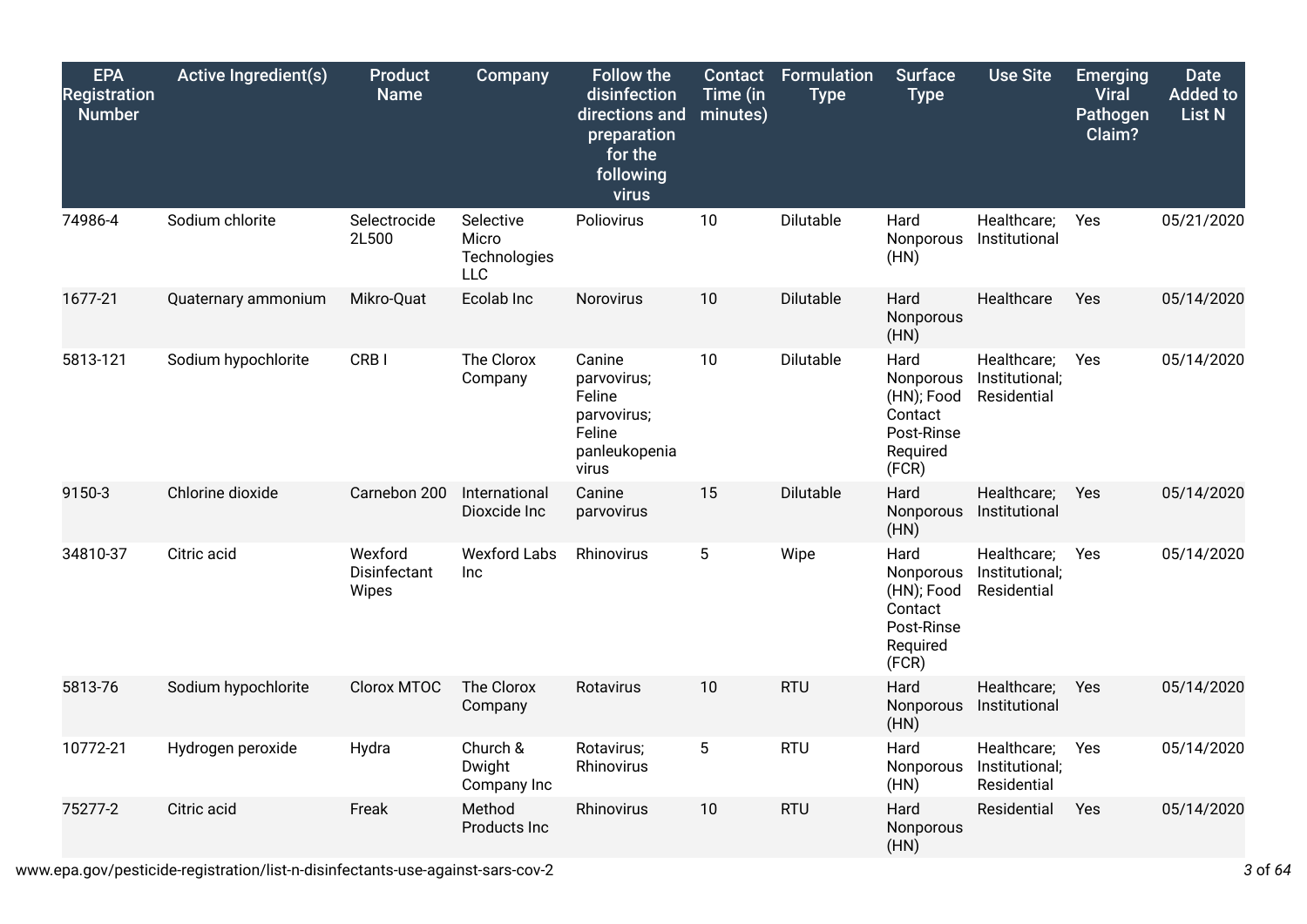| <b>EPA</b><br><b>Registration</b><br><b>Number</b> | <b>Active Ingredient(s)</b>                                 | <b>Product</b><br><b>Name</b>       | Company                         | <b>Follow the</b><br>disinfection<br>directions and<br>preparation<br>for the<br>following<br>virus | <b>Contact</b><br>Time (in<br>minutes) | <b>Formulation</b><br><b>Type</b> | <b>Surface</b><br><b>Type</b>                                                 | <b>Use Site</b>                              | <b>Emerging</b><br><b>Viral</b><br>Pathogen<br>Claim? | <b>Date</b><br><b>Added to</b><br><b>List N</b> |
|----------------------------------------------------|-------------------------------------------------------------|-------------------------------------|---------------------------------|-----------------------------------------------------------------------------------------------------|----------------------------------------|-----------------------------------|-------------------------------------------------------------------------------|----------------------------------------------|-------------------------------------------------------|-------------------------------------------------|
| 1043-119                                           | Hydrogen peroxide;<br>Peroxyacetic acid<br>(Peracetic acid) | SPOR-KLENZ<br>Ready To Use          | <b>Steris</b><br>Corporation    | Murine<br>norovirus                                                                                 | 10                                     | <b>RTU</b>                        | Hard<br>Nonporous<br>(HN)                                                     | Institutional                                | Yes                                                   | 05/14/2020                                      |
| 58300-25                                           | Peroxyacetic acid<br>(Peracetic acid);<br>Hydrogen peroxide | Stericide                           | ConSeal<br>International<br>Inc | Use this<br>product<br>according to<br>the directions<br>for use for<br>sterilization               | 20                                     | <b>RTU</b>                        | Hard<br>Nonporous<br>(HN)                                                     | Healthcare;<br>Institutional                 | Yes                                                   | 05/14/2020                                      |
| 69470-37                                           | Sodium<br>dichloroisocyanurate                              | Clearon<br>Bleach<br><b>Tablets</b> | Clearon<br>Corporation          | Canine<br>parvovirus                                                                                | 10                                     | Solid                             | Hard<br>Nonporous<br>(HN); Food<br>Contact<br>Post-Rinse<br>Required<br>(FCR) | Healthcare;<br>Institutional;<br>Residential | Yes                                                   | 05/14/2020                                      |
| 4822-592                                           | Lactic acid                                                 | Hygeia                              | S.C. Johnson<br>& Son Inc       | Rotavirus                                                                                           | 5                                      | <b>RTU</b>                        | Hard<br>Nonporous<br>(HN); Food<br>Contact<br>Post-Rinse<br>Required<br>(FCR) | Institutional; Yes<br>Residential            |                                                       | 05/14/2020                                      |
| 1839-174                                           | Quaternary ammonium                                         | Stepan<br><b>Towelette</b>          | Stepan<br>Company               | Norovirus                                                                                           | 10                                     | Wipe                              | Hard<br>Nonporous<br>(HN); Food<br>Contact<br>Post-Rinse<br>Required<br>(FCR) | Healthcare;<br>Institutional;<br>Residential | Yes                                                   | 05/14/2020                                      |
| 1043-129                                           | Quaternary ammonium;<br>Isopropanol (Isopropyl<br>alcohol)  | Vesta-Syde<br>SQ64 Ready-<br>to-Use | <b>Steris</b><br>Corporation    | Feline<br>calicivirus                                                                               | 10                                     | <b>RTU</b>                        | Hard<br>Nonporous<br>(HN); Food                                               | Institutional                                | Yes                                                   | 05/07/2020                                      |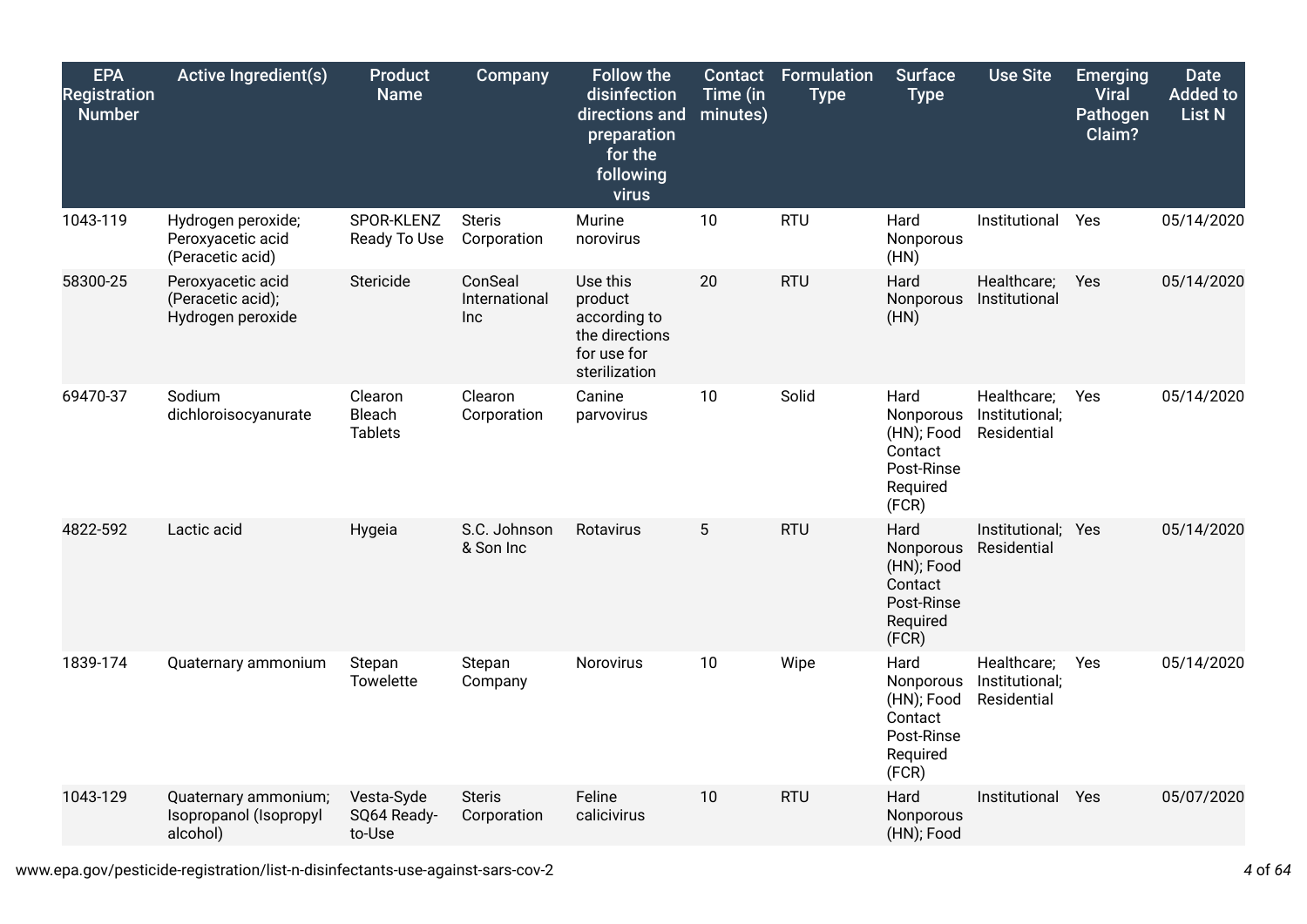| <b>EPA</b><br><b>Registration</b><br><b>Number</b> | <b>Active Ingredient(s)</b>                                 | <b>Product</b><br><b>Name</b>                            | <b>Company</b>                                | <b>Follow the</b><br>disinfection<br>directions and<br>preparation<br>for the<br>following<br>virus | <b>Contact</b><br>Time (in<br>minutes) | <b>Formulation</b><br><b>Type</b>                                                           | <b>Surface</b><br><b>Type</b>                                                 | <b>Use Site</b>                              | <b>Emerging</b><br><b>Viral</b><br>Pathogen<br>Claim? | <b>Date</b><br><b>Added to</b><br><b>List N</b> |
|----------------------------------------------------|-------------------------------------------------------------|----------------------------------------------------------|-----------------------------------------------|-----------------------------------------------------------------------------------------------------|----------------------------------------|---------------------------------------------------------------------------------------------|-------------------------------------------------------------------------------|----------------------------------------------|-------------------------------------------------------|-------------------------------------------------|
|                                                    |                                                             | Disinfectant                                             |                                               |                                                                                                     |                                        |                                                                                             | Contact<br>Post-Rinse<br>Required<br>(FCR)                                    |                                              |                                                       |                                                 |
| 71654-5                                            | Glycolic acid                                               | Glyclean Hard<br>Surface<br>Cleaner                      | The Chemours<br>Company FC<br><b>LLC</b>      | Rhinovirus                                                                                          | 10                                     | <b>RTU</b>                                                                                  | Hard<br>Nonporous<br>(HN)                                                     | Residential                                  | Yes                                                   | 05/07/2020                                      |
| 70271-34                                           | Quaternary ammonium                                         | <b>KIK</b><br>Antibacterial<br>Multipurpose<br>Cleaner I | <b>KIK</b><br>International<br><b>LLC</b>     | Rhinovirus                                                                                          | 10                                     | <b>RTU</b>                                                                                  | Hard<br>Nonporous<br>(HN); Food<br>Contact<br>Post-Rinse<br>Required<br>(FCR) | Healthcare;<br>Institutional;<br>Residential | Yes                                                   | 05/07/2020                                      |
| 71355-2                                            | Hydrogen peroxide;<br>Peroxyacetic acid<br>(Peracetic acid) | Kickstart                                                | <b>CID Lines NV</b>                           | Avian reovirus                                                                                      | 10                                     | Dilutable                                                                                   | Hard<br>Nonporous<br>(HN)                                                     | Institutional                                | Yes                                                   | 05/07/2020                                      |
| 4822-530                                           | Quaternary ammonium                                         | Fantastik®<br>All-Purpose<br>Cleaner                     | S.C. Johnson<br>& Son Inc                     | Rhinovirus                                                                                          | 3                                      | <b>RTU</b>                                                                                  | Hard<br>Nonporous<br>(HN); Food<br>Contact<br>Post-Rinse<br>Required<br>(FCR) | Institutional; Yes<br>Residential            |                                                       | 05/07/2020                                      |
| 67619-42                                           | Hypochlorous acid                                           | Galaxy                                                   | Clorox<br>Professional<br>Products<br>Company | Canine<br>parvovirus;<br>Rhinovirus                                                                 | 5                                      | RTU;<br>Electrostatic<br>spray<br>(Clorox <sup>®</sup><br>Total 360 <sup>®</sup><br>system) | Hard<br>Nonporous<br>(HN)                                                     | Healthcare;<br>Institutional;<br>Residential | Yes                                                   | 05/07/2020                                      |
| 6836-245                                           | Quaternary ammonium                                         | CSP-46                                                   | Lonza LLC                                     | Feline<br>calicivirus;<br><b>Norovirus</b>                                                          | 10                                     | <b>RTU</b>                                                                                  | Hard<br>Nonporous<br>(HN); Food                                               | Healthcare;<br>Institutional;<br>Residential | Yes                                                   | 05/07/2020                                      |

www.epa.gov/pesticide-registration/list-n-disinfectants-use-against-sars-cov-2 *5* of *64*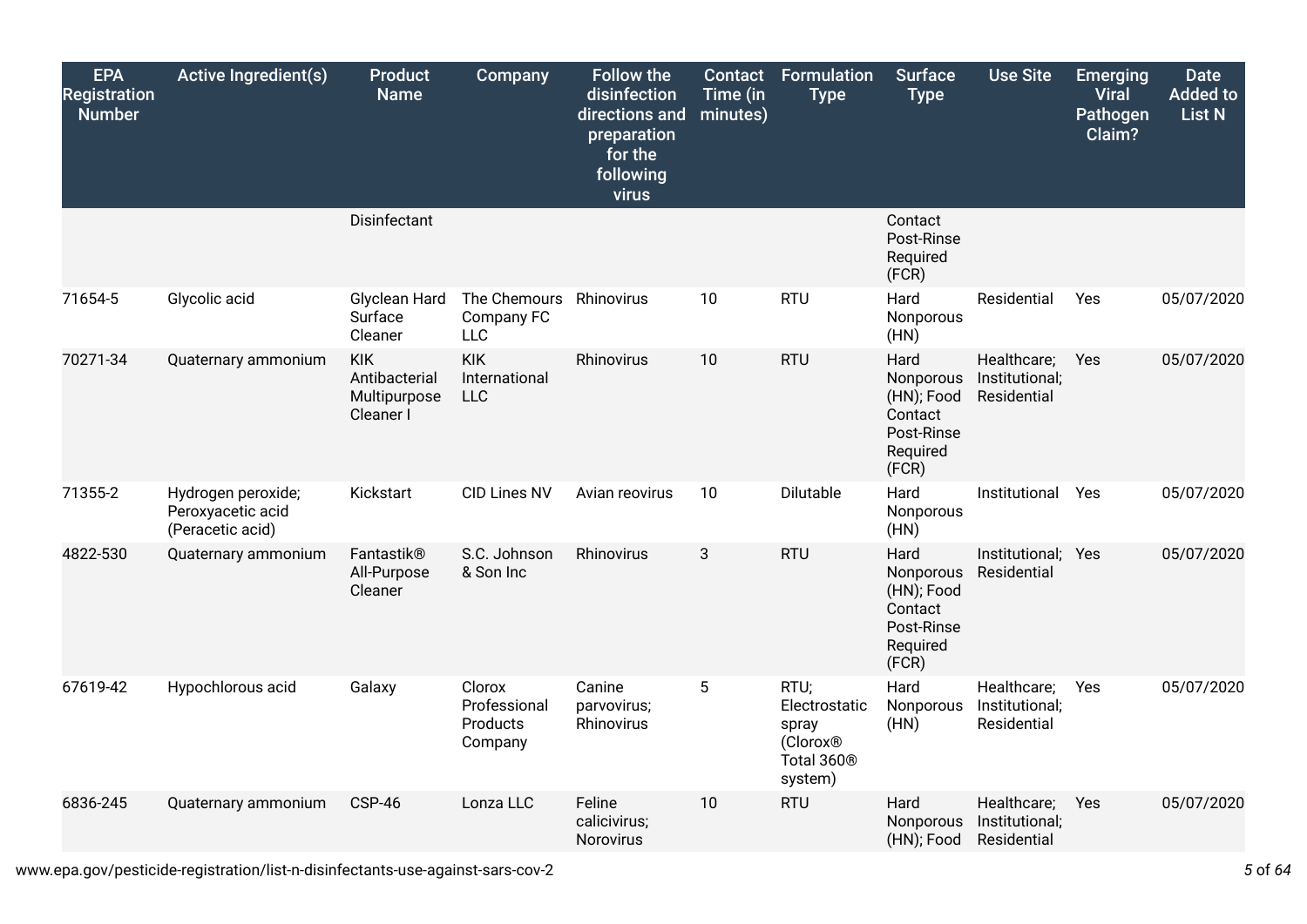| <b>EPA</b><br><b>Registration</b><br><b>Number</b> | <b>Active Ingredient(s)</b>                                                   | <b>Product</b><br><b>Name</b>                                                    | <b>Company</b>            | <b>Follow the</b><br>disinfection<br>directions and<br>preparation<br>for the<br>following<br>virus | Contact<br>Time (in<br>minutes) | Formulation<br><b>Type</b> | <b>Surface</b><br><b>Type</b>                                                 | <b>Use Site</b>                              | <b>Emerging</b><br><b>Viral</b><br>Pathogen<br>Claim? | <b>Date</b><br><b>Added to</b><br>List N |
|----------------------------------------------------|-------------------------------------------------------------------------------|----------------------------------------------------------------------------------|---------------------------|-----------------------------------------------------------------------------------------------------|---------------------------------|----------------------------|-------------------------------------------------------------------------------|----------------------------------------------|-------------------------------------------------------|------------------------------------------|
|                                                    |                                                                               |                                                                                  |                           |                                                                                                     |                                 |                            | Contact<br>Post-Rinse<br>Required<br>(FCR)                                    |                                              |                                                       |                                          |
| 6836-379                                           | Quaternary ammonium                                                           | Nugen NR<br>Disinfecant<br>Wipes                                                 | Lonza LLC                 | Norovirus                                                                                           | 5                               | Wipe                       | Hard<br>Nonporous<br>(HN); Food<br><b>Contact No</b><br>Rinse<br>(FCNR)       | Healthcare;<br>Institutional;<br>Residential | Yes                                                   | 05/07/2020                               |
| 6836-372                                           | Quaternary ammonium                                                           | Nugen 2m<br>Disinfectant<br>Wipes                                                | Lonza LLC                 | Rotavirus                                                                                           | 1.5(90)<br>seconds)             | Wipe                       | Hard<br>Nonporous<br>(HN)                                                     | Healthcare;<br>Institutional;<br>Residential | Yes                                                   | 05/07/2020                               |
| 8383-12                                            | Hydrogen peroxide;<br>Peroxyacetic acid<br>(Peracetic acid)                   | Peridox                                                                          | Contec Inc                | Norovirus;<br>Rhinovirus                                                                            | $\overline{2}$                  | Dilutable                  | Hard<br>Nonporous<br>(HN)                                                     | Healthcare;<br>Institutional                 | Yes                                                   | 05/07/2020                               |
| 1677-158                                           | Hydrogen peroxide;<br>Peroxyacetic acid<br>(Peracetic acid);<br>Octanoic acid | Vortexx                                                                          | Ecolab Inc                | Reovirus                                                                                            | 10                              | Dilutable                  | Hard<br>Nonporous<br>(HN); Food<br>Contact<br>Post-Rinse<br>Required<br>(FCR) | Institutional                                | Yes                                                   | 05/07/2020                               |
| 1677-209                                           | Hydrogen peroxide;<br>Peroxyoctanoic acid;<br>Octanoic acid                   | Octave FS                                                                        | Ecolab Inc                | Feline<br>calicivirus                                                                               | 10                              | Dilutable                  | Hard<br>Nonporous<br>(HN)                                                     | Institutional                                | Yes                                                   | 05/07/2020                               |
| 4822-613                                           | Quaternary ammonium                                                           | Scrubbing<br><b>Bubbles®</b><br><b>Disinfectant</b><br>Bathroom<br>Grime Fighter | S.C. Johnson<br>& Son Inc | Rotavirus                                                                                           | 5                               | <b>RTU</b>                 | Hard<br>Nonporous<br>(HN); Food<br>Contact<br>Post-Rinse<br>Required<br>(FCR) | Residential                                  | Yes                                                   | 05/07/2020                               |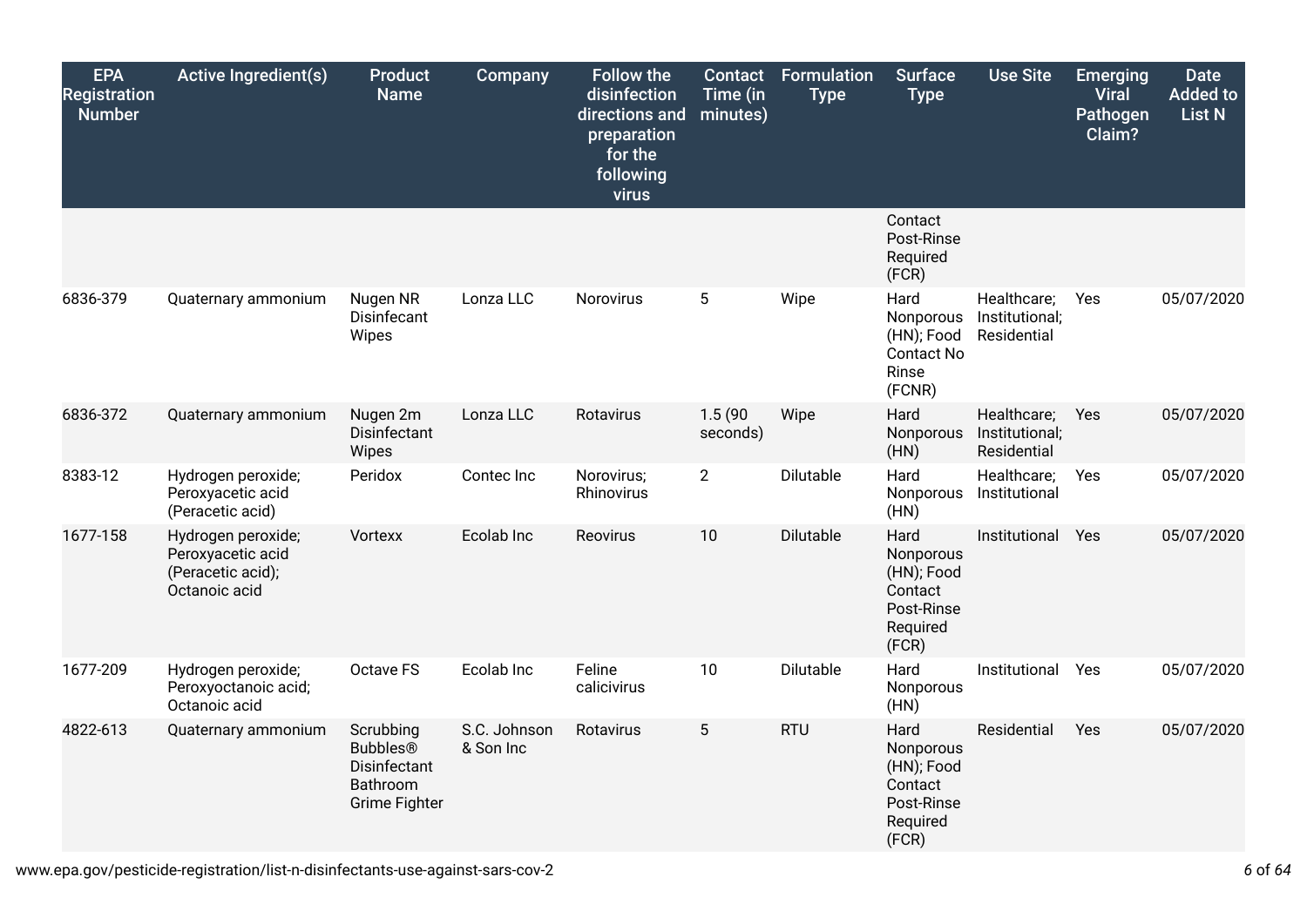| <b>EPA</b><br><b>Registration</b><br><b>Number</b> | <b>Active Ingredient(s)</b> | <b>Product</b><br><b>Name</b>           | Company                              | <b>Follow the</b><br>disinfection<br>directions and<br>preparation<br>for the<br>following<br>virus | <b>Contact</b><br>Time (in<br>minutes) | <b>Formulation</b><br><b>Type</b> | <b>Surface</b><br><b>Type</b>                                                 | <b>Use Site</b>                              | <b>Emerging</b><br><b>Viral</b><br>Pathogen<br>Claim? | <b>Date</b><br><b>Added to</b><br><b>List N</b> |
|----------------------------------------------------|-----------------------------|-----------------------------------------|--------------------------------------|-----------------------------------------------------------------------------------------------------|----------------------------------------|-----------------------------------|-------------------------------------------------------------------------------|----------------------------------------------|-------------------------------------------------------|-------------------------------------------------|
| 5813-93                                            | Glycolic acid               | Show                                    | The Clorox<br>Company                | Rhinovirus                                                                                          | 10                                     | Impregnated<br>materials          | Hard<br>Nonporous<br>(HN)                                                     | Residential                                  | Yes                                                   | 05/07/2020                                      |
| 64240-44                                           | Sodium hypochlorite         | Soft Scrub<br>with Bleach               | Combat Insect<br>Control<br>Systems  | Rhinovirus                                                                                          | 3                                      | <b>RTU</b>                        | Hard<br>Nonporous<br>(HN)                                                     | Healthcare;<br>Institutional;<br>Residential | Yes                                                   | 05/07/2020                                      |
| 72977-3                                            | Silver ion; Citric acid     | Axen <sup>®</sup> 30                    | ETI H2O Inc                          | Adenovirus                                                                                          | 3                                      | <b>RTU</b>                        | Hard<br>Nonporous<br>(HN)                                                     | Healthcare;<br>Institutional;<br>Residential | Yes                                                   | 05/07/2020                                      |
| 1043-127                                           | Phenolic                    | LpH® IIIse<br>Phenolic<br>Disinfectant  | <b>Steris</b><br>Corporation         | Adenovirus                                                                                          | 10                                     | Dilutable                         | Hard<br>Nonporous<br>(HN)                                                     | Healthcare                                   | Yes                                                   | 04/30/2020                                      |
| 92378-2                                            | Quaternary ammonium         | Atmosphere                              | Atmosphere<br><b>Global LLC</b>      | Norovirus                                                                                           | 10                                     | Dilutable                         | Hard<br>Nonporous<br>(HN); Food<br>Contact<br>Post-Rinse<br>Required<br>(FCR) | Healthcare;<br>Institutional;<br>Residential | Yes                                                   | 04/30/2020                                      |
| 10897-108                                          | Sodium hypochlorite         | Hasa Bleach<br>6%                       | Hasa Inc                             | Rhinovirus                                                                                          | 5                                      | Dilutable                         | Hard<br>Nonporous<br>(HN); Food<br>Contact<br>Post-Rinse<br>Required<br>(FCR) | Residential                                  | Yes                                                   | 04/30/2020                                      |
| 88049-2                                            | Sodium hypochlorite         | 2.2% Sodium<br>Hypochlorite<br>Solution | Ameriplus Inc                        | Rhinovirus                                                                                          | 30                                     | <b>RTU</b>                        | Hard<br>Nonporous<br>(HN)                                                     | Institutional; Yes<br>Residential            |                                                       | 04/30/2020                                      |
| 92449-1                                            | Hypochlorous acid           | Annihilyte-1                            | Annihilare<br>Medical<br>Systems Inc | Rhinovirus                                                                                          | 10                                     | <b>RTU</b>                        | Hard<br>Nonporous<br>(HN); Food<br>Contact                                    | Healthcare;<br>Institutional;<br>Residential | Yes                                                   | 04/30/2020                                      |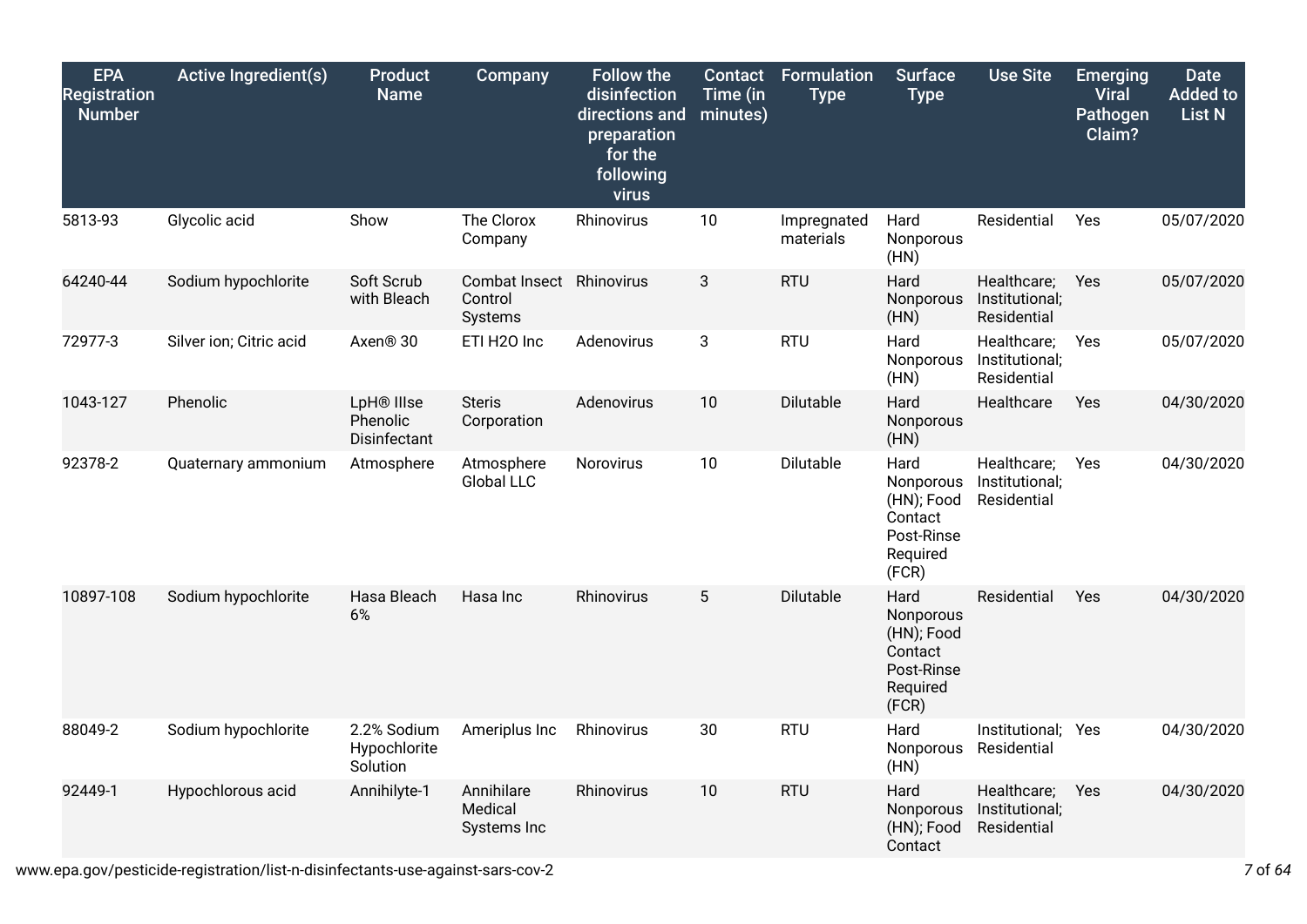| <b>EPA</b><br><b>Registration</b><br><b>Number</b> | <b>Active Ingredient(s)</b> | <b>Product</b><br><b>Name</b>                                | Company                    | <b>Follow the</b><br>disinfection<br>directions and<br>preparation<br>for the<br>following<br>virus | Contact<br>Time (in<br>minutes) | Formulation<br><b>Type</b> | <b>Surface</b><br><b>Type</b>                                                 | <b>Use Site</b>                              | <b>Emerging</b><br><b>Viral</b><br>Pathogen<br>Claim? | <b>Date</b><br><b>Added to</b><br>List N |
|----------------------------------------------------|-----------------------------|--------------------------------------------------------------|----------------------------|-----------------------------------------------------------------------------------------------------|---------------------------------|----------------------------|-------------------------------------------------------------------------------|----------------------------------------------|-------------------------------------------------------|------------------------------------------|
|                                                    |                             |                                                              |                            |                                                                                                     |                                 |                            | Post-Rinse<br>Required<br>(FCR)                                               |                                              |                                                       |                                          |
| 95337-1                                            | Citric acid                 | Arm &<br>Hammer<br>Essentials™<br>Disinfecting<br>Wipes      | CR Brands Inc              | Rhinovirus                                                                                          | $5\phantom{.0}$                 | Wipe                       | Hard<br>Nonporous<br>(HN); Food<br>Contact<br>Post-Rinse<br>Required<br>(FCR) | Institutional; Yes<br>Residential            |                                                       | 04/30/2020                               |
| 34810-25                                           | Thymol                      | Ready to Use<br>Thymol                                       | <b>Wexford Labs</b><br>Inc | Feline<br>calicivirus                                                                               | 10                              | <b>RTU</b>                 | Hard<br>Nonporous<br>(HN); Food<br>Contact<br>Post-Rinse<br>Required<br>(FCR) | Healthcare;<br>Institutional;<br>Residential | Yes                                                   | 04/30/2020                               |
| 8383-3                                             | Phenolic                    | Sporicidin<br>(Brand)<br>Disinfectant<br>Solution<br>(Spray) | Contec Inc                 | Norovirus                                                                                           | 5                               | <b>RTU</b>                 | Hard<br>Nonporous<br>(HN); Food<br>Contact<br>Post-Rinse<br>Required<br>(FCR) | Healthcare;<br>Institutional;<br>Residential | Yes                                                   | 04/30/2020                               |
| 87508-3                                            | Sodium chlorite             | Performacide                                                 | Odorstart LLC              | Poliovirus                                                                                          | 10                              | Dilutable                  | Hard<br>Nonporous<br>(HN)                                                     | Healthcare;<br>Institutional                 | Yes                                                   | 04/30/2020                               |
| 93672-2                                            | Hydrogen peroxide           | NeoSan Labs<br>Part B                                        | Neosan Labs<br>Inc         | Norovirus                                                                                           | 10                              | Dilutable                  | Hard<br>Nonporous<br>(HN); Food<br>Contact<br>Post-Rinse<br>Required          | Healthcare;<br>Institutional;<br>Residential | Yes                                                   | 04/30/2020                               |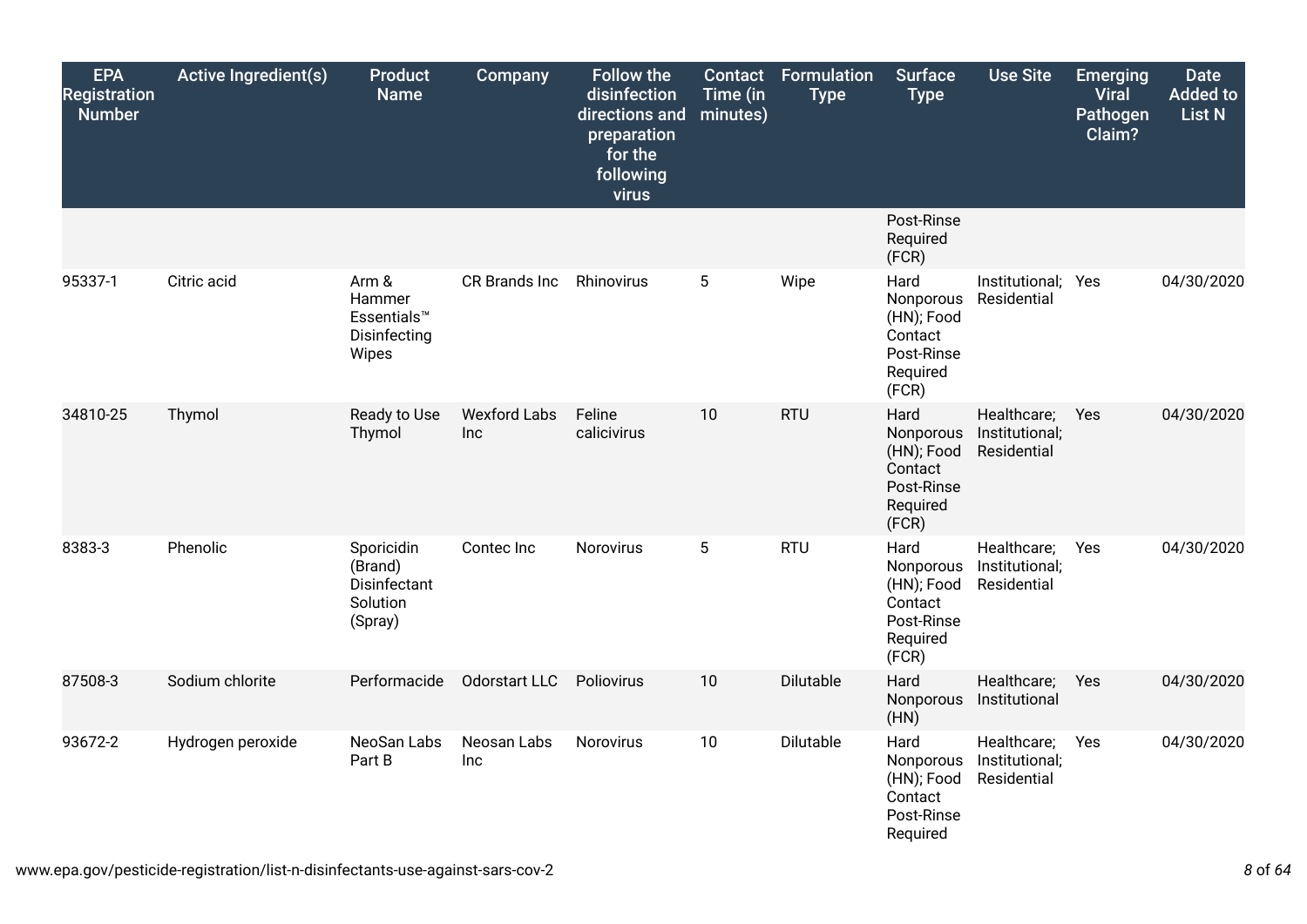| <b>EPA</b><br><b>Registration</b><br><b>Number</b> | <b>Active Ingredient(s)</b> | <b>Product</b><br><b>Name</b>                                                           | Company                    | <b>Follow the</b><br>disinfection<br>directions and<br>preparation<br>for the<br>following<br>virus | Contact<br>Time (in<br>minutes) | <b>Formulation</b><br><b>Type</b> | <b>Surface</b><br><b>Type</b>                                                 | <b>Use Site</b>                              | <b>Emerging</b><br><b>Viral</b><br>Pathogen<br>Claim? | <b>Date</b><br><b>Added to</b><br>List N |
|----------------------------------------------------|-----------------------------|-----------------------------------------------------------------------------------------|----------------------------|-----------------------------------------------------------------------------------------------------|---------------------------------|-----------------------------------|-------------------------------------------------------------------------------|----------------------------------------------|-------------------------------------------------------|------------------------------------------|
|                                                    |                             |                                                                                         |                            |                                                                                                     |                                 |                                   | (FCR)                                                                         |                                              |                                                       |                                          |
| 93672-1                                            | Quaternary ammonium         | NeoSan Labs<br>Part A                                                                   | Neosan Labs<br>Inc         | Norovirus                                                                                           | 10                              | Dilutable                         | Hard<br>Nonporous<br>(HN); Food<br>Contact<br>Post-Rinse<br>Required<br>(FCR) | Healthcare;<br>Institutional;<br>Residential | Yes                                                   | 04/30/2020                               |
| 1677-256                                           | Quaternary ammonium         | <b>FSC 35K</b>                                                                          | Ecolab Inc                 | Feline<br>calicivirus                                                                               | $\overline{5}$                  | Dilutable                         | Hard<br>Nonporous<br>(HN)                                                     | Healthcare;<br>Institutional                 | Yes                                                   | 04/30/2020                               |
| 1839-213                                           | Quaternary ammonium         | SC-AHD-128                                                                              | Stepan<br>Company          | Norovirus                                                                                           | 5                               | Dilutable                         | Hard<br>Nonporous<br>(HN); Food<br>Contact<br>Post-Rinse<br>Required<br>(FCR) | Healthcare;<br>Institutional;<br>Residential | Yes                                                   | 04/30/2020                               |
| 1839-211                                           | Quaternary ammonium         | SC-AHD-64                                                                               | Stepan<br>Company          | Feline<br>calicivirus                                                                               | 5                               | Dilutable                         | Hard<br>Nonporous<br>(HN); Food<br>Contact<br>Post-Rinse<br>Required<br>(FCR) | Healthcare;<br>Institutional;<br>Residential | Yes                                                   | 04/23/2020                               |
| 5185-505                                           | Hydrogen chloride           | The Works <sup>®</sup><br><b>Basic</b><br>Disinfectant<br><b>Toilet Bowl</b><br>Cleaner | Bio-Lab Inc                | Rotavirus;<br>Poliovirus                                                                            | 10                              | Dilutable                         | Hard<br>Nonporous<br>(HN)                                                     | Institutional; Yes<br>Residential            |                                                       | 04/23/2020                               |
| 74436-1                                            | Quaternary ammonium         | EasyDECON<br>Part 1                                                                     | <b>EFT Holdings</b><br>Inc | <b>Hepatitis A</b><br>virus;<br>Rhinovirus;                                                         | 10                              | <b>RTU</b>                        | Hard<br>Nonporous<br>(HN); Food                                               | Healthcare;<br>Institutional;<br>Residential | Yes                                                   | 04/23/2020                               |

www.epa.gov/pesticide-registration/list-n-disinfectants-use-against-sars-cov-2 *9* of *64*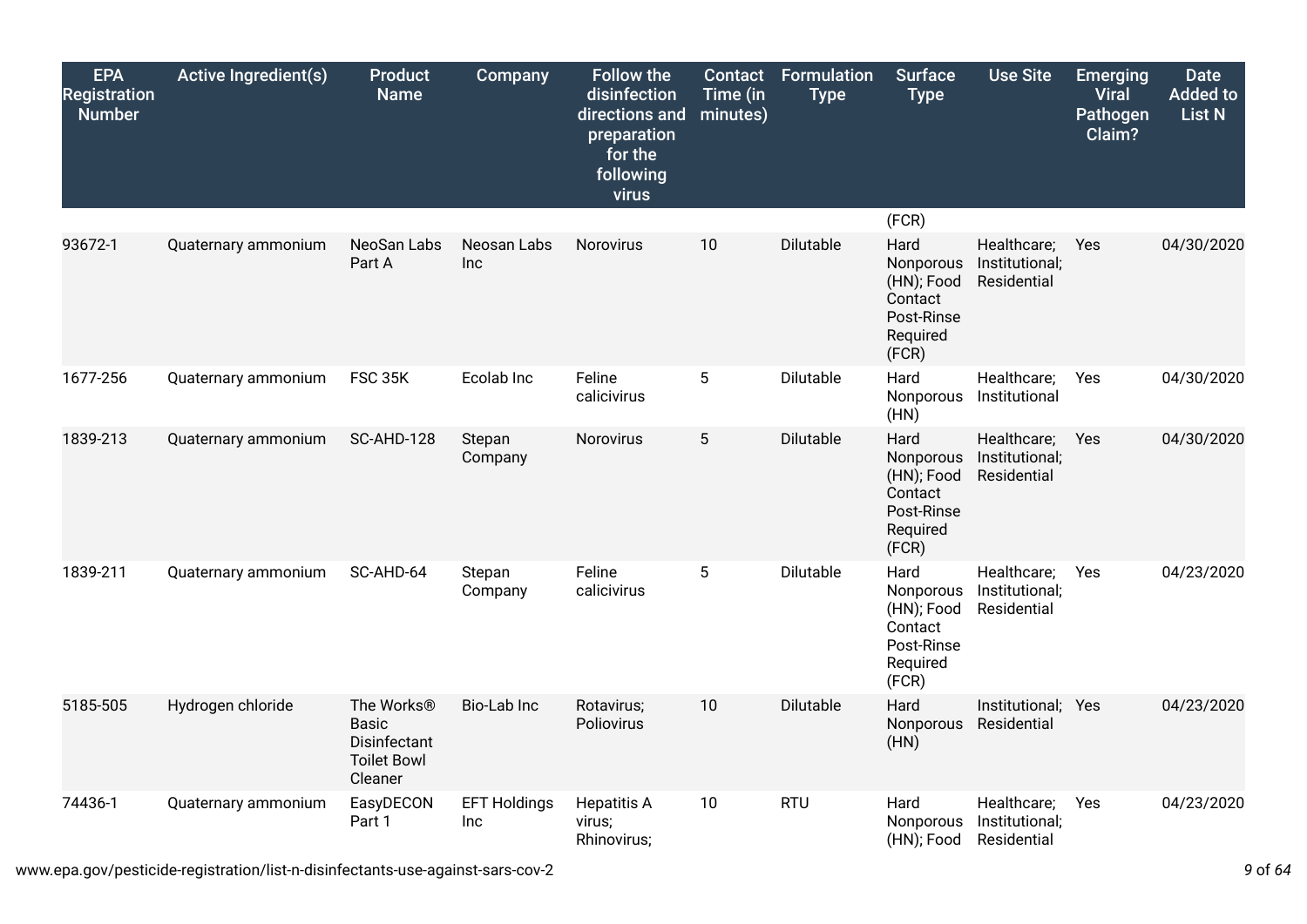| <b>EPA</b><br><b>Registration</b><br><b>Number</b> | <b>Active Ingredient(s)</b>                     | <b>Product</b><br><b>Name</b>                                   | <b>Company</b>                                      | <b>Follow the</b><br>disinfection<br>directions and<br>preparation<br>for the<br>following<br>virus | <b>Contact</b><br>Time (in<br>minutes) | Formulation<br><b>Type</b> | <b>Surface</b><br><b>Type</b>                                                 | <b>Use Site</b>                              | <b>Emerging</b><br><b>Viral</b><br>Pathogen<br>Claim? | <b>Date</b><br><b>Added to</b><br>List N |
|----------------------------------------------------|-------------------------------------------------|-----------------------------------------------------------------|-----------------------------------------------------|-----------------------------------------------------------------------------------------------------|----------------------------------------|----------------------------|-------------------------------------------------------------------------------|----------------------------------------------|-------------------------------------------------------|------------------------------------------|
|                                                    |                                                 |                                                                 |                                                     | Feline<br>calicivirus                                                                               |                                        |                            | Contact<br>Post-Rinse<br>Required<br>(FCR)                                    |                                              |                                                       |                                          |
| 74436-2                                            | Hydrogen Peroxide                               | EasyDECON<br>Part 2                                             | <b>EFT Holdings</b><br>Inc                          | <b>Hepatitis A</b><br>virus;<br>Rhinovirus;<br>Feline<br>calicivirus                                | 10                                     | <b>RTU</b>                 | Hard<br>Nonporous<br>(HN); Food<br>Contact<br>Post-Rinse<br>Required<br>(FCR) | Healthcare;<br>Institutional;<br>Residential | Yes                                                   | 04/23/2020                               |
| 66570-2                                            | Sodium<br>dichloroisocyanurate                  | EfferSan <sup>™</sup>                                           | Activon Inc                                         | Feline<br>calicivirus                                                                               | 5                                      | Solid                      | Hard<br>Nonporous<br>(HN); Food<br>Contact<br>Post-Rinse<br>Required<br>(FCR) | Healthcare;<br>Institutional;<br>Residential | Yes                                                   | 04/23/2020                               |
| 87492-1                                            | Chlorine dioxide                                | Electro-<br><b>Biocide</b>                                      | Strategic<br>Resource<br>Optimization<br><b>Inc</b> | Rhinovirus                                                                                          | 10                                     | <b>RTU</b>                 | Hard<br>Nonporous<br>(HN)                                                     | Healthcare;<br>Institutional;<br>Residential | Yes                                                   | 04/23/2020                               |
| 11525-30                                           | Quaternary ammonium;<br>Ethanol (Ethyl alcohol) | Disinfectant<br>Spray "G"                                       | Aerosols<br>Danville Inc                            | Rhinovirus                                                                                          | 10                                     | <b>RTU</b>                 | Hard<br>Nonporous<br>(HN); Food<br>Contact<br>Post-Rinse<br>Required<br>(FCR) | Healthcare;<br>Institutional;<br>Residential | Yes                                                   | 04/23/2020                               |
| 4822-614                                           | Hydrochloric acid                               | Scrubbing<br><b>Bubbles®</b><br><b>Power Stain</b><br>Destroyer | S.C. Johnson<br>& Son Inc                           | Rotavirus                                                                                           | 10                                     | <b>RTU</b>                 | Hard<br>Nonporous<br>(HN)                                                     | Residential                                  | Yes                                                   | 04/23/2020                               |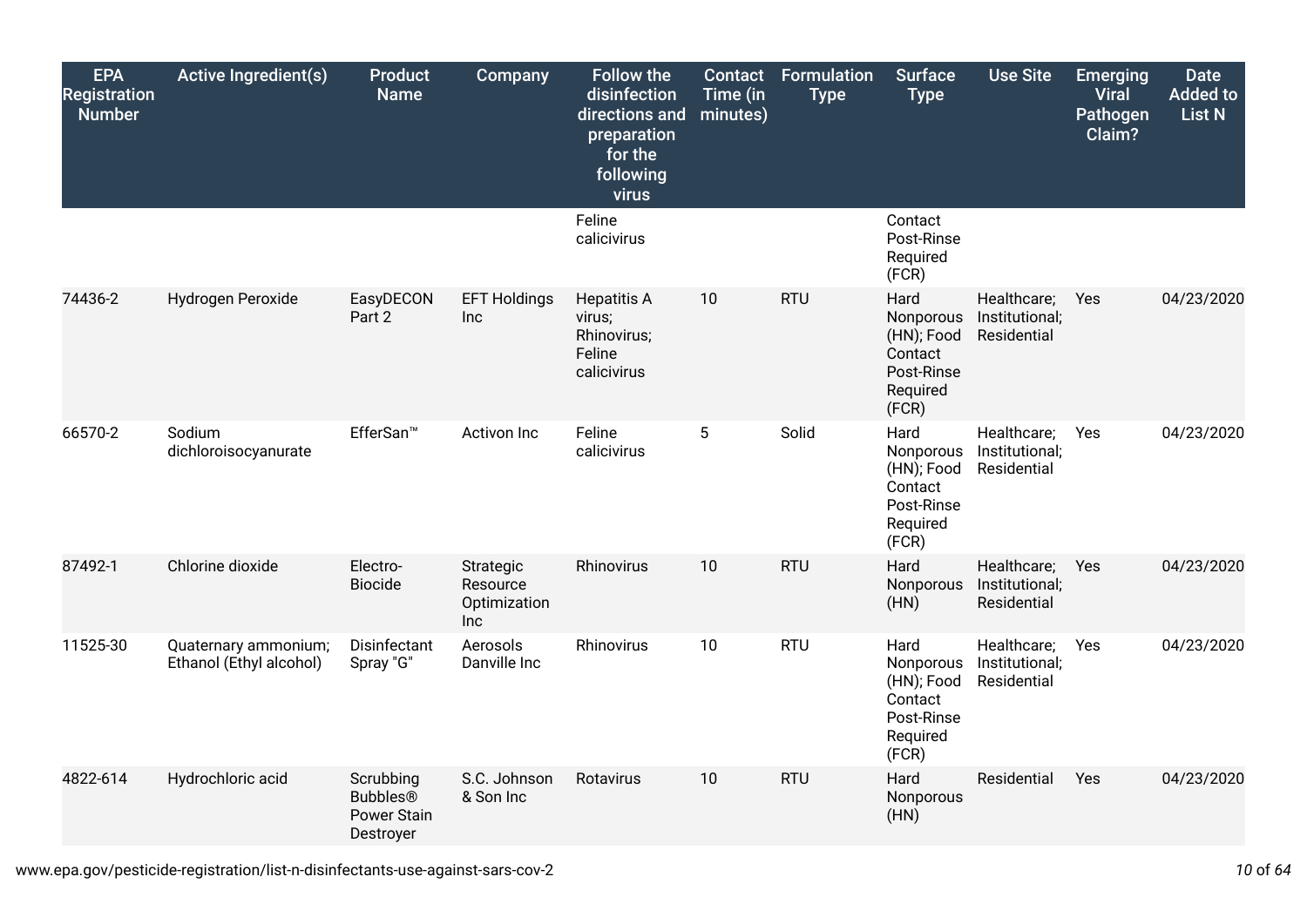| <b>EPA</b><br><b>Registration</b><br><b>Number</b> | <b>Active Ingredient(s)</b> | <b>Product</b><br><b>Name</b>                                                                            | Company                         | <b>Follow the</b><br>disinfection<br>directions and<br>preparation<br>for the<br>following<br>virus | <b>Contact</b><br>Time (in<br>minutes) | <b>Formulation</b><br><b>Type</b> | <b>Surface</b><br><b>Type</b>                                                 | <b>Use Site</b>                              | <b>Emerging</b><br><b>Viral</b><br>Pathogen<br>Claim? | <b>Date</b><br><b>Added to</b><br>List N |
|----------------------------------------------------|-----------------------------|----------------------------------------------------------------------------------------------------------|---------------------------------|-----------------------------------------------------------------------------------------------------|----------------------------------------|-----------------------------------|-------------------------------------------------------------------------------|----------------------------------------------|-------------------------------------------------------|------------------------------------------|
|                                                    |                             | Non-Bleach<br><b>Toilet Bowl</b><br>Disinfectant                                                         |                                 |                                                                                                     |                                        |                                   |                                                                               |                                              |                                                       |                                          |
| 70627-79                                           | Hydrogen peroxide           | Oxivir <sup>™</sup> HC<br>Disinfectant<br>Cleaner                                                        | Diversey Inc                    | Feline<br>calicivirus;<br>Rhinovirus;<br>Adenovirus;<br>Rotavirus;<br>Poliovirus                    | $\mathbf{1}$                           | <b>RTU</b>                        | Hard<br>Nonporous<br>(HN); Food<br>Contact<br>Post-Rinse<br>Required<br>(FCR) | Healthcare;<br>Institutional                 | Yes                                                   | 04/23/2020                               |
| 70627-80                                           | Hydrogen peroxide           | Oxivir <sup>™</sup> HC<br>Wipes                                                                          | Diversey Inc                    | Feline<br>calicivirus;<br>Rhinovirus;<br>Adenovirus;<br>Rotavirus;<br>Poliovirus                    | $\mathbf{1}$                           | <b>RTU</b>                        | Hard<br>Nonporous<br>(HN); Food<br>Contact<br>Post-Rinse<br>Required<br>(FCR) | Healthcare;<br>Institutional                 | Yes                                                   | 04/23/2020                               |
| 4822-617                                           | Sodium hypochlorite         | Scrubbing<br><b>Bubbles®</b><br><b>Bubbly Bleach</b><br><b>Gel Toilet</b><br><b>Bowl</b><br>Disinfectant | S.C. Johnson<br>& Son Inc       | Rotavirus                                                                                           | 10                                     | <b>RTU</b>                        | Hard<br>Nonporous<br>(HN)                                                     | Residential                                  | Yes                                                   | 04/23/2020                               |
| 6836-385                                           | Hydrogen peroxide           | DS-6640                                                                                                  | Lonza LLC                       | Feline<br>calicivirus                                                                               | 3                                      | <b>RTU</b>                        | Hard<br>Nonporous<br>(HN)                                                     | Healthcare;<br>Institutional;<br>Residential | Yes                                                   | 04/23/2020                               |
| 6836-388                                           | Hydrogen peroxide           | DS6809                                                                                                   | Lonza LLC                       | Feline<br>calicivirus                                                                               | 3                                      | Wipe                              | Hard<br>Nonporous<br>(HN)                                                     | Healthcare;<br>Institutional;<br>Residential | Yes                                                   | 04/23/2020                               |
| 91452-1                                            | Citric acid                 | LEXX <sup>™</sup> Liquid<br>Sanitizer and<br>Cleaner<br>Concentrate                                      | ProNatural<br><b>Brands LLC</b> | Feline<br>calicivirus                                                                               | 10                                     | Dilutable                         | Hard<br>Nonporous<br>(HN)                                                     | Healthcare;<br>Institutional;<br>Residential | Yes                                                   | 04/23/2020                               |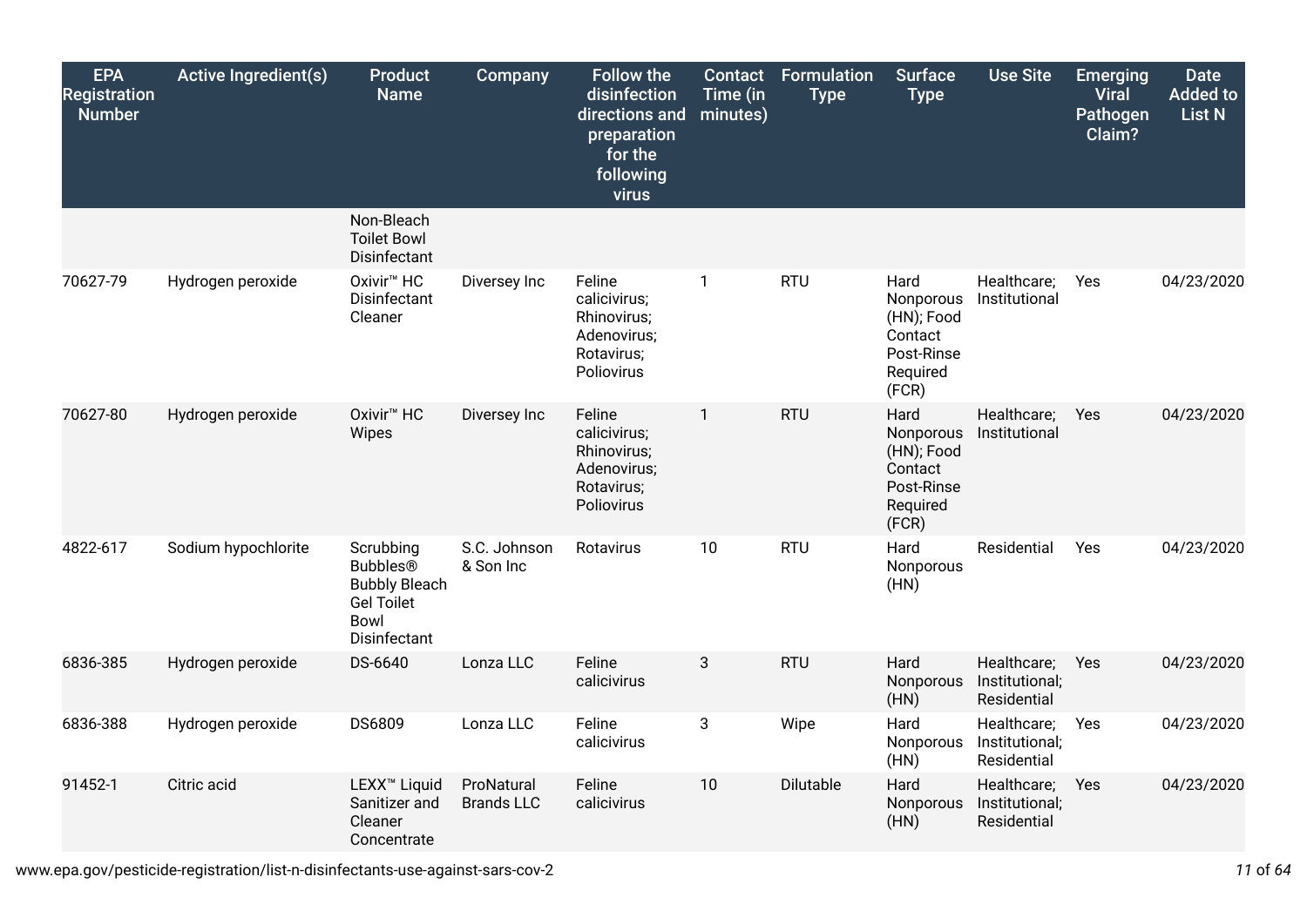| <b>EPA</b><br><b>Registration</b><br><b>Number</b> | <b>Active Ingredient(s)</b>                                                            | <b>Product</b><br><b>Name</b>                     | <b>Company</b>                    | <b>Follow the</b><br>disinfection<br>directions and<br>preparation<br>for the<br>following<br>virus | <b>Contact</b><br>Time (in<br>minutes) | <b>Formulation</b><br><b>Type</b> | <b>Surface</b><br><b>Type</b>                                                 | <b>Use Site</b>                              | <b>Emerging</b><br><b>Viral</b><br>Pathogen<br>Claim? | <b>Date</b><br><b>Added to</b><br><b>List N</b> |
|----------------------------------------------------|----------------------------------------------------------------------------------------|---------------------------------------------------|-----------------------------------|-----------------------------------------------------------------------------------------------------|----------------------------------------|-----------------------------------|-------------------------------------------------------------------------------|----------------------------------------------|-------------------------------------------------------|-------------------------------------------------|
| 1043-128                                           | Phenolic                                                                               | Vesphene<br><b>Illse Phenolic</b><br>Disinfectant | <b>Steris</b><br>Corporation      | Adenovirus                                                                                          | 10                                     | Dilutable                         | Hard<br>Nonporous<br>(HN)                                                     | Healthcare;<br>Institutional                 | Yes                                                   | 04/23/2020                                      |
| 88897-1                                            | Quaternary ammonium;<br>Ethanol (Ethyl alcohol);<br>Isopropanol (Isopropyl<br>alcohol) | Panther<br>Disinfectant<br>Towelette              | Maxill Inc                        | Poliovirus                                                                                          | 3                                      | Wipe                              | Hard<br>Nonporous<br>(HN)                                                     | Healthcare;<br>Institutional                 | Yes                                                   | 04/23/2020                                      |
| 1677-255                                           | Sodium<br>dichloroisocyanurate                                                         | XHC-S                                             | Ecolab Inc                        | Poliovirus                                                                                          | 5                                      | <b>Dilutable</b>                  | Hard<br>Nonporous<br>(HN)                                                     | Healthcare;<br>Institutional                 | <b>Yes</b>                                            | 04/23/2020                                      |
| 68660-11                                           | Hydrogen peroxide;<br>Peroxyacetic acid<br>(Peracetic acid)                            | Proxitane®<br><b>AHC</b>                          | Solvay<br>Chemicals<br><b>LLC</b> | Rhinovirus                                                                                          | 10                                     | Dilutable                         | Hard<br>Nonporous<br>(HN)                                                     | Institutional                                | Yes                                                   | 04/23/2020                                      |
| 34810-31                                           | Phenolic                                                                               | Wex-cide 128                                      | <b>Wexford Labs</b><br><b>Inc</b> | Feline<br>calicivirus                                                                               | 10                                     | Dilutable                         | Hard<br>Nonporous<br>(HN)                                                     | Healthcare;<br>Institutional;<br>Residential | Yes                                                   | 04/23/2020                                      |
| 1839-155                                           | Quaternary ammonium                                                                    | <b>BTC 2125M</b><br>20% Solution                  | Stepan<br>Company                 | Adenovirus                                                                                          | 10                                     | Dilutable                         | Hard<br>Nonporous<br>(HN); Food<br>Contact<br>Post-Rinse<br>Required<br>(FCR) | Healthcare;<br>Institutional;<br>Residential | Yes                                                   | 04/23/2020                                      |
| 1839-245                                           | Quaternary ammonium                                                                    | SC-5:256HN                                        | Stepan<br>Company                 | Norovirus                                                                                           | 5                                      | Dilutable                         | Hard<br>Nonporous<br>(HN); Food<br>Contact<br>Post-Rinse<br>Required<br>(FCR) | Healthcare;<br>Institutional;<br>Residential | Yes                                                   | 04/23/2020                                      |
| 65402-3                                            | Peroxyacetic acid<br>(Peracetic acid);<br>Hydrogen peroxide                            | VigorOx<br>SP-15<br>Antimicrobial                 | PeroxyChem<br><b>LLC</b>          | Norovirus                                                                                           | 5                                      | Dilutable                         | Hard<br>Nonporous<br>(HN)                                                     | Institutional                                | Yes                                                   | 04/23/2020                                      |

www.epa.gov/pesticide-registration/list-n-disinfectants-use-against-sars-cov-2 *12* of *64*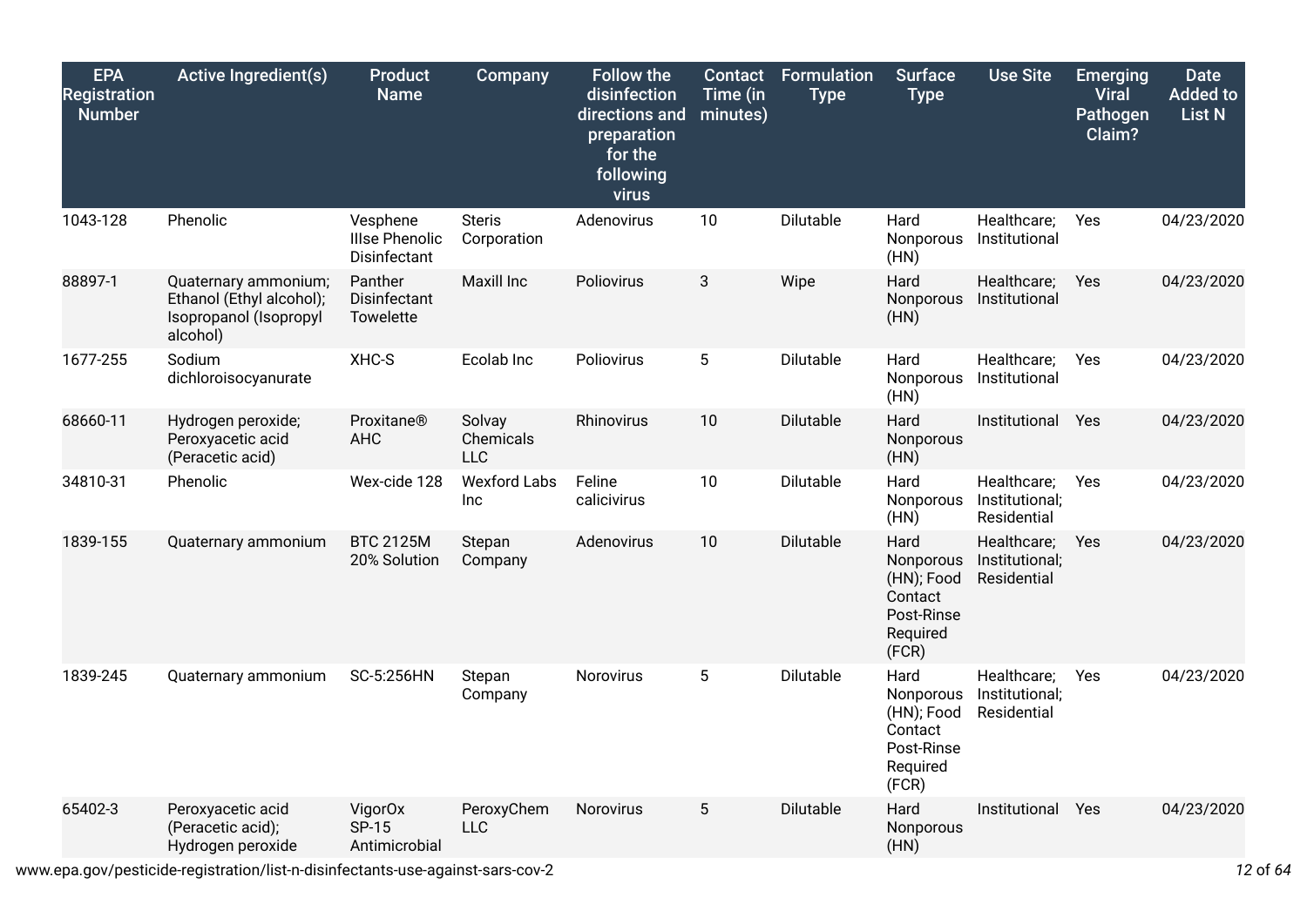| <b>EPA</b><br><b>Registration</b><br><b>Number</b> | <b>Active Ingredient(s)</b>                                | <b>Product</b><br><b>Name</b>                   | <b>Company</b>                     | <b>Follow the</b><br>disinfection<br>directions and<br>preparation<br>for the<br>following<br>virus | Contact<br>Time (in<br>minutes) | <b>Formulation</b><br><b>Type</b>                      | <b>Surface</b><br><b>Type</b>                                                 | <b>Use Site</b>                              | <b>Emerging</b><br><b>Viral</b><br>Pathogen<br>Claim? | <b>Date</b><br><b>Added to</b><br><b>List N</b> |
|----------------------------------------------------|------------------------------------------------------------|-------------------------------------------------|------------------------------------|-----------------------------------------------------------------------------------------------------|---------------------------------|--------------------------------------------------------|-------------------------------------------------------------------------------|----------------------------------------------|-------------------------------------------------------|-------------------------------------------------|
|                                                    |                                                            | Agent                                           |                                    |                                                                                                     |                                 |                                                        |                                                                               |                                              |                                                       |                                                 |
| 70271-15                                           | Sodium hypochlorite                                        | 2% Sodium<br>Hypochlorite<br>Spray              | <b>KIK</b><br>International<br>Inc | Rhinovirus                                                                                          | $\mathbf{1}$                    | <b>RTU</b>                                             | Hard<br>Nonporous<br>(HN)                                                     | Healthcare;<br>Institutional;<br>Residential | Yes                                                   | 04/23/2020                                      |
| 73232-1                                            | Isopropanol (Isopropyl<br>alcohol); Quaternary<br>ammonium | Alpet D2                                        | <b>Best</b><br>Sanitizers Inc      | Norovirus                                                                                           | $5\phantom{.0}$                 | <b>RTU</b>                                             | Hard<br>Nonporous<br>(HN)                                                     | Healthcare;<br>Institutional;<br>Residential | Yes                                                   | 04/23/2020                                      |
| 34810-36                                           | Citric acid                                                | CleanCide<br>Wipes                              | <b>Wexford Labs</b><br>Inc         | Rhinovirus;<br>Feline<br>calicivirus                                                                | $\overline{5}$                  | Wipe                                                   | Hard<br>Nonporous<br>(HN); Food<br>Contact<br>Post-Rinse<br>Required<br>(FCR) | Healthcare;<br>Institutional;<br>Residential | Yes                                                   | 04/23/2020                                      |
| 1839-96                                            | Quaternary ammonium                                        | NP 9.0 (D&F)<br>Detergent/<br>disinfectant      | Stepan<br>Company                  | Feline<br>calicivirus                                                                               | 10                              | Dilutable                                              | Hard<br>Nonporous<br>(HN); Food<br>Contact<br>Post-Rinse<br>Required<br>(FCR) | Healthcare;<br>Institutional;<br>Residential | Yes                                                   | 04/23/2020                                      |
| 87518-1                                            | Hypochlorous acid                                          | Hsp20                                           | HSP USA LLC                        | Norovirus                                                                                           | $\mathbf{1}$                    | <b>RTU</b>                                             | Hard<br>Nonporous<br>(HN); Food<br>Contact<br>Post-Rinse<br>Required<br>(FCR) | Healthcare;<br>Institutional;<br>Residential | Yes                                                   | 04/23/2020                                      |
| 72372-1                                            | Hydrogen peroxide                                          | B-Cap <sup>™</sup> 35<br>Antimicrobial<br>Agent | PeroxyChem<br><b>LLC</b>           | Use this<br>product for<br>sterilization as<br>instructed in the<br>Bioquell                        | Consult<br>user<br>manual       | Vapor (use in<br>conjunction<br>with VHP<br>generator) | Hard<br>Nonporous<br>(HN);<br>Porous (P)                                      | Institutional                                | Yes                                                   | 04/16/2020                                      |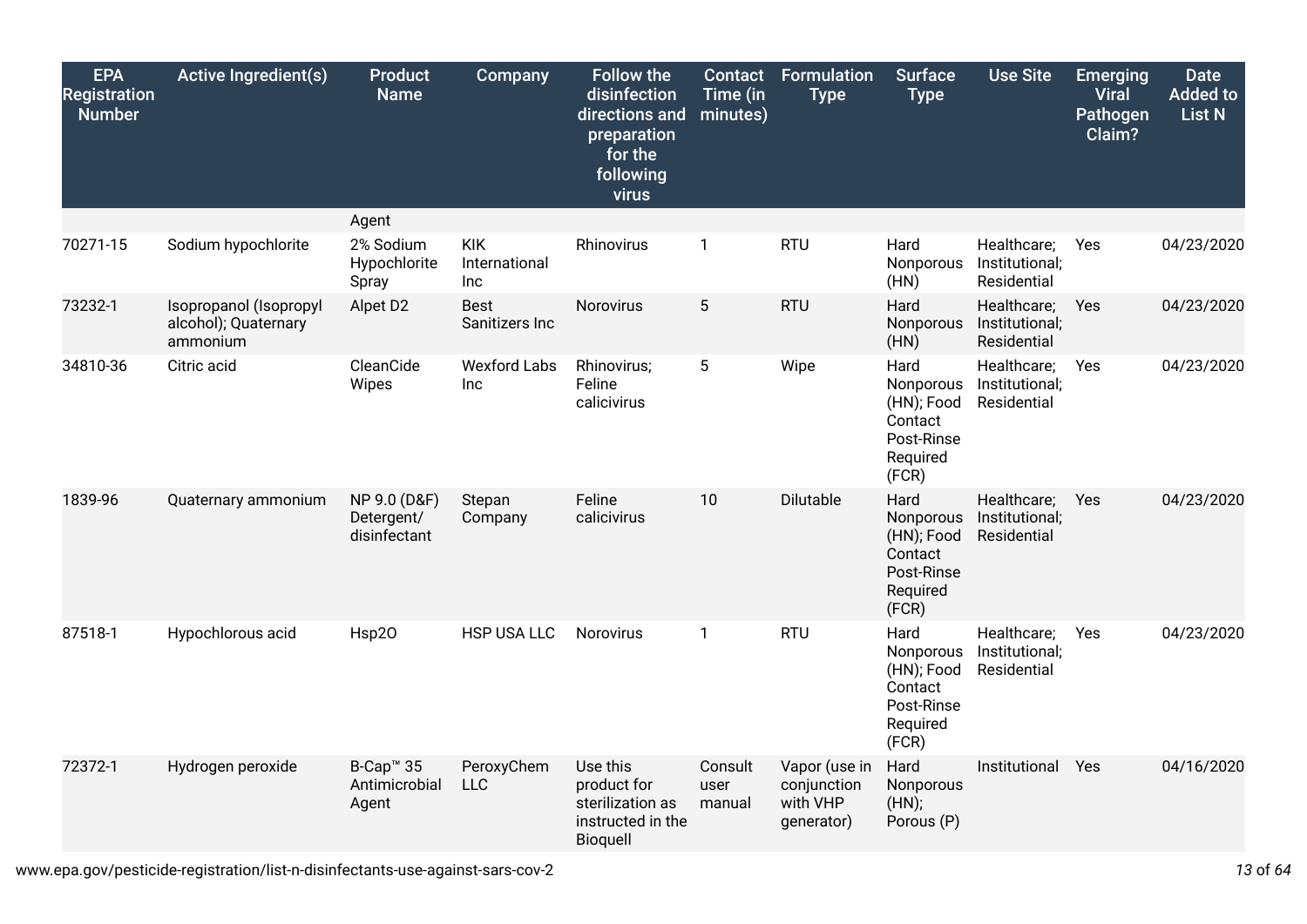| <b>EPA</b><br><b>Registration</b><br><b>Number</b> | <b>Active Ingredient(s)</b>                     | <b>Product</b><br><b>Name</b>                                                         | Company                            | <b>Follow the</b><br>disinfection<br>directions and<br>preparation<br>for the<br>following<br>virus | Contact<br>Time (in<br>minutes) | <b>Formulation</b><br><b>Type</b> | <b>Surface</b><br><b>Type</b>                                                 | <b>Use Site</b>                              | <b>Emerging</b><br><b>Viral</b><br><b>Pathogen</b><br>Claim? | <b>Date</b><br><b>Added to</b><br><b>List N</b> |
|----------------------------------------------------|-------------------------------------------------|---------------------------------------------------------------------------------------|------------------------------------|-----------------------------------------------------------------------------------------------------|---------------------------------|-----------------------------------|-------------------------------------------------------------------------------|----------------------------------------------|--------------------------------------------------------------|-------------------------------------------------|
|                                                    |                                                 |                                                                                       |                                    | Hydrogen<br>Peroxide Vapor<br>(HPV) User's<br>Equipment<br>Manual                                   |                                 |                                   |                                                                               |                                              |                                                              |                                                 |
| 777-126                                            | Hydrogen peroxide                               | Angel                                                                                 | Reckitt<br><b>Benckiser LLC</b>    | Rotavirus;<br>Rhinovirus                                                                            | 10                              | <b>RTU</b>                        | Hard<br>Nonporous<br>(HN)                                                     | Healthcare;<br>Institutional;<br>Residential | Yes                                                          | 04/16/2020                                      |
| 4822-594                                           | Quaternary ammonium                             | Scrubbing<br><b>Bubbles®</b><br>Bathroom<br>Disinfectant<br>Bathroom<br>Grime Fighter | S.C. Johnson<br>& Son Inc          | Rotavirus                                                                                           | $5\phantom{.0}$                 | <b>RTU</b>                        | Hard<br>Nonporous<br>(HN)                                                     | Institutional; Yes<br>Residential            |                                                              | 04/16/2020                                      |
| 89833-4                                            | Hydrogen peroxide                               | D7 Part 2                                                                             | Decon7<br><b>Systems LLC</b>       | Norovirus                                                                                           | 10                              | Dilutable                         | Hard<br>Nonporous<br>(HN)                                                     | Healthcare;<br>Institutional;<br>Residential | Yes                                                          | 04/16/2020                                      |
| 1677-254                                           | Sodium hypochlorite                             | XHC-E                                                                                 | Ecolab Inc                         | Poliovirus                                                                                          | $5\phantom{.0}$                 | <b>RTU</b>                        | Hard<br>Nonporous<br>(HN)                                                     | Healthcare;<br>Institutional                 | Yes                                                          | 04/16/2020                                      |
| 706-65                                             | Quaternary ammonium                             | Claire<br>Disinfectant<br>Bathroom<br>Cleaner                                         | Claire<br>Manufacturing<br>Company | Adenovirus                                                                                          | 10                              | <b>RTU</b>                        | Hard<br>Nonporous<br>(HN); Food<br>Contact<br>Post-Rinse<br>Required<br>(FCR) | Healthcare;<br>Institutional;<br>Residential | Yes                                                          | 04/16/2020                                      |
| 70144-5                                            | Quaternary ammonium;<br>Ethanol (Ethyl alcohol) | Opti-cide Max                                                                         | Micro-<br>Scientific LLC           | Rotavirus                                                                                           | $\mathbf{1}$                    | <b>RTU</b>                        | Hard<br>Nonporous<br>(HN)                                                     | Healthcare;<br>Institutional;<br>Residential | Yes                                                          | 04/16/2020                                      |
| 3573-77                                            | Sodium hypochlorite                             | CSP-3002-3                                                                            | The Proctor &<br>Gamble<br>Company | Norovirus;<br>Poliovirus                                                                            | $\mathbf{1}$                    | Dilutable                         | Hard<br>Nonporous<br>(HN)                                                     | Healthcare;<br>Institutional;<br>Residential | Yes                                                          | 04/16/2020                                      |

www.epa.gov/pesticide-registration/list-n-disinfectants-use-against-sars-cov-2 *14* of *64*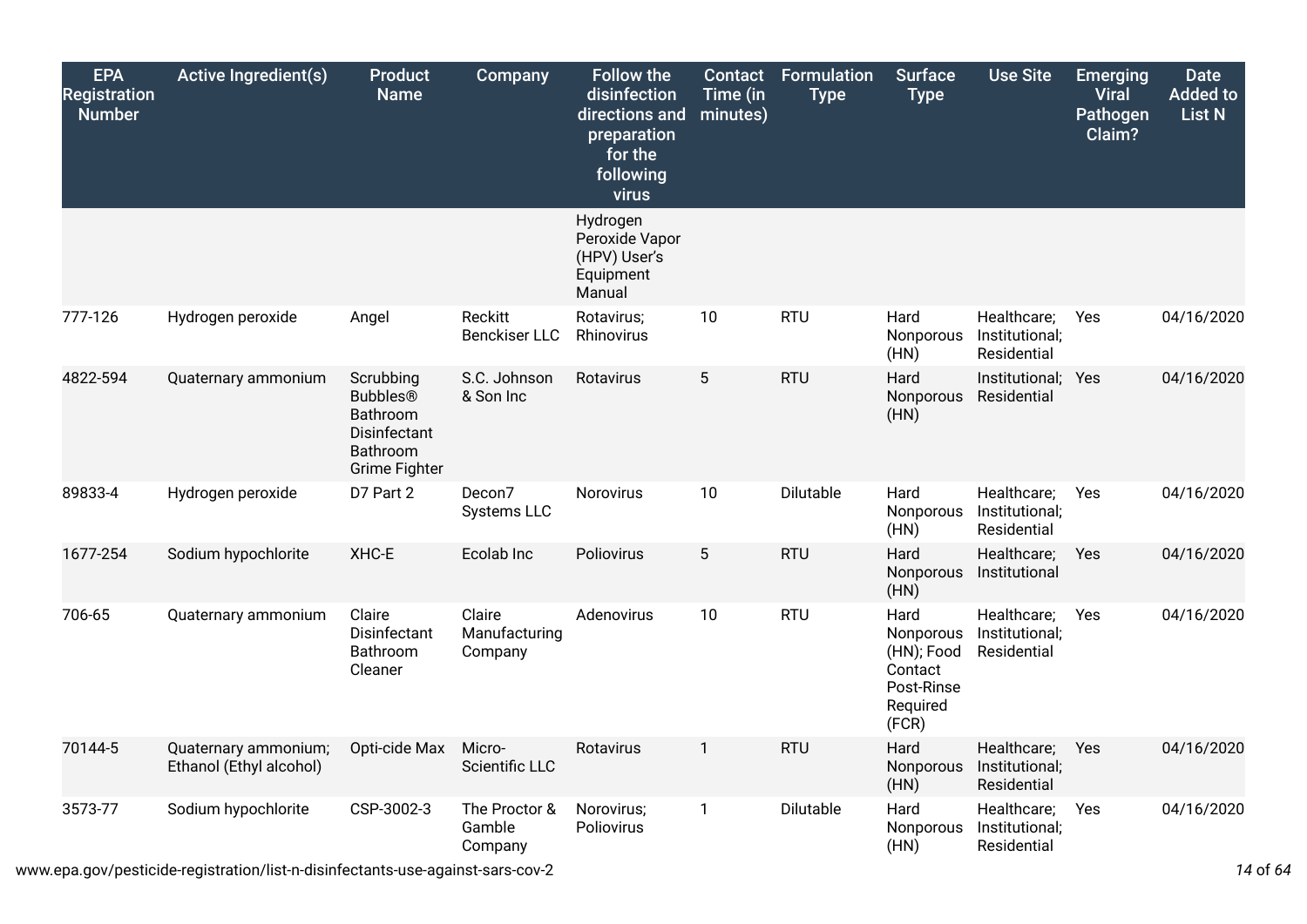| <b>EPA</b><br><b>Registration</b><br><b>Number</b> | <b>Active Ingredient(s)</b> | <b>Product</b><br><b>Name</b>                  | Company                            | <b>Follow the</b><br>disinfection<br>directions and<br>preparation<br>for the<br>following<br>virus | <b>Contact</b><br>Time (in<br>minutes) | <b>Formulation</b><br><b>Type</b> | <b>Surface</b><br><b>Type</b>                                                 | <b>Use Site</b>                              | <b>Emerging</b><br><b>Viral</b><br>Pathogen<br>Claim? | <b>Date</b><br><b>Added to</b><br><b>List N</b> |
|----------------------------------------------------|-----------------------------|------------------------------------------------|------------------------------------|-----------------------------------------------------------------------------------------------------|----------------------------------------|-----------------------------------|-------------------------------------------------------------------------------|----------------------------------------------|-------------------------------------------------------|-------------------------------------------------|
| 3573-96                                            | Quaternary ammonium         | Malibu<br>Concentrate                          | The Proctor &<br>Gamble<br>Company | Feline<br>calicivirus;<br>Norovirus                                                                 | 10                                     | Dilutable                         | Hard<br>Nonporous<br>(HN); Food<br>Contact<br>Post-Rinse<br>Required<br>(FCR) | Healthcare;<br>Institutional;<br>Residential | Yes                                                   | 04/16/2020                                      |
| 1839-215                                           | Quaternary ammonium         | <b>SC-NDC-128</b>                              | Stepan<br>Company                  | Rotavirus                                                                                           | 5                                      | Dilutable                         | Hard<br>Nonporous<br>(HN); Food<br>Contact<br>Post-Rinse<br>Required<br>(FCR) | Healthcare;<br>Institutional;<br>Residential | Yes                                                   | 04/16/2020                                      |
| 1839-233                                           | Quaternary ammonium         | SC-5:64N                                       | Stepan<br>Company                  | Simian<br>rotavirus                                                                                 | 5                                      | <b>Dilutable</b>                  | Hard<br>Nonporous<br>(HN); Food<br>Contact<br>Post-Rinse<br>Required<br>(FCR) | Healthcare;<br>Institutional;<br>Residential | Yes                                                   | 04/16/2020                                      |
| 6836-233                                           | Quaternary ammonium         | <b>BARDAC</b><br>205M-50                       | Lonza LLC                          | <b>Norovirus</b>                                                                                    | 10                                     | Dilutable                         | Hard<br>Nonporous<br>(HN)                                                     | Healthcare;<br>Institutional;<br>Residential | Yes                                                   | 04/16/2020                                      |
| 70627-35                                           | Quaternary ammonium         | <b>Envy Foaming</b><br>Disinfectant<br>Cleaner | Diversey Inc                       | Poliovirus                                                                                          | 3                                      | Dilutable                         | Hard<br>Nonporous<br>(HN); Food<br>Contact<br>Post-Rinse<br>Required<br>(FCR) | Healthcare;<br>Institutional                 | Yes                                                   | 04/16/2020                                      |
| 1839-225                                           | Quaternary ammonium         | <b>SC-RTU-TB</b>                               | Stepan<br>Company                  | Rhinovirus                                                                                          | 3                                      | <b>RTU</b>                        | Hard<br>Nonporous                                                             | Healthcare;<br>Institutional;                | Yes                                                   | 04/16/2020                                      |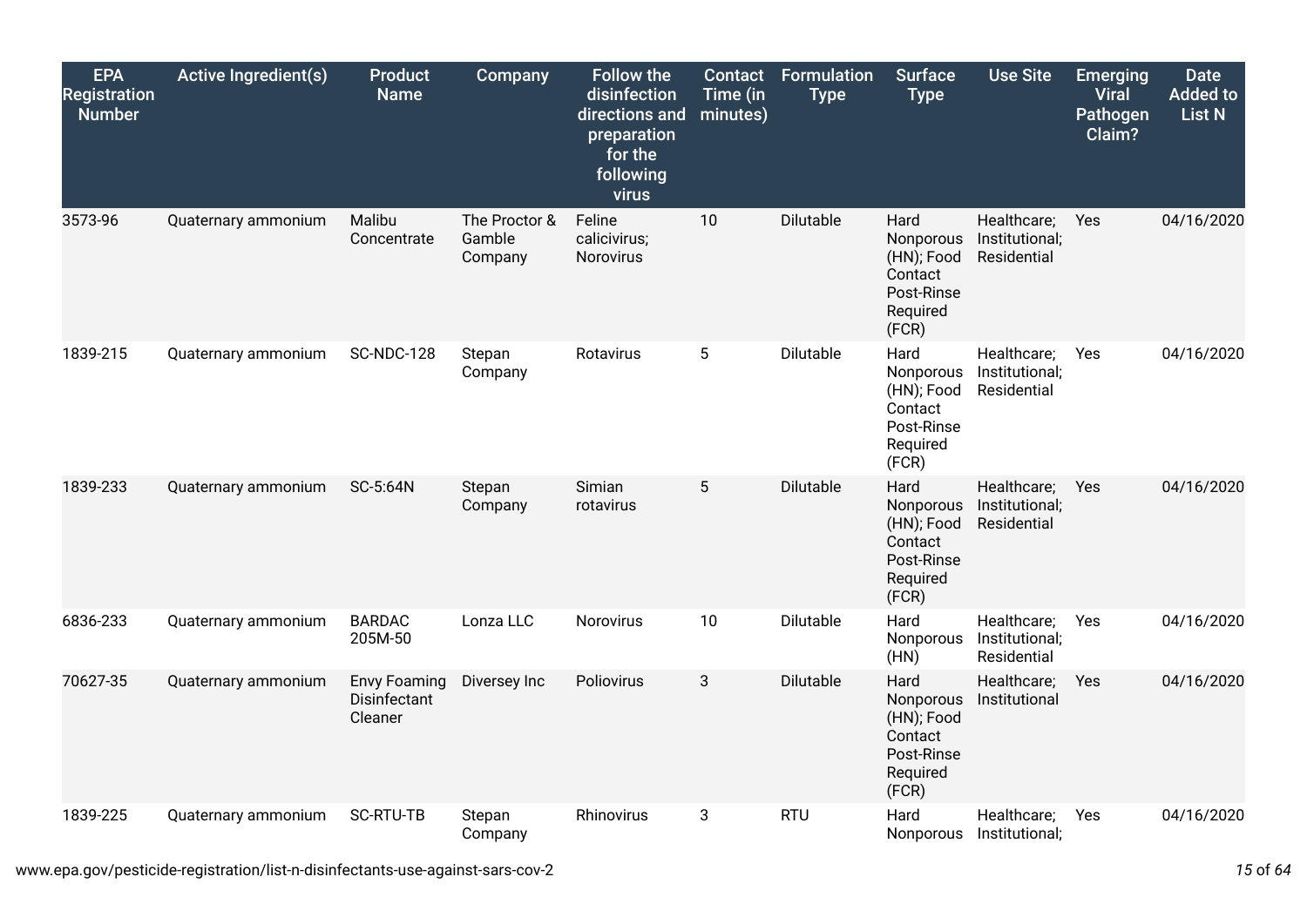| <b>EPA</b><br><b>Registration</b><br><b>Number</b> | <b>Active Ingredient(s)</b>                                | <b>Product</b><br><b>Name</b>     | Company                            | <b>Follow the</b><br>disinfection<br>directions and<br>preparation<br>for the<br>following<br>virus | Contact<br>Time (in<br>minutes) | Formulation<br><b>Type</b> | <b>Surface</b><br><b>Type</b>                                                 | <b>Use Site</b>                              | <b>Emerging</b><br><b>Viral</b><br>Pathogen<br>Claim? | <b>Date</b><br><b>Added to</b><br>List N |
|----------------------------------------------------|------------------------------------------------------------|-----------------------------------|------------------------------------|-----------------------------------------------------------------------------------------------------|---------------------------------|----------------------------|-------------------------------------------------------------------------------|----------------------------------------------|-------------------------------------------------------|------------------------------------------|
|                                                    |                                                            |                                   |                                    |                                                                                                     |                                 |                            | (HN); Food<br>Contact<br>Post-Rinse<br>Required<br>(FCR)                      | Residential                                  |                                                       |                                          |
| 1839-212                                           | Quaternary ammonium                                        | <b>SC-AHD-256</b>                 | Stepan<br>Company                  | Feline<br>calicivirus;<br>Norovirus                                                                 | $5\phantom{.0}$                 | Dilutable                  | Hard<br>Nonporous<br>(HN); Food<br>Contact<br>Post-Rinse<br>Required<br>(FCR) | Healthcare;<br>Institutional;<br>Residential | Yes                                                   | 04/16/2020                               |
| 5741-28                                            | Sodium hypochlorite                                        | Tulmult                           | Spartan<br>Chemical<br>Company Inc | Feline<br>calicivirus;<br>Norovirus                                                                 | 0.5(30)<br>seconds)             | <b>RTU</b>                 | Hard<br>Nonporous<br>(HN); Food<br>Contact<br>Post-Rinse<br>Required<br>(FCR) | Healthcare;<br>Institutional;<br>Residential | Yes                                                   | 04/16/2020                               |
| 70144-2                                            | Quaternary ammonium;<br>Isopropanol (Isopropyl<br>alcohol) | Opti-Cide 3 <sup>®</sup><br>Wipes | Micro-<br>Scientific LLC           | Rotavirus;<br>Rhinovirus                                                                            | $\mathbf{3}$                    | Wipe                       | Hard<br>Nonporous<br>(HN)                                                     | Healthcare;<br>Institutional                 | Yes                                                   | 04/09/2020                               |
| 1677-259                                           | Dodecylbenzenesulfonic CW32A-RTU<br>acid; Lactic acid      |                                   | Ecolab Inc                         | Norovirus                                                                                           | 0.5(30)<br>seconds)             | <b>RTU</b>                 | Hard<br>Nonporous<br>(HN); Food<br>Contact No<br>Rinse<br>(FCNR)              | Healthcare;<br>Institutional;<br>Residential | Yes                                                   | 04/09/2020                               |
| 1677-260                                           | Dodecylbenzenesulfonic S&S Sanitizer<br>acid; Lactic acid  |                                   | Ecolab Inc                         | Norovirus                                                                                           | 0.5(30)<br>seconds)             | Dilutable                  | Hard<br>Nonporous<br>(HN); Food<br><b>Contact No</b><br>Rinse                 | Healthcare;<br>Institutional;<br>Residential | Yes                                                   | 04/09/2020                               |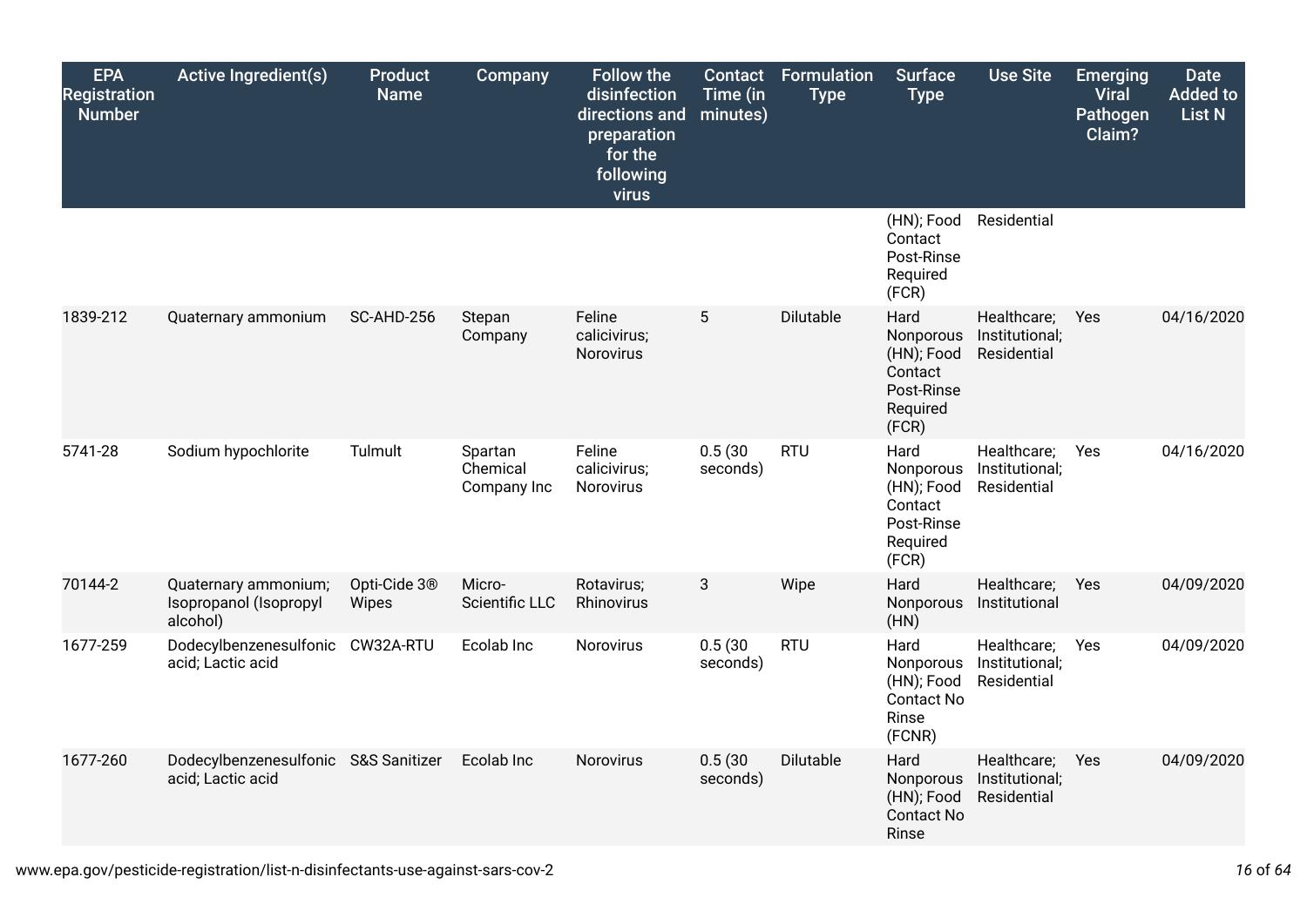| <b>EPA</b><br><b>Registration</b><br><b>Number</b> | <b>Active Ingredient(s)</b> | <b>Product</b><br><b>Name</b>                      | Company                                 | <b>Follow the</b><br>disinfection<br>directions and<br>preparation<br>for the<br>following<br>virus                                           | Contact<br>Time (in<br>minutes) | Formulation<br><b>Type</b>                             | <b>Surface</b><br><b>Type</b>                                                             | <b>Use Site</b>               | <b>Emerging</b><br><b>Viral</b><br><b>Pathogen</b><br>Claim? | <b>Date</b><br><b>Added to</b><br><b>List N</b> |
|----------------------------------------------------|-----------------------------|----------------------------------------------------|-----------------------------------------|-----------------------------------------------------------------------------------------------------------------------------------------------|---------------------------------|--------------------------------------------------------|-------------------------------------------------------------------------------------------|-------------------------------|--------------------------------------------------------------|-------------------------------------------------|
|                                                    |                             |                                                    |                                         |                                                                                                                                               |                                 |                                                        | (FCNR)                                                                                    |                               |                                                              |                                                 |
| 91899-2                                            | Hydrogen peroxide           | MDF-200 Part<br>B                                  | Span-World<br><b>LLC</b>                | Feline<br>calicivirus                                                                                                                         | 10                              | Dilutable                                              | Hard<br>Nonporous<br>(HN); Food<br>Contact<br>Post-Rinse<br>Required<br>(FCR)             | Healthcare;<br>Institutional  | Yes                                                          | 04/09/2020                                      |
| 91899-1                                            | Quaternary ammonium         | MDF-200 Part<br>A                                  | Span-World<br><b>LLC</b>                | Feline<br>calicivirus                                                                                                                         | 10                              | Dilutable                                              | Hard<br>Nonporous<br>(HN); Food<br>Contact<br>Post-Rinse<br>Required<br>(FCR)             | Healthcare;<br>Institutional  | Yes                                                          | 04/09/2020                                      |
| 34810-35                                           | Citric acid                 | Cleancide                                          | <b>Wexford Labs</b><br>Inc              | Feline<br>calicivirus                                                                                                                         | $5\phantom{.0}$                 | <b>RTU</b>                                             | Hard<br>Nonporous<br>(HN)                                                                 | Healthcare;<br>Institutional  | Yes                                                          | 04/09/2020                                      |
| 9804-1                                             | Chlorine dioxide            | Oxine                                              | <b>Bio-Cide</b><br>International<br>Inc | Canine<br>parvovirus                                                                                                                          | 10                              | Dilutable                                              | Hard<br>Nonporous<br>(HN)                                                                 | Healthcare;<br>Institutional  | Yes                                                          | 04/09/2020                                      |
| 58779-4                                            | Hydrogen peroxide           | Vaprox<br>Hydrogen<br>Peroxide<br><b>Sterilant</b> | <b>Steris</b><br>Corporation            | Use this<br>product for<br>sterilization as<br>instructed in the<br>Vaporized<br>Hydrogen<br>Peroxide<br>(VHP®) User's<br>Equipment<br>Manual | Consult<br>user<br>manual       | Vapor (use in<br>conjunction<br>with VHP<br>generator) | Hard<br>Nonporous<br>(HN);<br>Porous (P);<br>Food<br><b>Contact No</b><br>Rinse<br>(FCNR) | Institutional                 | Yes                                                          | 04/09/2020                                      |
| 58232-2                                            | Sodium hypochlorite         | Sodium<br>Hypochlorite                             | Hasa Inc                                | Rhinovirus                                                                                                                                    | 5                               | Dilutable                                              | Hard<br>Nonporous                                                                         | Healthcare;<br>Institutional; | Yes                                                          | 04/09/2020                                      |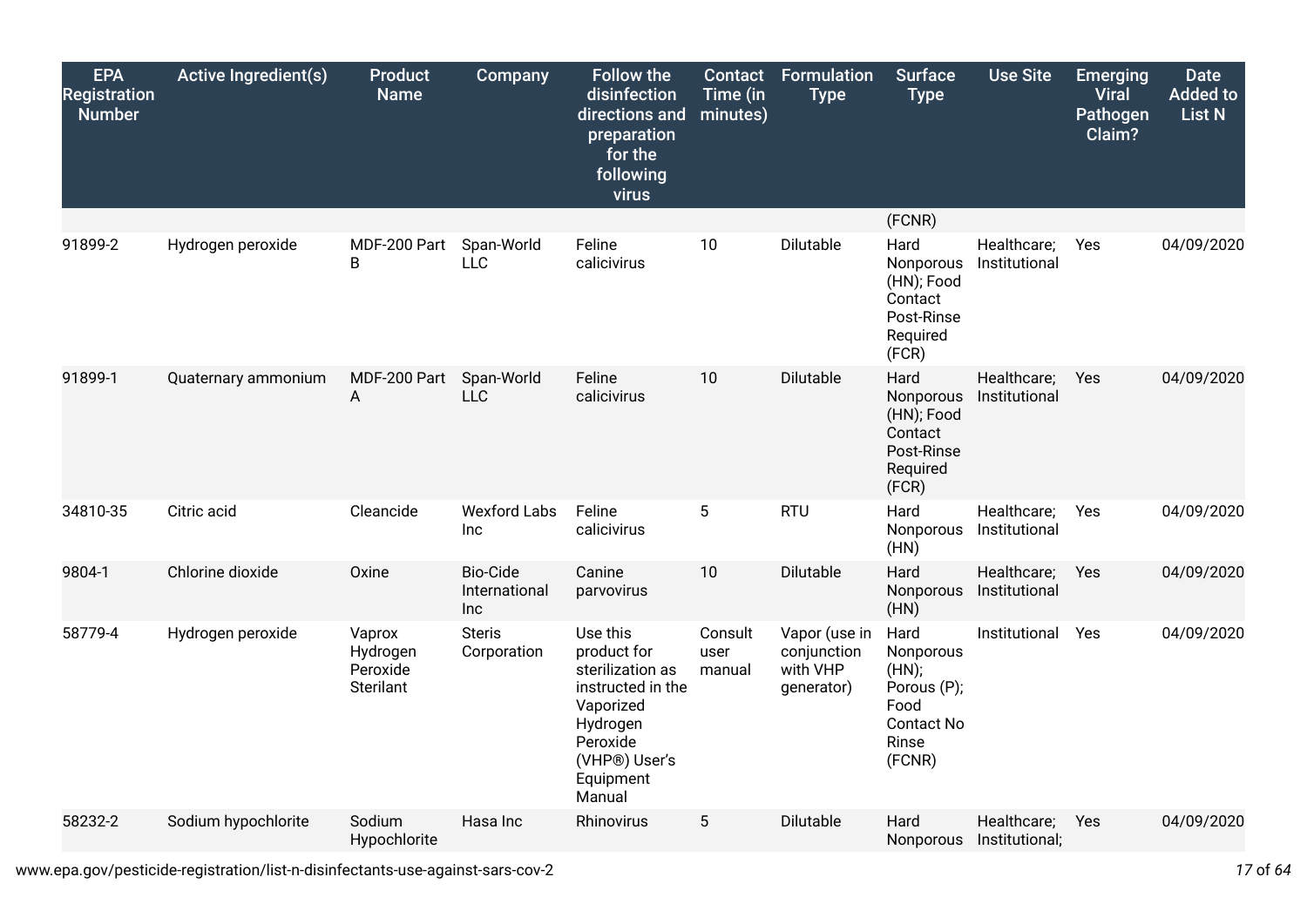| <b>EPA</b><br><b>Registration</b><br><b>Number</b> | <b>Active Ingredient(s)</b>                                 | <b>Product</b><br><b>Name</b>                                                 | Company                                       | <b>Follow the</b><br>disinfection<br>directions and<br>preparation<br>for the<br>following<br>virus | <b>Contact</b><br>Time (in<br>minutes) | <b>Formulation</b><br><b>Type</b> | <b>Surface</b><br><b>Type</b>                                                 | <b>Use Site</b>                              | <b>Emerging</b><br><b>Viral</b><br>Pathogen<br>Claim? | <b>Date</b><br><b>Added to</b><br><b>List N</b> |
|----------------------------------------------------|-------------------------------------------------------------|-------------------------------------------------------------------------------|-----------------------------------------------|-----------------------------------------------------------------------------------------------------|----------------------------------------|-----------------------------------|-------------------------------------------------------------------------------|----------------------------------------------|-------------------------------------------------------|-------------------------------------------------|
|                                                    |                                                             | 8.25%                                                                         |                                               |                                                                                                     |                                        |                                   | (HN)                                                                          | Residential                                  |                                                       |                                                 |
| 4822-593                                           | L-Lactic Acid                                               | Windex<br>Disinfectant<br>Cleaner                                             | S.C. Johnson<br>& Son Inc                     | Rhinovirus                                                                                          | 5                                      | <b>RTU</b>                        | Hard<br>Nonporous<br>(HN)                                                     | Institutional; Yes<br>Residential            |                                                       | 04/09/2020                                      |
| 66251-2                                            | Citric acid; Thymol                                         | SBT 2 to 1<br>Concentrate                                                     | Melaleuca Inc                                 | Rhinovirus;<br>Poliovirus                                                                           | 10                                     | Dilutable                         | Hard<br>Nonporous<br>(HN)                                                     | Residential                                  | Yes                                                   | 04/09/2020                                      |
| 71700-2                                            | Chlorine dioxide;<br>Quaternary ammonium                    | <b>SNiPER</b>                                                                 | Global<br>Environmental<br>Restoration<br>Inc | Canine<br>parvovirus                                                                                | 10                                     | <b>RTU</b>                        | Hard<br>Nonporous<br>(HN)                                                     | Healthcare;<br>Institutional;<br>Residential | Yes                                                   | 04/09/2020                                      |
| 9150-2                                             | Chlorine dioxide                                            | Anthium<br>Dioxcide                                                           | International<br>Dioxcide Inc                 | Canine<br>parvovirus                                                                                | 15                                     | Dilutable                         | Hard<br>Nonporous<br>(HN)                                                     | Healthcare;<br>Institutional                 | Yes                                                   | 04/09/2020                                      |
| 66171-103                                          | Peroxyacetic acid<br>(Peracetic acid);<br>Hydrogen peroxide | Peraside A<br>Peroxyacetic<br>Acid-Based<br>Sanitizer/<br><b>Disinfectant</b> | Preserve<br>International                     | Murine<br>norovirus                                                                                 | $\overline{2}$                         | Dilutable                         | Hard<br>Nonporous<br>(HN)                                                     | Healthcare;<br>Institutional                 | Yes                                                   | 04/09/2020                                      |
| 3573-54                                            | Citric acid                                                 | Comet<br>Disinfecting<br>Bathroom<br>Cleaner                                  | The Proctor &<br>Gamble<br>Company            | Feline<br>calicivirus;<br>Norovirus                                                                 | 10                                     | <b>RTU</b>                        | Hard<br>Nonporous<br>(HN)                                                     | Healthcare;<br>Institutional;<br>Residential | <b>Yes</b>                                            | 04/09/2020                                      |
| 39967-138                                          | Potassium<br>peroxymonosulfate;<br>Sodium chloride          | Rely+On<br>Multipurpose<br>Disinfectant<br>Cleaner                            | Lanxess<br>Corporation                        | <b>Hepatitis A</b><br>virus; Feline<br>calicivirus                                                  | 10                                     | Dilutable                         | Hard<br>Nonporous<br>(HN); Food<br>Contact<br>Post-Rinse<br>Required<br>(FCR) | Healthcare;<br>Institutional;<br>Residential | Yes                                                   | 04/09/2020                                      |
| 1839-246                                           | Quaternary ammonium                                         | SC-5:128HN                                                                    | Stepan<br>Company                             | Rotavirus;<br>Feline                                                                                | 5                                      | Dilutable                         | Hard<br><b>Nonporous</b>                                                      | Healthcare;<br>Institutional;                | Yes                                                   | 04/09/2020                                      |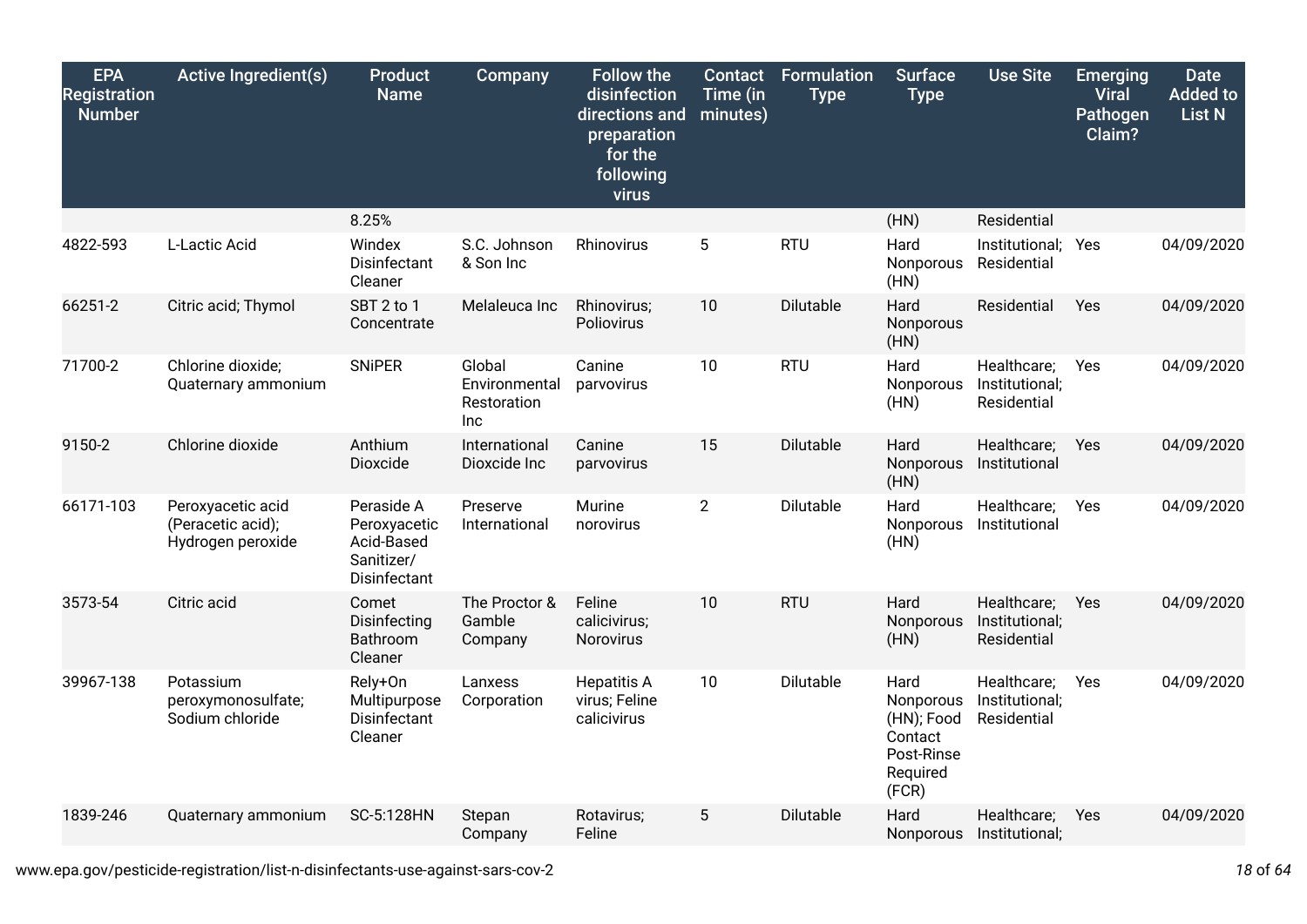| <b>EPA</b><br><b>Registration</b><br><b>Number</b> | <b>Active Ingredient(s)</b>                                                            | <b>Product</b><br><b>Name</b>                                          | Company              | <b>Follow the</b><br>disinfection<br>directions and<br>preparation<br>for the<br>following<br>virus | Contact<br>Time (in<br>minutes) | <b>Formulation</b><br><b>Type</b> | <b>Surface</b><br><b>Type</b>                                                 | <b>Use Site</b>                              | <b>Emerging</b><br><b>Viral</b><br>Pathogen<br>Claim? | <b>Date</b><br><b>Added to</b><br><b>List N</b> |
|----------------------------------------------------|----------------------------------------------------------------------------------------|------------------------------------------------------------------------|----------------------|-----------------------------------------------------------------------------------------------------|---------------------------------|-----------------------------------|-------------------------------------------------------------------------------|----------------------------------------------|-------------------------------------------------------|-------------------------------------------------|
|                                                    |                                                                                        |                                                                        |                      | calicivirus                                                                                         |                                 |                                   | (HN); Food<br>Contact<br>Post-Rinse<br>Required<br>(FCR)                      | Residential                                  |                                                       |                                                 |
| 1839-86                                            | Quaternary ammonium                                                                    | <b>BTC 2125M</b><br>10% Solution                                       | Stepan<br>Company    | Adenovirus                                                                                          | 10                              | Dilutable                         | Hard<br>Nonporous<br>(HN); Food<br>Contact<br>Post-Rinse<br>Required<br>(FCR) | Healthcare;<br>Institutional;<br>Residential | Yes                                                   | 04/09/2020                                      |
| 1839-166                                           | Quaternary ammonium                                                                    | <b>BTC 885</b><br><b>NDC-128</b>                                       | Stepan<br>Company    | Rotavirus                                                                                           | 10                              | Dilutable                         | Hard<br>Nonporous<br>(HN); Food<br>Contact<br>Post-Rinse<br>Required<br>(FCR) | Healthcare;<br>Institutional;<br>Residential | Yes                                                   | 04/09/2020                                      |
| 8383-13                                            | Hydrogen peroxide;<br>Peroxyacetic acid<br>(Peracetic acid)                            | PeridoxRTU ™                                                           | Contec Inc           | Feline<br>calicivirus                                                                               | $\overline{2}$                  | <b>RTU</b>                        | Hard<br>Nonporous<br>(HN)                                                     | Healthcare;<br>Institutional                 | Yes                                                   | 04/09/2020                                      |
| 84683-3                                            | Thymol                                                                                 | Benefect<br><b>Botanical</b><br>Daily Cleaner<br>Disinfectant<br>Spray | <b>Cleanwell LLC</b> | Rhinovirus                                                                                          | 10                              | <b>RTU</b>                        | Hard<br>Nonporous<br>(HN); Food<br><b>Contact No</b><br>Rinse<br>(FCNR)       | Healthcare;<br>Institutional;<br>Residential | Yes                                                   | 04/02/2020                                      |
| 88897-2                                            | Quaternary ammonium;<br>Ethanol (Ethyl alcohol);<br>Isopropanol (Isopropyl<br>alcohol) | Panther<br>Disinfectant                                                | <b>Maxill Inc</b>    | Adenovirus;<br>Feline<br>calicivirus                                                                | 3                               | <b>RTU</b>                        | Hard<br>Nonporous<br>(HN)                                                     | Healthcare;<br>Institutional                 | Yes                                                   | 04/02/2020                                      |
| 42048-4                                            | L-Lactic Acid                                                                          | Sani-Cide EX3                                                          | Celeste              | Feline                                                                                              | 10                              | <b>RTU</b>                        | Hard                                                                          | Institutional Yes                            |                                                       | 04/02/2020                                      |

www.epa.gov/pesticide-registration/list-n-disinfectants-use-against-sars-cov-2 *19* of *64*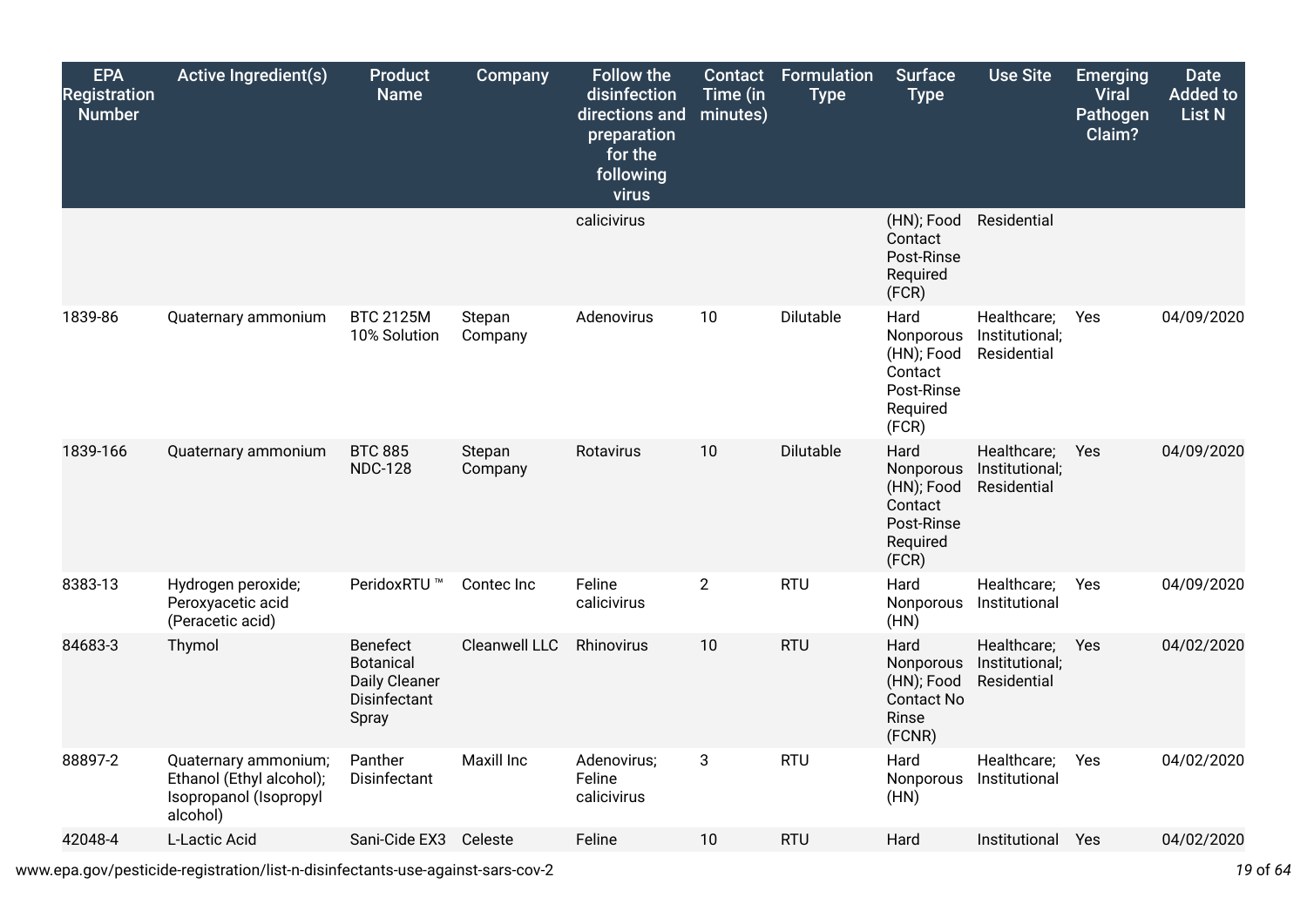| <b>EPA</b><br><b>Registration</b><br><b>Number</b> | <b>Active Ingredient(s)</b>                     | <b>Product</b><br><b>Name</b>                                 | <b>Company</b>               | <b>Follow the</b><br>disinfection<br>directions and<br>preparation<br>for the<br>following<br>virus | <b>Contact</b><br>Time (in<br>minutes) | <b>Formulation</b><br><b>Type</b> | <b>Surface</b><br><b>Type</b>                                                 | <b>Use Site</b>                              | <b>Emerging</b><br><b>Viral</b><br>Pathogen<br>Claim? | <b>Date</b><br><b>Added to</b><br><b>List N</b> |
|----------------------------------------------------|-------------------------------------------------|---------------------------------------------------------------|------------------------------|-----------------------------------------------------------------------------------------------------|----------------------------------------|-----------------------------------|-------------------------------------------------------------------------------|----------------------------------------------|-------------------------------------------------------|-------------------------------------------------|
|                                                    |                                                 | (10X) RTU                                                     | Industries<br>Corp           | calicivirus                                                                                         |                                        |                                   | Nonporous<br>(HN)                                                             |                                              |                                                       |                                                 |
| 66171-7                                            | Quaternary ammonium;<br>Glutaraldehyde          | Synergize                                                     | Preserve<br>International    | Feline<br>calicivirus                                                                               | 10                                     | <b>Dilutable</b>                  | Hard<br>Nonporous<br>(HN)                                                     | Institutional                                | Yes                                                   | 04/02/2020                                      |
| 85837-4                                            | Hydrogen peroxide                               | Proxi Home<br>General<br>Disinfectant<br><b>Cleaner Spray</b> | Innovasource<br><b>LLC</b>   | Rhinovirus                                                                                          | 10                                     | <b>RTU</b>                        | Hard<br>Nonporous<br>(HN)                                                     | Healthcare;<br>Institutional;<br>Residential | Yes                                                   | 04/02/2020                                      |
| 498-179                                            | Quaternary ammonium;<br>Ethanol (Ethyl alcohol) | Champion<br>Sprayon Spray<br>Disinfectant<br>Formula 3        | Chase<br>Products Co         | Rhinovirus                                                                                          | 10                                     | <b>RTU</b>                        | Hard<br>Nonporous<br>(HN)                                                     | Healthcare;<br>Institutional;<br>Residential | Yes                                                   | 04/02/2020                                      |
| 1839-236                                           | Quaternary ammonium                             | SC-5:128N                                                     | Stepan<br>Company            | Rotavirus                                                                                           | 5                                      | Dilutable                         | Hard<br>Nonporous<br>(HN); Food<br>Contact<br>Post-Rinse<br>Required<br>(FCR) | Healthcare;<br>Institutional;<br>Residential | <b>Yes</b>                                            | 04/02/2020                                      |
| 70385-6                                            | Quaternary ammonium                             | QGC                                                           | Prorestore<br>Products       | Feline<br>calicivirus                                                                               | 10                                     | Dilutable                         | Hard<br>Nonporous<br>(HN); Food<br>Contact<br>Post-Rinse<br>Required<br>(FCR) | Healthcare;<br>Institutional;<br>Residential | Yes                                                   | 04/02/2020                                      |
| 1043-87                                            | Phenolic                                        | Vesphene II<br>se                                             | <b>Steris</b><br>Corporation | Adenovirus                                                                                          | 10                                     | Dilutable                         | Hard<br>Nonporous<br>(HN)                                                     | Healthcare;<br>Institutional                 | Yes                                                   | 03/26/2020                                      |
| 1043-91                                            | Phenolic                                        | LpH®                                                          | <b>Steris</b><br>Corporation | Adenovirus                                                                                          | 10                                     | Dilutable                         | Hard<br>Nonporous<br>(HN); Food                                               | Institutional                                | Yes                                                   | 03/26/2020                                      |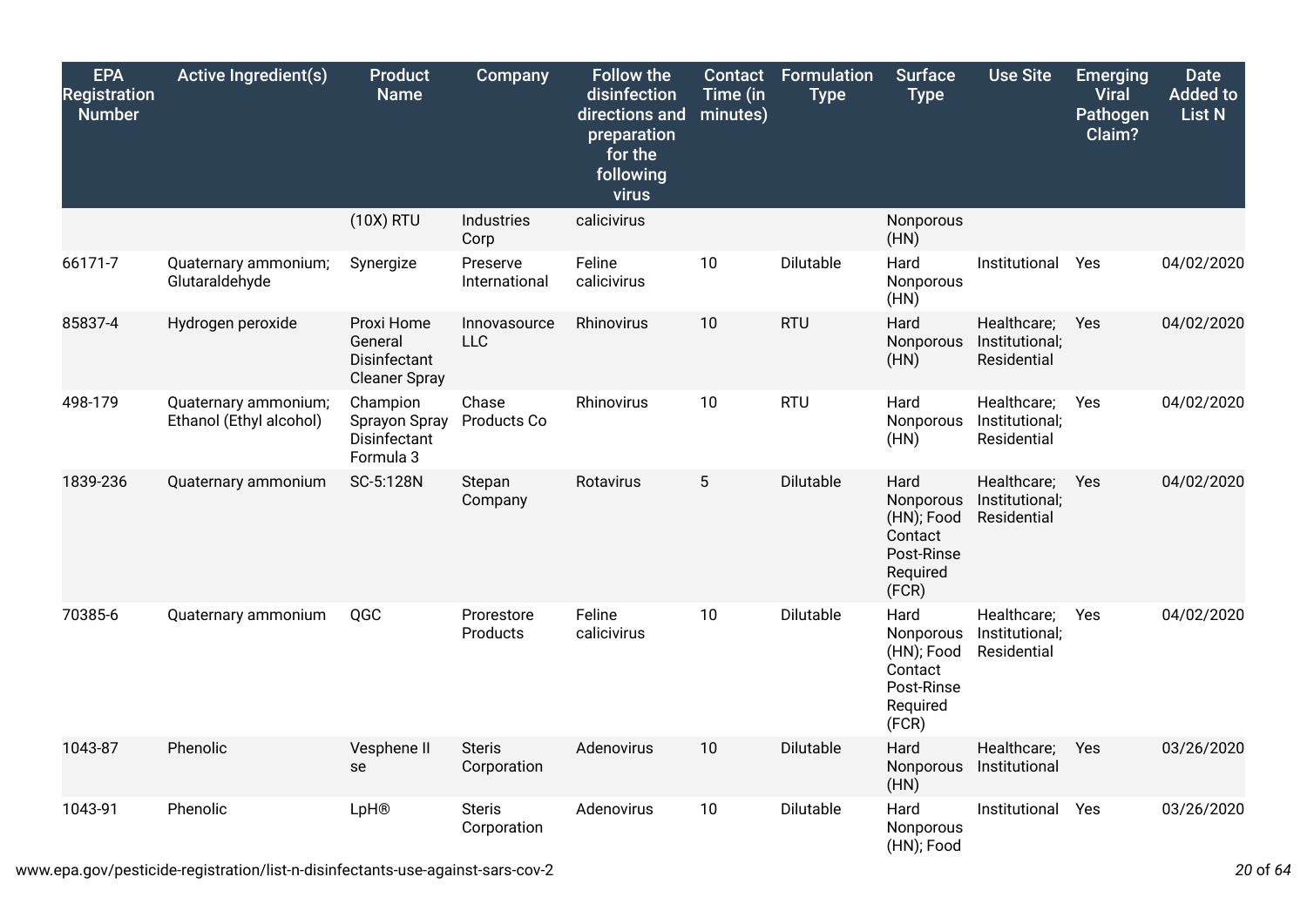| <b>EPA</b><br><b>Registration</b><br><b>Number</b> | <b>Active Ingredient(s)</b>          | <b>Product</b><br><b>Name</b>                    | <b>Company</b>                                | <b>Follow the</b><br>disinfection<br>directions and<br>preparation<br>for the<br>following<br>virus | <b>Contact</b><br>Time (in<br>minutes) | <b>Formulation</b><br><b>Type</b> | <b>Surface</b><br><b>Type</b>                                                 | <b>Use Site</b>                              | <b>Emerging</b><br><b>Viral</b><br>Pathogen<br>Claim? | <b>Date</b><br><b>Added to</b><br><b>List N</b> |
|----------------------------------------------------|--------------------------------------|--------------------------------------------------|-----------------------------------------------|-----------------------------------------------------------------------------------------------------|----------------------------------------|-----------------------------------|-------------------------------------------------------------------------------|----------------------------------------------|-------------------------------------------------------|-------------------------------------------------|
|                                                    |                                      |                                                  |                                               |                                                                                                     |                                        |                                   | Contact<br>Post-Rinse<br>Required<br>(FCR)                                    |                                              |                                                       |                                                 |
| 1839-100                                           | Quaternary ammonium                  | Veterinarian<br><b>Type</b><br>Disinfectant      | Stepan<br>Company                             | Feline<br>calicivirus;<br>Norovirus                                                                 | 10                                     | Dilutable                         | Hard<br>Nonporous<br>(HN)                                                     | Residential                                  | Yes                                                   | 03/26/2020                                      |
| 1839-95                                            | Quaternary ammonium                  | NP 4.5 (D&F)<br>Detergent/<br>disinfectant       | Stepan<br>Company                             | Norovirus                                                                                           | 10                                     | Dilutable                         | Hard<br>Nonporous<br>(HN); Food<br>Contact<br>Post-Rinse<br>Required<br>(FCR) | Healthcare;<br>Institutional;<br>Residential | Yes                                                   | 03/26/2020                                      |
| 4091-20                                            | Quaternary ammonium                  | Phoenix 2                                        | W.M. Barr &<br>Company Inc                    | Rotavirus;<br>Feline<br>calicivirus;<br>Rhinovirus                                                  | 5                                      | <b>RTU</b>                        | Hard<br>Nonporous<br>(HN)                                                     | Healthcare;<br>Institutional;<br>Residential | Yes                                                   | 03/26/2020                                      |
| 44446-67                                           | Phenolic; Ethanol (Ethyl<br>alcohol) | Concept<br>Hospital<br>Disinfectant<br>Deodorant | Quest<br><b>Specialty Corp</b>                | Adenovirus;<br>Canine hepatitis<br>virus                                                            | 10                                     | <b>RTU</b>                        | Hard<br>Nonporous<br>(HN)                                                     | Healthcare;<br>Institutional;<br>Residential | Yes                                                   | 03/26/2020                                      |
| 45745-11                                           | Hydrogen peroxide                    | HP202                                            | Midlab                                        | Rotavirus;<br>Norovirus;<br>Rhinovirus                                                              | $5\phantom{.0}$                        | Dilutable                         | Hard<br>Nonporous<br>(HN); Food<br>Contact<br>Post-Rinse<br>Required<br>(FCR) | Healthcare;<br>Institutional                 | Yes                                                   | 03/26/2020                                      |
| 56392-8                                            | Sodium hypochlorite                  | Dispatch                                         | Clorox<br>Professional<br>Products<br>Company | Adenovirus                                                                                          | $\mathbf{1}$                           | Wipe                              | Hard<br>Nonporous<br>(HN); Food<br>Contact                                    | Healthcare;<br>Institutional;<br>Residential | Yes                                                   | 03/26/2020                                      |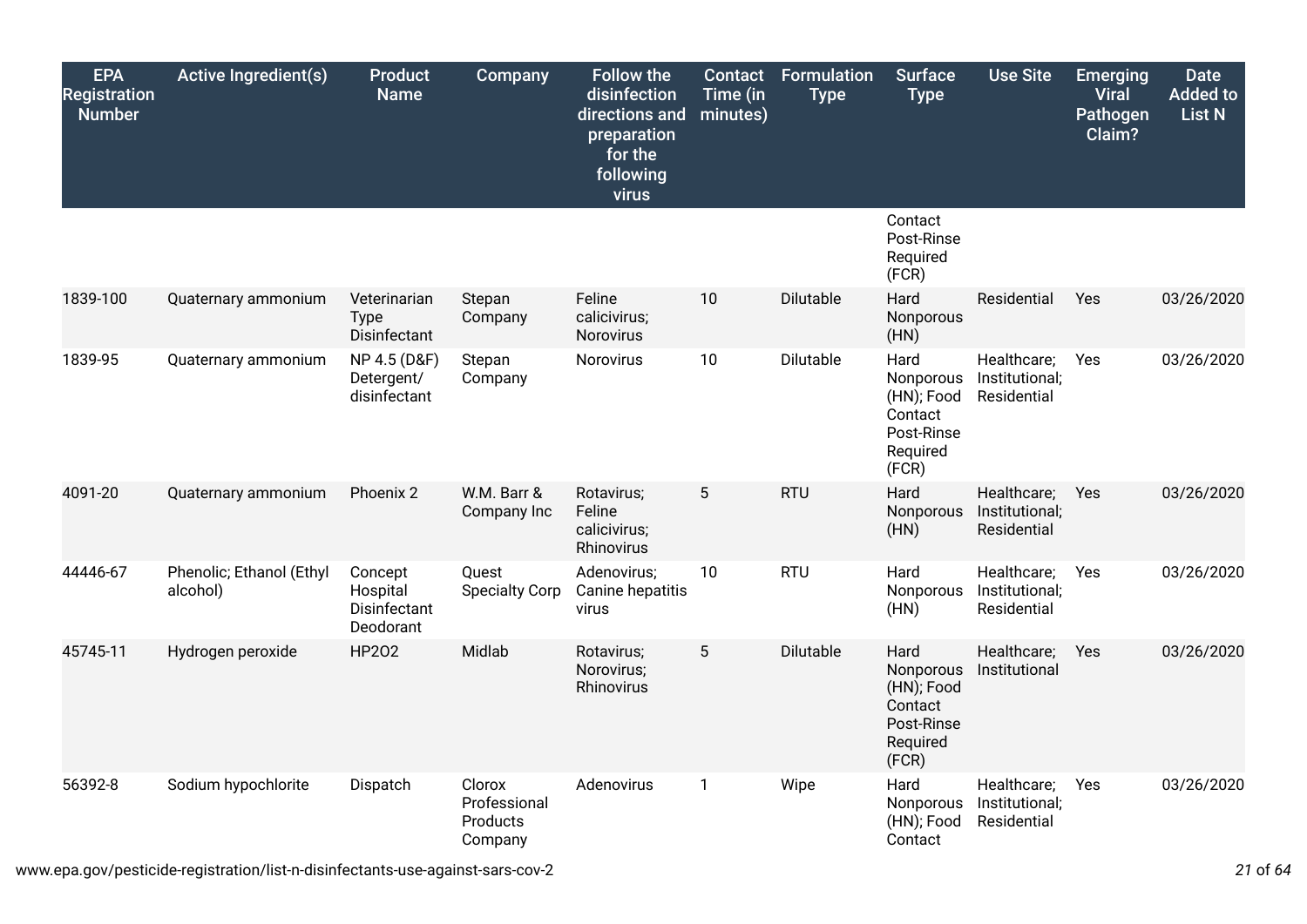| <b>EPA</b><br><b>Registration</b><br><b>Number</b> | <b>Active Ingredient(s)</b>                                  | <b>Product</b><br><b>Name</b>                                         | Company                                       | <b>Follow the</b><br>disinfection<br>directions and<br>preparation<br>for the<br>following<br>virus | Contact<br>Time (in<br>minutes) | <b>Formulation</b><br><b>Type</b>                                                           | <b>Surface</b><br><b>Type</b>                                                 | <b>Use Site</b>                              | <b>Emerging</b><br><b>Viral</b><br>Pathogen<br>Claim? | <b>Date</b><br><b>Added to</b><br><b>List N</b> |
|----------------------------------------------------|--------------------------------------------------------------|-----------------------------------------------------------------------|-----------------------------------------------|-----------------------------------------------------------------------------------------------------|---------------------------------|---------------------------------------------------------------------------------------------|-------------------------------------------------------------------------------|----------------------------------------------|-------------------------------------------------------|-------------------------------------------------|
|                                                    |                                                              |                                                                       |                                               |                                                                                                     |                                 |                                                                                             | Post-Rinse<br>Required<br>(FCR)                                               |                                              |                                                       |                                                 |
| 65402-9                                            | Peroxyacetic acid<br>(Peracetic acid);<br>Hydrogen peroxide  | VigorOx<br>15/10<br>Antimicrobial<br>Agent                            | PeroxyChem<br><b>LLC</b>                      | Feline<br>calicivirus                                                                               | 5                               | Dilutable                                                                                   | Hard<br>Nonporous<br>(HN)                                                     | Healthcare;<br>Institutional                 | Yes                                                   | 03/26/2020                                      |
| 67619-40                                           | Sodium hypochlorite                                          | Clorox<br>Healthcare<br>Spore10<br>Defense<br>Cleaner<br>Disinfectant | Clorox<br>Professional<br>Products<br>Company | Murine<br>norovirus                                                                                 | 1                               | RTU;<br>Electrostatic<br>spray<br>(Clorox <sup>®</sup><br>Total 360 <sup>®</sup><br>system) | Hard<br>Nonporous<br>(HN); Food<br>Contact<br>Post-Rinse<br>Required<br>(FCR) | Healthcare;<br>Institutional;<br>Residential | Yes                                                   | 03/26/2020                                      |
| 70060-19                                           | Sodium chlorite; Sodium<br>dichloroisocyanurate<br>dihydrate | Aseptrol S10-<br>Tab                                                  | <b>BASF</b><br>Corporation                    | Feline<br>calicivirus                                                                               | 10                              | Solid                                                                                       | Hard<br>Nonporous<br>(HN); Food<br>Contact<br>Post-Rinse<br>Required<br>(FCR) | Healthcare;<br>Institutional                 | Yes                                                   | 03/26/2020                                      |
| 70144-4                                            | Quaternary ammonium;<br>Ethanol (Ethyl alcohol)              | Opti-cide Max<br>Wipes                                                | Micro-<br>Scientific LLC                      | <b>Rotavirus</b>                                                                                    | $\mathbf{1}$                    | Wipe                                                                                        | Hard<br>Nonporous<br>(HN); Food<br>Contact<br>Post-Rinse<br>Required<br>(FCR) | Healthcare;<br>Institutional;<br>Residential | Yes                                                   | 03/26/2020                                      |
| 70271-13                                           | Sodium hypochlorite                                          | Pure Bright<br>Germicidal<br>Ultra Bleach                             | <b>KIK</b><br>International<br><b>LLC</b>     | Adenovirus;<br>Rotavirus;<br>Canine<br>parvovirus;<br>Feline                                        | 5                               | Dilutable                                                                                   | Hard<br>Nonporous<br>(HN)                                                     | Healthcare;<br>Institutional;<br>Residential | Yes                                                   | 03/26/2020                                      |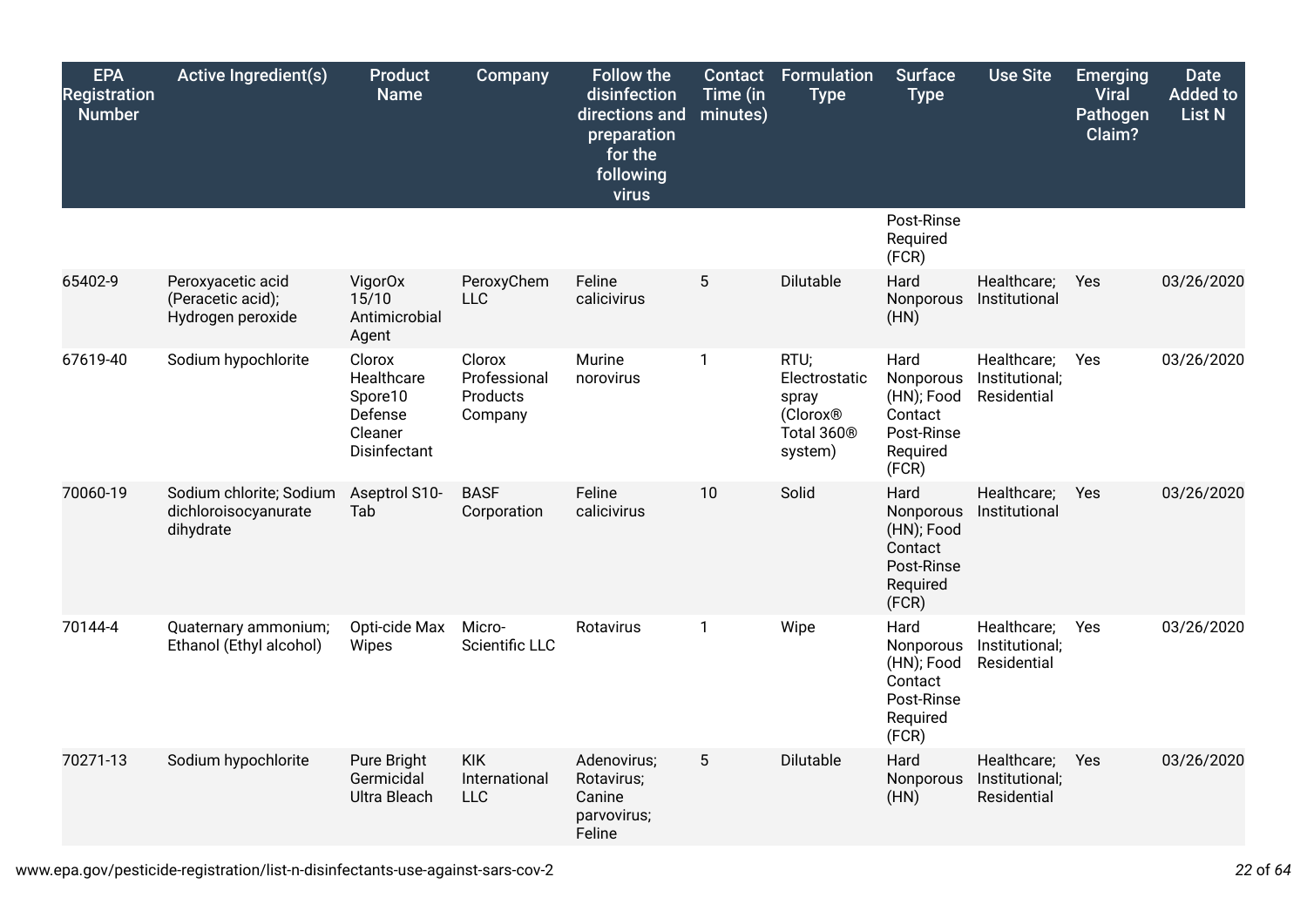| <b>EPA</b><br><b>Registration</b><br><b>Number</b> | <b>Active Ingredient(s)</b>              | <b>Product</b><br><b>Name</b>                                              | <b>Company</b>                            | <b>Follow the</b><br>disinfection<br>directions and<br>preparation<br>for the<br>following<br>virus | <b>Contact</b><br>Time (in<br>minutes) | Formulation<br><b>Type</b> | <b>Surface</b><br><b>Type</b>                                           | <b>Use Site</b>                              | <b>Emerging</b><br><b>Viral</b><br>Pathogen<br>Claim? | <b>Date</b><br><b>Added to</b><br>List N |
|----------------------------------------------------|------------------------------------------|----------------------------------------------------------------------------|-------------------------------------------|-----------------------------------------------------------------------------------------------------|----------------------------------------|----------------------------|-------------------------------------------------------------------------|----------------------------------------------|-------------------------------------------------------|------------------------------------------|
|                                                    |                                          |                                                                            |                                           | panleukopenia<br>virus; Hepatitis<br>A virus;<br>Norovirus;<br>Poliovirus;<br>Rhinovirus            |                                        |                            |                                                                         |                                              |                                                       |                                          |
| 70271-31                                           | Sodium hypochlorite                      | Nova                                                                       | <b>KIK</b><br>International<br><b>LLC</b> | Rhinovirus                                                                                          | 10                                     | Dilutable                  | Hard<br>Nonporous<br>(HN)                                               | Healthcare;<br>Institutional;<br>Residential | Yes                                                   | 03/26/2020                               |
| 777-131                                            | Hypochlorous acid                        | Cousteau                                                                   | Reckitt<br><b>Benckiser LLC</b>           | Rhinovirus                                                                                          | 10                                     | <b>RTU</b>                 | Hard<br>Nonporous<br>(HN); Food<br><b>Contact No</b><br>Rinse<br>(FCNR) | Healthcare;<br>Institutional;<br>Residential | Yes                                                   | 03/26/2020                               |
| 82972-1                                            | Chlorine dioxide;<br>Quaternary ammonium | Vital Oxide                                                                | <b>Vital Solutions</b><br><b>LLC</b>      | Adenovirus;<br>Canine<br>parvovirus                                                                 | 10                                     | <b>RTU</b>                 | Hard<br>Nonporous<br>(HN)                                               | Healthcare;<br>Institutional;<br>Residential | Yes                                                   | 03/26/2020                               |
| 84198-1                                            | Hydrogen peroxide                        | Peroxy HDOX                                                                | Earth<br>Laboratories<br><b>Inc</b>       | <b>Norovirus</b>                                                                                    | $5\phantom{.0}$                        | Dilutable                  | Hard<br>Nonporous<br>(HN)                                               | Healthcare;<br>Institutional                 | Yes                                                   | 03/26/2020                               |
| 84683-4                                            | Thymol                                   | Benefect<br><b>Botanical</b><br>Daily Cleaner<br>Disinfectant<br>Towelette | Cleanwell LLC                             | Rhinovirus                                                                                          | 10                                     | Wipe                       | Hard<br>Nonporous<br>(HN); Food<br><b>Contact No</b><br>Rinse<br>(FCNR) | Healthcare;<br>Institutional;<br>Residential | Yes                                                   | 03/26/2020                               |
| 89833-3                                            | Quaternary ammonium                      | D7 Part 1                                                                  | Decon7<br><b>Systems LLC</b>              | Norovirus                                                                                           | 10                                     | Dilutable                  | Hard<br>Nonporous<br>(HN); Food<br>Contact<br>Post-Rinse<br>Required    | Healthcare;<br>Institutional;<br>Residential | Yes                                                   | 03/26/2020                               |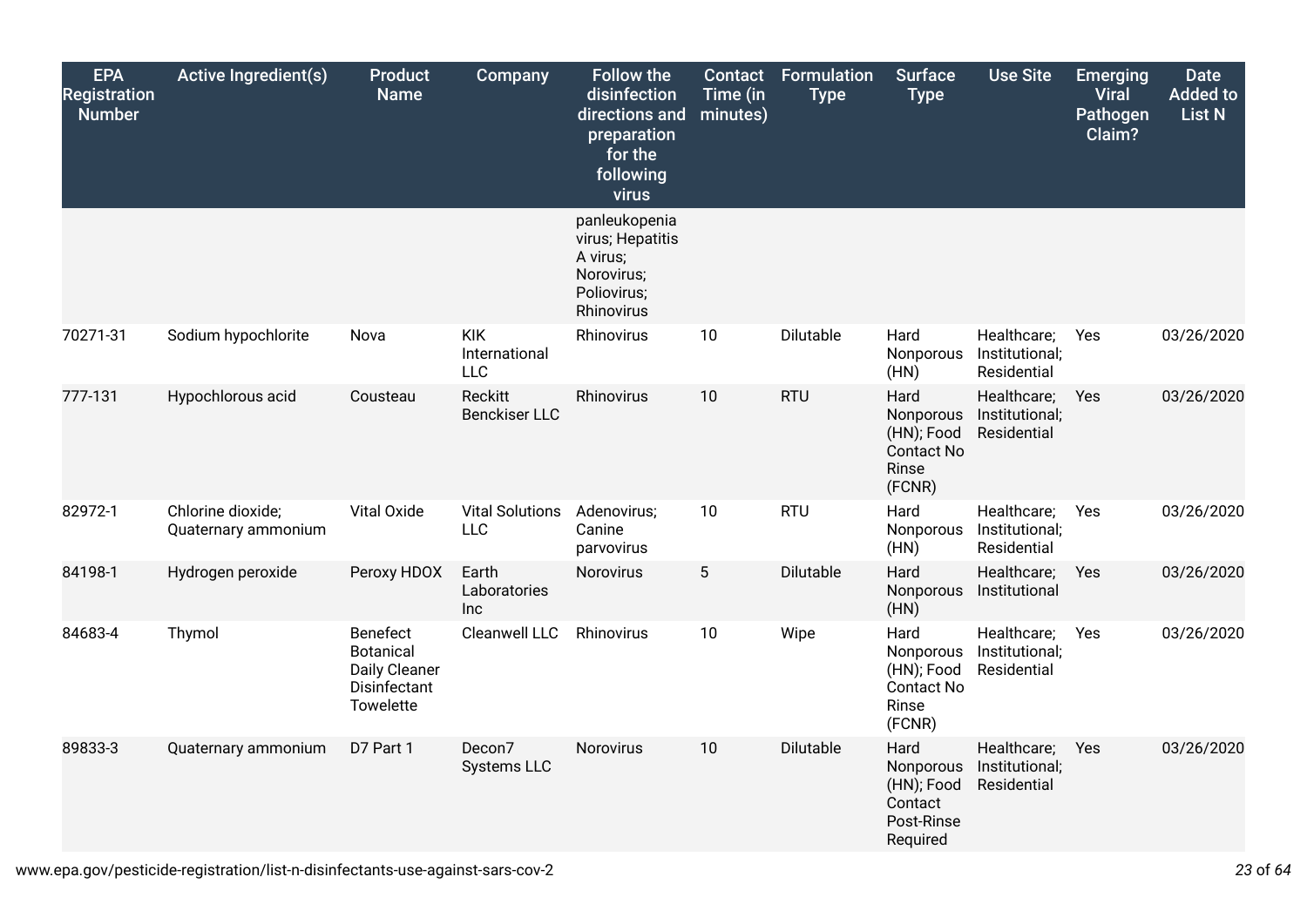| <b>EPA</b><br><b>Registration</b><br><b>Number</b> | <b>Active Ingredient(s)</b>     | <b>Product</b><br><b>Name</b>                             | <b>Company</b>                                           | <b>Follow the</b><br>disinfection<br>directions and<br>preparation<br>for the<br>following<br>virus | <b>Contact</b><br>Time (in<br>minutes) | <b>Formulation</b><br><b>Type</b> | <b>Surface</b><br><b>Type</b>                                                 | <b>Use Site</b>                              | <b>Emerging</b><br><b>Viral</b><br>Pathogen<br>Claim? | <b>Date</b><br><b>Added to</b><br><b>List N</b> |
|----------------------------------------------------|---------------------------------|-----------------------------------------------------------|----------------------------------------------------------|-----------------------------------------------------------------------------------------------------|----------------------------------------|-----------------------------------|-------------------------------------------------------------------------------|----------------------------------------------|-------------------------------------------------------|-------------------------------------------------|
| 89900-2                                            |                                 | Scrubbing                                                 | S.C. Johnson                                             | Rotavirus                                                                                           | 5                                      | <b>RTU</b>                        | (FCR)<br>Hard                                                                 | Institutional; Yes                           |                                                       | 03/26/2020                                      |
|                                                    | Quaternary ammonium             | <b>Bubbles®</b><br>Disinfectant<br>Restroom<br>Cleaner II | Professional                                             |                                                                                                     |                                        |                                   | Nonporous<br>(HN); Food<br>Contact<br>Post-Rinse<br>Required<br>(FCR)         | Residential                                  |                                                       |                                                 |
| 89900-3                                            | Quaternary ammonium             | Fantastik®<br>Multi-Surface<br>Disinfectant<br>Degreaser  | S.C. Johnson<br>Professional                             | Rotavirus                                                                                           | 5                                      | <b>RTU</b>                        | Hard<br>Nonporous<br>(HN); Food<br>Contact<br>Post-Rinse<br>Required<br>(FCR) | Institutional; Yes<br>Residential            |                                                       | 03/26/2020                                      |
| 91399-2                                            | Sodium chlorite                 | Biotab7                                                   | Advanced<br><b>Biocide</b><br>Technologies<br><b>Inc</b> | Feline<br>calicivirus;<br>Norovirus                                                                 | $\mathbf{1}$                           | Dilutable                         | Hard<br>Nonporous<br>(HN); Food<br><b>Contact No</b><br>Rinse<br>(FCNR)       | Healthcare;<br>Institutional;<br>Residential | Yes                                                   | 03/26/2020                                      |
| 92108-1                                            | Hypochlorous acid               | <b>Excelyte Vet</b>                                       | PCT LTD                                                  | Norovirus                                                                                           | 10                                     | <b>RTU</b>                        | Hard<br>Nonporous<br>(HN)                                                     | Healthcare;<br>Institutional;<br>Residential | Yes                                                   | 03/26/2020                                      |
| 92987-1                                            | Sodium chlorite; Citric<br>acid | Tristel Duo for<br><b>Surfaces</b>                        | Tristel<br><b>Solutions LTD</b>                          | Adenovirus;<br>Feline<br>calicivirus;<br>Poliovirus                                                 | 0.5(30)<br>seconds)                    | <b>RTU</b>                        | Hard<br>Nonporous<br>(HN)                                                     | Healthcare;<br>Institutional                 | Yes                                                   | 03/26/2020                                      |
| 93040-1                                            | Sodium chloride                 | Force of<br>Nature<br>Activator<br>Capsule                | <b>HCl Cleaning</b><br>Products LLC                      | Feline<br>calicivirus                                                                               | 10                                     | <b>RTU</b>                        | Hard<br>Nonporous<br>(HN); Food<br>Contact<br>Post-Rinse                      | Healthcare;<br>Institutional;<br>Residential | Yes                                                   | 03/26/2020                                      |

www.epa.gov/pesticide-registration/list-n-disinfectants-use-against-sars-cov-2 *24* of *64*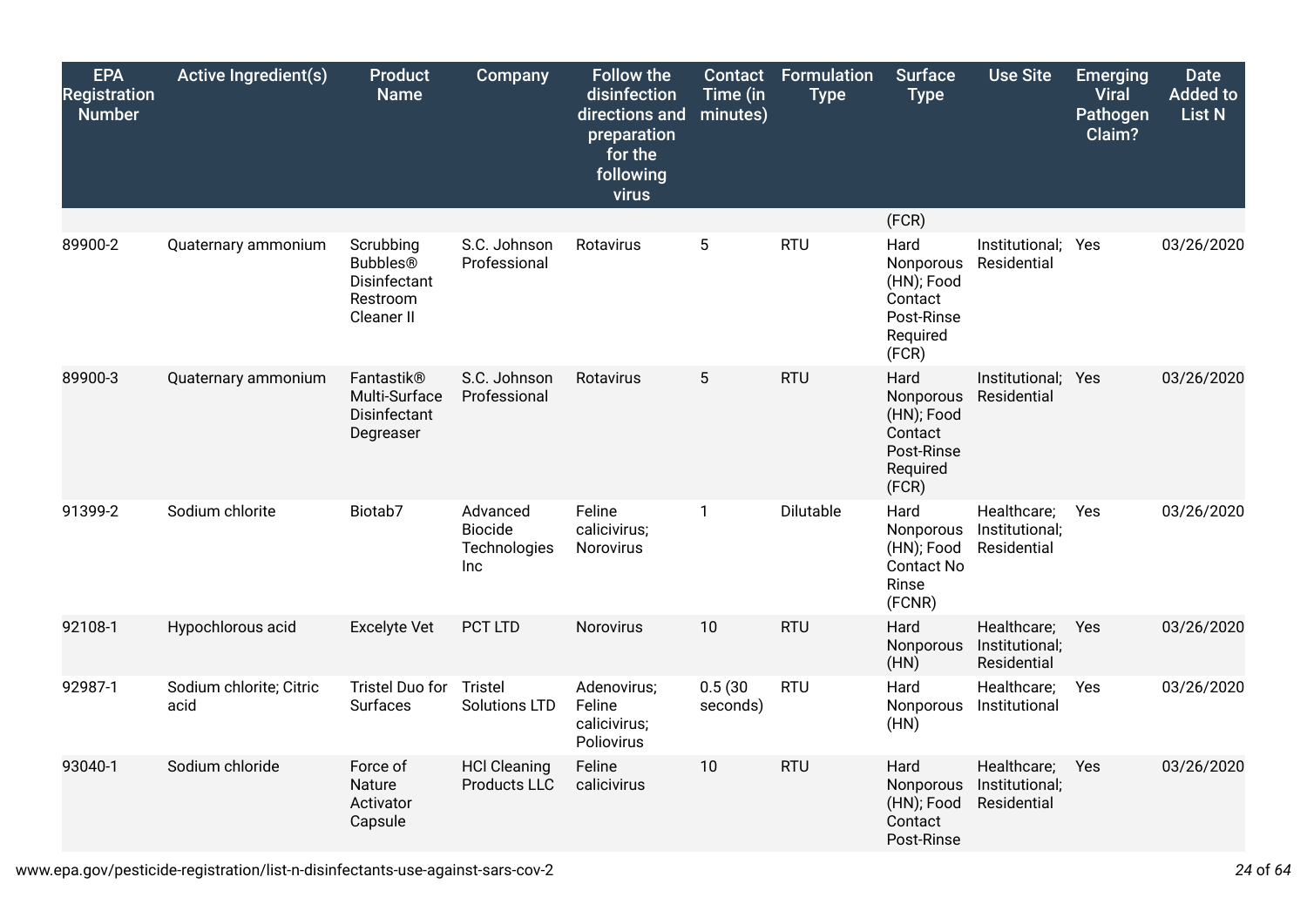| <b>EPA</b><br><b>Registration</b><br><b>Number</b> | <b>Active Ingredient(s)</b>                                | <b>Product</b><br><b>Name</b>            | <b>Company</b>                     | <b>Follow the</b><br>disinfection<br>directions and<br>preparation<br>for the<br>following<br>virus | <b>Contact</b><br>Time (in<br>minutes) | Formulation<br><b>Type</b> | <b>Surface</b><br><b>Type</b>                                                 | <b>Use Site</b>                              | <b>Emerging</b><br><b>Viral</b><br>Pathogen<br>Claim? | <b>Date</b><br><b>Added to</b><br><b>List N</b> |
|----------------------------------------------------|------------------------------------------------------------|------------------------------------------|------------------------------------|-----------------------------------------------------------------------------------------------------|----------------------------------------|----------------------------|-------------------------------------------------------------------------------|----------------------------------------------|-------------------------------------------------------|-------------------------------------------------|
|                                                    |                                                            |                                          |                                    |                                                                                                     |                                        |                            | Required<br>(FCR)                                                             |                                              |                                                       |                                                 |
| 1130-15                                            | Quaternary ammonium;<br>Isopropanol (Isopropyl<br>alcohol) | Weiman<br>Germicidal<br>Solution         | Weiman<br>Products LLC             | Rotavirus                                                                                           | 3                                      | <b>RTU</b>                 | Hard<br>Nonporous<br>(HN); Food<br>Contact<br>Post-Rinse<br>Required<br>(FCR) | Healthcare;<br>Institutional;<br>Residential | Yes                                                   | 03/19/2020                                      |
| 1677-233                                           | Quaternary ammonium                                        | Multi-Purpose<br>Disinfectant<br>Cleaner | Ecolab Inc                         | Feline<br>calicivirus                                                                               | 10                                     | Dilutable                  | Hard<br>Nonporous<br>(HN)                                                     | Healthcare;<br>Institutional;<br>Residential | Yes                                                   | 03/19/2020                                      |
| 5813-120                                           | Sodium hypochlorite                                        | <b>CRB</b>                               | The Clorox<br>Company              | Canine<br>parvovirus                                                                                | 10                                     | Dilutable                  | Hard<br>Nonporous<br>(HN)                                                     | Healthcare;<br>Institutional;<br>Residential | Yes                                                   | 03/19/2020                                      |
| 675-55                                             | Citric acid                                                | Lysol®<br>Bathroom<br>Cleaner            | Reckitt<br><b>Benckiser LLC</b>    | Poliovirus                                                                                          | $5\phantom{.0}$                        | <b>RTU</b>                 | Hard<br>Nonporous<br>(HN); Food<br>Contact<br>Post-Rinse<br>Required<br>(FCR) | Healthcare;<br>Institutional;<br>Residential | Yes                                                   | 03/19/2020                                      |
| 70144-1                                            | Quaternary ammonium;<br>Isopropanol (Isopropyl<br>alcohol) | Opti-Cide 3 <sup>®</sup>                 | Micro-<br>Scientific LLC           | Rotavirus;<br><b>Rhinovirus Type</b><br>14                                                          | $\overline{2}$                         | <b>RTU</b>                 | Hard<br>Nonporous<br>(HN)                                                     | Healthcare;<br>Institutional;<br>Residential | Yes                                                   | 03/19/2020                                      |
| 706-111                                            | Quaternary ammonium                                        | Claire<br>Disinfectant<br>Spray Q        | Claire<br>Manufacturing<br>Company | Poliovirus                                                                                          | $5\phantom{.0}$                        | <b>RTU</b>                 | Hard<br>Nonporous<br>(HN); Food<br>Contact<br>Post-Rinse<br>Required<br>(FCR) | Healthcare;<br>Institutional;<br>Residential | Yes                                                   | 03/19/2020                                      |
| 84526-6                                            | Hydrogen peroxide;                                         | Halomist                                 | Halosil                            | Feline                                                                                              | 10                                     | <b>RTU</b>                 | Hard                                                                          | Healthcare;                                  | Yes                                                   | 03/19/2020                                      |

www.epa.gov/pesticide-registration/list-n-disinfectants-use-against-sars-cov-2 *25* of *64*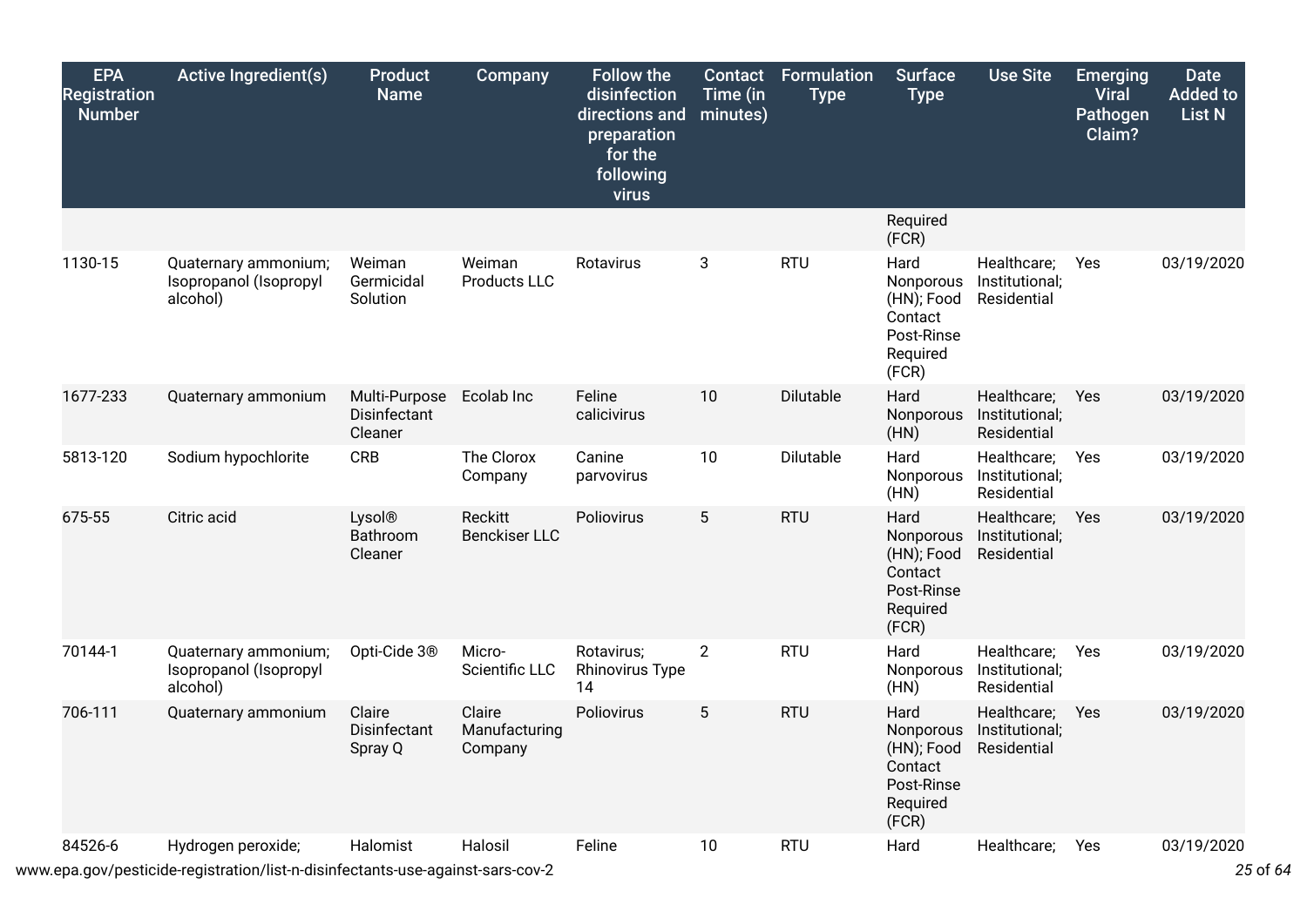| <b>EPA</b><br><b>Registration</b><br><b>Number</b> | <b>Active Ingredient(s)</b>                                | Product<br><b>Name</b>                                      | <b>Company</b>                                      | <b>Follow the</b><br>disinfection<br>directions and<br>preparation<br>for the<br>following<br>virus | Contact<br>Time (in<br>minutes) | Formulation<br><b>Type</b> | <b>Surface</b><br><b>Type</b>                                                 | <b>Use Site</b>                              | <b>Emerging</b><br><b>Viral</b><br>Pathogen<br>Claim? | <b>Date</b><br><b>Added to</b><br><b>List N</b> |
|----------------------------------------------------|------------------------------------------------------------|-------------------------------------------------------------|-----------------------------------------------------|-----------------------------------------------------------------------------------------------------|---------------------------------|----------------------------|-------------------------------------------------------------------------------|----------------------------------------------|-------------------------------------------------------|-------------------------------------------------|
|                                                    | Silver                                                     |                                                             | International<br>Inc                                | calicivirus;<br>Minute virus of<br>men                                                              |                                 |                            | Nonporous<br>(HN)                                                             | Institutional                                |                                                       |                                                 |
| 85134-1                                            | Hypochlorous acid                                          | Envirocleanse<br>A                                          | Envirocleanse<br><b>LLC</b>                         | Norovirus                                                                                           | 10                              | <b>RTU</b>                 | Hard<br>Nonporous<br>(HN)                                                     | Healthcare;<br>Institutional;<br>Residential | Yes                                                   | 03/19/2020                                      |
| 87518-6                                            | Sodium hypochlorite                                        | Sporex                                                      | HSP USA LLC                                         | Norovirus;<br>Canine<br>parvovirus                                                                  | $\mathbf{1}$                    | <b>RTU</b>                 | Hard<br>Nonporous<br>(HN); Food<br>Contact<br>Post-Rinse<br>Required<br>(FCR) | Healthcare;<br>Institutional;<br>Residential | Yes                                                   | 03/19/2020                                      |
| 90150-2                                            | Hydrogen peroxide                                          | <b>Binary</b><br>Ionization<br>Technology<br>(BIT) Solution | Tomi<br>Environmental<br>Solutions Inc              | Feline<br>calicivirus                                                                               | 15                              | Fog; Mist                  | Hard<br>Nonporous<br>(HN); Food<br>Contact<br>Post-Rinse<br>Required<br>(FCR) | Healthcare;<br>Institutional;<br>Residential | Yes                                                   | 03/19/2020                                      |
| 91582-1                                            | Hypochlorous acid                                          | Danolyte                                                    | Danolyte<br>Global Inc                              | Adenovirus;<br>Rhinovirus                                                                           | 10                              | <b>RTU</b>                 | Hard<br>Nonporous<br>(HN); Food<br>Contact<br>Post-Rinse<br>Required<br>(FCR) | Healthcare;<br>Institutional;<br>Residential | Yes                                                   | 03/19/2020                                      |
| 9480-4                                             | Quaternary ammonium;<br>Isopropanol (Isopropyl<br>alcohol) | Super Sani-<br>Cloth<br>Germicidal<br>Disposable<br>Wipe    | Professional<br>Disposables<br>International<br>Inc | Rhinovirus 39;<br>Adenovirus                                                                        | $\overline{2}$                  | Wipe                       | Hard<br>Nonporous<br>(HN); Food<br>Contact<br>Post-Rinse<br>Required          | Healthcare;<br>Institutional                 | Yes                                                   | 03/19/2020                                      |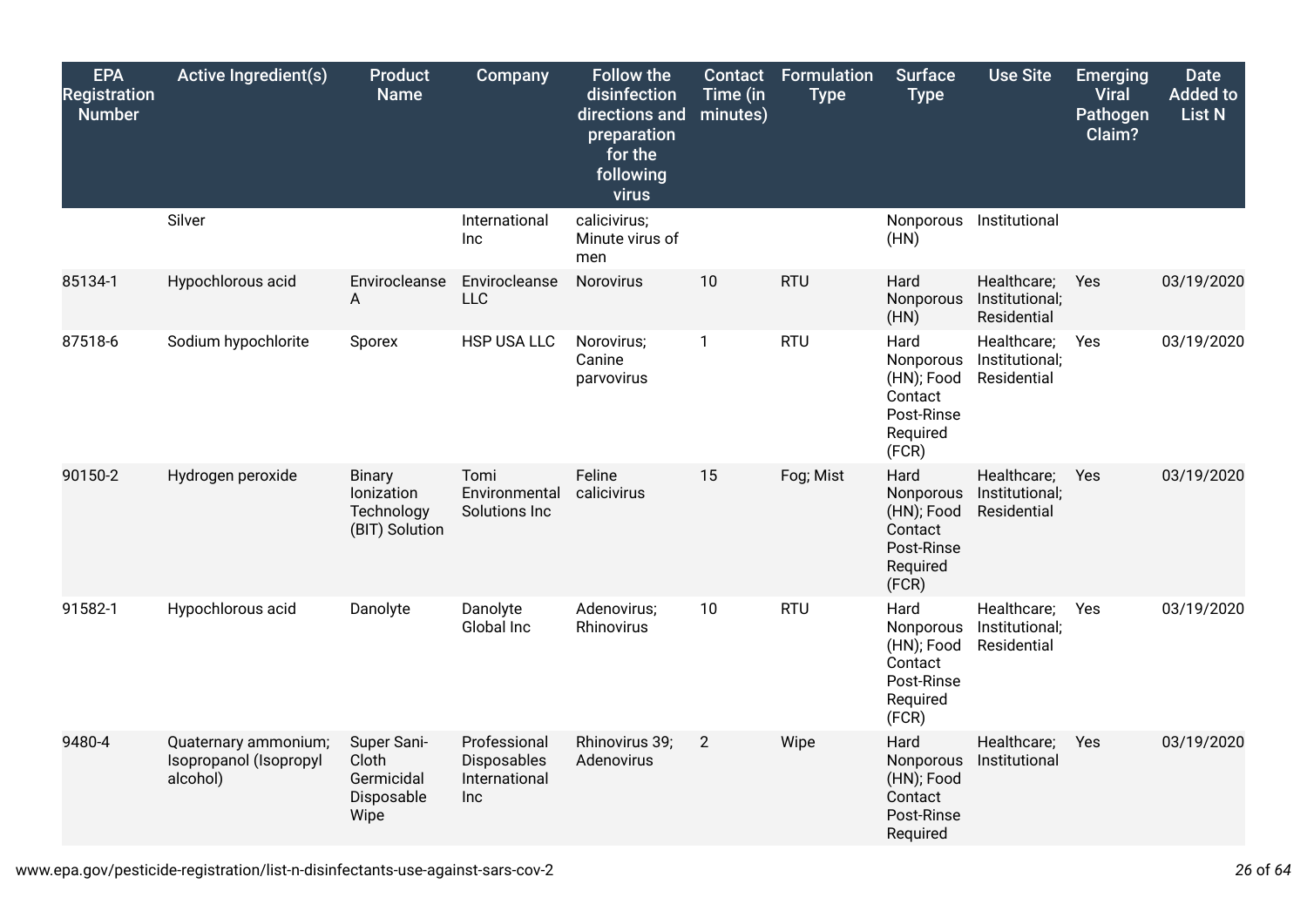| <b>EPA</b><br><b>Registration</b><br><b>Number</b> | <b>Active Ingredient(s)</b>                                                         | <b>Product</b><br><b>Name</b>                                    | <b>Company</b>                                      | <b>Follow the</b><br>disinfection<br>directions and<br>preparation<br>for the<br>following<br>virus                                                             | <b>Contact</b><br>Time (in<br>minutes) | <b>Formulation</b><br><b>Type</b> | <b>Surface</b><br><b>Type</b>                                                 | <b>Use Site</b>                              | <b>Emerging</b><br><b>Viral</b><br>Pathogen<br>Claim? | <b>Date</b><br><b>Added to</b><br>List N |
|----------------------------------------------------|-------------------------------------------------------------------------------------|------------------------------------------------------------------|-----------------------------------------------------|-----------------------------------------------------------------------------------------------------------------------------------------------------------------|----------------------------------------|-----------------------------------|-------------------------------------------------------------------------------|----------------------------------------------|-------------------------------------------------------|------------------------------------------|
| 9480-8                                             |                                                                                     | Sani-Cloth                                                       | Professional                                        |                                                                                                                                                                 |                                        | Wipe                              | (FCR)<br>Hard                                                                 | Healthcare;                                  |                                                       | 03/19/2020                               |
|                                                    | Sodium hypochlorite                                                                 | Bleach<br>Germicidal<br>Disposable<br>Wipe                       | Disposables<br>International<br><b>Inc</b>          | Adenovirus;<br>Rotavirus;<br>Canine<br>parvovirus;<br><b>Hepatitis A</b><br>virus; Poliovirus<br>Type 1;<br><b>Rhinovirus Type</b><br>37; Feline<br>calicivirus | $\mathbf{1}$                           |                                   | Nonporous<br>(HN); Food<br>Contact<br>Post-Rinse<br>Required<br>(FCR)         | Institutional                                | Yes                                                   |                                          |
| 9480-9                                             | Quaternary ammonium                                                                 | AF <sub>3</sub><br>Germicidal<br>Disposable<br>Wipe              | Professional<br>Disposables<br>International<br>Inc | Rotavirus;<br>Adenovirus                                                                                                                                        | 3                                      | Wipe                              | Hard<br>Nonporous<br>(HN)                                                     | Healthcare;<br>Institutional;<br>Residential | Yes                                                   | 03/19/2020                               |
| 5813-58                                            | Quaternary ammonium                                                                 | Spruce-ups                                                       | The Clorox<br>Company                               | Rotavirus                                                                                                                                                       | 0.25(15)<br>seconds)                   | Wipe                              | Hard<br>Nonporous<br>(HN)                                                     | Institutional; Yes<br>Residential            |                                                       | 03/13/2020                               |
| 1677-250                                           | Hydrogen peroxide;<br>Peroxyoctanoic acid;<br>Peroxyacetic acid<br>(Peracetic acid) | Synergex                                                         | Ecolab Inc                                          | Reovirus                                                                                                                                                        | $5\phantom{.0}$                        | Dilutable                         | Hard<br>Nonporous<br>(HN)                                                     | Institutional                                | Yes                                                   | 03/13/2020                               |
| 37549-1                                            | Sodium hypochlorite                                                                 | Micro-kill<br><b>Bleach</b><br>Germicidal<br><b>Bleach Wipes</b> | Medline<br>Industries Inc                           | Norovirus                                                                                                                                                       | 0.5(30)<br>seconds)                    | Wipe                              | Hard<br>Nonporous<br>(HN)                                                     | Healthcare;<br>Institutional;<br>Residential | Yes                                                   | 03/13/2020                               |
| 37549-2                                            | Sodium hypochlorite                                                                 | Micro-kill<br><b>Bleach</b><br>Solution                          | Medline<br>Industries Inc                           | Norovirus                                                                                                                                                       | 0.5(30)<br>seconds)                    | <b>RTU</b>                        | Hard<br>Nonporous<br>(HN); Food<br>Contact<br>Post-Rinse<br>Required<br>(FCR) | Healthcare;<br>Institutional;<br>Residential | Yes                                                   | 03/13/2020                               |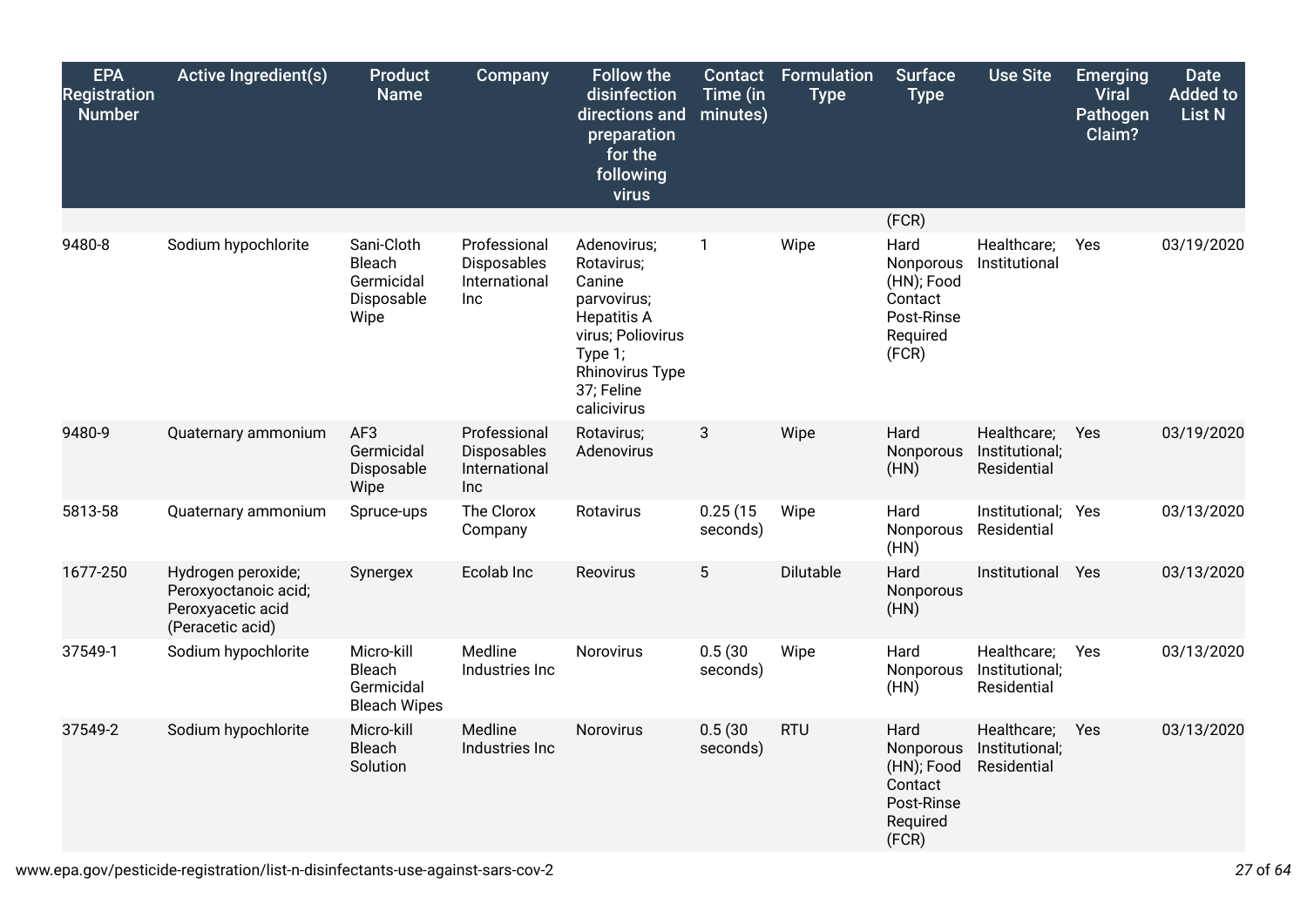| <b>EPA</b><br><b>Registration</b><br><b>Number</b> | <b>Active Ingredient(s)</b>                                                            | <b>Product</b><br><b>Name</b> | Company                        | <b>Follow the</b><br>disinfection<br>directions and<br>preparation<br>for the<br>following<br>virus | Contact<br>Time (in<br>minutes) | <b>Formulation</b><br><b>Type</b> | <b>Surface</b><br><b>Type</b>                                                 | <b>Use Site</b>                              | <b>Emerging</b><br><b>Viral</b><br>Pathogen<br>Claim? | <b>Date</b><br><b>Added to</b><br><b>List N</b> |
|----------------------------------------------------|----------------------------------------------------------------------------------------|-------------------------------|--------------------------------|-----------------------------------------------------------------------------------------------------|---------------------------------|-----------------------------------|-------------------------------------------------------------------------------|----------------------------------------------|-------------------------------------------------------|-------------------------------------------------|
| 44446-23                                           | Quaternary ammonium                                                                    | Germ Away                     | Quest<br><b>Specialty Corp</b> | Canine<br>parvovirus                                                                                | 10                              | <b>RTU</b>                        | Hard<br>Nonporous<br>(HN)                                                     | Healthcare;<br>Institutional;<br>Residential | Yes                                                   | 03/13/2020                                      |
| 46781-12                                           | Quaternary ammonium;<br>Ethanol (Ethyl alcohol);<br>Isopropanol (Isopropyl<br>alcohol) | Cavicide 1                    | Metrex<br>Research             | Adenovirus;<br>Rotavirus;<br>Feline<br>Calicivirus                                                  | 3                               | <b>RTU</b>                        | Hard<br>Nonporous<br>(HN)                                                     | Healthcare;<br>Institutional;<br>Residential | Yes                                                   | 03/13/2020                                      |
| 46781-13                                           | Quaternary ammonium;<br>Ethanol (Ethyl alcohol);<br>Isopropanol (Isopropyl<br>alcohol) | Caviwipes 1                   | Metrex<br>Research             | Adenovirus                                                                                          | 3                               | Wipe                              | Hard<br>Nonporous<br>(HN)                                                     | Healthcare;<br>Institutional;<br>Residential | Yes                                                   | 03/13/2020                                      |
| 46781-14                                           | Sodium hypochlorite                                                                    | Caviwipes<br>Bleach           | Metrex<br>Research             | Feline<br>calicivirus                                                                               | 3                               | Wipe                              | Hard<br>Nonporous<br>(HN); Food<br>Contact<br>Post-Rinse<br>Required<br>(FCR) | Healthcare;<br>Institutional;<br>Residential | <b>Yes</b>                                            | 03/13/2020                                      |
| 46781-15                                           | Sodium hypochlorite                                                                    | Cavicide<br>Bleach            | Metrex<br>Research             | Poliovirus;<br>Rhinovirus                                                                           | 3                               | <b>RTU</b>                        | Hard<br>Nonporous<br>(HN)                                                     | Healthcare;<br>Institutional;<br>Residential | Yes                                                   | 03/13/2020                                      |
| 5813-100                                           | Sodium hypochlorite                                                                    | Puma                          | The Clorox<br>Company          | Canine<br>parvovirus                                                                                | 10                              | Dilutable                         | Hard<br>Nonporous<br>(HN)                                                     | Healthcare;<br>Institutional;<br>Residential | Yes                                                   | 03/13/2020                                      |
| 5813-102                                           | Sodium hypochlorite                                                                    | CGB1                          | The Clorox<br>Company          | Canine<br>parvovirus                                                                                | 10                              | Dilutable                         | Hard<br>Nonporous<br>(HN)                                                     | Healthcare;<br>Institutional;<br>Residential | Yes                                                   | 03/13/2020                                      |
| 5813-109                                           | Quaternary ammonium                                                                    | Say Q                         | The Clorox<br>Company          | Rotavirus                                                                                           | 10                              | <b>RTU</b>                        | Hard<br>Nonporous<br>(HN)                                                     | Institutional; Yes<br>Residential            |                                                       | 03/13/2020                                      |
| 5813-113                                           | Quaternary ammonium                                                                    | <b>CDW</b>                    | The Clorox<br>Company          | Rotavirus                                                                                           | 4                               | Wipe                              | Hard<br>Nonporous                                                             | Institutional; Yes<br>Residential            |                                                       | 03/13/2020                                      |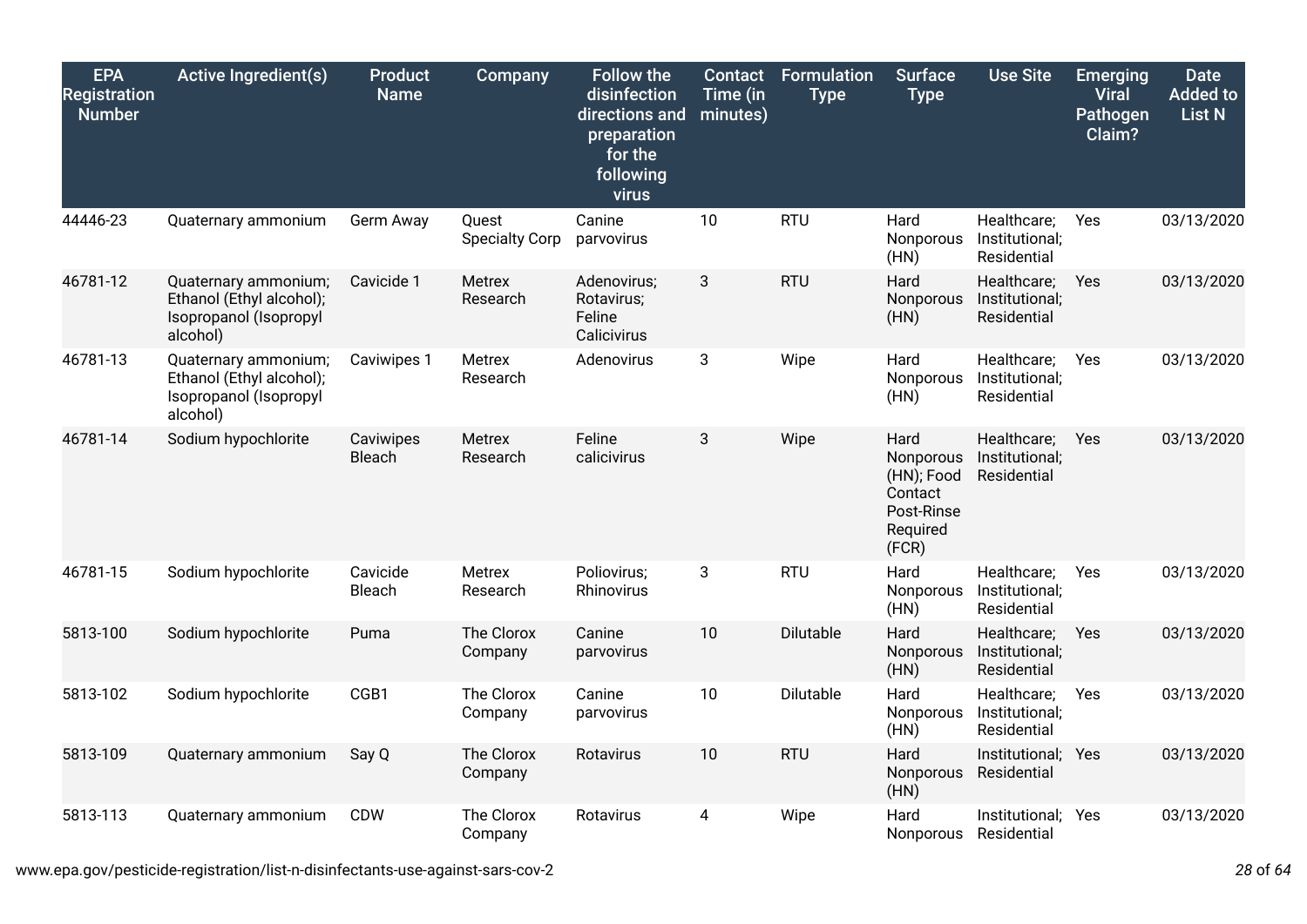| <b>EPA</b><br><b>Registration</b><br><b>Number</b> | <b>Active Ingredient(s)</b>                                 | <b>Product</b><br><b>Name</b> | Company                                              | <b>Follow the</b><br>disinfection<br>directions and<br>preparation<br>for the<br>following<br>virus | Contact<br>Time (in<br>minutes) | <b>Formulation</b><br><b>Type</b> | <b>Surface</b><br><b>Type</b>                                                 | <b>Use Site</b>                              | <b>Emerging</b><br><b>Viral</b><br>Pathogen<br>Claim? | <b>Date</b><br><b>Added to</b><br><b>List N</b> |
|----------------------------------------------------|-------------------------------------------------------------|-------------------------------|------------------------------------------------------|-----------------------------------------------------------------------------------------------------|---------------------------------|-----------------------------------|-------------------------------------------------------------------------------|----------------------------------------------|-------------------------------------------------------|-------------------------------------------------|
|                                                    |                                                             |                               |                                                      |                                                                                                     |                                 |                                   | (HN)                                                                          |                                              |                                                       |                                                 |
| 5813-118                                           | Quaternary ammonium                                         | Dash                          | The Clorox<br>Company                                | Rotavirus                                                                                           | 10                              | <b>RTU</b>                        | Hard<br>Nonporous<br>(HN)                                                     | Residential                                  | Yes                                                   | 03/13/2020                                      |
| 6659-3                                             | Quaternary ammonium                                         | <b>Spray Nine</b>             | <b>ITW Permatex</b><br>Inc                           | Norovirus;<br>Rhinovirus;<br>Poliovirus                                                             | 0.5(30)<br>seconds)             | <b>RTU</b>                        | Hard<br>Nonporous<br>(HN); Food<br>Contact<br>Post-Rinse<br>Required<br>(FCR) | Healthcare;<br>Institutional;<br>Residential | Yes                                                   | 03/13/2020                                      |
| 74559-10                                           | Hydrogen peroxide                                           | Oxy-1 Wipes                   | Virox<br>Technologies<br>Inc                         | Poliovirus                                                                                          | 0.5(30)<br>seconds)             | Wipe                              | Hard<br>Nonporous<br>(HN)                                                     | Healthcare;<br>Institutional;<br>Residential | Yes                                                   | 03/13/2020                                      |
| 67619-20                                           | Quaternary ammonium                                         | Rex                           | Clorox<br>Professional<br>Products<br>Company        | <b>Hepatitis A</b><br>virus                                                                         | 10                              | <b>RTU</b>                        | Hard<br>Nonporous<br>(HN); Food<br>Contact<br>Post-Rinse<br>Required<br>(FCR) | Healthcare;<br>Institutional;<br>Residential | Yes                                                   | 03/13/2020                                      |
| 67619-26                                           | Sodium hypochlorite                                         | <b>Boris</b>                  | Clorox<br>Professional<br>Products<br>Company        | Canine<br>parvovirus                                                                                | 10                              | Dilutable                         | Hard<br>Nonporous<br>(HN)                                                     | Healthcare;<br>Institutional;<br>Residential | Yes                                                   | 03/13/2020                                      |
| 67619-35                                           | Peroxyacetic acid<br>(Peracetic acid);<br>Hydrogen peroxide | Blacksmith                    | Clorox<br>Professional<br><b>Products</b><br>Company | Rhinovirus                                                                                          | 1                               | <b>RTU</b>                        | Hard<br>Nonporous<br>(HN)                                                     | Healthcare;<br>Institutional                 | Yes                                                   | 03/13/2020                                      |
| 67619-41                                           | Quaternary ammonium                                         | PPD Dash                      | Clorox<br>Professional<br>Products<br>Company        | Rotavirus                                                                                           | 10                              | Dilutable                         | Hard<br>Nonporous<br>(HN)                                                     | Healthcare;<br>Institutional;<br>Residential | Yes                                                   | 03/13/2020                                      |

www.epa.gov/pesticide-registration/list-n-disinfectants-use-against-sars-cov-2 *29* of *64*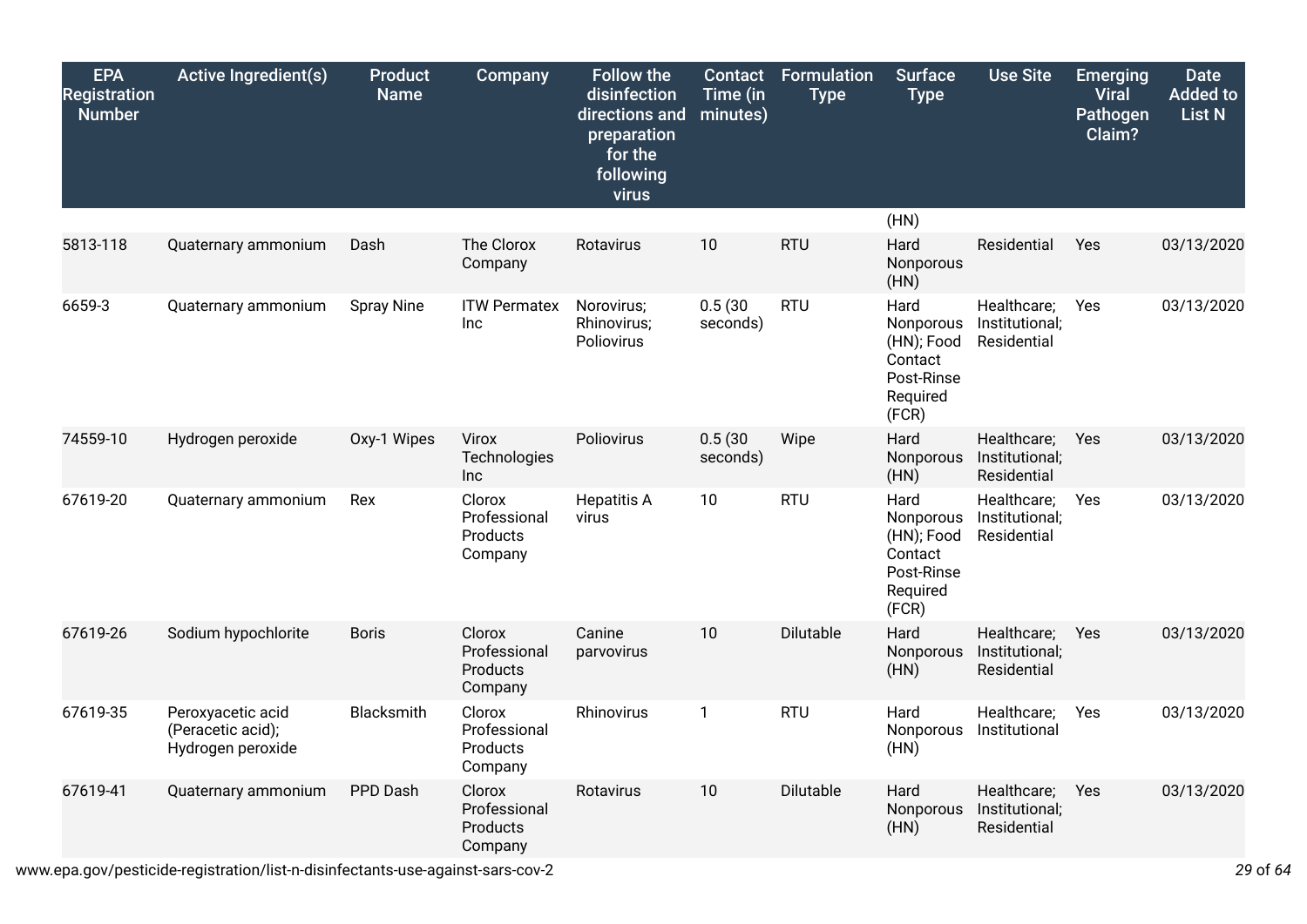| <b>EPA</b><br><b>Registration</b><br><b>Number</b> | <b>Active Ingredient(s)</b>                                                                           | <b>Product</b><br><b>Name</b>              | Company                                       | <b>Follow the</b><br>disinfection<br>directions and<br>preparation<br>for the<br>following<br>virus | <b>Contact</b><br>Time (in<br>minutes) | Formulation<br><b>Type</b> | Surface<br><b>Type</b>    | <b>Use Site</b>                              | <b>Emerging</b><br><b>Viral</b><br>Pathogen<br>Claim? | <b>Date</b><br><b>Added to</b><br>List N |
|----------------------------------------------------|-------------------------------------------------------------------------------------------------------|--------------------------------------------|-----------------------------------------------|-----------------------------------------------------------------------------------------------------|----------------------------------------|----------------------------|---------------------------|----------------------------------------------|-------------------------------------------------------|------------------------------------------|
| 67619-9                                            | Quaternary ammonium                                                                                   | <b>PJW-622</b>                             | Clorox<br>Professional<br>Products<br>Company | Rotavirus                                                                                           | 3                                      | Wipe                       | Hard<br>Nonporous<br>(HN) | Healthcare;<br>Institutional;<br>Residential | Yes                                                   | 03/13/2020                               |
| 6836-136                                           | Quaternary ammonium                                                                                   | Lonza<br>Formulation<br>S-18F              | Lonza LLC                                     | Feline<br>calicivirus                                                                               | 10                                     | Dilutable                  | Hard<br>Nonporous<br>(HN) | Healthcare;<br>Institutional;<br>Residential | Yes                                                   | 03/13/2020                               |
| 6836-139                                           | Quaternary ammonium                                                                                   | Lonza<br>Formulation<br><b>R-82F</b>       | Lonza LLC                                     | Feline<br>calicivirus                                                                               | 10                                     | Dilutable                  | Hard<br>Nonporous<br>(HN) | Healthcare;<br>Institutional;<br>Residential | Yes                                                   | 03/13/2020                               |
| 6836-277                                           | Quaternary ammonium                                                                                   | <b>BARDAC</b><br>205M-1.30                 | Lonza LLC                                     | Norovirus                                                                                           | 10                                     | Dilutable                  | Hard<br>Nonporous<br>(HN) | Healthcare;<br>Institutional;<br>Residential | Yes                                                   | 03/13/2020                               |
| 6836-303                                           | Quaternary ammonium                                                                                   | <b>BARDAC</b><br>205M-5.2                  | Lonza LLC                                     | Norovirus                                                                                           | 10                                     | Dilutable                  | Hard<br>Nonporous<br>(HN) | Healthcare;<br>Institutional;<br>Residential | Yes                                                   | 03/13/2020                               |
| 6836-346                                           | Quaternary ammonium                                                                                   | Lonzagard<br><b>RCS-256</b>                | Lonza LLC                                     | Norovirus                                                                                           | 5                                      | Dilutable                  | Hard<br>Nonporous<br>(HN) | Healthcare;<br>Institutional;<br>Residential | Yes                                                   | 03/13/2020                               |
| 6836-347                                           | Quaternary ammonium                                                                                   | Lonzagard<br><b>RCS-128</b>                | Lonza LLC                                     | Feline<br>calicivirus;<br>Enterovirus                                                               | 5                                      | Dilutable                  | Hard<br>Nonporous<br>(HN) | Healthcare;<br>Institutional;<br>Residential | Yes                                                   | 03/13/2020                               |
| 6836-348                                           | Quaternary ammonium                                                                                   | Lonzagard<br><b>RCS-128</b><br><b>PLUS</b> | Lonza LLC                                     | Feline<br>calicivirus;<br>Enterovirus                                                               | 5                                      | Dilutable                  | Hard<br>Nonporous<br>(HN) | Healthcare;<br>Institutional;<br>Residential | Yes                                                   | 03/13/2020                               |
| 6836-362                                           | Quaternary ammonium                                                                                   | Nugen<br>MB5A-128                          | Lonza LLC                                     | Norovirus                                                                                           | 5                                      | Dilutable                  | Hard<br>Nonporous<br>(HN) | Healthcare;<br>Institutional;<br>Residential | Yes                                                   | 03/13/2020                               |
| 6836-363                                           | Quaternary ammonium                                                                                   | Nugen<br>MB5A-64                           | Lonza LLC                                     | Norovirus                                                                                           | 5                                      | Dilutable                  | Hard<br>Nonporous<br>(HN) | Healthcare;<br>Institutional;<br>Residential | Yes                                                   | 03/13/2020                               |
| 6836-366                                           | Quaternary ammonium<br>www.epa.gov/pesticide-registration/list-n-disinfectants-use-against-sars-cov-2 | Nugen                                      | Lonza LLC                                     | Norovirus                                                                                           | 5                                      | Dilutable                  | Hard                      | Healthcare;                                  | Yes                                                   | 03/13/2020<br>30 of 64                   |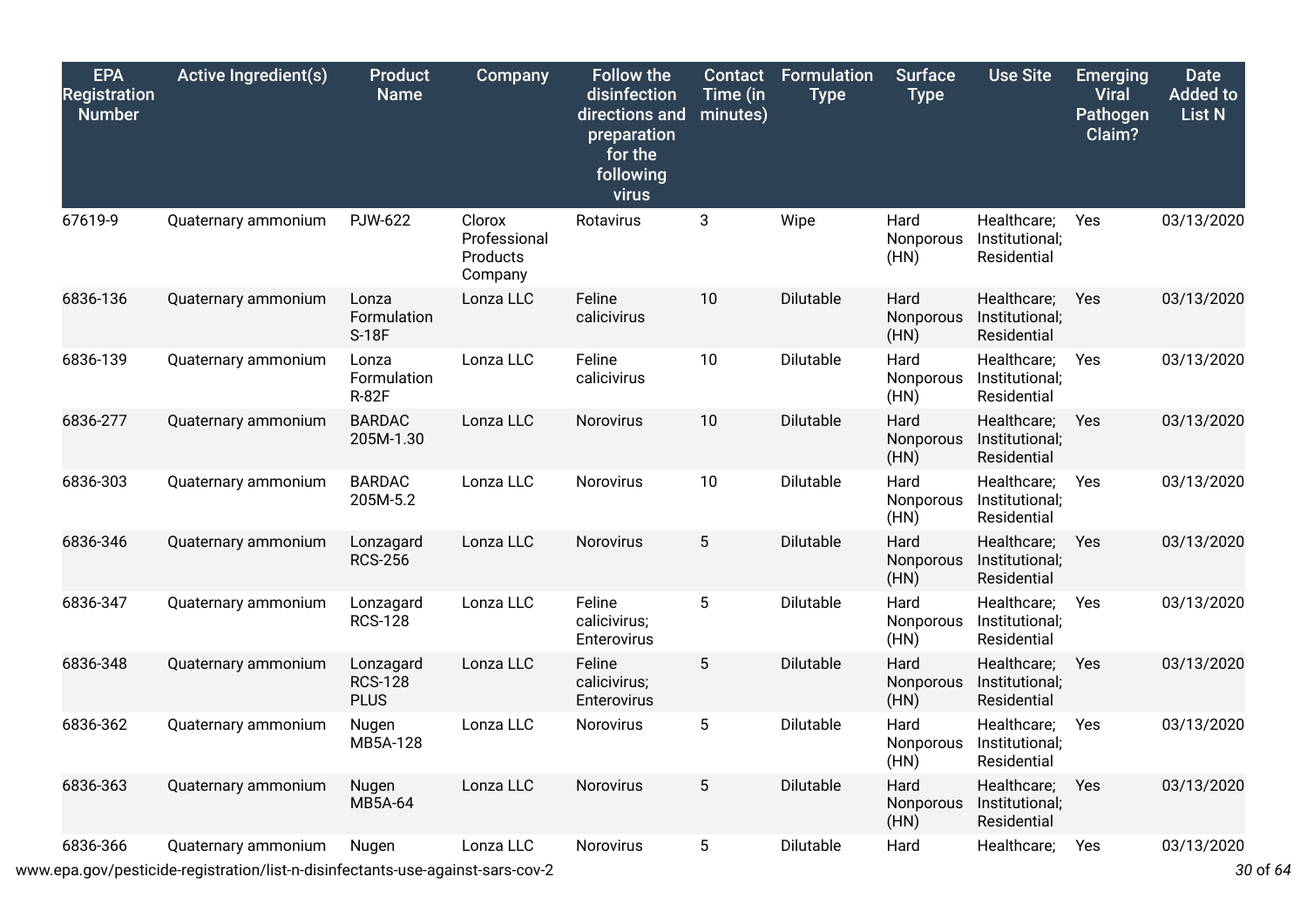| <b>EPA</b><br><b>Registration</b><br><b>Number</b> | <b>Active Ingredient(s)</b> | <b>Product</b><br><b>Name</b>                     | Company                             | <b>Follow the</b><br>disinfection<br>directions and<br>preparation<br>for the<br>following<br>virus | <b>Contact</b><br>Time (in<br>minutes) | Formulation<br><b>Type</b> | <b>Surface</b><br><b>Type</b>                                                 | <b>Use Site</b>                              | <b>Emerging</b><br><b>Viral</b><br>Pathogen<br>Claim? | <b>Date</b><br><b>Added to</b><br><b>List N</b> |
|----------------------------------------------------|-----------------------------|---------------------------------------------------|-------------------------------------|-----------------------------------------------------------------------------------------------------|----------------------------------------|----------------------------|-------------------------------------------------------------------------------|----------------------------------------------|-------------------------------------------------------|-------------------------------------------------|
|                                                    |                             | MB5N-64                                           |                                     |                                                                                                     |                                        |                            | Nonporous<br>(HN)                                                             | Institutional;<br>Residential                |                                                       |                                                 |
| 74559-1                                            | Hydrogen peroxide           | Accel TB                                          | Virox<br>Technologies<br><b>Inc</b> | Poliovirus;<br>Feline<br>Calicivirus                                                                | $\mathbf{1}$                           | <b>RTU</b>                 | Hard<br>Nonporous<br>(HN)                                                     | Healthcare;<br>Institutional;<br>Residential | Yes                                                   | 03/13/2020                                      |
| 74559-9                                            | Hydrogen peroxide           | Oxy-1 RTU                                         | Virox<br>Technologies<br><b>Inc</b> | Poliovirus                                                                                          | 0.5(30)<br>seconds)                    | <b>RTU</b>                 | Hard<br>Nonporous<br>(HN)                                                     | Healthcare;<br>Institutional;<br>Residential | Yes                                                   | 03/13/2020                                      |
| 74559-3                                            | Hydrogen peroxide           | <b>Accel TB</b><br>Wipes                          | Virox<br>Technologies<br>Inc        | Poliovirus                                                                                          | 1                                      | Wipe                       | Hard<br>Nonporous<br>(HN)                                                     | Healthcare;<br>Institutional;<br>Residential | Yes                                                   | 03/13/2020                                      |
| 74559-4                                            | Hydrogen peroxide           | Accel<br>(Concentrate)<br>Disinfectant<br>Cleaner | Virox<br>Technologies<br><b>Inc</b> | Poliovirus                                                                                          | 5                                      | Dilutable                  | Hard<br>Nonporous<br>(HN)                                                     | Healthcare;<br>Institutional;<br>Residential | Yes                                                   | 03/13/2020                                      |
| 777-114                                            | Quaternary ammonium         | Lysol®<br>Disinfecting<br>Wipes (All<br>Scents)   | Reckitt<br><b>Benckiser LLC</b>     | Rotavirus                                                                                           | 10                                     | Wipe                       | Hard<br>Nonporous<br>(HN); Food<br>Contact<br>Post-Rinse<br>Required<br>(FCR) | Healthcare;<br>Institutional;<br>Residential | Yes                                                   | 03/13/2020                                      |
| 83614-1                                            | Quaternary ammonium         | Byotrol 24                                        | <b>Byotrol Inc</b>                  | Feline<br>calicivirus                                                                               | 5                                      | <b>RTU</b>                 | Hard<br>Nonporous<br>(HN)                                                     | Healthcare;<br>Institutional;<br>Residential | Yes                                                   | 03/13/2020                                      |
| 84150-2                                            | Ethanol (Ethyl alcohol)     | Mitersaw                                          | GOJO<br>Industries Inc              | Feline<br>calicivirus                                                                               | $5\phantom{.0}$                        | Wipe                       | Hard<br>Nonporous<br>(HN)                                                     | Institutional; Yes<br>Residential            |                                                       | 03/13/2020                                      |
| 87742-1                                            | Thymol                      | Thymox<br>Disinfectant<br>Spray                   | Laboratorie<br>M <sub>2</sub>       | Norovirus                                                                                           | 4                                      | <b>RTU</b>                 | Hard<br>Nonporous<br>(HN); Food<br><b>Contact No</b>                          | Healthcare;<br>Institutional;<br>Residential | Yes                                                   | 03/13/2020                                      |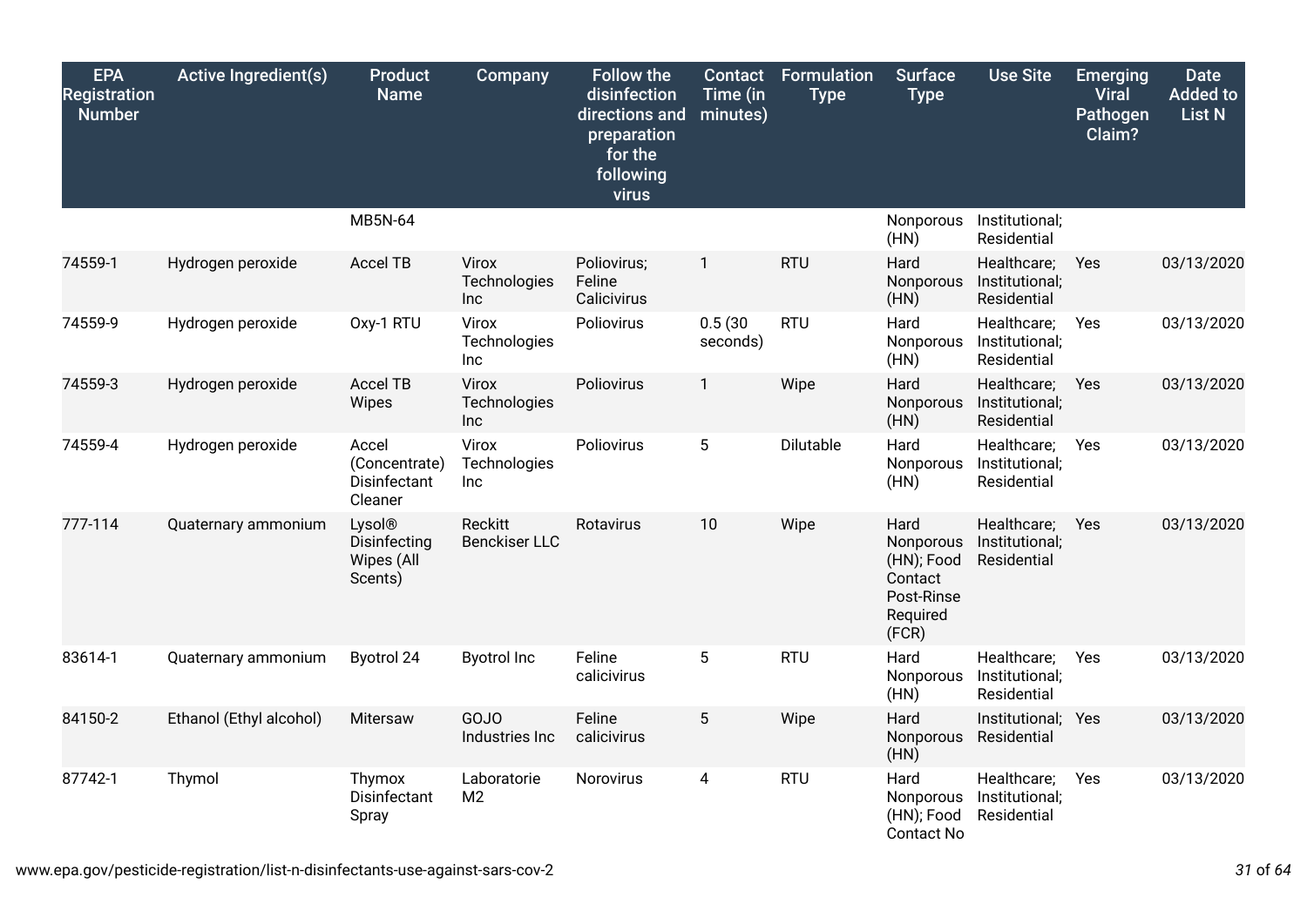| <b>EPA</b><br><b>Registration</b><br><b>Number</b> | Active Ingredient(s)                                                          | <b>Product</b><br><b>Name</b>                                              | Company                         | <b>Follow the</b><br>disinfection<br>directions and<br>preparation<br>for the<br>following<br>virus | <b>Contact</b><br>Time (in<br>minutes) | <b>Formulation</b><br><b>Type</b> | <b>Surface</b><br><b>Type</b>                                                 | <b>Use Site</b>                   | <b>Emerging</b><br><b>Viral</b><br>Pathogen<br>Claim? | <b>Date</b><br><b>Added to</b><br><b>List N</b> |
|----------------------------------------------------|-------------------------------------------------------------------------------|----------------------------------------------------------------------------|---------------------------------|-----------------------------------------------------------------------------------------------------|----------------------------------------|-----------------------------------|-------------------------------------------------------------------------------|-----------------------------------|-------------------------------------------------------|-------------------------------------------------|
|                                                    |                                                                               |                                                                            |                                 |                                                                                                     |                                        |                                   | Rinse<br>(FCNR)                                                               |                                   |                                                       |                                                 |
| 777-70                                             | Quaternary ammonium                                                           | Lysol <sup>®</sup> Brand<br>Cling & Fresh<br><b>Toilet Bowl</b><br>Cleaner | Reckitt<br><b>Benckiser LLC</b> | Rotavirus                                                                                           | 0.5(30)<br>seconds)                    | <b>RTU</b>                        | Hard<br>Nonporous<br>(HN)                                                     | Institutional; Yes<br>Residential |                                                       | 03/03/2020                                      |
| 1677-129                                           | Hydrogen peroxide;<br>Peroxyacetic acid<br>(Peracetic acid)                   | Oxonia Active                                                              | Ecolab Inc                      | Poliovirus                                                                                          | 10                                     | Dilutable                         | Hard<br>Nonporous<br>(HN)                                                     | Healthcare;<br>Institutional      | Yes                                                   | 03/03/2020                                      |
| 1677-226                                           | Hydrogen peroxide;<br>Octanoic acid;<br>Peroxyacetic acid<br>(Peracetic acid) | Virasept                                                                   | Ecolab Inc                      | Norovirus;<br>Rhinovirus                                                                            | 4                                      | <b>RTU</b>                        | Hard<br>Nonporous<br>(HN); Food<br>Contact<br>Post-Rinse<br>Required<br>(FCR) | Healthcare;<br>Institutional      | <b>Yes</b>                                            | 03/03/2020                                      |
| 1677-235                                           | Sodium hypochlorite                                                           | Bleach<br>Disinfectant<br>Cleaner                                          | Ecolab Inc                      | Murine<br>Norovirus;<br>Poliovirus;<br>Rhinovirus                                                   | $\mathbf{1}$                           | <b>RTU</b>                        | Hard<br>Nonporous<br>(HN)                                                     | Healthcare;<br>Institutional      | Yes                                                   | 03/03/2020                                      |
| 1677-237                                           | Hydrogen peroxide;<br>Peroxyacetic acid<br>(Peracetic acid)                   | <b>Oxycide Daily</b><br>Disinfectant<br>Cleaner                            | Ecolab Inc                      | Feline<br>Calicivirus;<br>Rhinovirus                                                                | 3                                      | Dilutable                         | Hard<br>Nonporous<br>(HN)                                                     | Healthcare;<br>Institutional      | Yes                                                   | 03/03/2020                                      |
| 1677-238                                           | Hydrogen peroxide                                                             | Peroxide Multi<br>Surface<br>Cleaner and<br>Disinfectant                   | Ecolab Inc                      | Norovirus                                                                                           | $\overline{2}$                         | Dilutable                         | Hard<br>Nonporous<br>(HN)                                                     | Healthcare;<br>Institutional      | Yes                                                   | 03/03/2020                                      |
| 1677-249                                           | Isopropanol (Isopropyl<br>alcohol)                                            | Klercide<br>70/30 IPA                                                      | Ecolab Inc                      | Rhinovirus                                                                                          | 5                                      | <b>RTU</b>                        | Hard<br>Nonporous<br>(HN)                                                     | Healthcare;<br>Institutional      | Yes                                                   | 03/03/2020                                      |
| 777-83                                             | Sodium hypochlorite                                                           | Lysol <sup>®</sup> Brand<br><b>Bleach Mold</b>                             | Reckitt<br><b>Benckiser LLC</b> | Rhinovirus;<br><b>Norovirus</b>                                                                     | 0.5(30)<br>seconds)                    | <b>RTU</b>                        | Hard<br><b>Nonporous</b>                                                      | Healthcare;<br>Institutional;     | Yes                                                   | 03/03/2020                                      |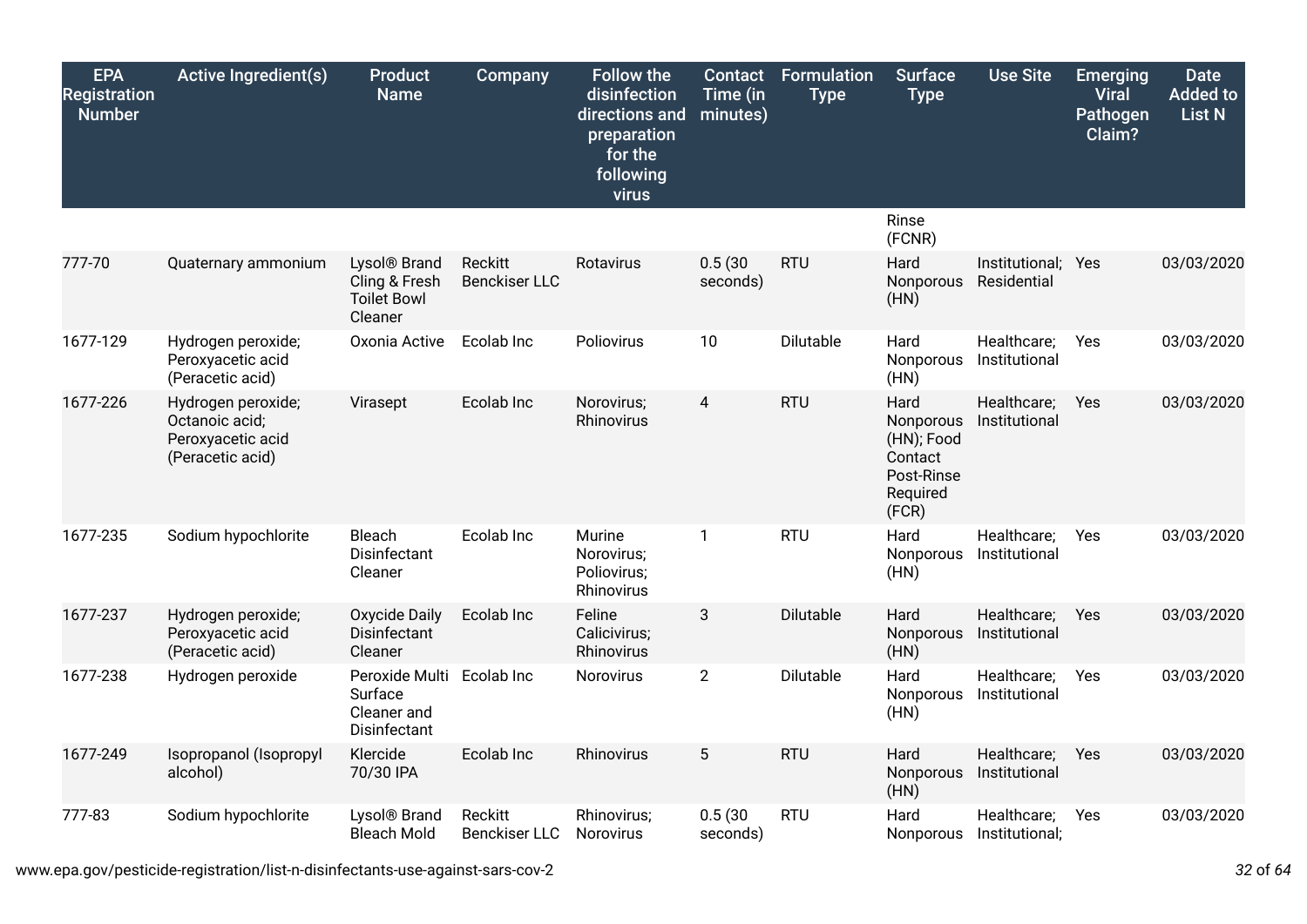| <b>EPA</b><br><b>Registration</b><br><b>Number</b> | <b>Active Ingredient(s)</b>                     | <b>Product</b><br><b>Name</b>                      | Company                                      | <b>Follow the</b><br>disinfection<br>directions and<br>preparation<br>for the<br>following<br>virus | Contact<br>Time (in<br>minutes) | <b>Formulation</b><br><b>Type</b> | <b>Surface</b><br><b>Type</b>                                                 | <b>Use Site</b>                              | <b>Emerging</b><br><b>Viral</b><br>Pathogen<br>Claim? | <b>Date</b><br><b>Added to</b><br><b>List N</b> |
|----------------------------------------------------|-------------------------------------------------|----------------------------------------------------|----------------------------------------------|-----------------------------------------------------------------------------------------------------|---------------------------------|-----------------------------------|-------------------------------------------------------------------------------|----------------------------------------------|-------------------------------------------------------|-------------------------------------------------|
|                                                    |                                                 | And Mildew<br>Remover                              |                                              |                                                                                                     |                                 |                                   | (HN)                                                                          | Residential                                  |                                                       |                                                 |
| 1839-220                                           | Quaternary ammonium                             | <b>SC-RTU</b><br>Disinfectant<br>Cleaner           | Stepan<br>Company                            | Poliovirus                                                                                          | 5                               | <b>RTU</b>                        | Hard<br>Nonporous<br>(HN); Food<br>Contact<br>Post-Rinse<br>Required<br>(FCR) | Healthcare;<br>Institutional;<br>Residential | Yes                                                   | 03/03/2020                                      |
| 1839-248                                           | Quaternary ammonium                             | <b>Stepan Spray</b><br>Disinfectant<br>Concentrate | Stepan<br>Company                            | Rhinovirus                                                                                          | $5\phantom{.0}$                 | Dilutable                         | Hard<br>Nonporous<br>(HN)                                                     | Healthcare;<br>Institutional;<br>Residential | Yes                                                   | 03/03/2020                                      |
| 1839-83                                            | Quaternary ammonium                             | Detergent<br><b>Disinfectant</b><br>Pump Spray     | Stepan<br>Company                            | Canine<br>Parvovirus                                                                                | 10                              | <b>RTU</b>                        | Hard<br>Nonporous<br>(HN); Food<br>Contact<br>Post-Rinse<br>Required<br>(FCR) | Healthcare;<br>Institutional;<br>Residential | Yes                                                   | 03/03/2020                                      |
| 4091-21                                            | Quaternary ammonium                             | Condor 2                                           | W.M. Barr &<br>Company Inc                   | Rotavirus                                                                                           | 5                               | <b>RTU</b>                        | Hard<br>Nonporous<br>(HN)                                                     | Healthcare;<br>Institutional;<br>Residential | Yes                                                   | 03/03/2020                                      |
| 4091-22                                            | Quaternary ammonium;<br>Citric acid             | Raptor 5                                           | W.M. Barr &<br>Company Inc                   | Rhinovirus                                                                                          | $5\phantom{.0}$                 | <b>RTU</b>                        | Hard<br>Nonporous<br>(HN)                                                     | Healthcare;<br>Institutional;<br>Residential | Yes                                                   | 03/03/2020                                      |
| 42182-9                                            | Quaternary ammonium;<br>Ethanol (Ethyl alcohol) | Firebird F130                                      | Microban<br>Products<br>Company              | Poliovirus;<br>Norovirus                                                                            | $5\phantom{.0}$                 | <b>RTU</b>                        | Hard<br>Nonporous<br>(HN)                                                     | Healthcare;<br>Institutional;<br>Residential | Yes                                                   | 03/03/2020                                      |
| 47371-129                                          | Quaternary ammonium                             | Formulation<br><b>HWS-256</b>                      | H&S<br>Chemicals<br>Division of<br>Lonza LLC | Adenovirus                                                                                          | 10                              | Dilutable                         | Hard<br>Nonporous<br>(HN)                                                     | Healthcare;<br>Institutional;<br>Residential | Yes                                                   | 03/03/2020                                      |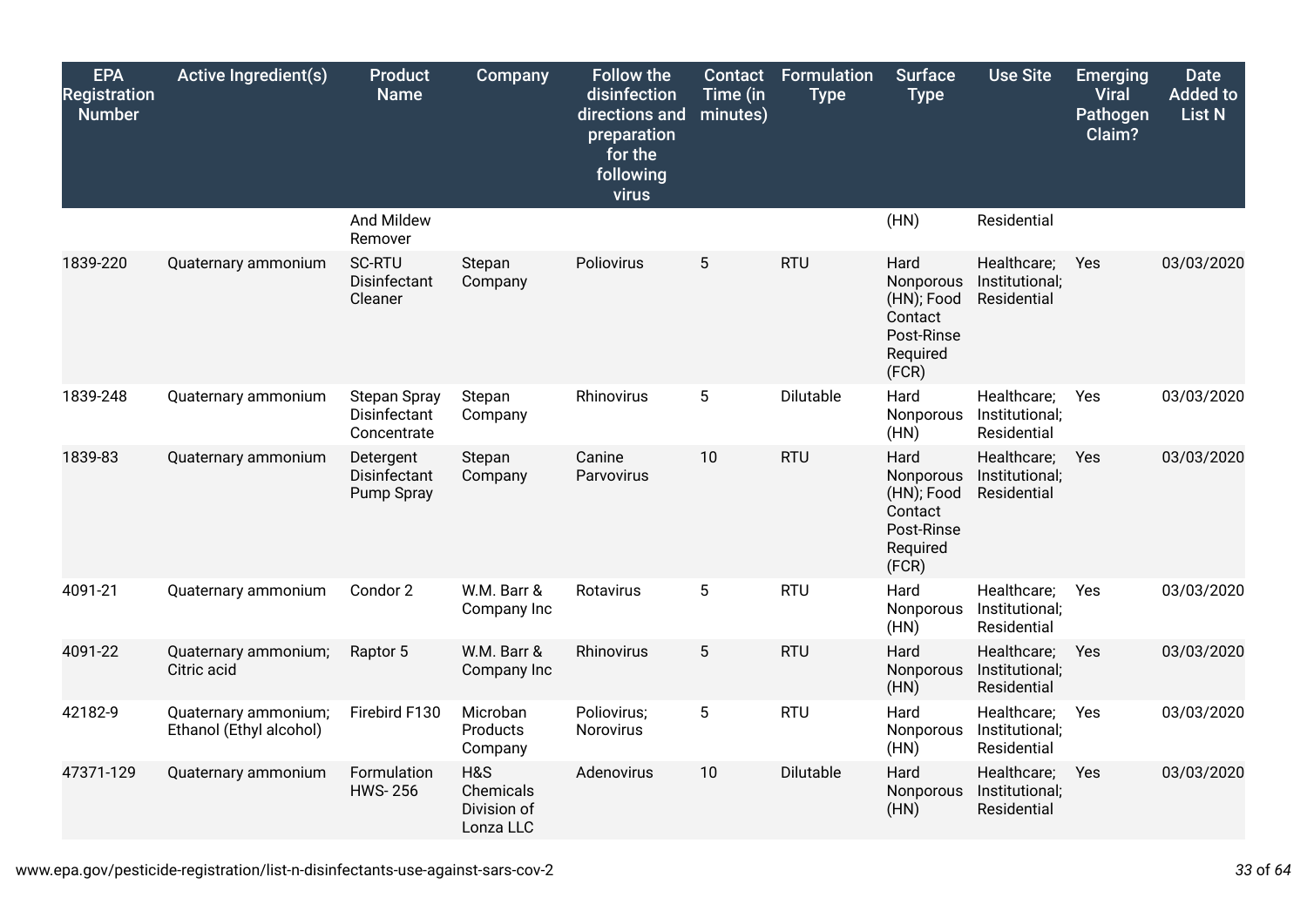| <b>EPA</b><br><b>Registration</b><br><b>Number</b> | <b>Active Ingredient(s)</b> | <b>Product</b><br><b>Name</b>                                         | <b>Company</b>                                | <b>Follow the</b><br>disinfection<br>directions and<br>preparation<br>for the<br>following<br>virus                         | <b>Contact</b><br>Time (in<br>minutes) | <b>Formulation</b><br><b>Type</b> | <b>Surface</b><br><b>Type</b>                                                 | <b>Use Site</b>                              | <b>Emerging</b><br><b>Viral</b><br>Pathogen<br>Claim? | <b>Date</b><br><b>Added to</b><br><b>List N</b> |
|----------------------------------------------------|-----------------------------|-----------------------------------------------------------------------|-----------------------------------------------|-----------------------------------------------------------------------------------------------------------------------------|----------------------------------------|-----------------------------------|-------------------------------------------------------------------------------|----------------------------------------------|-------------------------------------------------------|-------------------------------------------------|
| 47371-130                                          | Quaternary ammonium         | Formulation<br><b>HWS-128</b>                                         | H&S<br>Chemicals<br>Division of<br>Lonza LLC  | Adenovirus                                                                                                                  | 10                                     | Dilutable                         | Hard<br>Nonporous<br>(HN)                                                     | Healthcare;<br>Institutional;<br>Residential | Yes                                                   | 03/03/2020                                      |
| 47371-131                                          | Quaternary ammonium         | <b>HWS-64</b>                                                         | H&S<br>Chemicals<br>Division of<br>Lonza LLC  | Adenovirus                                                                                                                  | 10                                     | Dilutable                         | Hard<br>Nonporous<br>(HN)                                                     | Healthcare;<br>Institutional;<br>Residential | Yes                                                   | 03/03/2020                                      |
| 47371-192                                          | Quaternary ammonium         | Formulation<br><b>HWS-32</b>                                          | H&S<br>Chemicals<br>Division of<br>Lonza LLC  | Adenovirus                                                                                                                  | 10                                     | Dilutable                         | Hard<br>Nonporous<br>(HN)                                                     | Institutional; Yes<br>Residential            |                                                       | 03/03/2020                                      |
| 56392-7                                            | Sodium hypochlorite         | Clorox<br>Healthcare®<br>Bleach<br>Germicidal<br><b>Cleaner Spray</b> | Clorox<br>Professional<br>Products<br>Company | Canine<br>Parvovirus;<br>Feline<br>Panleukopenia<br>Virus; Hepatitis<br>A Virus;<br>Norovirus;<br>Poliovirus;<br>Rhinovirus | $\mathbf{1}$                           | <b>RTU</b>                        | Hard<br>Nonporous<br>(HN); Food<br>Contact<br>Post-Rinse<br>Required<br>(FCR) | Healthcare;<br>Institutional                 | Yes                                                   | 03/03/2020                                      |
| 5813-105                                           | Sodium hypochlorite         | Clorox Multi<br>Surface<br>Cleaner +<br>Bleach                        | The Clorox<br>Company                         | Rhinovirus;<br>Canine<br>Parvovirus;<br>Feline<br>Panleukopenia<br>Virus;<br>Norovirus;<br>Poliovirus                       | 1                                      | <b>RTU</b>                        | Hard<br>Nonporous<br>(HN); Food<br>Contact<br>Post-Rinse<br>Required<br>(FCR) | Residential                                  | Yes                                                   | 03/03/2020                                      |
| 5813-110                                           | Hydrogen peroxide           | Clorox Pet<br>Solutions<br>Advanced<br>Formula                        | The Clorox<br>Company                         | Enterovirus<br>D68; Norovirus;<br>Rhinovirus                                                                                | 5                                      | <b>RTU</b>                        | Hard<br>Nonporous<br>(HN)                                                     | Healthcare;<br>Institutional;<br>Residential | Yes                                                   | 03/03/2020                                      |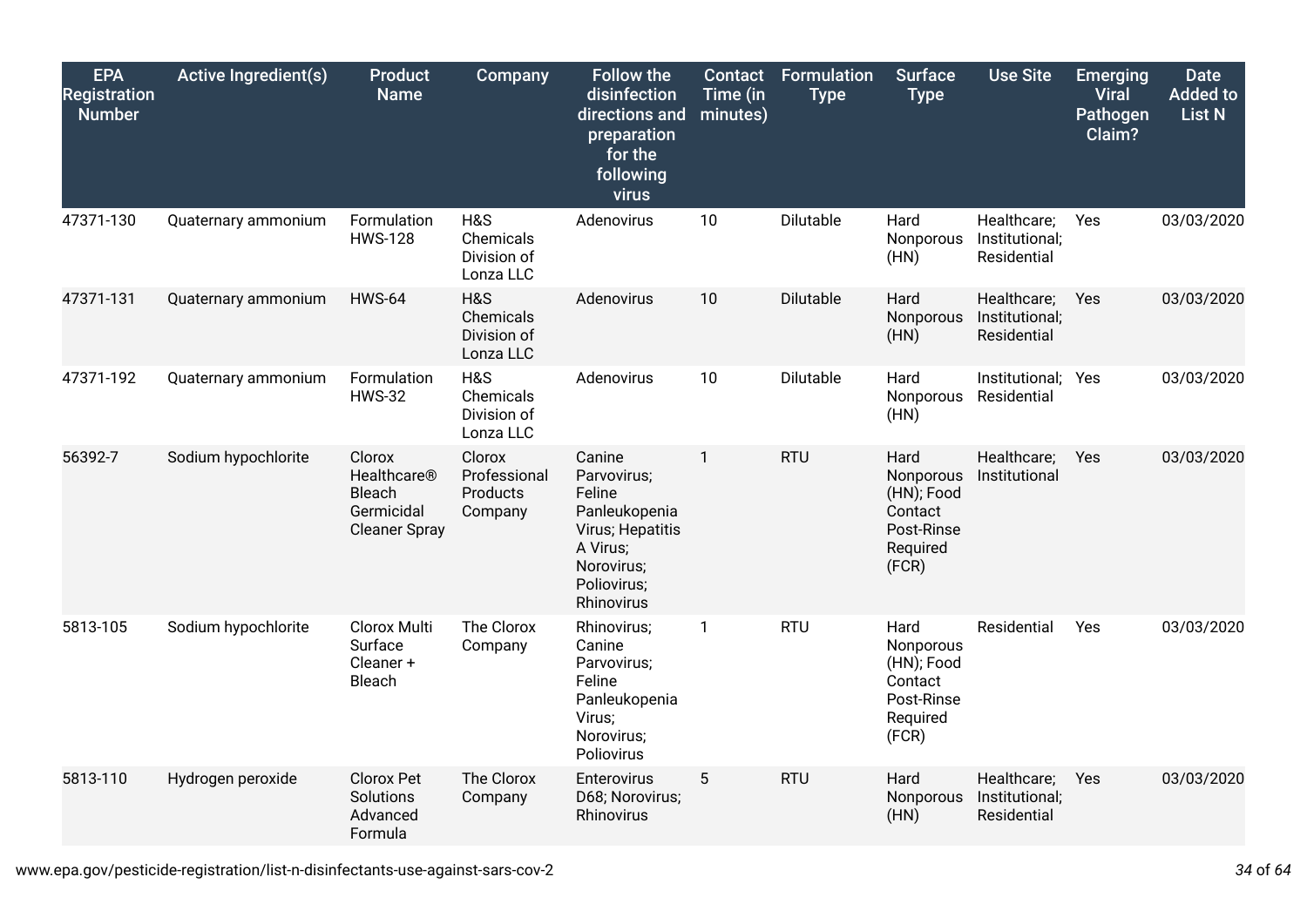| <b>EPA</b><br><b>Registration</b><br><b>Number</b> | <b>Active Ingredient(s)</b>                               | <b>Product</b><br><b>Name</b>                                  | Company               | <b>Follow the</b><br>disinfection<br>directions and<br>preparation<br>for the<br>following<br>virus | <b>Contact</b><br>Time (in<br>minutes) | <b>Formulation</b><br><b>Type</b> | <b>Surface</b><br><b>Type</b> | <b>Use Site</b>                              | <b>Emerging</b><br><b>Viral</b><br>Pathogen<br>Claim? | <b>Date</b><br><b>Added to</b><br>List N |
|----------------------------------------------------|-----------------------------------------------------------|----------------------------------------------------------------|-----------------------|-----------------------------------------------------------------------------------------------------|----------------------------------------|-----------------------------------|-------------------------------|----------------------------------------------|-------------------------------------------------------|------------------------------------------|
|                                                    |                                                           | Disinfecting<br>Stain & Odor<br>Remover                        |                       |                                                                                                     |                                        |                                   |                               |                                              |                                                       |                                          |
| 5813-111                                           | Sodium hypochlorite                                       | Clorox<br>Disinfecting<br>Bleach <sub>2</sub>                  | The Clorox<br>Company | Canine<br>Parvovirus;<br>Feline<br>Parvovirus                                                       | 10                                     | Dilutable                         | Hard<br>Nonporous<br>(HN)     | Healthcare;<br>Institutional;<br>Residential | Yes                                                   | 03/03/2020                               |
| 5813-114                                           | Sodium hypochlorite                                       | Clorox<br>Performance<br>Bleach1                               | The Clorox<br>Company | Canine<br>Parvovirus;<br>Feline<br>Parvovirus                                                       | 10                                     | Dilutable                         | Hard<br>Nonporous<br>(HN)     | Healthcare;<br>Institutional;<br>Residential | Yes                                                   | 03/03/2020                               |
| 5813-115                                           | Quaternary ammonium                                       | Clorox<br>Scentiva<br>Bathroom<br>Disinfecting<br>Foam Cleaner | The Clorox<br>Company | Rotavirus                                                                                           | $\mathbf 5$                            | <b>RTU</b>                        | Hard<br>Nonporous<br>(HN)     | Residential                                  | Yes                                                   | 03/03/2020                               |
| 5813-21                                            | Sodium hypochlorite                                       | Clorox Clean<br>Up Cleaner +<br>Bleach                         | The Clorox<br>Company | Norovirus;<br>Poliovirus                                                                            | $\mathbf{1}$                           | <b>RTU</b>                        | Hard<br>Nonporous<br>(HN)     | Healthcare;<br>Institutional;<br>Residential | Yes                                                   | 03/03/2020                               |
| 5813-40                                            | Quaternary ammonium                                       | Clorox<br>Disinfecting<br>Bathroom<br>Cleaner                  | The Clorox<br>Company | Rhinovirus                                                                                          | 10                                     | <b>RTU</b>                        | Hard<br>Nonporous<br>(HN)     | Healthcare;<br>Institutional;<br>Residential | Yes                                                   | 03/03/2020                               |
| 5813-79                                            | Quaternary ammonium                                       | Clorox<br>Disinfecting<br>Wipes                                | The Clorox<br>Company | Rotavirus                                                                                           | 4                                      | Wipe                              | Hard<br>Nonporous<br>(HN)     | Healthcare;<br>Institutional;<br>Residential | Yes                                                   | 03/03/2020                               |
| 5813-89                                            | Sodium hypochlorite                                       | <b>Clorox Toilet</b><br><b>Bowl Cleaner</b><br>with Bleach     | The Clorox<br>Company | Rhinovirus;<br>Rotavirus                                                                            | 10                                     | <b>RTU</b>                        | Hard<br>Nonporous<br>(HN)     | Institutional; Yes<br>Residential            |                                                       | 03/03/2020                               |
| 63761-10                                           | Quaternary ammonium;<br>Sodium carbonate<br>peroxyhydrate | <b>Sterilex Ultra</b><br><b>Step</b>                           | <b>Sterilex</b>       | Feline<br>Calicivirus;<br>Rotavirus                                                                 | 10                                     | Dilutable                         | Hard<br>Nonporous<br>(HN)     | Healthcare;<br>Institutional                 | Yes                                                   | 03/03/2020                               |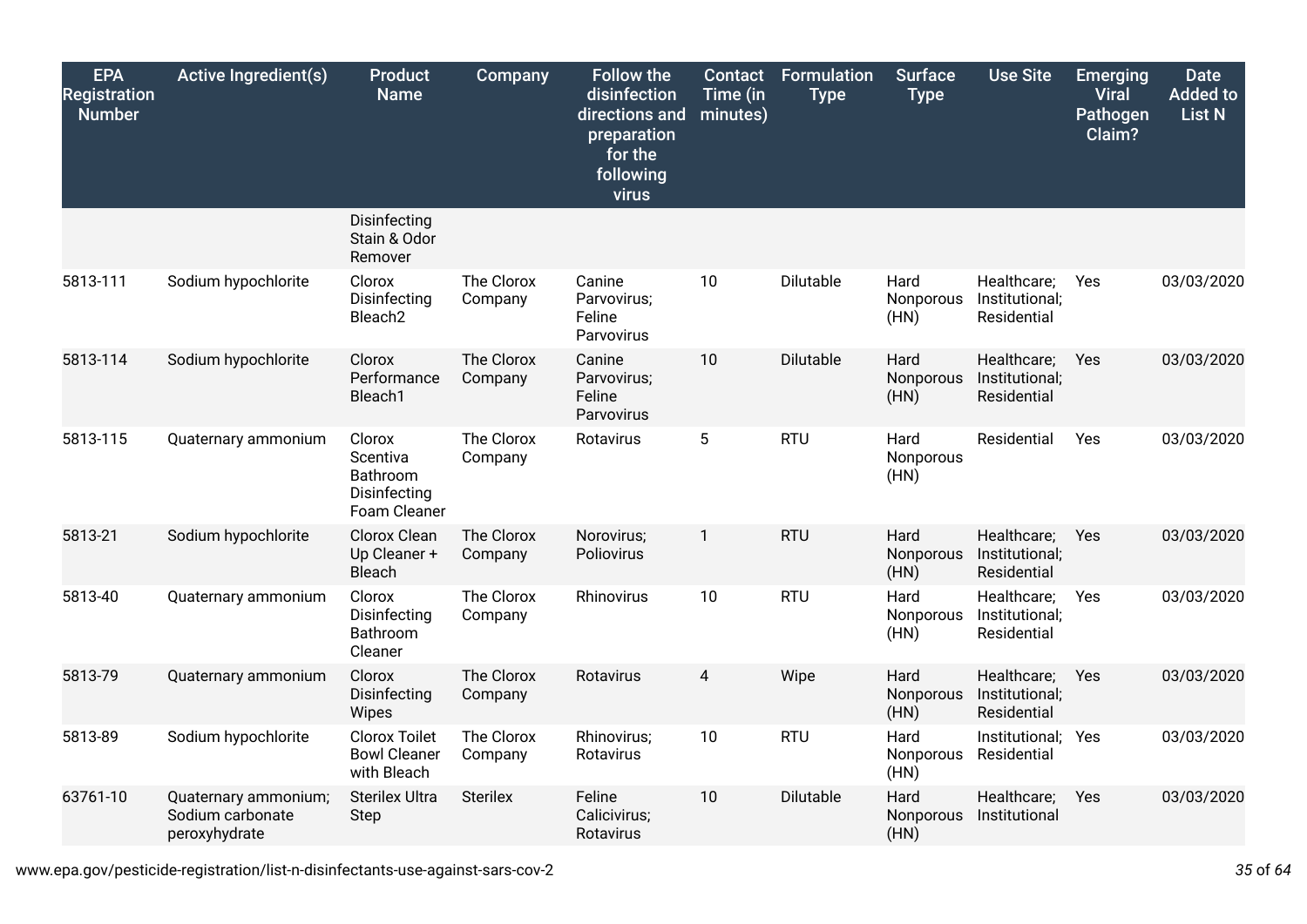| <b>EPA</b><br><b>Registration</b><br><b>Number</b> | <b>Active Ingredient(s)</b>               | <b>Product</b><br><b>Name</b>                                                                                           | <b>Company</b>                                | <b>Follow the</b><br>disinfection<br>directions and<br>preparation<br>for the<br>following<br>virus | Contact<br>Time (in<br>minutes) | Formulation<br><b>Type</b> | <b>Surface</b><br><b>Type</b>                                                 | <b>Use Site</b>                              | <b>Emerging</b><br><b>Viral</b><br>Pathogen<br>Claim? | <b>Date</b><br><b>Added to</b><br><b>List N</b> |
|----------------------------------------------------|-------------------------------------------|-------------------------------------------------------------------------------------------------------------------------|-----------------------------------------------|-----------------------------------------------------------------------------------------------------|---------------------------------|----------------------------|-------------------------------------------------------------------------------|----------------------------------------------|-------------------------------------------------------|-------------------------------------------------|
| 63761-8                                            | Quaternary ammonium;<br>Hydrogen peroxide | <b>Sterilex Ultra</b><br><b>Disinfectant</b><br>Cleaner<br>Solution 1                                                   | <b>Sterilex</b>                               | Feline<br>Calicivirus                                                                               | 10                              | Dilutable                  | Hard<br>Nonporous<br>(HN); Food<br>Contact<br>Post-Rinse<br>Required<br>(FCR) | Healthcare;<br>Institutional;<br>Residential | Yes                                                   | 03/03/2020                                      |
| 675-54                                             | Quaternary ammonium                       | Lysol <sup>®</sup> Brand<br><b>Heavy Duty</b><br>Cleaner<br>Disinfectant<br>Concentrate                                 | Reckitt<br><b>Benckiser LLC</b>               | Rotavirus                                                                                           | $5\phantom{.0}$                 | Dilutable                  | Hard<br>Nonporous<br>(HN); Food<br>Contact<br>Post-Rinse<br>Required<br>(FCR) | Healthcare;<br>Institutional                 | Yes                                                   | 03/03/2020                                      |
| 67619-12                                           | Sodium hypochlorite                       | Clorox<br>Healthcare <sup>®</sup><br><b>Bleach</b><br>Germicidal<br>Wipes                                               | Clorox<br>Professional<br>Products<br>Company | Canine<br>Parvovirus;<br>Feline<br>Parvovirus                                                       | 3                               | Wipe                       | Hard<br>Nonporous<br>(HN)                                                     | Healthcare;<br>Institutional                 | Yes                                                   | 03/03/2020                                      |
| 67619-16                                           | Sodium hypochlorite                       | Clorox<br>Commercial<br>Solutions®<br><b>Toilet Bowl</b><br>Cleaner with<br>Bleach1                                     | Clorox<br>Professional<br>Products<br>Company | Rotavirus;<br>Rhinovirus 39                                                                         | 10                              | <b>RTU</b>                 | Hard<br>Nonporous<br>(HN)                                                     | Institutional; Yes<br>Residential            |                                                       | 03/03/2020                                      |
| 67619-17                                           | Sodium hypochlorite                       | Clorox<br>Commercial<br>Solutions <sup>®</sup><br><b>Clorox®</b><br>Clean-Up<br>Disinfectant<br>Cleaner with<br>Bleach1 | Clorox<br>Professional<br>Products<br>Company | <b>Norovirus</b>                                                                                    | $5\phantom{.0}$                 | <b>RTU</b>                 | Hard<br>Nonporous<br>(HN); Food<br>Contact<br>Post-Rinse<br>Required<br>(FCR) | Healthcare;<br>Institutional;<br>Residential | Yes                                                   | 03/03/2020                                      |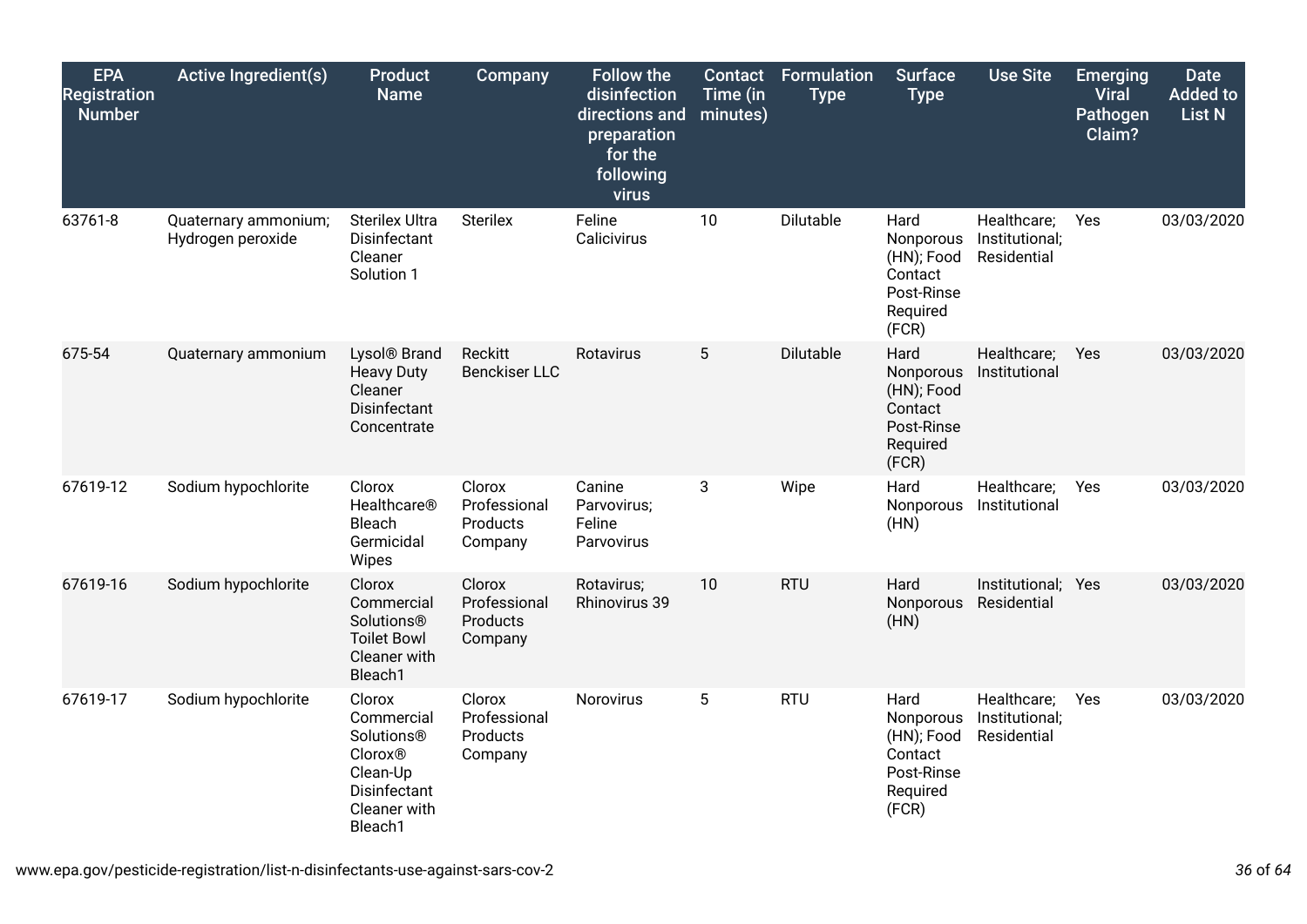| <b>EPA</b><br><b>Registration</b><br><b>Number</b> | <b>Active Ingredient(s)</b>                     | <b>Product</b><br><b>Name</b>                                                                  | Company                                       | <b>Follow the</b><br>disinfection<br>directions and<br>preparation<br>for the<br>following<br>virus    | <b>Contact</b><br>Time (in<br>minutes) | Formulation<br><b>Type</b> | <b>Surface</b><br><b>Type</b>                                                 | <b>Use Site</b>                              | <b>Emerging</b><br><b>Viral</b><br>Pathogen<br>Claim? | <b>Date</b><br><b>Added to</b><br><b>List N</b> |
|----------------------------------------------------|-------------------------------------------------|------------------------------------------------------------------------------------------------|-----------------------------------------------|--------------------------------------------------------------------------------------------------------|----------------------------------------|----------------------------|-------------------------------------------------------------------------------|----------------------------------------------|-------------------------------------------------------|-------------------------------------------------|
| 67619-21                                           | Quaternary ammonium;<br>Ethanol (Ethyl alcohol) | Clorox<br>Commercial<br><b>Solutions®</b><br><b>Clorox®</b><br>Disinfecting<br>Spray           | Clorox<br>Professional<br>Products<br>Company | Coxsackie<br>Virus;<br>Echovirus;<br>Feline<br>Calicivirus;<br><b>Hepatitis A</b><br>Virus; Poliovirus | 10                                     | <b>RTU</b>                 | Hard<br>Nonporous<br>(HN)                                                     | Healthcare;<br>Institutional;<br>Residential | Yes                                                   | 03/03/2020                                      |
| 67619-24                                           | Hydrogen peroxide                               | Clorox<br>Commercial<br>Solutions®<br>Hydrogen<br>Peroxide<br>Cleaner<br>Disinfectant          | Clorox<br>Professional<br>Products<br>Company | Norovirus;<br>Rhinovirus;<br>Rotavirus                                                                 | $\overline{1}$                         | <b>RTU</b>                 | Hard<br>Nonporous<br>(HN); Food<br>Contact<br>Post-Rinse<br>Required<br>(FCR) | Healthcare;<br>Institutional;<br>Residential | Yes                                                   | 03/03/2020                                      |
| 67619-25                                           | Hydrogen peroxide                               | Clorox<br>Commercial<br>Solutions®<br>Hydrogen<br>Peroxide<br>Cleaner<br>Disinfectant<br>Wipes | Clorox<br>Professional<br>Products<br>Company | Norovirus                                                                                              | $\overline{2}$                         | Wipe                       | Hard<br>Nonporous<br>(HN)                                                     | Healthcare;<br>Institutional;<br>Residential | Yes                                                   | 03/03/2020                                      |
| 67619-29                                           | Ethanol (Ethyl alcohol)                         | Saginaw                                                                                        | Clorox<br>Professional<br>Products<br>Company | Coxsackievirus; 5<br><b>Hepatitis A</b><br>Virus;<br>Rhinovirus;<br>Rotavirus                          |                                        | <b>RTU</b>                 | Hard<br>Nonporous<br>(HN); Food<br>Contact<br>Post-Rinse<br>Required<br>(FCR) | Healthcare;<br>Institutional;<br>Residential | Yes                                                   | 03/03/2020                                      |
| 67619-30                                           | Sodium hypochlorite                             | <b>GNR</b>                                                                                     | Clorox<br>Professional<br>Products<br>Company | Coxsackievirus; 1<br>Feline<br>Calicivirus;<br>Feline<br>Panleukopenia                                 |                                        | <b>RTU</b>                 | Hard<br>Nonporous<br>(HN)                                                     | Healthcare;<br>Institutional;<br>Residential | Yes                                                   | 03/03/2020                                      |

www.epa.gov/pesticide-registration/list-n-disinfectants-use-against-sars-cov-2 *37* of *64*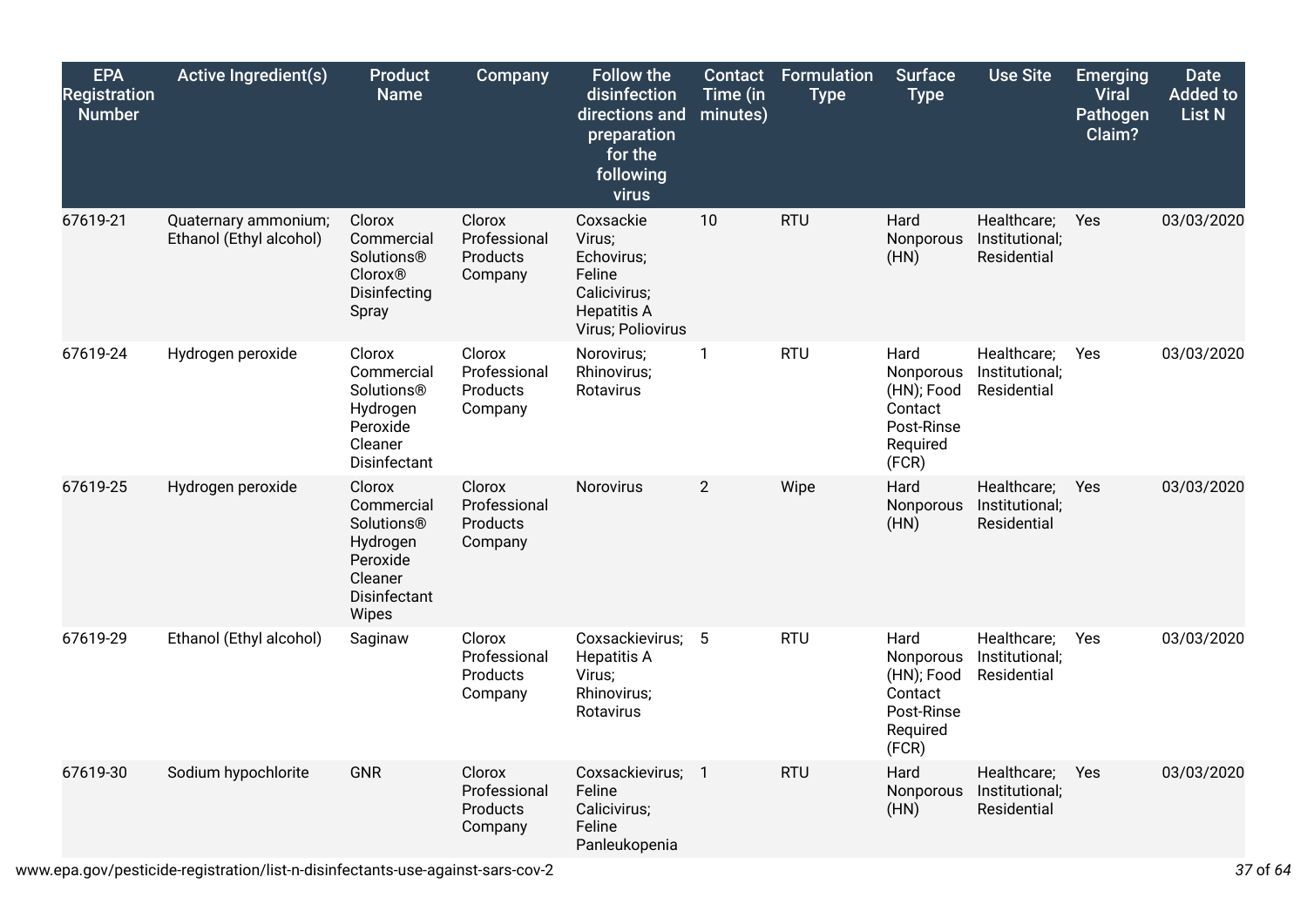| <b>EPA</b><br><b>Registration</b><br><b>Number</b> | <b>Active Ingredient(s)</b> | Product<br><b>Name</b>                                                                             | <b>Company</b>                                | <b>Follow the</b><br>disinfection<br>directions and<br>preparation<br>for the<br>following<br>virus                                                                                               | Contact<br>Time (in<br>minutes) | <b>Formulation</b><br><b>Type</b> | <b>Surface</b><br><b>Type</b> | <b>Use Site</b>                              | <b>Emerging</b><br><b>Viral</b><br><b>Pathogen</b><br>Claim? | <b>Date</b><br><b>Added to</b><br>List N |
|----------------------------------------------------|-----------------------------|----------------------------------------------------------------------------------------------------|-----------------------------------------------|---------------------------------------------------------------------------------------------------------------------------------------------------------------------------------------------------|---------------------------------|-----------------------------------|-------------------------------|----------------------------------------------|--------------------------------------------------------------|------------------------------------------|
|                                                    |                             |                                                                                                    |                                               | Virus; Minute<br>virus of mice;<br>Poliovirus;<br><b>Rhinovirus Type</b><br>37                                                                                                                    |                                 |                                   |                               |                                              |                                                              |                                          |
| 67619-31                                           | Quaternary ammonium         | Clorox<br>Commercial<br>Solutions®<br><b>Clorox®</b><br>Disinfecting<br>Wipes                      | Clorox<br>Professional<br>Products<br>Company | Rotavirus                                                                                                                                                                                         | 4                               | Wipe                              | Hard<br>Nonporous<br>(HN)     | Healthcare;<br>Institutional;<br>Residential | Yes                                                          | 03/03/2020                               |
| 67619-32                                           | Sodium hypochlorite         | CloroxPro™<br><b>Clorox®</b><br>Germicidal<br>Bleach                                               | Clorox<br>Professional<br>Products<br>Company | Canine<br>Parvovirus;<br>Coxsackievirus<br>B3 Virus;<br>Enterovirus<br>D68; Norovirus;<br>Feline<br>Parvovirus;<br><b>Hepatitis A</b><br>Virus; Murine<br>Norovirus;<br>Poliovirus;<br>Rhinovirus | 5                               | Dilutable                         | Hard<br>Nonporous<br>(HN)     | Healthcare;<br>Institutional;<br>Residential | Yes                                                          | 03/03/2020                               |
| 67619-33                                           | Hydrogen peroxide           | Clorox<br>Commercial<br>Solutions®<br><b>Clorox®</b><br>Disinfecting<br>Biostain &<br>Odor Remover | Clorox<br>Professional<br>Products<br>Company | Enterovirus;<br>Norovirus;<br><b>Rhinovirus Type</b><br>37                                                                                                                                        | $5\phantom{.0}$                 | <b>RTU</b>                        | Hard<br>Nonporous<br>(HN)     | Healthcare;<br>Institutional;<br>Residential | Yes                                                          | 03/03/2020                               |
| 67619-37                                           | Quaternary ammonium         | Clorox<br>Healthcare <sup>®</sup><br>VersaSure®                                                    | Clorox<br>Professional<br>Products            | Norovirus                                                                                                                                                                                         | $5\phantom{.0}$                 | Wipe                              | Hard<br>Nonporous<br>(HN)     | Healthcare;<br>Institutional;<br>Residential | Yes                                                          | 03/03/2020                               |

www.epa.gov/pesticide-registration/list-n-disinfectants-use-against-sars-cov-2 *38* of *64*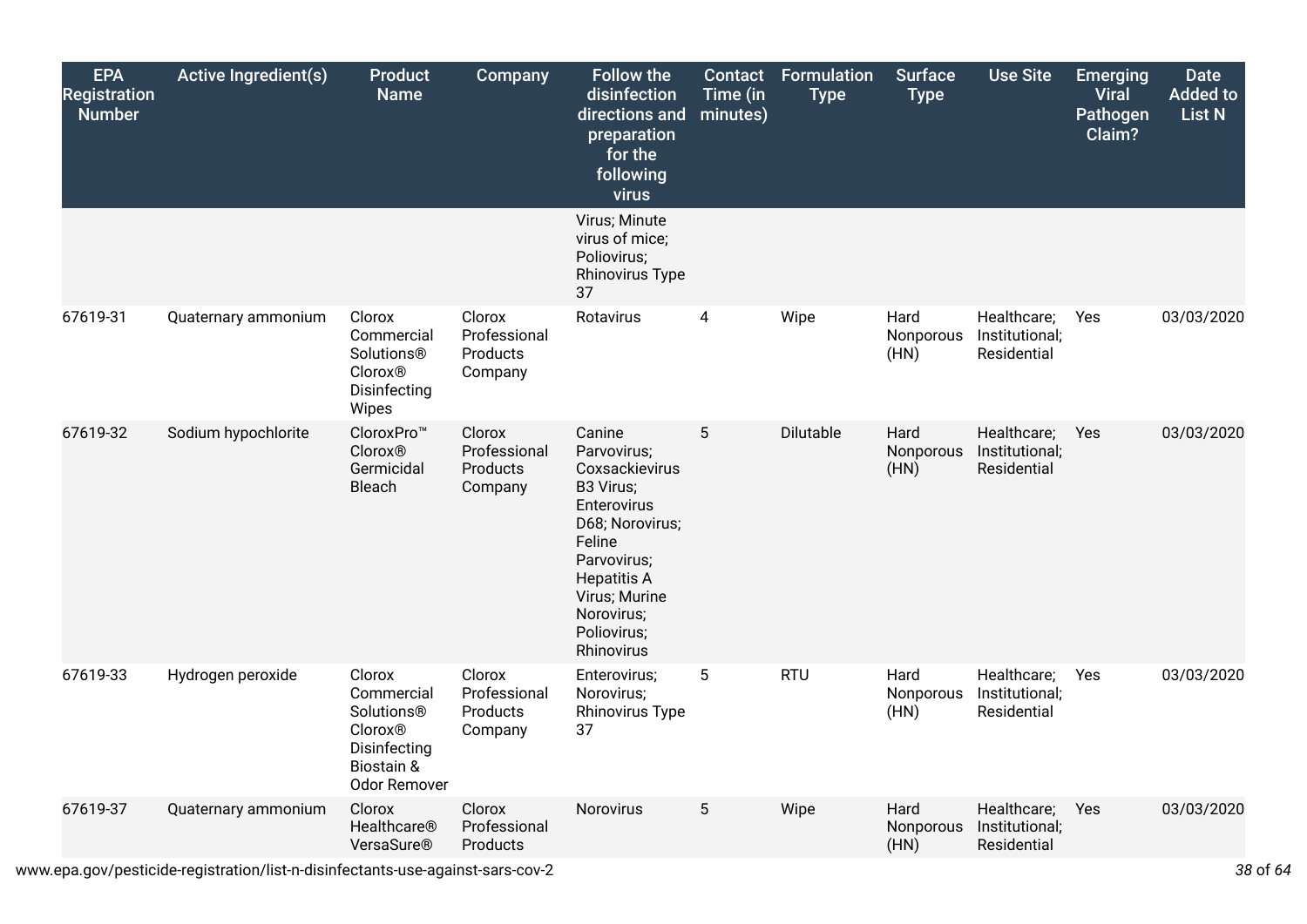| <b>EPA</b><br><b>Registration</b><br><b>Number</b> | <b>Active Ingredient(s)</b> | <b>Product</b><br><b>Name</b>                                                     | Company                                       | <b>Follow the</b><br>disinfection<br>directions and<br>preparation<br>for the<br>following<br>virus | Contact<br>Time (in<br>minutes) | <b>Formulation</b><br><b>Type</b>                                                           | <b>Surface</b><br><b>Type</b>                                                 | <b>Use Site</b>                              | <b>Emerging</b><br><b>Viral</b><br><b>Pathogen</b><br>Claim? | <b>Date</b><br><b>Added to</b><br><b>List N</b> |
|----------------------------------------------------|-----------------------------|-----------------------------------------------------------------------------------|-----------------------------------------------|-----------------------------------------------------------------------------------------------------|---------------------------------|---------------------------------------------------------------------------------------------|-------------------------------------------------------------------------------|----------------------------------------------|--------------------------------------------------------------|-------------------------------------------------|
|                                                    |                             | Wipes                                                                             | Company                                       |                                                                                                     |                                 |                                                                                             |                                                                               |                                              |                                                              |                                                 |
| 67619-38                                           | Quaternary ammonium         | CloroxPro™<br><b>Clorox Total</b><br>360 <sup>®</sup><br>Disinfecting<br>Cleaner1 | Clorox<br>Professional<br>Products<br>Company | Adenovirus                                                                                          | $\overline{2}$                  | RTU;<br>Electrostatic<br>spray<br>(Clorox <sup>®</sup><br>Total 360 <sup>®</sup><br>system) | Hard<br>Nonporous<br>(HN); Food<br>Contact<br>Post-Rinse<br>Required<br>(FCR) | Healthcare;<br>Institutional;<br>Residential | Yes                                                          | 03/03/2020                                      |
| 6836-140                                           | Quaternary ammonium         | Lonza<br>Formulation<br>$S-21F$                                                   | Lonza LLC                                     | Norovirus                                                                                           | 10                              | Dilutable                                                                                   | Hard<br>Nonporous<br>(HN)                                                     | Healthcare;<br>Institutional;<br>Residential | Yes                                                          | 03/03/2020                                      |
| 6836-152                                           | Quaternary ammonium         | Lonza<br>Formulation<br>DC-103                                                    | Lonza LLC                                     | Norovirus                                                                                           | 10                              | <b>RTU</b>                                                                                  | Hard<br>Nonporous<br>(HN)                                                     | Healthcare;<br>Institutional;<br>Residential | Yes                                                          | 03/03/2020                                      |
| 6836-266                                           | Quaternary ammonium         | <b>BARDAC</b><br>205M-10                                                          | Lonza LLC                                     | Norovirus                                                                                           | 10                              | Dilutable                                                                                   | Hard<br>Nonporous<br>(HN); Food<br>Contact<br>Post-Rinse<br>Required<br>(FCR) | Healthcare;<br>Institutional;<br>Residential | Yes                                                          | 03/03/2020                                      |
| 6836-278                                           | Quaternary ammonium         | <b>BARDAC</b><br>205M-14.08                                                       | Lonza LLC                                     | Norovirus                                                                                           | 10                              | Dilutable                                                                                   | Hard<br>Nonporous<br>(HN)                                                     | Healthcare;<br>Institutional;<br>Residential | Yes                                                          | 03/03/2020                                      |
| 6836-289                                           | Quaternary ammonium         | <b>BARDAC</b><br>205M RTU                                                         | Lonza LLC                                     | <b>Norovirus</b>                                                                                    | 10                              | <b>RTU</b>                                                                                  | Hard<br>Nonporous<br>(HN); Food<br>Contact<br>Post-Rinse<br>Required<br>(FCR) | Healthcare;<br>Institutional;<br>Residential | Yes                                                          | 03/03/2020                                      |
| 6836-302                                           | Quaternary ammonium         | <b>BARDAC</b><br>205M-2.6                                                         | Lonza LLC                                     | Norovirus                                                                                           | 10                              | Dilutable                                                                                   | Hard<br>Nonporous                                                             | Healthcare;<br>Institutional;                | Yes                                                          | 03/03/2020                                      |

www.epa.gov/pesticide-registration/list-n-disinfectants-use-against-sars-cov-2 *39* of *64*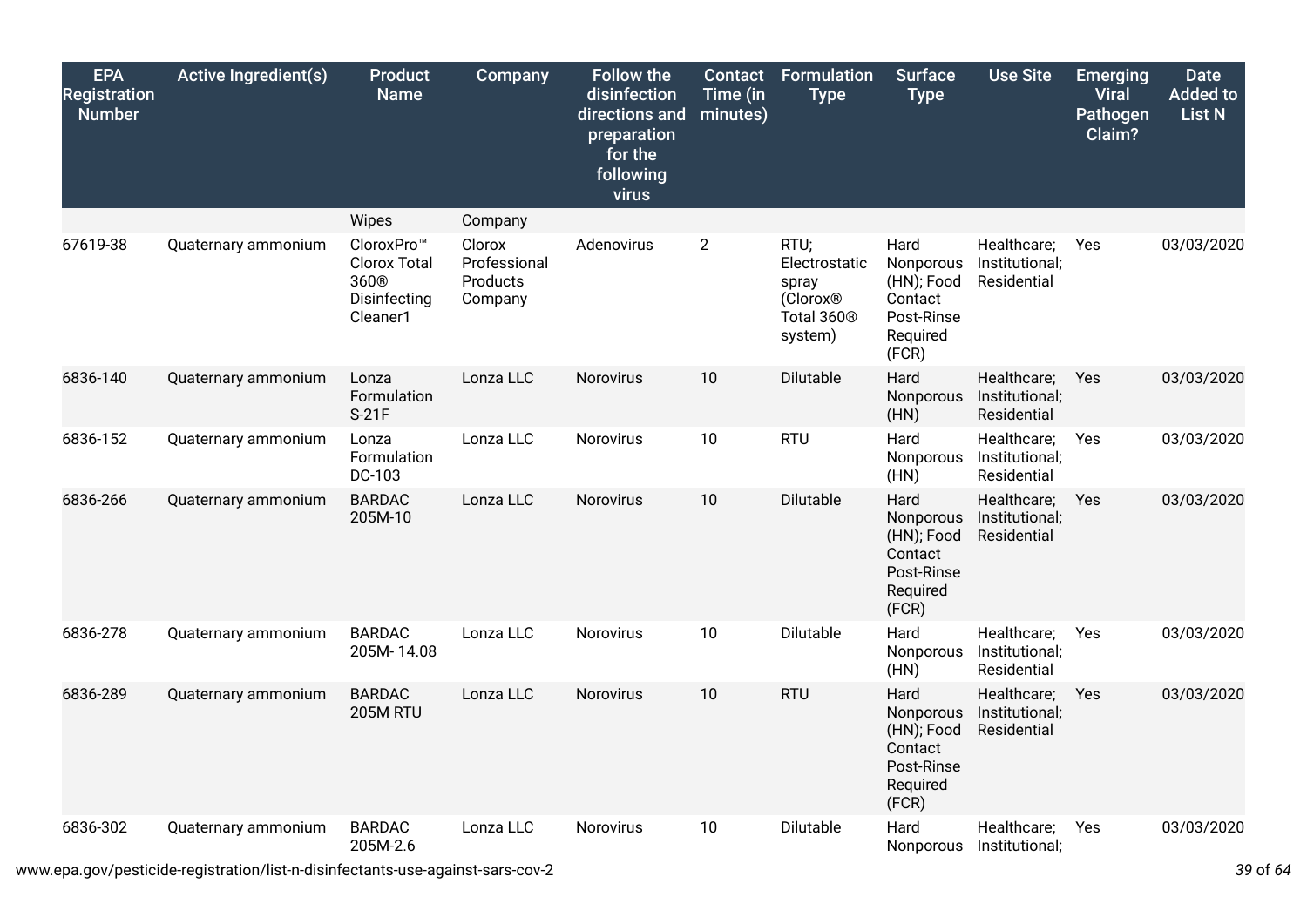| <b>EPA</b><br><b>Registration</b><br><b>Number</b> | <b>Active Ingredient(s)</b> | Product<br><b>Name</b>                       | Company   | <b>Follow the</b><br>disinfection<br>directions and<br>preparation<br>for the<br>following<br>virus | Contact<br>Time (in<br>minutes) | Formulation<br><b>Type</b> | <b>Surface</b><br><b>Type</b>                                                 | <b>Use Site</b>                              | <b>Emerging</b><br><b>Viral</b><br><b>Pathogen</b><br>Claim? | <b>Date</b><br><b>Added to</b><br>List N |
|----------------------------------------------------|-----------------------------|----------------------------------------------|-----------|-----------------------------------------------------------------------------------------------------|---------------------------------|----------------------------|-------------------------------------------------------------------------------|----------------------------------------------|--------------------------------------------------------------|------------------------------------------|
|                                                    |                             |                                              |           |                                                                                                     |                                 |                            | (HN); Food<br>Contact<br>Post-Rinse<br>Required<br>(FCR)                      | Residential                                  |                                                              |                                          |
| 6836-305                                           | Quaternary ammonium         | <b>BARDAC</b><br>205M-23                     | Lonza LLC | Norovirus                                                                                           | 10                              | Dilutable                  | Hard<br>Nonporous<br>(HN); Food<br>Contact<br>Post-Rinse<br>Required<br>(FCR) | Healthcare;<br>Institutional;<br>Residential | Yes                                                          | 03/03/2020                               |
| 6836-313                                           | Quaternary ammonium         | Lonza<br>Disinfectant<br>Wipes               | Lonza LLC | Rotavirus                                                                                           | 10                              | Wipe                       | Hard<br>Nonporous<br>(HN)                                                     | Healthcare;<br>Institutional;<br>Residential | Yes                                                          | 03/03/2020                               |
| 6836-340                                           | Quaternary ammonium         | Lonza<br>Disinfectant<br><b>Wipes Plus 2</b> | Lonza LLC | Norovirus                                                                                           | 10                              | Wipe                       | Hard<br>Nonporous<br>(HN)                                                     | Healthcare;<br>Institutional                 | Yes                                                          | 03/03/2020                               |
| 6836-349                                           | Quaternary ammonium         | Lonzagard<br>RCS-256 Plus                    | Lonza LLC | Enterovirus<br>D68; Norovirus                                                                       | $5\phantom{.0}$                 | Dilutable                  | Hard<br>Nonporous<br>(HN)                                                     | Healthcare;<br>Institutional;<br>Residential | Yes                                                          | 03/03/2020                               |
| 6836-361                                           | Quaternary ammonium         | Nugen<br>MB5A-256                            | Lonza LLC | Norovirus                                                                                           | 5                               | Dilutable                  | Hard<br>Nonporous<br>(HN)                                                     | Healthcare;<br>Institutional;<br>Residential | Yes                                                          | 03/03/2020                               |
| 6836-364                                           | Quaternary ammonium         | Nugen<br>MB5N-256                            | Lonza LLC | Norovirus                                                                                           | $5\phantom{.0}$                 | Dilutable                  | Hard<br>Nonporous<br>(HN)                                                     | Healthcare;<br>Institutional;<br>Residential | Yes                                                          | 03/03/2020                               |
| 6836-365                                           | Quaternary ammonium         | Nugen<br>MB5N-128                            | Lonza LLC | Norovirus                                                                                           | $5\phantom{.0}$                 | Dilutable                  | Hard<br>Nonporous<br>(HN)                                                     | Healthcare;<br>Institutional;<br>Residential | Yes                                                          | 03/03/2020                               |
| 6836-70                                            | Quaternary ammonium         | <b>BARDAC</b><br>205M-7.5                    | Lonza LLC | Norovirus                                                                                           | 10                              | Dilutable                  | Hard<br><b>Nonporous</b>                                                      | Healthcare;<br>Institutional;                | Yes                                                          | 03/03/2020                               |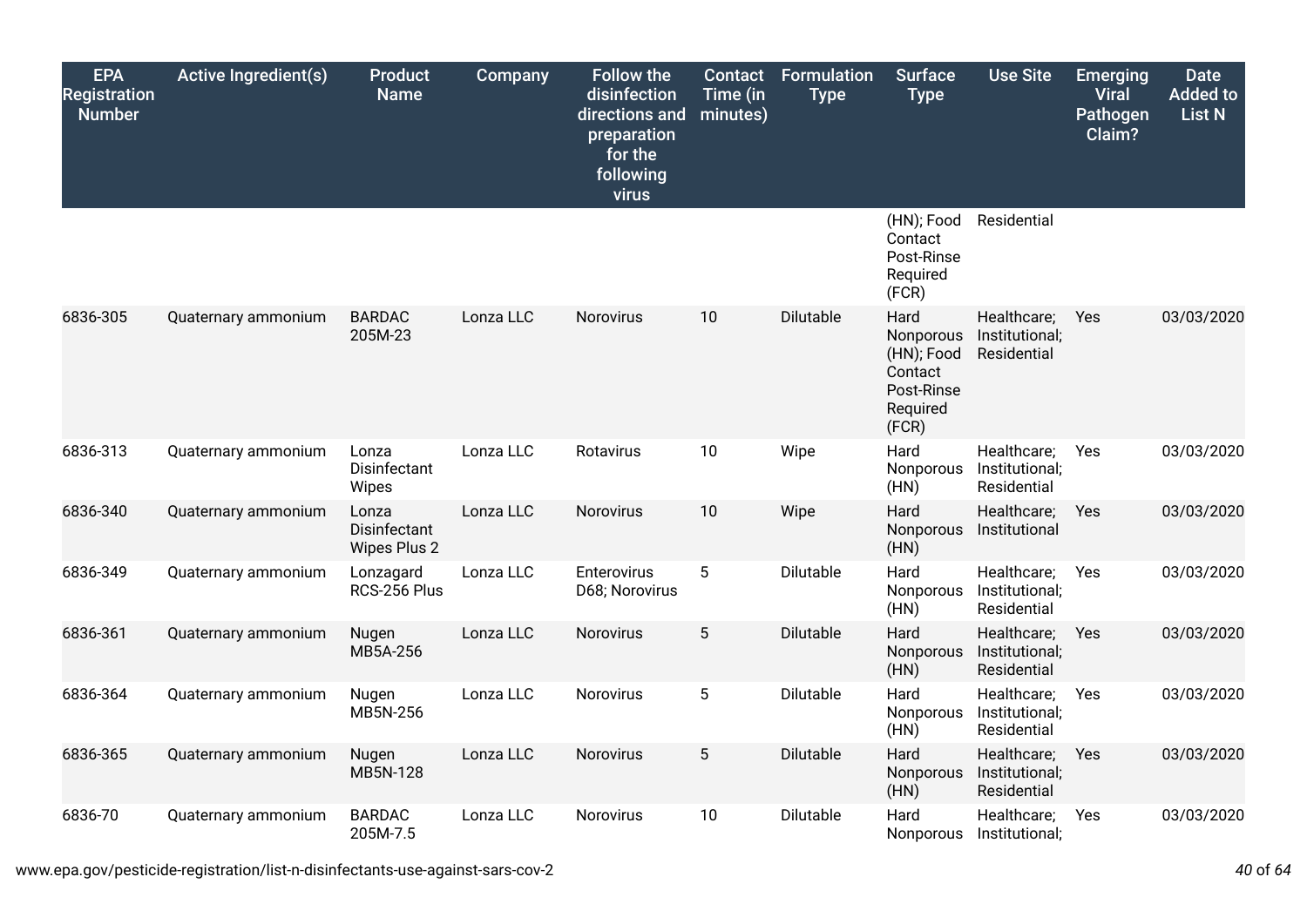| <b>EPA</b><br><b>Registration</b><br><b>Number</b> | <b>Active Ingredient(s)</b> | <b>Product</b><br><b>Name</b>                    | Company      | <b>Follow the</b><br>disinfection<br>directions and<br>preparation<br>for the<br>following<br>virus | <b>Contact</b><br>Time (in<br>minutes) | Formulation<br><b>Type</b> | <b>Surface</b><br><b>Type</b>                                                 | <b>Use Site</b>                              | <b>Emerging</b><br><b>Viral</b><br>Pathogen<br>Claim? | <b>Date</b><br><b>Added to</b><br><b>List N</b> |
|----------------------------------------------------|-----------------------------|--------------------------------------------------|--------------|-----------------------------------------------------------------------------------------------------|----------------------------------------|----------------------------|-------------------------------------------------------------------------------|----------------------------------------------|-------------------------------------------------------|-------------------------------------------------|
|                                                    |                             |                                                  |              |                                                                                                     |                                        |                            | (HN)                                                                          | Residential                                  |                                                       |                                                 |
| 6836-75                                            | Quaternary ammonium         | Lonza<br>Formulation<br>$S-21$                   | Lonza LLC    | Norovirus                                                                                           | 10                                     | Dilutable                  | Hard<br>Nonporous<br>(HN)                                                     | Healthcare;<br>Institutional;<br>Residential | Yes                                                   | 03/03/2020                                      |
| 6836-77                                            | Quaternary ammonium         | Lonza<br>Formulation<br>$S-18$                   | Lonza LLC    | Norovirus                                                                                           | 10                                     | Dilutable                  | Hard<br>Nonporous<br>(HN)                                                     | Healthcare;<br>Institutional;<br>Residential | Yes                                                   | 03/03/2020                                      |
| 6836-78                                            | Quaternary ammonium         | Lonza<br>Formulation<br>R-82                     | Lonza LLC    | Norovirus                                                                                           | 10                                     | Dilutable                  | Hard<br>Nonporous<br>(HN)                                                     | Healthcare;<br>Institutional;<br>Residential | Yes                                                   | 03/03/2020                                      |
| 70627-24                                           | Quaternary ammonium         | Virex <sup>™</sup> II / 256                      | Diversey Inc | Adenovirus<br>Type 2                                                                                | 10                                     | Dilutable                  | Hard<br>Nonporous<br>(HN); Food<br>Contact<br>Post-Rinse<br>Required<br>(FCR) | Healthcare;<br>Institutional                 | Yes                                                   | 03/03/2020                                      |
| 70627-56                                           | Hydrogen peroxide           | Oxivir <sup>™</sup> Tb                           | Diversey Inc | Norovirus;<br>Rhinovirus;<br>Poliovirus Type                                                        | $\mathbf{1}$                           | <b>RTU</b>                 | Hard<br>Nonporous<br>(HN); Food<br>Contact<br>Post-Rinse<br>Required<br>(FCR) | Healthcare;<br>Institutional                 | Yes                                                   | 03/03/2020                                      |
| 70627-58                                           | Hydrogen peroxide           | Oxy-Team <sup>™</sup><br>Disinfectant<br>Cleaner | Diversey Inc | Canine<br>Parvovirus;<br>Feline<br>Picornavirus                                                     | 5                                      | Dilutable                  | Hard<br>Nonporous<br>(HN)                                                     | Healthcare;<br>Institutional                 | Yes                                                   | 03/03/2020                                      |
| 70627-60                                           | Hydrogen peroxide           | Oxivir <sup>™</sup> Wipes                        | Diversey Inc | Norovirus;<br>Poliovirus Type<br>1; Rhinovirus<br>Type 14                                           | $\mathbf{1}$                           | Wipe                       | Hard<br>Nonporous<br>(HN)                                                     | Healthcare;<br>Institutional;<br>Residential | Yes                                                   | 03/03/2020                                      |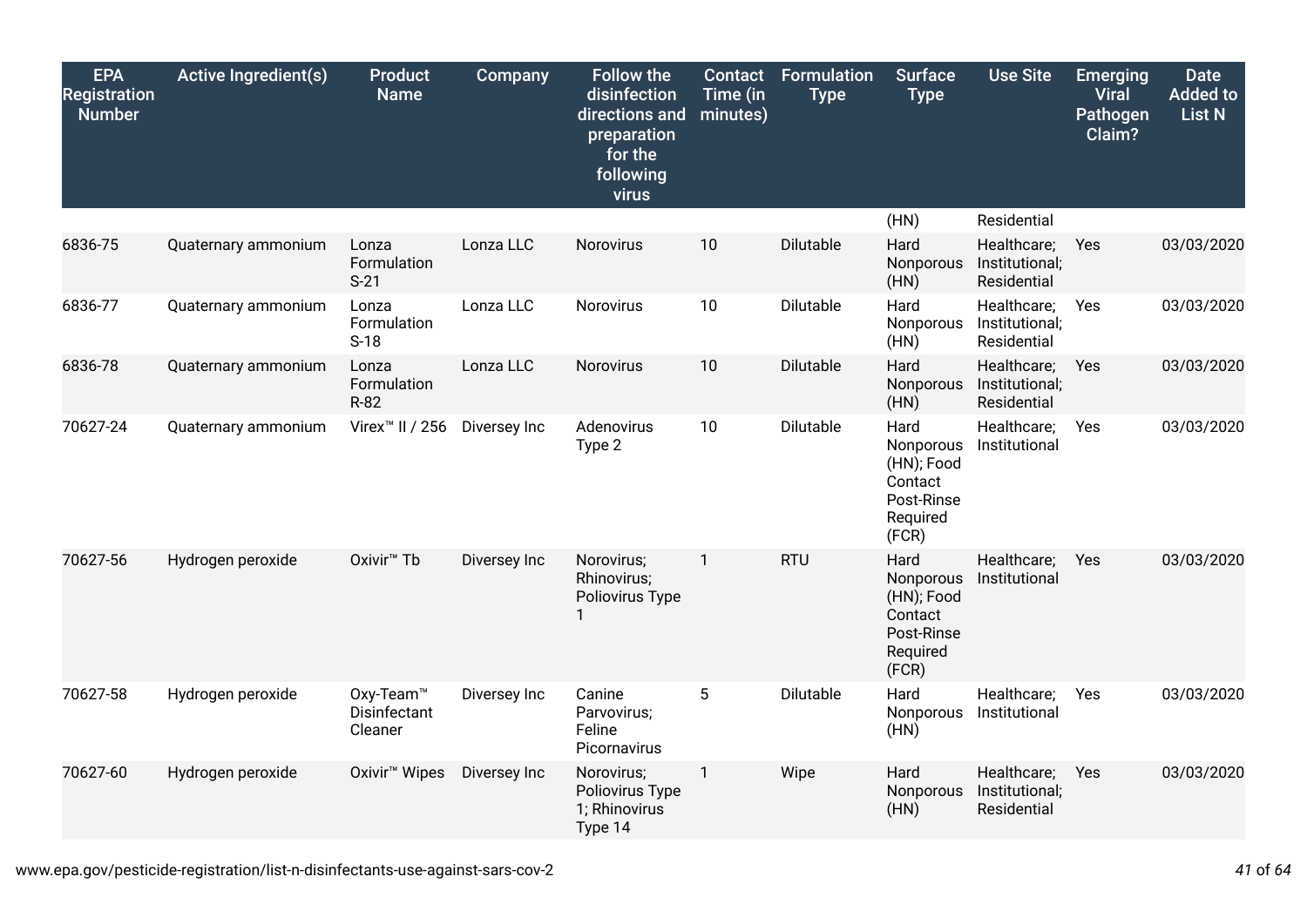| <b>EPA</b><br><b>Registration</b><br><b>Number</b> | <b>Active Ingredient(s)</b>                     | <b>Product</b><br><b>Name</b>                                           | Company                                | <b>Follow the</b><br>disinfection<br>directions and<br>preparation<br>for the<br>following<br>virus | <b>Contact</b><br>Time (in<br>minutes) | Formulation<br><b>Type</b> | <b>Surface</b><br><b>Type</b> | <b>Use Site</b>                              | <b>Emerging</b><br><b>Viral</b><br>Pathogen<br>Claim? | <b>Date</b><br><b>Added to</b><br><b>List N</b> |
|----------------------------------------------------|-------------------------------------------------|-------------------------------------------------------------------------|----------------------------------------|-----------------------------------------------------------------------------------------------------|----------------------------------------|----------------------------|-------------------------------|----------------------------------------------|-------------------------------------------------------|-------------------------------------------------|
| 70627-72                                           | Sodium hypochlorite                             | Avert<br>Sporicidal<br>Disinfectant<br>Cleaner                          | Diversey Inc                           | Canine<br>Parvovirus:<br>Norovirus;<br>Hepatitis A;<br>Poliovirus Type                              | $\mathbf{1}$                           | Dilutable                  | Hard<br>Nonporous<br>(HN)     | Healthcare;<br>Institutional                 | Yes                                                   | 03/03/2020                                      |
| 70627-74                                           | Hydrogen peroxide                               | Oxivir <sup>™</sup> 1                                                   | Diversey Inc                           | Canine<br>Parvovirus;<br>Enterovirus<br>Type D68                                                    | $\mathbf{1}$                           | <b>RTU</b>                 | Hard<br>Nonporous<br>(HN)     | Healthcare;<br>Institutional                 | Yes                                                   | 03/03/2020                                      |
| 70627-77                                           | Hydrogen peroxide                               | Oxivir <sup>™</sup> 1<br><b>Wipes</b>                                   | Diversey Inc                           | Enterovirus<br>Type D68                                                                             | $\mathbf{1}$                           | Wipe                       | Hard<br>Nonporous<br>(HN)     | Healthcare;<br>Institutional                 | Yes                                                   | 03/03/2020                                      |
| 71847-6                                            | Sodium dichloro-S-<br>triazinetrione            | Klorsept                                                                | Medentech<br><b>LTD</b>                | <b>Hepatitis A</b><br>virus;<br>Coxsackievirus<br>B <sub>3</sub>                                    | $\mathbf{1}$                           | Dilutable                  | Hard<br>Nonporous<br>(HN)     | Healthcare;<br>Institutional;<br>Residential | Yes                                                   | 03/03/2020                                      |
| 71847-7                                            | Sodium dichloro-S-<br>triazinetrione            | Klorkleen                                                               | Medentech<br><b>LTD</b>                | <b>Hepatitis A</b><br>virus;<br>Coxsackievirus<br>B <sub>3</sub>                                    | 1                                      | Dilutable                  | Hard<br>Nonporous<br>(HN)     | Healthcare;<br>Institutional;<br>Residential | Yes                                                   | 03/03/2020                                      |
| 777-127                                            | Quaternary ammonium;<br>Ethanol (Ethyl alcohol) | Lysol®<br>Disinfectant<br>Max Cover<br>Mist                             | <b>Reckitt</b><br><b>Benckiser LLC</b> | <b>Norovirus</b>                                                                                    | 10                                     | <b>RTU</b>                 | Hard<br>Nonporous<br>(HN)     | Healthcare;<br>Institutional;<br>Residential | Yes                                                   | 03/03/2020                                      |
| 777-132                                            | Hydrochloric acid                               | Lysol <sup>®</sup> Brand<br>Power Plus<br><b>Toilet Bowl</b><br>Cleaner | Reckitt<br><b>Benckiser LLC</b>        | Poliovirus Type                                                                                     | 10                                     | <b>RTU</b>                 | Hard<br>Nonporous<br>(HN)     | Healthcare;<br>Residential                   | Yes                                                   | 03/03/2020                                      |
| 1677-251                                           | Hydrogen peroxide                               | Peroxide<br>Disinfectant<br><b>And Glass</b><br>Cleaner RTU             | Ecolab Inc                             | Norovirus                                                                                           | 0.75(45)<br>seconds)                   | <b>RTU</b>                 | Hard<br>Nonporous<br>(HN)     | Healthcare;<br>Institutional                 | Yes                                                   | 03/03/2020                                      |

www.epa.gov/pesticide-registration/list-n-disinfectants-use-against-sars-cov-2 *42* of *64*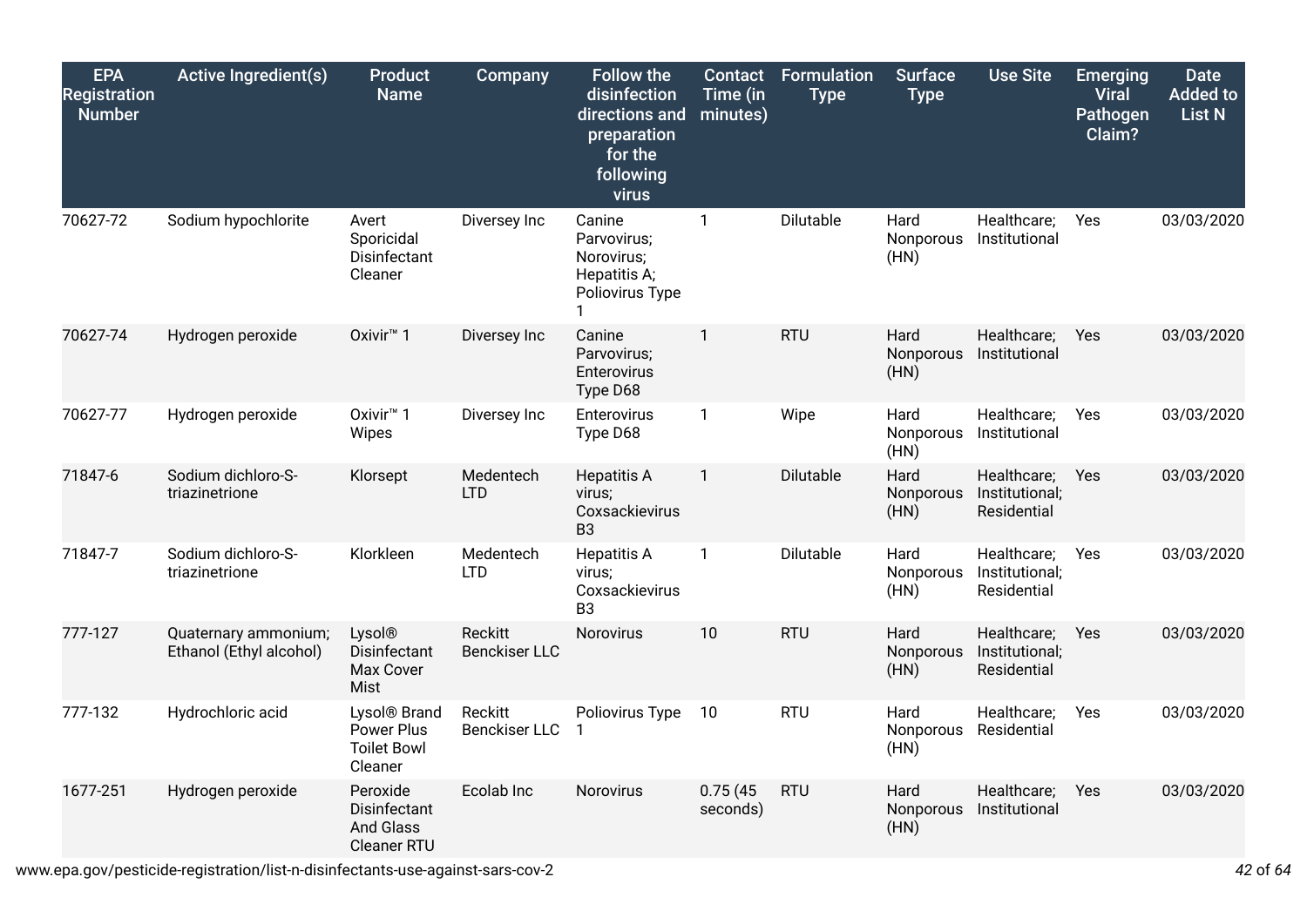| <b>EPA</b><br><b>Registration</b><br><b>Number</b> | <b>Active Ingredient(s)</b>                     | <b>Product</b><br><b>Name</b>                                            | Company                         | <b>Follow the</b><br>disinfection<br>directions and<br>preparation<br>for the<br>following<br>virus | <b>Contact</b><br>Time (in<br>minutes) | <b>Formulation</b><br><b>Type</b> | <b>Surface</b><br><b>Type</b>                                                 | <b>Use Site</b>                              | <b>Emerging</b><br><b>Viral</b><br>Pathogen<br>Claim? | <b>Date</b><br><b>Added to</b><br><b>List N</b> |
|----------------------------------------------------|-------------------------------------------------|--------------------------------------------------------------------------|---------------------------------|-----------------------------------------------------------------------------------------------------|----------------------------------------|-----------------------------------|-------------------------------------------------------------------------------|----------------------------------------------|-------------------------------------------------------|-------------------------------------------------|
| 777-81                                             | Hydrochloric acid                               | Lysol <sup>®</sup> Brand<br>Lime & Rust<br><b>Toilet Bowl</b><br>Cleaner | Reckitt<br><b>Benckiser LLC</b> | Poliovirus Type<br>1; Hepatitis A<br>virus                                                          | 10                                     | <b>RTU</b>                        | Hard<br>Nonporous<br>(HN)                                                     | Healthcare;<br>Institutional;<br>Residential | Yes                                                   | 03/03/2020                                      |
| 777-89                                             | Quaternary ammonium                             | Lysol <sup>®</sup> Brand<br>Clean & Fresh<br>Multi-surface<br>Cleaner    | Reckitt<br><b>Benckiser LLC</b> | <b>Rotavirus WA</b>                                                                                 | 3                                      | Dilutable                         | Hard<br>Nonporous<br>(HN); Food<br>Contact<br>Post-Rinse<br>Required<br>(FCR) | Institutional; Yes<br>Residential            |                                                       | 03/03/2020                                      |
| 777-99                                             | Quaternary ammonium;<br>Ethanol (Ethyl alcohol) | Lysol®<br>Disinfectant<br>Spray                                          | Reckitt<br><b>Benckiser LLC</b> | <b>Norovirus</b>                                                                                    | 10                                     | <b>RTU</b>                        | Hard<br>Nonporous<br>(HN); Food<br>Contact<br>Post-Rinse<br>Required<br>(FCR) | Healthcare;<br>Institutional;<br>Residential | Yes                                                   | 03/03/2020                                      |
| 84150-1                                            | Ethanol (Ethyl alcohol)                         | <b>PURELL</b><br>Professional<br>Surface<br>Disinfectant<br>Wipes        | GOJO<br>Industries Inc          | Norovirus                                                                                           | 5                                      | Wipe                              | Hard<br>Nonporous<br>(HN); Food<br><b>Contact No</b><br>Rinse<br>(FCNR)       | Healthcare;<br>Institutional;<br>Residential | Yes                                                   | 03/03/2020                                      |
| 84368-1                                            | Ethanol (Ethyl alcohol)                         | Urthpro                                                                  | Urthtech LLC                    | <b>Hepatitis A</b><br>virus                                                                         | $\mathbf{1}$                           | <b>RTU</b>                        | Hard<br>Nonporous<br>(HN); Food<br><b>Contact No</b><br>Rinse<br>(FCNR)       | Healthcare;<br>Institutional;<br>Residential | Yes                                                   | 03/03/2020                                      |
| 88494-3                                            | Quaternary ammonium;<br>Ethanol (Ethyl alcohol) | Peak<br>Disinfectant                                                     | North<br>American<br>Infection  | Poliovirus Type<br>1; Rhinovirus                                                                    | $\overline{1}$                         | <b>RTU</b>                        | Hard<br>Nonporous<br>(HN)                                                     | Healthcare;<br>Institutional;<br>Residential | Yes                                                   | 03/03/2020                                      |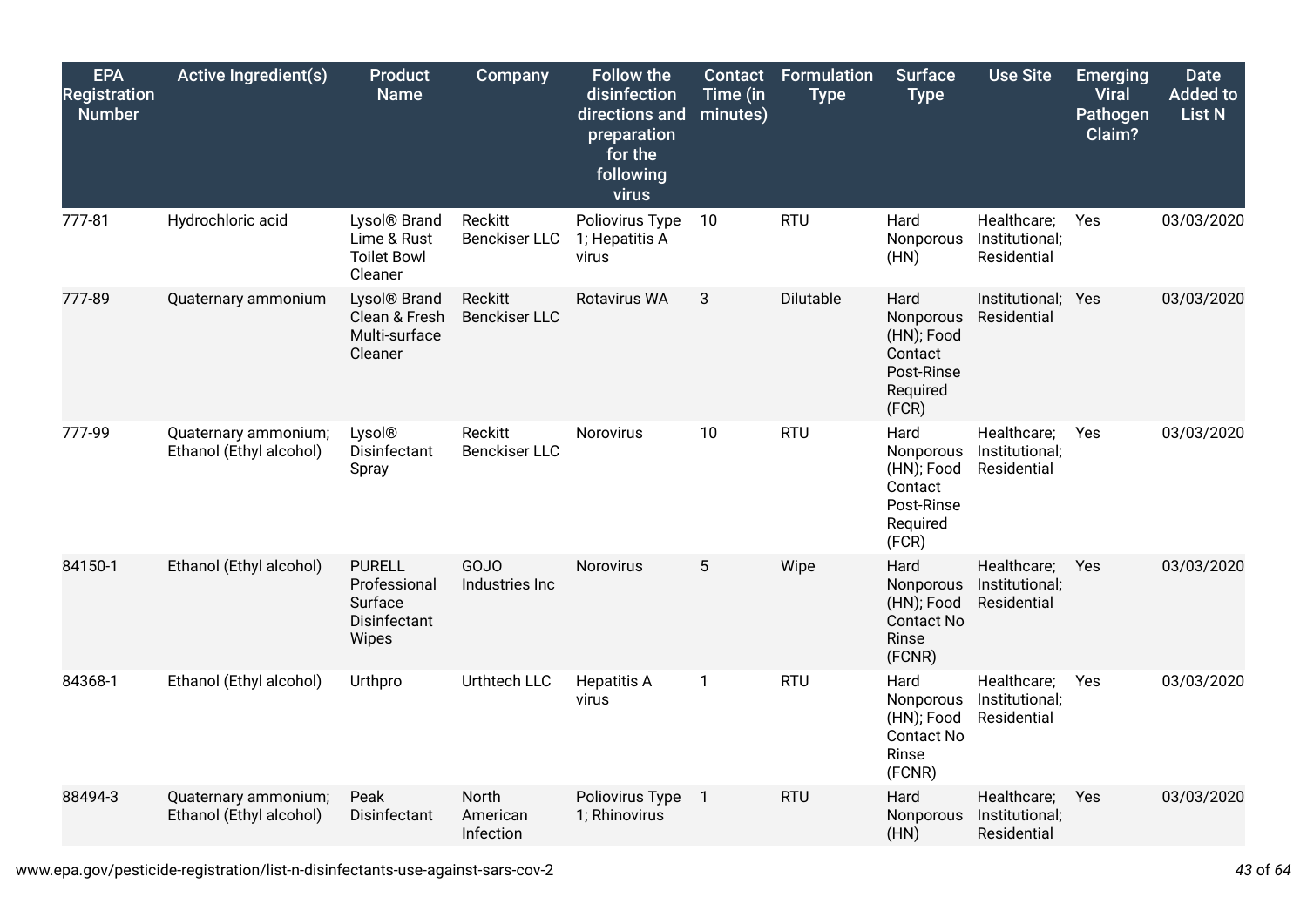| <b>EPA</b><br><b>Registration</b><br><b>Number</b> | <b>Active Ingredient(s)</b>                                                            | <b>Product</b><br><b>Name</b>                           | Company                                              | <b>Follow the</b><br>disinfection<br>directions and<br>preparation<br>for the<br>following<br>virus | <b>Contact</b><br>Time (in<br>minutes) | <b>Formulation</b><br><b>Type</b> | <b>Surface</b><br><b>Type</b>                                                 | <b>Use Site</b>                              | <b>Emerging</b><br><b>Viral</b><br>Pathogen<br>Claim? | <b>Date</b><br><b>Added to</b><br><b>List N</b> |
|----------------------------------------------------|----------------------------------------------------------------------------------------|---------------------------------------------------------|------------------------------------------------------|-----------------------------------------------------------------------------------------------------|----------------------------------------|-----------------------------------|-------------------------------------------------------------------------------|----------------------------------------------|-------------------------------------------------------|-------------------------------------------------|
|                                                    |                                                                                        |                                                         | Control Ltd                                          |                                                                                                     |                                        |                                   |                                                                               |                                              |                                                       |                                                 |
| 88494-4                                            | Quaternary ammonium;<br>Ethanol (Ethyl alcohol)                                        | Peak<br>Disinfectant<br>Wipes                           | North<br>American<br>Infection<br><b>Control Ltd</b> | Poliovirus Type<br>1; Rhinovirus                                                                    | $\overline{1}$                         | Wipe                              | Hard<br>Nonporous<br>(HN)                                                     | Healthcare;<br>Institutional;<br>Residential | Yes                                                   | 03/03/2020                                      |
| 9480-10                                            | Quaternary ammonium;<br>Ethanol (Ethyl alcohol);<br>Isopropanol (Isopropyl<br>alcohol) | Sani-Prime<br>Germicidal<br>Spray                       | Professional<br>Disposables<br>International<br>Inc  | Feline<br>Calicivirus                                                                               | 3                                      | <b>RTU</b>                        | Hard<br>Nonporous<br>(HN)                                                     | Healthcare;<br>Institutional                 | Yes                                                   | 03/03/2020                                      |
| 9480-12                                            | Quaternary ammonium;<br>Ethanol (Ethyl alcohol);<br>Isopropanol (Isopropyl<br>alcohol) | Sani-Cloth<br>Prime<br>Germicidal<br>Disposable<br>Wipe | Professional<br>Disposables<br>International<br>Inc  | Feline<br>Calicivirus                                                                               | 3                                      | Wipe                              | Hard<br>Nonporous<br>(HN)                                                     | Healthcare;<br>Institutional                 | Yes                                                   | 03/03/2020                                      |
| 9480-14                                            | Hydrogen Peroxide                                                                      | Sani-<br>HyPerCide<br>Germicidal<br>Spray               | Professional<br>Disposables<br>International<br>Inc  | Norovirus                                                                                           | $\mathbf{1}$                           | <b>RTU</b>                        | Hard<br>Nonporous<br>(HN)                                                     | Healthcare;<br>Institutional                 | Yes                                                   | 03/03/2020                                      |
| 5813-122                                           | Sodium hypochlorite                                                                    | Clorox Splash-<br>Less Bleach1                          | The Clorox<br>Company                                | Human<br>coronavirus                                                                                | 6                                      | Dilutable                         | Hard<br>Nonporous<br>(HN)                                                     | Institutional;<br>Residential                | No                                                    | 05/21/2020                                      |
| 1839-216                                           | Quaternary ammonium                                                                    | SC-NDC-64                                               | Stepan<br>Company                                    | Human<br>coronavirus                                                                                | 5                                      | Dilutable                         | Hard<br>Nonporous<br>(HN); Food<br>Contact<br>Post-Rinse<br>Required<br>(FCR) | Healthcare;<br>Institutional;<br>Residential | No                                                    | 04/30/2020                                      |
| 777-139                                            | Citric acid                                                                            | T-bone                                                  | Reckitt<br><b>Benckiser LLC</b>                      | Human<br>coronavirus                                                                                | $\overline{5}$                         | Wipe                              | Hard<br>Nonporous<br>(HN); Food<br>Contact<br>Post-Rinse                      | Healthcare;<br>Institutional;<br>Residential | No                                                    | 04/30/2020                                      |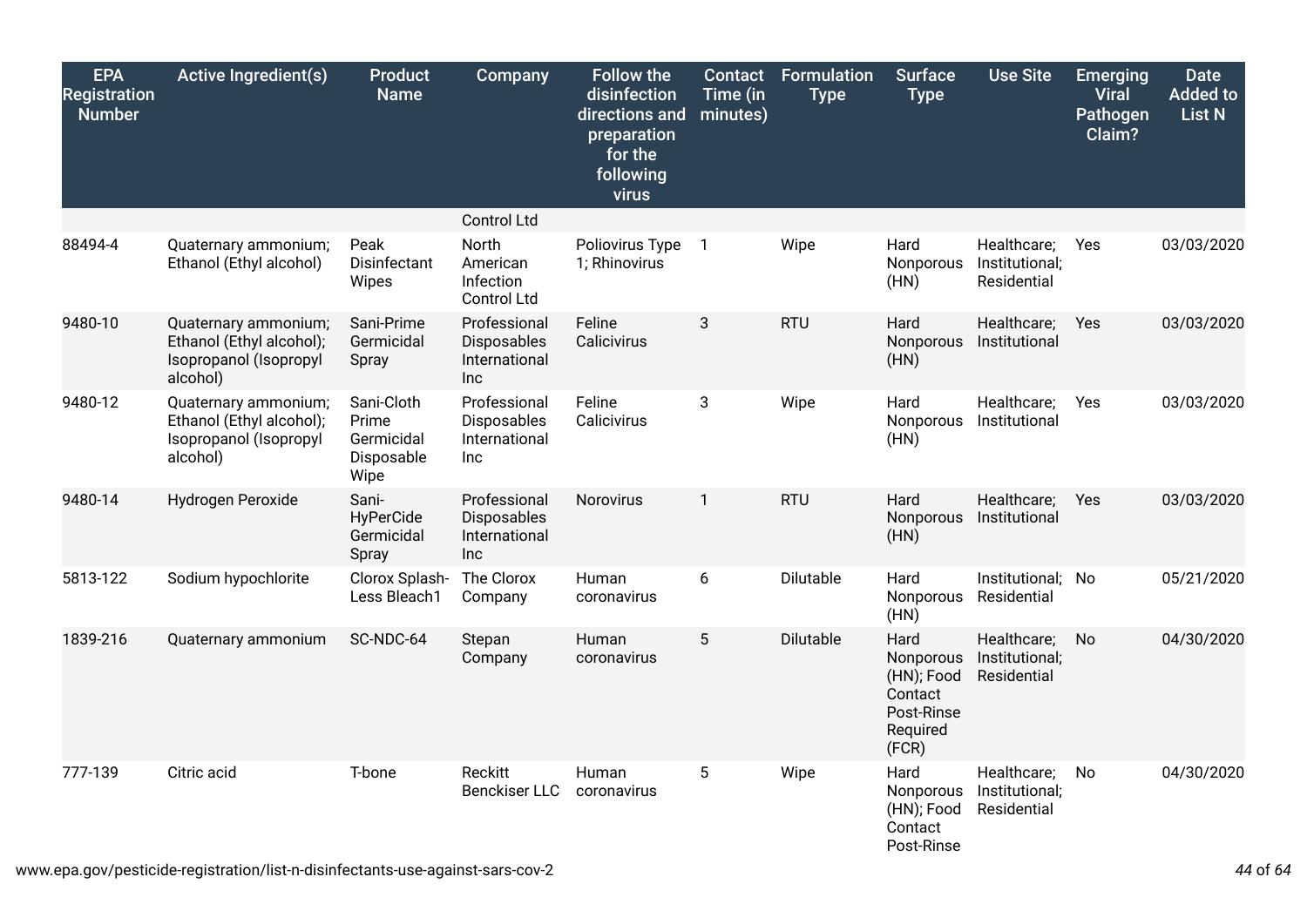| <b>EPA</b><br><b>Registration</b><br><b>Number</b> | <b>Active Ingredient(s)</b> | <b>Product</b><br><b>Name</b> | Company                  | <b>Follow the</b><br>disinfection<br>directions and<br>preparation<br>for the<br>following<br>virus | Contact<br>Time (in<br>minutes) | <b>Formulation</b><br><b>Type</b> | <b>Surface</b><br><b>Type</b>                                                 | <b>Use Site</b>                              | <b>Emerging</b><br><b>Viral</b><br>Pathogen<br>Claim? | <b>Date</b><br><b>Added to</b><br><b>List N</b> |
|----------------------------------------------------|-----------------------------|-------------------------------|--------------------------|-----------------------------------------------------------------------------------------------------|---------------------------------|-----------------------------------|-------------------------------------------------------------------------------|----------------------------------------------|-------------------------------------------------------|-------------------------------------------------|
|                                                    |                             |                               |                          |                                                                                                     |                                 |                                   | Required<br>(FCR)                                                             |                                              |                                                       |                                                 |
| 91176-2                                            | 1,2-Hexanediol              | <b>PELS 422</b>               | The Gilla<br>Company LLC | Human<br>coronavirus                                                                                | 10                              | <b>RTU</b>                        | Hard<br>Nonporous<br>(HN)                                                     | Healthcare;<br>Institutional                 | No                                                    | 04/23/2020                                      |
| 1839-235                                           | Quaternary ammonium         | SC-5:256N                     | Stepan<br>Company        | Rotavirus                                                                                           | $5\phantom{.0}$                 | Dilutable                         | Hard<br>Nonporous<br>(HN); Food<br>Contact<br>Post-Rinse<br>Required<br>(FCR) | Healthcare;<br>Institutional;<br>Residential | No                                                    | 04/23/2020                                      |
| 1839-244                                           | Quaternary ammonium         | <b>SC-5:64HN</b>              | Stepan<br>Company        | Feline<br>calicivirus                                                                               | 5                               | Dilutable                         | Hard<br>Nonporous<br>(HN); Food<br>Contact<br>Post-Rinse<br>Required<br>(FCR) | Healthcare;<br>Institutional;<br>Residential | No                                                    | 04/23/2020                                      |
| 954-11                                             | Quaternary ammonium         | Barbicide                     | King Research<br>Inc     | Human<br>coronavirus                                                                                | 10                              | Dilutable                         | Hard<br>Nonporous<br>(HN)                                                     | Healthcare;<br>Institutional                 | No                                                    | 04/02/2020                                      |
| 11346-3                                            | Sodium hypochlorite         | Clorox HW                     | The Clorox<br>Company    | Feline<br>calicivirus;<br>Norovirus                                                                 | $\mathbf{1}$                    | Wipe                              | Hard<br>Nonporous<br>(HN)                                                     | Healthcare;<br>Residential                   | No                                                    | 03/26/2020                                      |
| 11346-6                                            | Sodium hypochlorite         | Clorox HS                     | The Clorox<br>Company    | Feline<br>calicivirus;<br>Norovirus                                                                 | $\mathbf{1}$                    | <b>RTU</b>                        | Hard<br>Nonporous<br>(HN); Food<br>Contact<br>Post-Rinse<br>Required<br>(FCR) | Healthcare;<br>Residential                   | No                                                    | 03/26/2020                                      |
| 1677-216                                           | Sodium chlorite             | <b>Exspor Base</b>            | Ecolab Inc               | Feline                                                                                              | 5                               | <b>Dilutable</b>                  | Hard                                                                          | Healthcare;                                  | No                                                    | 03/26/2020                                      |

www.epa.gov/pesticide-registration/list-n-disinfectants-use-against-sars-cov-2 *45* of *64*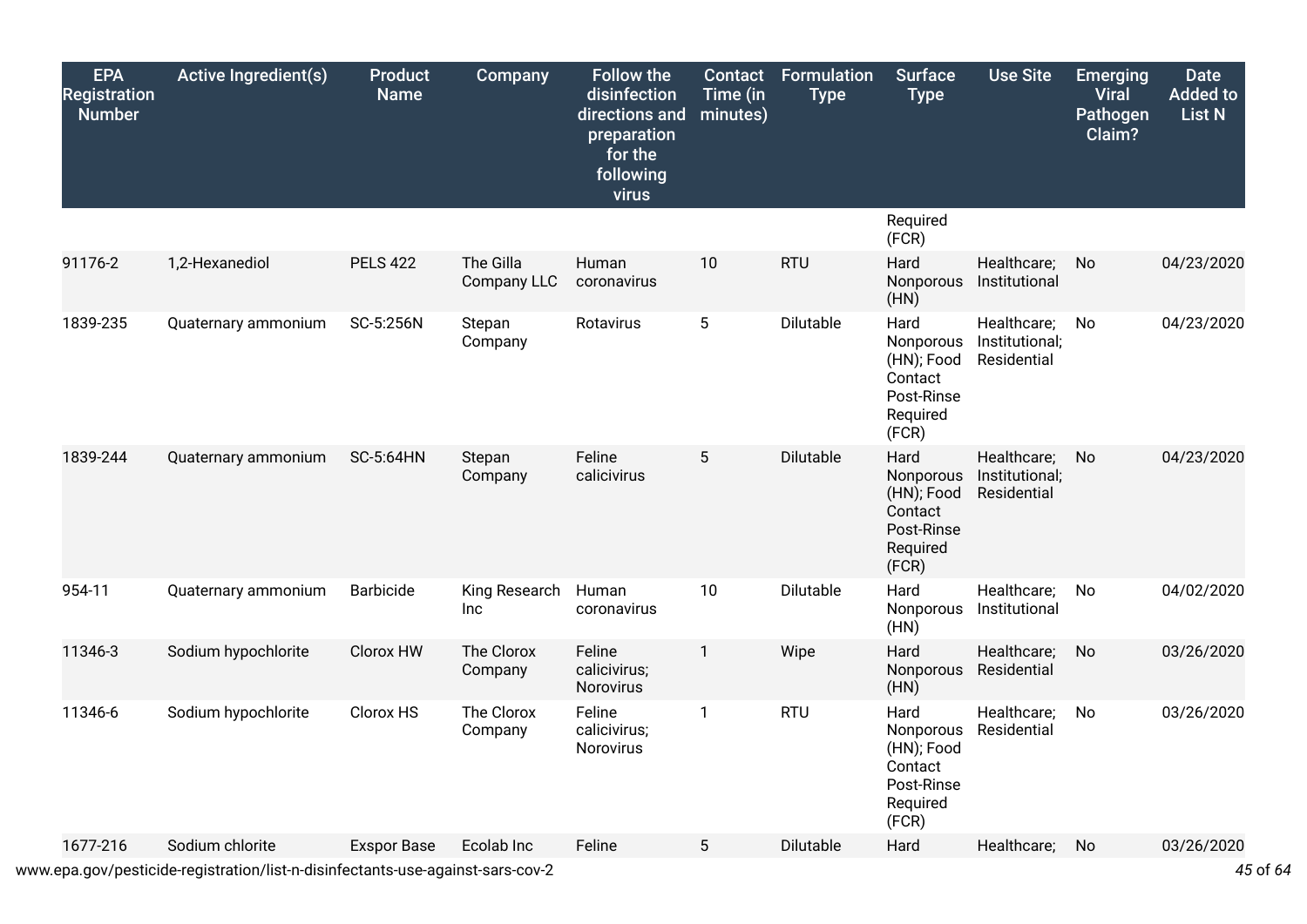| <b>EPA</b><br><b>Registration</b><br><b>Number</b> | <b>Active Ingredient(s)</b>                                                                            | <b>Product</b><br><b>Name</b>               | Company                             | <b>Follow the</b><br>disinfection<br>directions and<br>preparation<br>for the<br>following<br>virus | <b>Contact</b><br>Time (in<br>minutes) | Formulation<br><b>Type</b> | <b>Surface</b><br><b>Type</b>                                                 | <b>Use Site</b>                              | <b>Emerging</b><br><b>Viral</b><br>Pathogen<br>Claim? | <b>Date</b><br><b>Added to</b><br>List N |
|----------------------------------------------------|--------------------------------------------------------------------------------------------------------|---------------------------------------------|-------------------------------------|-----------------------------------------------------------------------------------------------------|----------------------------------------|----------------------------|-------------------------------------------------------------------------------|----------------------------------------------|-------------------------------------------------------|------------------------------------------|
|                                                    |                                                                                                        | Concentration                               |                                     | calicivirus;<br>Norovirus                                                                           |                                        |                            | (HN)                                                                          | Nonporous Institutional                      |                                                       |                                          |
| 1839-80                                            | Quaternary ammonium                                                                                    | NP 12.5<br>Detergent/<br>Disinfectant       | Stepan<br>Company                   | Adenovirus                                                                                          | 10                                     | Dilutable                  | Hard<br>Nonporous<br>(HN)                                                     | Healthcare;<br>Institutional;<br>Residential | No                                                    | 03/26/2020                               |
| 1839-97                                            | Quaternary ammonium                                                                                    | NP 12.5 (D&F)<br>Detergent/<br>Disinfectant | Stepan<br>Company                   | Adenovirus                                                                                          | 10                                     | Dilutable                  | Hard<br>Nonporous<br>(HN); Food<br>Contact<br>Post-Rinse<br>Required<br>(FCR) | Healthcare;<br>Institutional;<br>Residential | No                                                    | 03/26/2020                               |
| 34810-21                                           | Phenolic                                                                                               | Ready To Use<br>Wex-Cide                    | <b>Wexford Labs</b><br>Inc          | Rhinovirus                                                                                          | 10                                     | <b>RTU</b>                 | Hard<br>Nonporous<br>(HN)                                                     | Healthcare;<br>Institutional;<br>Residential | No                                                    | 03/26/2020                               |
| 3862-179                                           | Phenolic                                                                                               | Opti-Phene                                  | <b>ABC</b><br>Compounding<br>Co Inc | Human<br>adenovirus                                                                                 | 10                                     | Dilutable                  | Hard<br>Nonporous<br>(HN)                                                     | Healthcare;<br>Institutional;<br>Residential | No                                                    | 03/26/2020                               |
| 3862-181                                           | Quaternary ammonium                                                                                    | Foaming<br>Disinfectant<br>Cleaner          | ABC<br>Compounding<br>Co Inc        | Poliovirus                                                                                          | 10                                     | <b>RTU</b>                 | Hard<br>Nonporous<br>(HN); Food<br>Contact<br>Post-Rinse<br>Required<br>(FCR) | Healthcare;<br>Institutional;<br>Residential | No                                                    | 03/26/2020                               |
| 61178-2                                            | Quaternary ammonium                                                                                    | <b>Public Places</b>                        | Microgen Inc                        | Feline<br>calicivirus                                                                               | 10                                     | <b>RTU</b>                 | Hard<br>Nonporous<br>(HN); Food<br>Contact<br>Post-Rinse<br>Required<br>(FCR) | Healthcare;<br>Institutional;<br>Residential | No                                                    | 03/26/2020                               |
| 63761-5                                            | Quaternary ammonium;<br>www.epa.gov/pesticide-registration/list-n-disinfectants-use-against-sars-cov-2 | <b>Sterilex Ultra</b>                       | <b>Sterilex</b>                     | Feline                                                                                              | 10                                     | Dilutable                  | Hard                                                                          | Healthcare;                                  | No                                                    | 03/26/2020<br>46 of 64                   |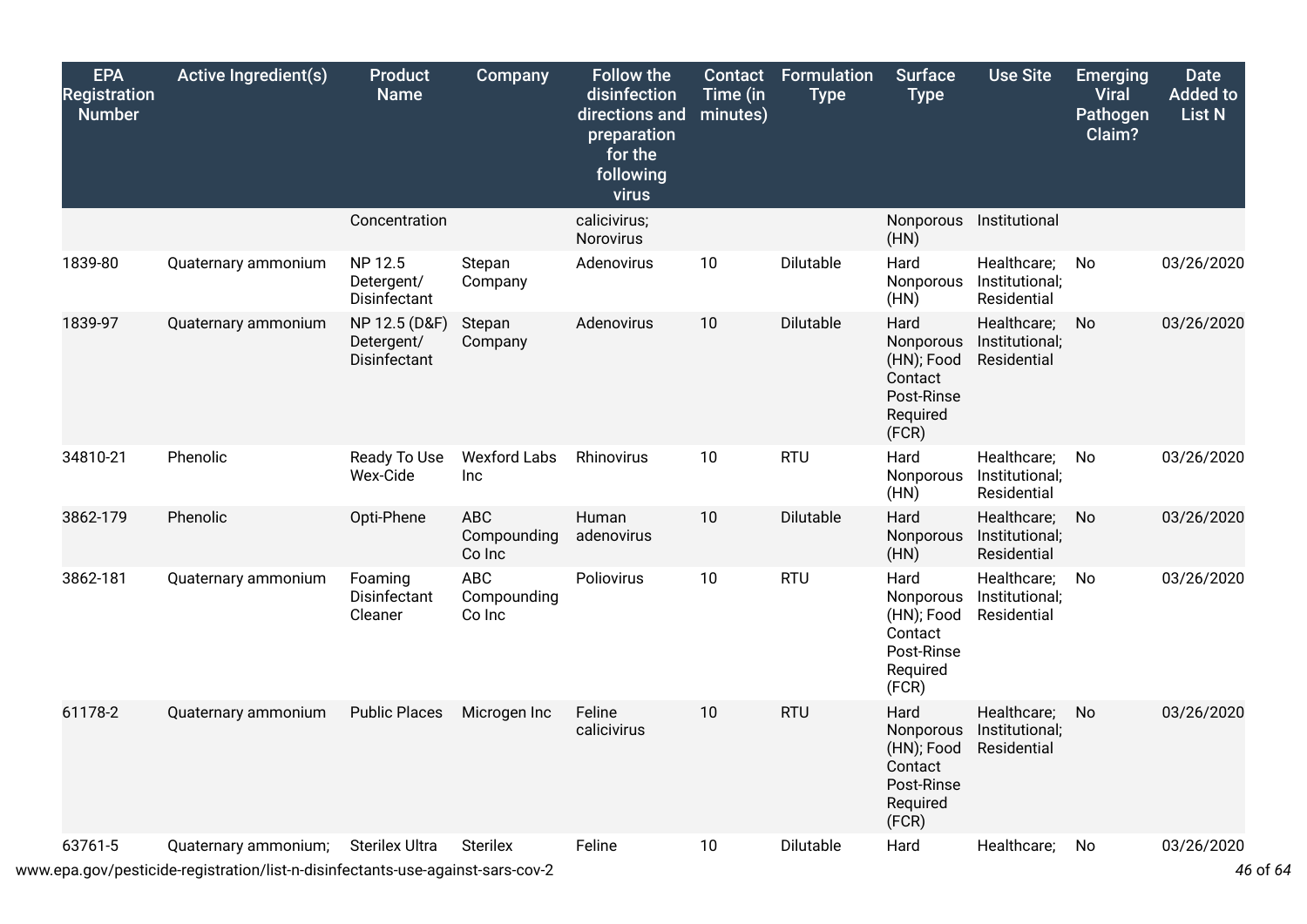| <b>EPA</b><br><b>Registration</b><br><b>Number</b> | <b>Active Ingredient(s)</b>       | <b>Product</b><br><b>Name</b>                 | Company                                   | <b>Follow the</b><br>disinfection<br>directions and<br>preparation<br>for the<br>following<br>virus | Contact<br>Time (in<br>minutes) | Formulation<br><b>Type</b> | <b>Surface</b><br><b>Type</b>                                                 | <b>Use Site</b>                              | <b>Emerging</b><br><b>Viral</b><br>Pathogen<br>Claim? | <b>Date</b><br><b>Added to</b><br><b>List N</b> |
|----------------------------------------------------|-----------------------------------|-----------------------------------------------|-------------------------------------------|-----------------------------------------------------------------------------------------------------|---------------------------------|----------------------------|-------------------------------------------------------------------------------|----------------------------------------------|-------------------------------------------------------|-------------------------------------------------|
|                                                    | Sodium carbonate<br>peroxyhydrate | Powder                                        |                                           | calicivirus;<br>Norovirus                                                                           |                                 |                            | Nonporous<br>(HN)                                                             | Institutional;<br>Residential                |                                                       |                                                 |
| 64240-65                                           | Lactic acid                       | <b>WC Complete</b>                            | Combat Insect<br>Control<br>Systems       | Rhinovirus                                                                                          | 0.5(30)<br>seconds)             | <b>RTU</b>                 | Hard<br>Nonporous<br>(HN)                                                     | Healthcare;<br>Institutional;<br>Residential | No                                                    | 03/26/2020                                      |
| 675-30                                             | Quaternary ammonium               | Roccal II 10%                                 | Reckitt<br><b>Benckiser LLC</b>           | Adenovirus                                                                                          | 10                              | Dilutable                  | Hard<br>Nonporous<br>(HN); Food<br>Contact<br>Post-Rinse<br>Required<br>(FCR) | Healthcare;<br>Institutional                 | No                                                    | 03/26/2020                                      |
| 6836-333                                           | Quaternary ammonium               | MMR-4U                                        | Lonza LLC                                 | Feline<br>calicivirus;<br>Norovirus                                                                 | 10                              | <b>RTU</b>                 | Hard<br>Nonporous<br>(HN); Food<br>Contact<br>Post-Rinse<br>Required<br>(FCR) | Healthcare;<br>Institutional;<br>Residential | No                                                    | 03/26/2020                                      |
| 70271-24                                           | Sodium hypochlorite               | Tecumseh B                                    | <b>KIK</b><br>International<br><b>LLC</b> | Feline<br>calicivirus;<br>Norovirus                                                                 | 5                               | Dilutable                  | Hard<br>Nonporous<br>(HN)                                                     | Healthcare;<br>Institutional;<br>Residential | No                                                    | 03/26/2020                                      |
| 70590-1                                            | Sodium hypochlorite               | Hype-Wipe                                     | Current<br>Technologies<br><b>Inc</b>     | Feline<br>calicivirus;<br>Norovirus                                                                 | 1                               | Wipe                       | Hard<br>Nonporous<br>(HN)                                                     | Healthcare;<br>Institutional                 | No                                                    | 03/26/2020                                      |
| 70627-33                                           | Quaternary ammonium               | <b>Envy Liquid</b><br>Disinfectant<br>Cleaner | Diversey Inc                              | Canine<br>parvovirus                                                                                | $5\phantom{.0}$                 | <b>RTU</b>                 | Hard<br>Nonporous<br>(HN); Food<br>Contact<br>Post-Rinse<br>Required<br>(FCR) | Healthcare;<br>Institutional                 | No                                                    | 03/26/2020                                      |
| 71847-2                                            | Sodium                            | Klor-Kleen                                    | Medentech                                 | Feline                                                                                              | 10                              | <b>Dilutable</b>           | Hard                                                                          | Healthcare;                                  | No                                                    | 03/26/2020                                      |

www.epa.gov/pesticide-registration/list-n-disinfectants-use-against-sars-cov-2 *47* of *64*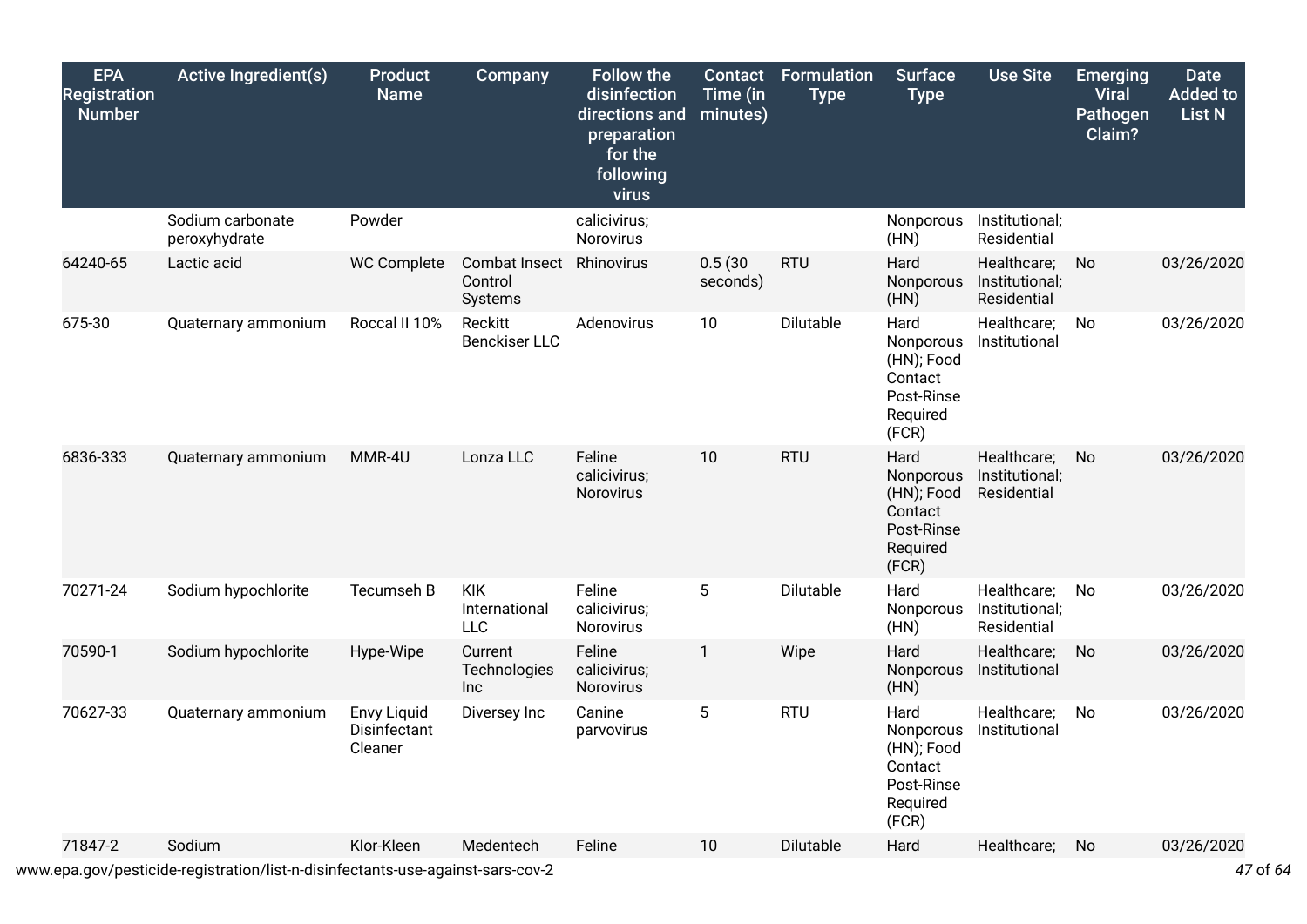| <b>EPA</b><br><b>Registration</b><br><b>Number</b> | <b>Active Ingredient(s)</b>                                 | <b>Product</b><br><b>Name</b>                                                                | Company                                       | <b>Follow the</b><br>disinfection<br>directions and<br>preparation<br>for the<br>following<br>virus | Contact<br>Time (in<br>minutes) | <b>Formulation</b><br><b>Type</b> | <b>Surface</b><br><b>Type</b>                                                 | <b>Use Site</b>                              | <b>Emerging</b><br><b>Viral</b><br><b>Pathogen</b><br>Claim? | <b>Date</b><br><b>Added to</b><br><b>List N</b> |
|----------------------------------------------------|-------------------------------------------------------------|----------------------------------------------------------------------------------------------|-----------------------------------------------|-----------------------------------------------------------------------------------------------------|---------------------------------|-----------------------------------|-------------------------------------------------------------------------------|----------------------------------------------|--------------------------------------------------------------|-------------------------------------------------|
|                                                    | dichloroisocyanurate                                        |                                                                                              | <b>LTD</b>                                    | calicivirus;<br>Norovirus                                                                           |                                 |                                   | Nonporous<br>(HN)                                                             | Institutional                                |                                                              |                                                 |
| 777-102                                            | Sodium hypochlorite                                         | Lysol <sup>®</sup> Brand<br><b>Toilet Bowl</b><br>Cleaner with<br>Bleach                     | Reckitt<br><b>Benckiser LLC</b>               | Rhinovirus                                                                                          | 5                               | <b>RTU</b>                        | Hard<br>Nonporous<br>(HN)                                                     | Healthcare;<br>Institutional;<br>Residential | No                                                           | 03/26/2020                                      |
| 777-104                                            | Hydrochloric acid                                           | Vanity GP                                                                                    | <b>Reckitt</b><br><b>Benckiser LLC</b>        | Poliovirus                                                                                          | 10                              | <b>RTU</b>                        | Hard<br>Nonporous<br>(HN)                                                     | Healthcare;<br>Institutional;<br>Residential | No                                                           | 03/26/2020                                      |
| 777-71                                             | Quaternary ammonium                                         | Lysol <sup>®</sup> Brand<br>Foaming<br>Disinfectant<br>Basin Tub &<br><b>Tile Cleaner II</b> | Reckitt<br><b>Benckiser LLC</b>               | Feline<br>calicivirus;<br>Norovirus                                                                 | 10                              | <b>RTU</b>                        | Hard<br>Nonporous<br>(HN)                                                     | Healthcare;<br>Institutional;<br>Residential | No                                                           | 03/26/2020                                      |
| 84526-1                                            | Hydrogen peroxide;<br>Silver                                | HaloSpray                                                                                    | Halosil<br>International<br><b>Inc</b>        | Feline<br>calicivirus;<br><b>Norovirus</b>                                                          | 10                              | <b>RTU</b>                        | Hard<br>Nonporous<br>(HN)                                                     | Healthcare;<br>Institutional;<br>Residential | No                                                           | 03/26/2020                                      |
| 88089-2                                            | Hydrogen peroxide;<br>Peroxyacetic acid<br>(Peracetic acid) | Peridox                                                                                      | <b>BioMed</b><br>Protect LLC                  | Feline<br>calicivirus;<br>Norovirus                                                                 | $\overline{2}$                  | Dilutable                         | Hard<br>Nonporous<br>(HN)                                                     | Healthcare;<br>Institutional;<br>Residential | No.                                                          | 03/26/2020                                      |
| 88089-4                                            | Hydrogen peroxide;<br>Peroxyacetic acid<br>(Peracetic acid) | PeridoxRTU™                                                                                  | <b>BioMed</b><br>Protect LLC                  | Canine<br>parvovirus                                                                                | 3                               | <b>RTU</b>                        | Hard<br>Nonporous<br>(HN)                                                     | Healthcare;<br>Institutional;<br>Residential | No                                                           | 03/26/2020                                      |
| 88494-2                                            | Ethanol (Ethyl alcohol);<br>Quaternary ammonium             | Wedge<br>Disinfectant<br>Wipes                                                               | North<br>American<br>Infection<br>Control Ltd | Poliovirus                                                                                          | $\mathbf{1}$                    | <b>RTU</b>                        | Hard<br>Nonporous<br>(HN); Food<br>Contact<br>Post-Rinse<br>Required<br>(FCR) | Healthcare;<br>Institutional;<br>Residential | No.                                                          | 03/26/2020                                      |
| 9480-11                                            | Quaternary ammonium                                         | BackSpray<br><b>RTU</b>                                                                      | Professional<br>Disposables                   | Feline<br>calicivirus;                                                                              | 5                               | <b>RTU</b>                        | Hard<br>Nonporous                                                             | Healthcare;<br>Institutional;                | No                                                           | 03/26/2020                                      |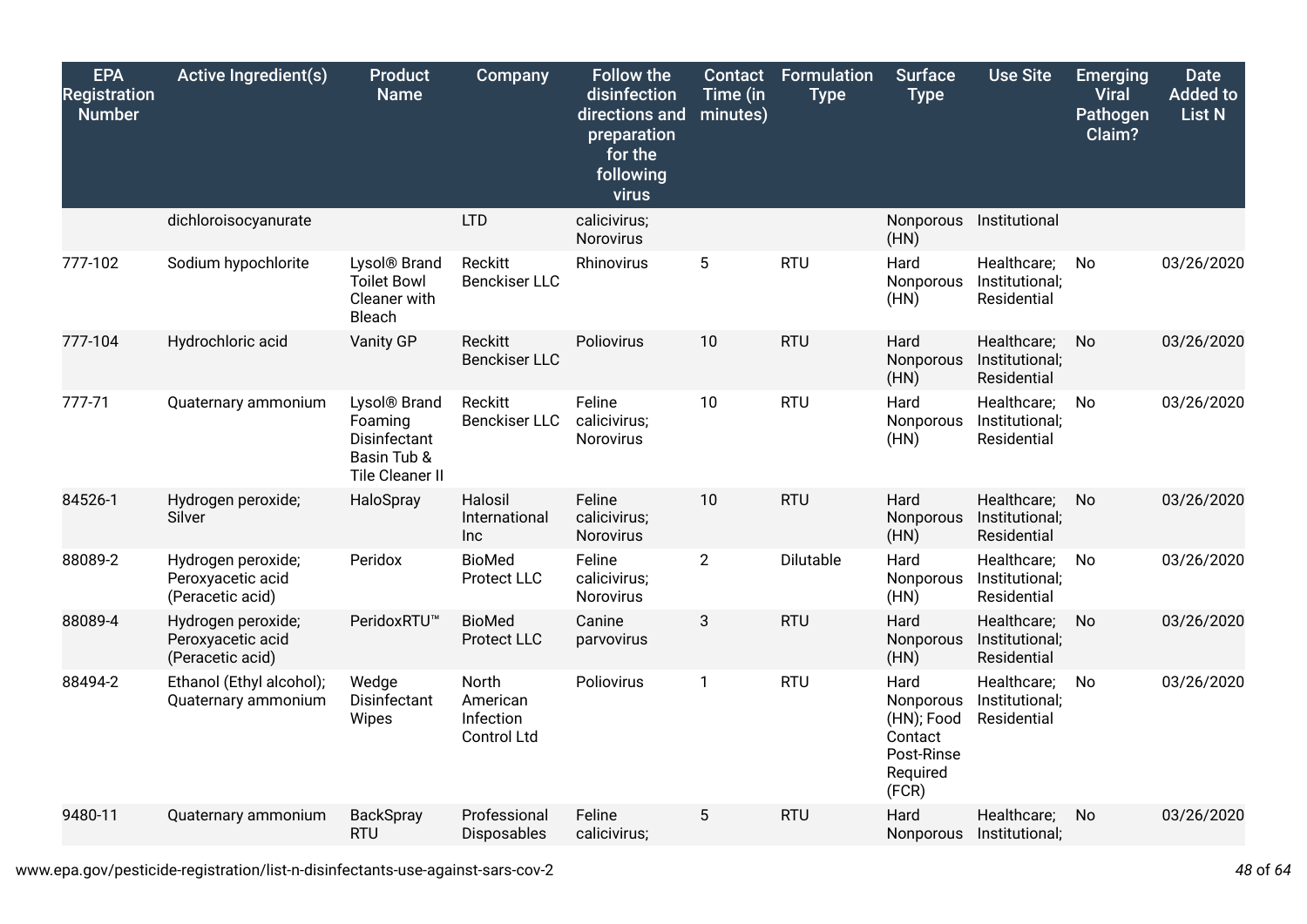| <b>EPA</b><br><b>Registration</b><br><b>Number</b> | <b>Active Ingredient(s)</b> | <b>Product</b><br><b>Name</b>  | Company                         | <b>Follow the</b><br>disinfection<br>directions and<br>preparation<br>for the<br>following<br>virus | <b>Contact</b><br>Time (in<br>minutes) | <b>Formulation</b><br><b>Type</b> | <b>Surface</b><br><b>Type</b>                                                 | <b>Use Site</b>                              | <b>Emerging</b><br><b>Viral</b><br><b>Pathogen</b><br>Claim? | <b>Date</b><br><b>Added to</b><br><b>List N</b> |
|----------------------------------------------------|-----------------------------|--------------------------------|---------------------------------|-----------------------------------------------------------------------------------------------------|----------------------------------------|-----------------------------------|-------------------------------------------------------------------------------|----------------------------------------------|--------------------------------------------------------------|-------------------------------------------------|
|                                                    |                             |                                | International<br><b>Inc</b>     | Norovirus                                                                                           |                                        |                                   | (HN)                                                                          | Residential                                  |                                                              |                                                 |
| 10324-59                                           | Quaternary ammonium         | Maquat 64                      | Mason<br>Chemical<br>Company    | Human<br>coronavirus                                                                                | 10                                     | Dilutable                         | Hard<br>Nonporous<br>(HN)                                                     | Healthcare;<br>Institutional;<br>Residential | No                                                           | 03/19/2020                                      |
| 777-128                                            | Quaternary ammonium         | Lysol®<br>Laundry<br>Sanitizer | Reckitt<br><b>Benckiser LLC</b> | Human<br>coronavirus                                                                                | $5\phantom{.0}$                        | Dilutable                         | Porous (P)<br>(laundry<br>presoak<br>only)                                    | Residential                                  | No                                                           | 03/19/2020                                      |
| 10324-105                                          | Quaternary ammonium         | Maquat 128-<br>PD              | Mason<br>Chemical<br>Company    | Human<br>coronavirus                                                                                | 10                                     | Dilutable                         | Hard<br>Nonporous<br>(HN)                                                     | Healthcare;<br>Institutional;<br>Residential | No                                                           | 03/13/2020                                      |
| 10324-108                                          | Quaternary ammonium         | Maquat 256-<br><b>MN</b>       | Mason<br>Chemical<br>Company    | Human<br>coronavirus                                                                                | 10                                     | Dilutable                         | Hard<br>Nonporous<br>(HN); Food<br>Contact<br>Post-Rinse<br>Required<br>(FCR) | Healthcare;<br>Institutional;<br>Residential | No.                                                          | 03/13/2020                                      |
| 10324-112                                          | Quaternary ammonium         | Maquat 128-<br><b>MN</b>       | Mason<br>Chemical<br>Company    | Human<br>coronavirus                                                                                | 10                                     | Dilutable                         | Hard<br>Nonporous<br>(HN); Food<br>Contact<br>Post-Rinse<br>Required<br>(FCR) | Healthcare;<br>Institutional;<br>Residential | No                                                           | 03/13/2020                                      |
| 10324-113                                          | Quaternary ammonium         | Maquat 64-<br><b>MN</b>        | Mason<br>Chemical<br>Company    | Human<br>coronavirus                                                                                | 10                                     | Dilutable                         | Hard<br>Nonporous<br>(HN); Food<br>Contact<br>Post-Rinse<br>Required<br>(FCR) | Healthcare;<br>Institutional;<br>Residential | No                                                           | 03/13/2020                                      |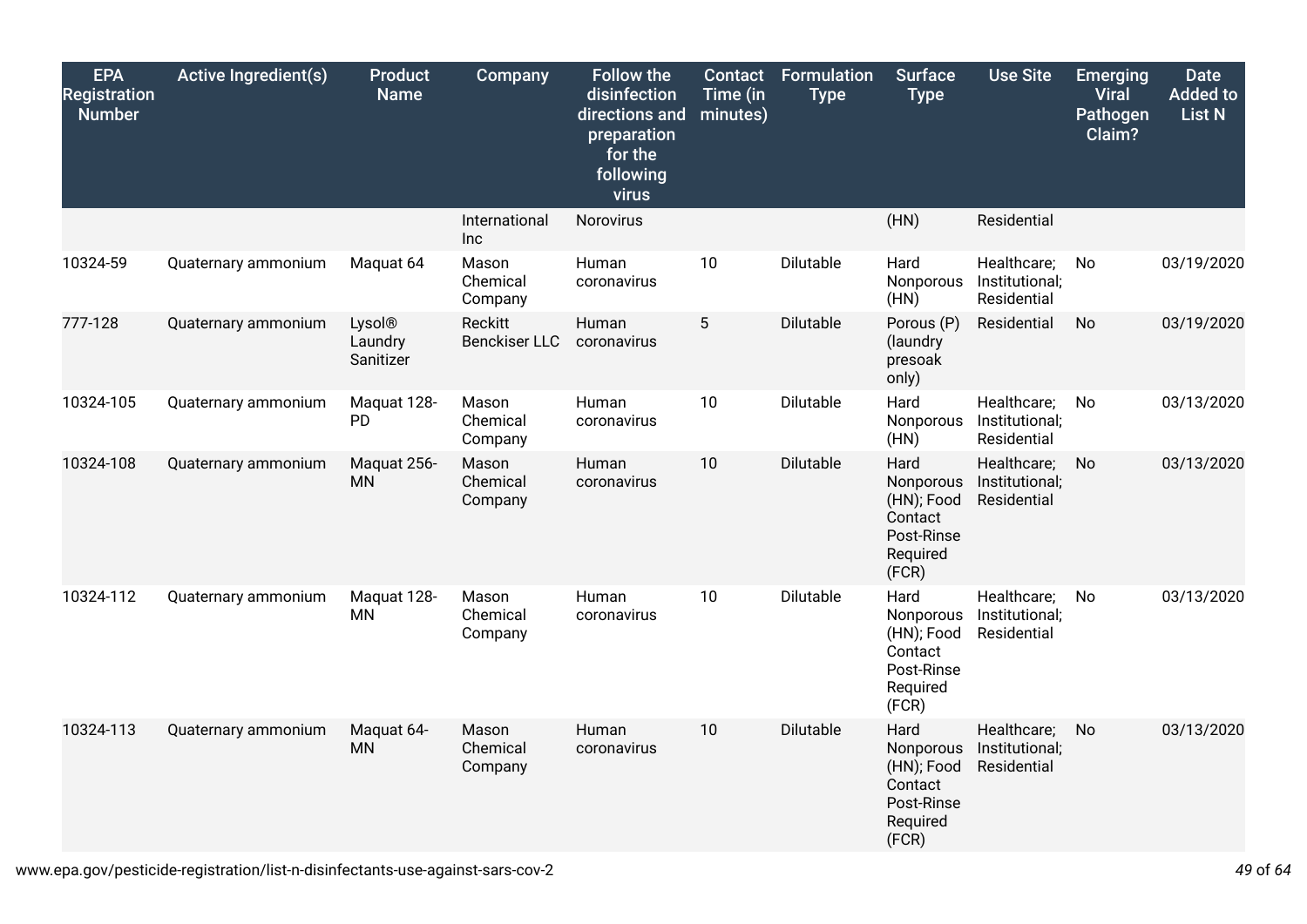| <b>EPA</b><br><b>Registration</b><br><b>Number</b> | <b>Active Ingredient(s)</b> | <b>Product</b><br><b>Name</b> | Company                      | <b>Follow the</b><br>disinfection<br>directions and<br>preparation<br>for the<br>following<br>virus | Contact<br>Time (in<br>minutes) | <b>Formulation</b><br><b>Type</b> | <b>Surface</b><br><b>Type</b>                                                 | <b>Use Site</b>                              | <b>Emerging</b><br><b>Viral</b><br>Pathogen<br>Claim? | <b>Date</b><br><b>Added to</b><br><b>List N</b> |
|----------------------------------------------------|-----------------------------|-------------------------------|------------------------------|-----------------------------------------------------------------------------------------------------|---------------------------------|-----------------------------------|-------------------------------------------------------------------------------|----------------------------------------------|-------------------------------------------------------|-------------------------------------------------|
| 10324-114                                          | Quaternary ammonium         | Maquat 32-<br><b>MN</b>       | Mason<br>Chemical<br>Company | Human<br>coronavirus                                                                                | 10                              | Dilutable                         | Hard<br>Nonporous<br>(HN); Food<br>Contact<br>Post-Rinse<br>Required<br>(FCR) | Healthcare;<br>Institutional;<br>Residential | No                                                    | 03/13/2020                                      |
| 10324-115                                          | Quaternary ammonium         | Maquat 750-<br>М              | Mason<br>Chemical<br>Company | Human<br>coronavirus                                                                                | 10                              | Dilutable                         | Hard<br>Nonporous<br>(HN)                                                     | Healthcare;<br>Institutional;<br>Residential | No                                                    | 03/13/2020                                      |
| 10324-117                                          | Quaternary ammonium         | Maquat 710-<br>M              | Mason<br>Chemical<br>Company | Human<br>coronavirus                                                                                | 10                              | Dilutable                         | Hard<br>Nonporous<br>(HN);<br>Porous (P)<br>(laundry<br>presoak<br>only)      | Healthcare;<br>Institutional;<br>Residential | No                                                    | 03/13/2020                                      |
| 10324-140                                          | Quaternary ammonium         | Maquat<br>MQ2525M-<br>CPV     | Mason<br>Chemical<br>Company | Human<br>coronavirus                                                                                | 10                              | Dilutable                         | Hard<br>Nonporous<br>(HN); Food<br>Contact<br>Post-Rinse<br>Required<br>(FCR) | Healthcare;<br>Institutional;<br>Residential | No                                                    | 03/13/2020                                      |
| 10324-141                                          | Quaternary ammonium         | Maquat 256-<br><b>NHQ</b>     | Mason<br>Chemical<br>Company | Human<br>coronavirus                                                                                | 10                              | Dilutable                         | Hard<br>Nonporous<br>(HN)                                                     | Healthcare;<br>Institutional;<br>Residential | No                                                    | 03/13/2020                                      |
| 10324-142                                          | Quaternary ammonium         | Maguat<br>MQ2525M-14          | Mason<br>Chemical<br>Company | Human<br>coronavirus                                                                                | 10                              | Dilutable                         | Hard<br>Nonporous<br>(HN); Food<br>Contact<br>Post-Rinse<br>Required          | Healthcare;<br>Institutional;<br>Residential | No                                                    | 03/13/2020                                      |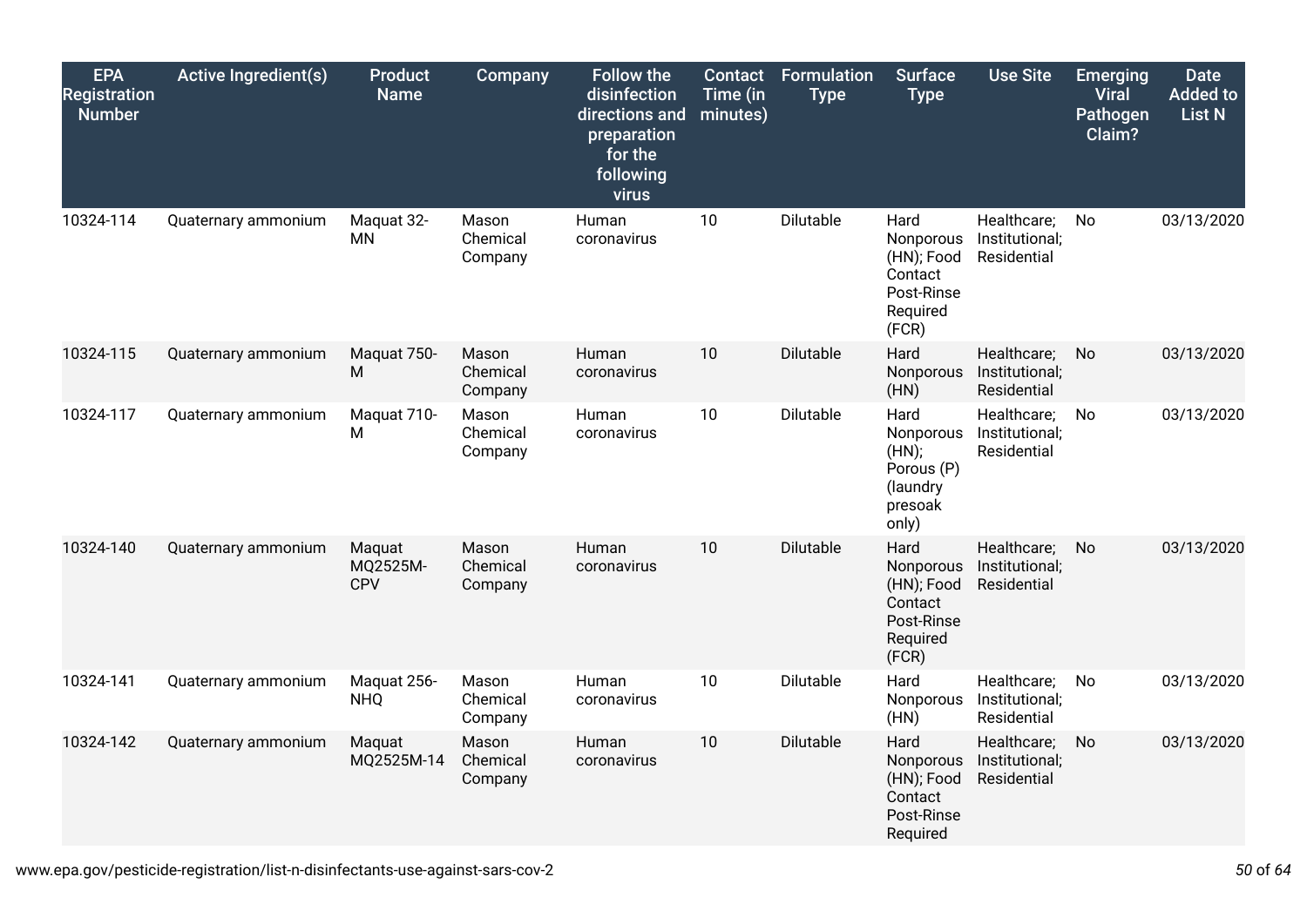| <b>EPA</b><br><b>Registration</b><br><b>Number</b> | <b>Active Ingredient(s)</b> | <b>Product</b><br><b>Name</b> | <b>Company</b>               | <b>Follow the</b><br>disinfection<br>directions and<br>preparation<br>for the<br>following<br>virus | <b>Contact</b><br>Time (in<br>minutes) | <b>Formulation</b><br><b>Type</b> | <b>Surface</b><br><b>Type</b>                                                 | <b>Use Site</b>                              | <b>Emerging</b><br><b>Viral</b><br>Pathogen<br>Claim? | <b>Date</b><br><b>Added to</b><br><b>List N</b> |
|----------------------------------------------------|-----------------------------|-------------------------------|------------------------------|-----------------------------------------------------------------------------------------------------|----------------------------------------|-----------------------------------|-------------------------------------------------------------------------------|----------------------------------------------|-------------------------------------------------------|-------------------------------------------------|
|                                                    |                             |                               |                              |                                                                                                     |                                        |                                   | (FCR)                                                                         |                                              |                                                       |                                                 |
| 10324-154                                          | Quaternary ammonium         | Maquat 64-<br><b>NHQ</b>      | Mason<br>Chemical<br>Company | Human<br>coronavirus                                                                                | 10                                     | Dilutable                         | Hard<br>Nonporous<br>(HN)                                                     | Healthcare;<br>Institutional;<br>Residential | No                                                    | 03/13/2020                                      |
| 10324-155                                          | Quaternary ammonium         | Maquat 128-<br><b>NHQ</b>     | Mason<br>Chemical<br>Company | Human<br>coronavirus                                                                                | 10                                     | Dilutable                         | Hard<br>Nonporous<br>(HN)                                                     | Healthcare;<br>Institutional;<br>Residential | No                                                    | 03/13/2020                                      |
| 10324-156                                          | Quaternary ammonium         | Maquat 512-<br><b>NHQ</b>     | Mason<br>Chemical<br>Company | Human<br>coronavirus                                                                                | 10                                     | Dilutable                         | Hard<br>Nonporous<br>(HN)                                                     | Healthcare;<br>Institutional;<br>Residential | No                                                    | 03/13/2020                                      |
| 10324-157                                          | Quaternary ammonium         | Maquat 32-<br><b>NHQ</b>      | Mason<br>Chemical<br>Company | Human<br>coronavirus                                                                                | 10                                     | Dilutable                         | Hard<br>Nonporous<br>(HN)                                                     | Healthcare;<br>Institutional;<br>Residential | No                                                    | 03/13/2020                                      |
| 10324-164                                          | Quaternary ammonium         | Maquat 256-<br><b>PD</b>      | Mason<br>Chemical<br>Company | Human<br>coronavirus                                                                                | 10                                     | Dilutable                         | Hard<br>Nonporous<br>(HN)                                                     | Healthcare;<br>Institutional;<br>Residential | No                                                    | 03/13/2020                                      |
| 10324-166                                          | Quaternary ammonium         | Maquat 32                     | Mason<br>Chemical<br>Company | Human<br>coronavirus                                                                                | 10                                     | Dilutable                         | Hard<br>Nonporous<br>(HN); Food<br>Contact<br>Post-Rinse<br>Required<br>(FCR) | Healthcare;<br>Institutional;<br>Residential | No.                                                   | 03/13/2020                                      |
| 10324-167                                          | Quaternary ammonium         | Maquat 32-PD                  | Mason<br>Chemical<br>Company | Human<br>coronavirus                                                                                | 10                                     | Dilutable                         | Hard<br>Nonporous<br>(HN)                                                     | Healthcare;<br>Institutional;<br>Residential | No                                                    | 03/13/2020                                      |
| 10324-177                                          | Quaternary ammonium         | Maquat 705-<br>M              | Mason<br>Chemical<br>Company | Human<br>coronavirus                                                                                | 10                                     | Dilutable                         | Hard<br>Nonporous<br>(HN);<br>Porous (P)<br>(laundry<br>presoak               | Healthcare;<br>Institutional;<br>Residential | No                                                    | 03/13/2020                                      |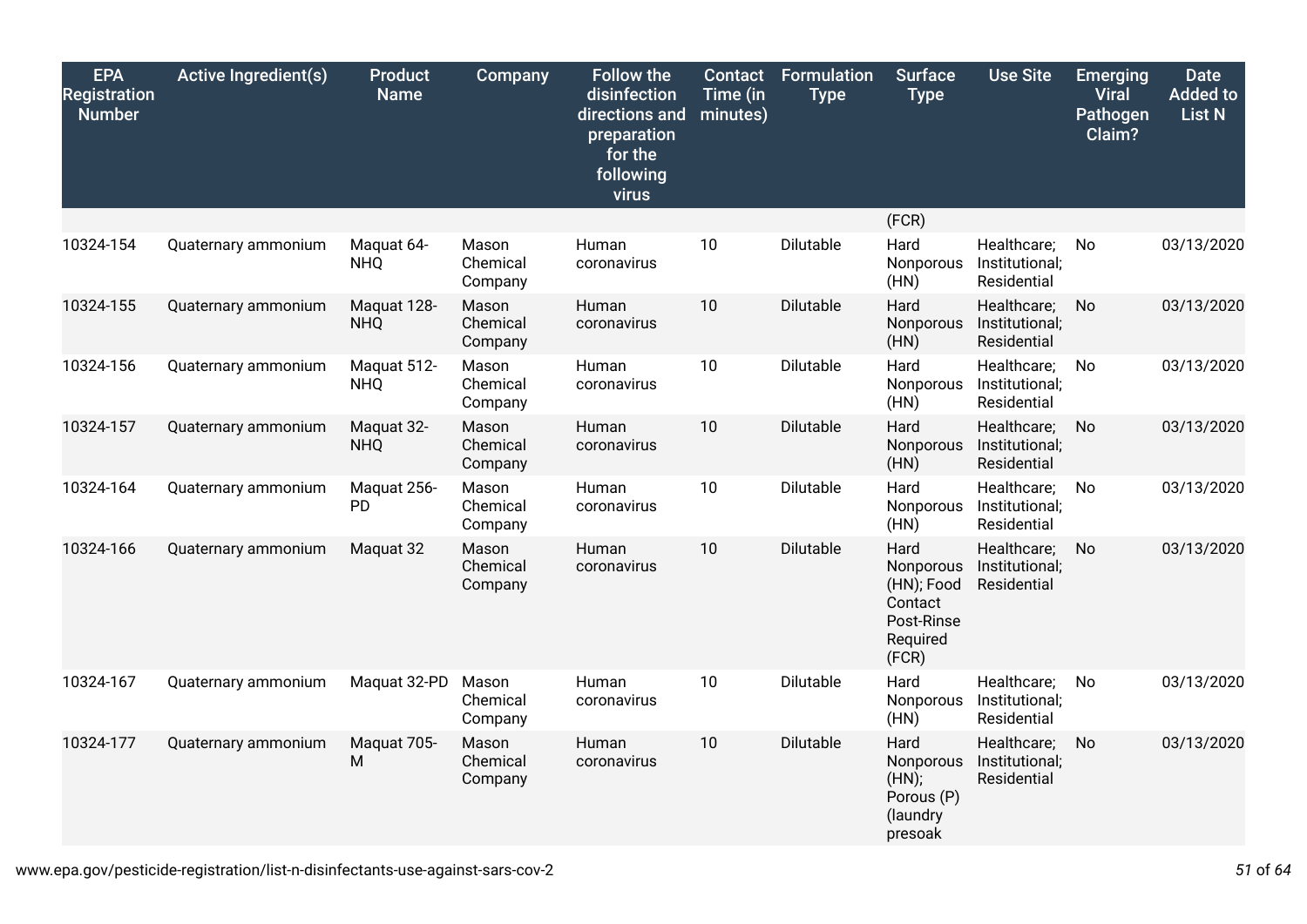| <b>EPA</b><br><b>Registration</b><br><b>Number</b> | <b>Active Ingredient(s)</b>                                 | <b>Product</b><br><b>Name</b> | Company                      | <b>Follow the</b><br>disinfection<br>directions and<br>preparation<br>for the<br>following<br>virus | <b>Contact</b><br>Time (in<br>minutes) | <b>Formulation</b><br><b>Type</b> | <b>Surface</b><br><b>Type</b>                                            | <b>Use Site</b>                              | <b>Emerging</b><br><b>Viral</b><br>Pathogen<br>Claim? | <b>Date</b><br><b>Added to</b><br><b>List N</b> |
|----------------------------------------------------|-------------------------------------------------------------|-------------------------------|------------------------------|-----------------------------------------------------------------------------------------------------|----------------------------------------|-----------------------------------|--------------------------------------------------------------------------|----------------------------------------------|-------------------------------------------------------|-------------------------------------------------|
|                                                    |                                                             |                               |                              |                                                                                                     |                                        |                                   | only)                                                                    |                                              |                                                       |                                                 |
| 10324-194                                          | Quaternary ammonium                                         | Maquat<br>2420-10             | Mason<br>Chemical<br>Company | Human<br>coronavirus                                                                                | 10                                     | Dilutable                         | Hard<br>Nonporous<br>(HN)                                                | Healthcare;<br>Institutional;<br>Residential | No                                                    | 03/13/2020                                      |
| 10324-198                                          | Quaternary ammonium                                         | Maquat<br>702.5-M             | Mason<br>Chemical<br>Company | Human<br>coronavirus                                                                                | 10                                     | Dilutable                         | Hard<br>Nonporous<br>(HN);<br>Porous (P)<br>(laundry<br>presoak<br>only) | Healthcare;<br>Institutional;<br>Residential | No                                                    | 03/13/2020                                      |
| 10324-214                                          | Hydrogen peroxide;<br>Peroxyacetic acid<br>(Peracetic acid) | Maguard<br>5626               | Mason<br>Chemical<br>Company | Human<br>coronavirus                                                                                | 10                                     | Dilutable                         | Hard<br>Nonporous<br>(HN)                                                | Healthcare;<br>Institutional;<br>Residential | No                                                    | 03/13/2020                                      |
| 10324-230                                          | Hydrogen peroxide;<br>Peroxyacetic acid<br>(Peracetic acid) | Maguard<br>1522               | Mason<br>Chemical<br>Company | Human<br>coronavirus                                                                                | 1                                      | Dilutable                         | Hard<br>Nonporous<br>(HN)                                                | Healthcare;<br>Institutional;<br>Residential | No                                                    | 03/13/2020                                      |
| 10324-57                                           | Quaternary ammonium                                         | Maquat 42                     | Mason<br>Chemical<br>Company | Human<br>coronavirus                                                                                | 10                                     | Dilutable                         | Hard<br>Nonporous<br>(HN)                                                | Healthcare;<br>Institutional;<br>Residential | No.                                                   | 03/13/2020                                      |
| 10324-58                                           | Quaternary ammonium                                         | Maquat 128                    | Mason<br>Chemical<br>Company | Human<br>coronavirus                                                                                | 10                                     | Dilutable                         | Hard<br>Nonporous<br>(HN)                                                | Healthcare;<br>Institutional;<br>Residential | No                                                    | 03/13/2020                                      |
| 10324-63                                           | Quaternary ammonium                                         | Maquat 10                     | Mason<br>Chemical<br>Company | Human<br>coronavirus                                                                                | 10                                     | Dilutable                         | Hard<br>Nonporous<br>(HN)                                                | Healthcare;<br>Institutional;<br>Residential | No                                                    | 03/13/2020                                      |
| 10324-71                                           | Quaternary ammonium                                         | Maquat 280                    | Mason<br>Chemical<br>Company | Human<br>coronavirus                                                                                | 10                                     | Dilutable                         | Hard<br>Nonporous<br>(HN)                                                | Healthcare;<br>Institutional;<br>Residential | No                                                    | 03/13/2020                                      |
| 10324-72                                           | Quaternary ammonium                                         | Maquat 615-<br>HD             | Mason<br>Chemical<br>Company | Human<br>coronavirus                                                                                | 10                                     | Dilutable                         | Hard<br>Nonporous<br>(HN); Food                                          | Healthcare;<br>Institutional;<br>Residential | No.                                                   | 03/13/2020                                      |

www.epa.gov/pesticide-registration/list-n-disinfectants-use-against-sars-cov-2 *52* of *64*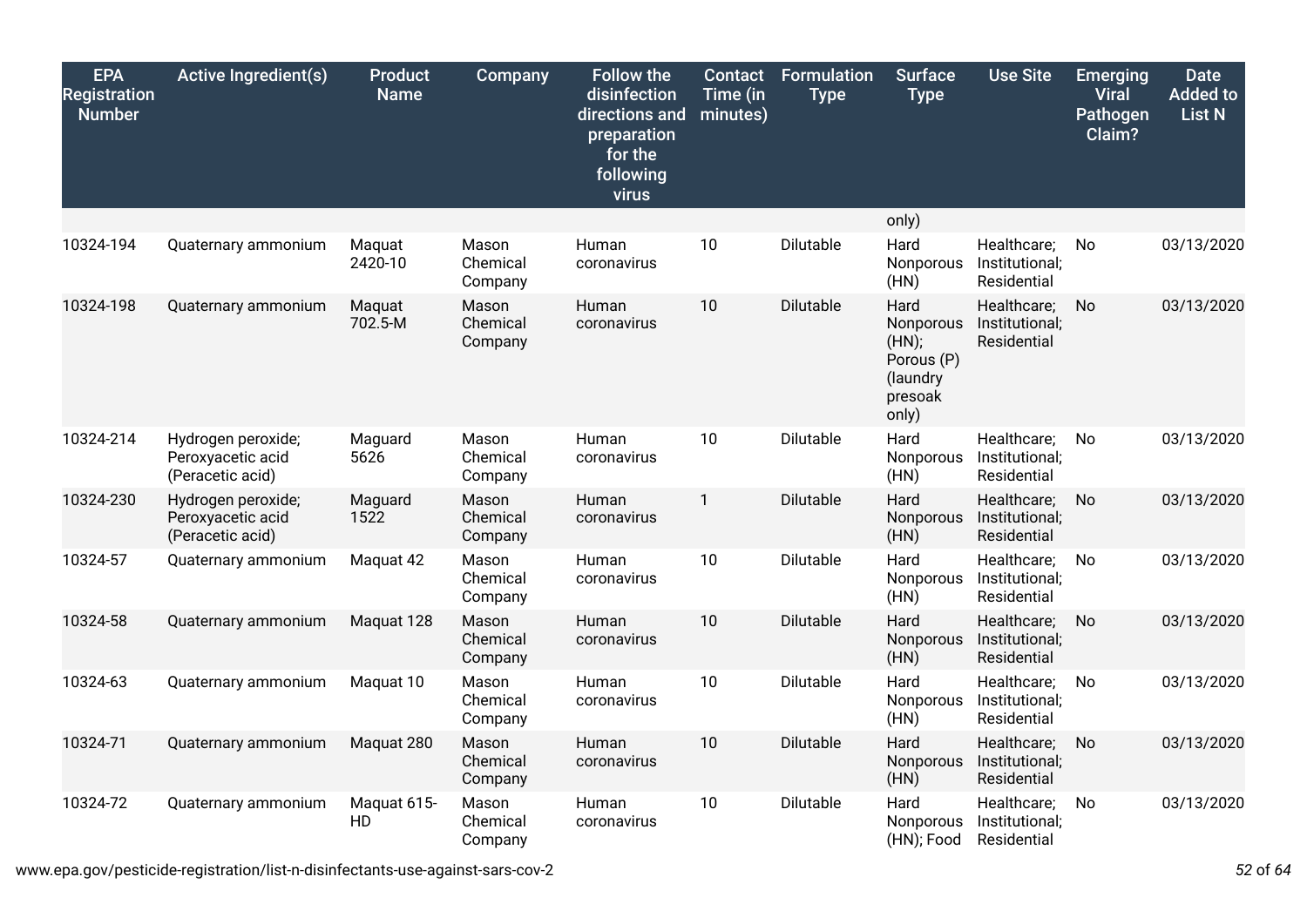| <b>EPA</b><br><b>Registration</b><br><b>Number</b> | <b>Active Ingredient(s)</b> | <b>Product</b><br><b>Name</b> | <b>Company</b>               | <b>Follow the</b><br>disinfection<br>directions and<br>preparation<br>for the<br>following<br>virus | <b>Contact</b><br>Time (in<br>minutes) | <b>Formulation</b><br><b>Type</b> | <b>Surface</b><br><b>Type</b>                                                 | <b>Use Site</b>                              | <b>Emerging</b><br><b>Viral</b><br>Pathogen<br>Claim? | <b>Date</b><br><b>Added to</b><br><b>List N</b> |
|----------------------------------------------------|-----------------------------|-------------------------------|------------------------------|-----------------------------------------------------------------------------------------------------|----------------------------------------|-----------------------------------|-------------------------------------------------------------------------------|----------------------------------------------|-------------------------------------------------------|-------------------------------------------------|
|                                                    |                             |                               |                              |                                                                                                     |                                        |                                   | Contact<br>Post-Rinse<br>Required<br>(FCR)                                    |                                              |                                                       |                                                 |
| 10324-80                                           | Quaternary ammonium         | Maquat 5.5-M                  | Mason<br>Chemical<br>Company | Human<br>coronavirus                                                                                | 10                                     | Dilutable                         | Hard<br>Nonporous<br>(HN)                                                     | Healthcare;<br>Institutional;<br>Residential | No                                                    | 03/13/2020                                      |
| 10324-81                                           | Quaternary ammonium         | Maquat 7.5-M                  | Mason<br>Chemical<br>Company | Human<br>coronavirus                                                                                | 10                                     | Dilutable                         | Hard<br>Nonporous<br>(HN);<br>Porous (P)<br>(laundry<br>presoak<br>only)      | Healthcare;<br>Institutional;<br>Residential | No.                                                   | 03/13/2020                                      |
| 10324-85                                           | Quaternary ammonium         | Maquat 86-M                   | Mason<br>Chemical<br>Company | Human<br>coronavirus                                                                                | 10                                     | <b>RTU</b>                        | Hard<br>Nonporous<br>(HN); Food<br>Contact<br>Post-Rinse<br>Required<br>(FCR) | Healthcare;<br>Institutional;<br>Residential | No                                                    | 03/13/2020                                      |
| 10324-93                                           | Quaternary ammonium         | Maquat 64-PD                  | Mason<br>Chemical<br>Company | Human<br>coronavirus                                                                                | 10                                     | Dilutable                         | Hard<br>Nonporous<br>(HN)                                                     | Healthcare;<br>Institutional;<br>Residential | No                                                    | 03/13/2020                                      |
| 10324-94                                           | Quaternary ammonium         | Maquat 20-M                   | Mason<br>Chemical<br>Company | Human<br>coronavirus                                                                                | 10                                     | Dilutable                         | Hard<br>Nonporous<br>(HN); Food<br>Contact<br>Post-Rinse<br>Required<br>(FCR) | Healthcare;<br>Institutional;<br>Residential | No.                                                   | 03/13/2020                                      |
| 10324-96                                           | Quaternary ammonium         | Maquat 50-DS                  | Mason<br>Chemical            | Human<br>coronavirus                                                                                | 10                                     | Dilutable                         | Hard<br>Nonporous                                                             | Healthcare;<br>Institutional;                | No                                                    | 03/13/2020                                      |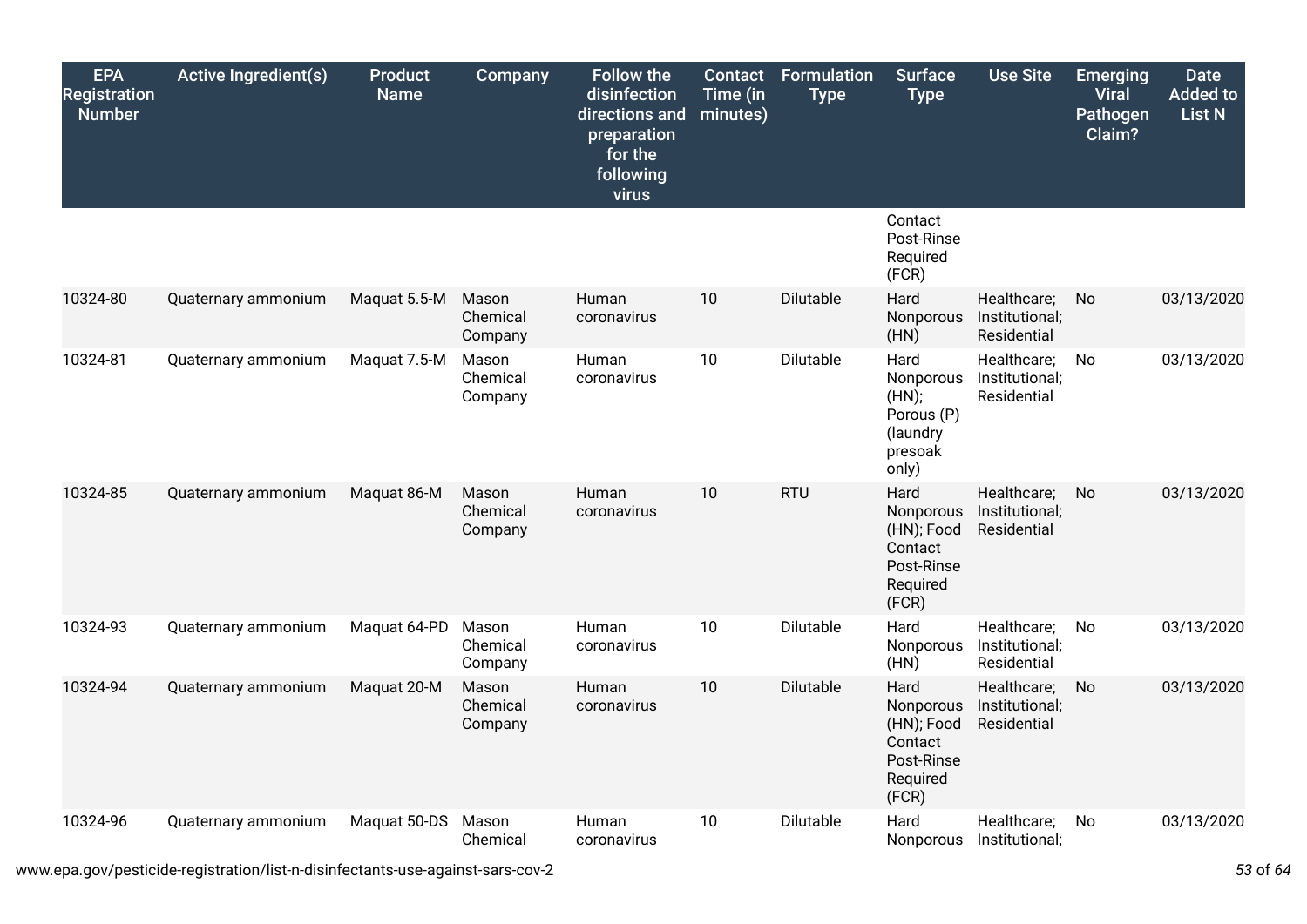| <b>EPA</b><br><b>Registration</b><br><b>Number</b> | <b>Active Ingredient(s)</b>                                | <b>Product</b><br><b>Name</b>                                          | Company                             | <b>Follow the</b><br>disinfection<br>directions and<br>preparation<br>for the<br>following<br>virus | <b>Contact</b><br>Time (in<br>minutes) | <b>Formulation</b><br><b>Type</b> | <b>Surface</b><br><b>Type</b>                                                 | <b>Use Site</b>                              | <b>Emerging</b><br><b>Viral</b><br><b>Pathogen</b><br>Claim? | <b>Date</b><br><b>Added to</b><br><b>List N</b> |
|----------------------------------------------------|------------------------------------------------------------|------------------------------------------------------------------------|-------------------------------------|-----------------------------------------------------------------------------------------------------|----------------------------------------|-----------------------------------|-------------------------------------------------------------------------------|----------------------------------------------|--------------------------------------------------------------|-------------------------------------------------|
|                                                    |                                                            |                                                                        | Company                             |                                                                                                     |                                        |                                   | (HN); Food<br>Contact<br>Post-Rinse<br>Required<br>(FCR)                      | Residential                                  |                                                              |                                                 |
| 10324-99                                           | Quaternary ammonium                                        | Maquat 10-PD                                                           | Mason<br>Chemical<br>Company        | Human<br>coronavirus                                                                                | 10                                     | Dilutable                         | Hard<br>Nonporous<br>(HN)                                                     | Healthcare;<br>Institutional;<br>Residential | No                                                           | 03/13/2020                                      |
| 10492-4                                            | Quaternary ammonium;<br>Isopropanol (Isopropyl<br>alcohol) | Discide Ultra<br>Disinfecting<br><b>Towelettes</b>                     | Palmero<br>Healthcare<br><b>LLC</b> | Human<br>coronavirus                                                                                | 0.5(30)<br>seconds)                    | Wipe                              | Hard<br>Nonporous<br>(HN)                                                     | Healthcare;<br>Institutional;<br>Residential | No                                                           | 03/13/2020                                      |
| 10492-5                                            | Quaternary ammonium;<br>Isopropanol (Isopropyl<br>alcohol) | Discide Ultra<br>Disinfecting<br>Spray                                 | Palmero<br>Healthcare<br><b>LLC</b> | Human<br>coronavirus                                                                                | 0.5(30)<br>seconds)                    | <b>RTU</b>                        | Hard<br>Nonporous<br>(HN)                                                     | Healthcare;<br>Institutional;<br>Residential | No.                                                          | 03/13/2020                                      |
| 11346-4                                            | Quaternary ammonium                                        | Clorox QS                                                              | The Clorox<br>Company               | Human<br>coronavirus                                                                                | $\overline{2}$                         | <b>RTU</b>                        | Hard<br>Nonporous<br>(HN); Food<br>Contact<br>Post-Rinse<br>Required<br>(FCR) | Healthcare;<br>Residential                   | No                                                           | 03/13/2020                                      |
| 1672-67                                            | Sodium hypochlorite                                        | Austin's A-1<br>Concentrated<br>Bleach 8.25%                           | James Austin<br>Company             | Human<br>coronavirus                                                                                | 5                                      | Dilutable                         | Hard<br>Nonporous<br>(HN)                                                     | Healthcare;<br>Institutional;<br>Residential | <b>No</b>                                                    | 03/13/2020                                      |
| 1677-204                                           | Octanoic acid                                              | 65<br>Disinfecting<br><b>Heavy Duty</b><br>Acid<br>Bathroom<br>Cleaner | Ecolab Inc                          | Human<br>coronavirus                                                                                | $\overline{2}$                         | Dilutable                         | Hard<br>Nonporous<br>(HN)                                                     | Healthcare;<br>Institutional                 | No                                                           | 03/13/2020                                      |
| 1677-241                                           | Sodium hypochlorite                                        | <b>Hydris</b>                                                          | Ecolab Inc                          | Human<br>coronavirus                                                                                | 5                                      | <b>RTU</b>                        | Hard<br>Nonporous<br>(HN)                                                     | Healthcare;<br>Institutional                 | <b>No</b>                                                    | 03/13/2020                                      |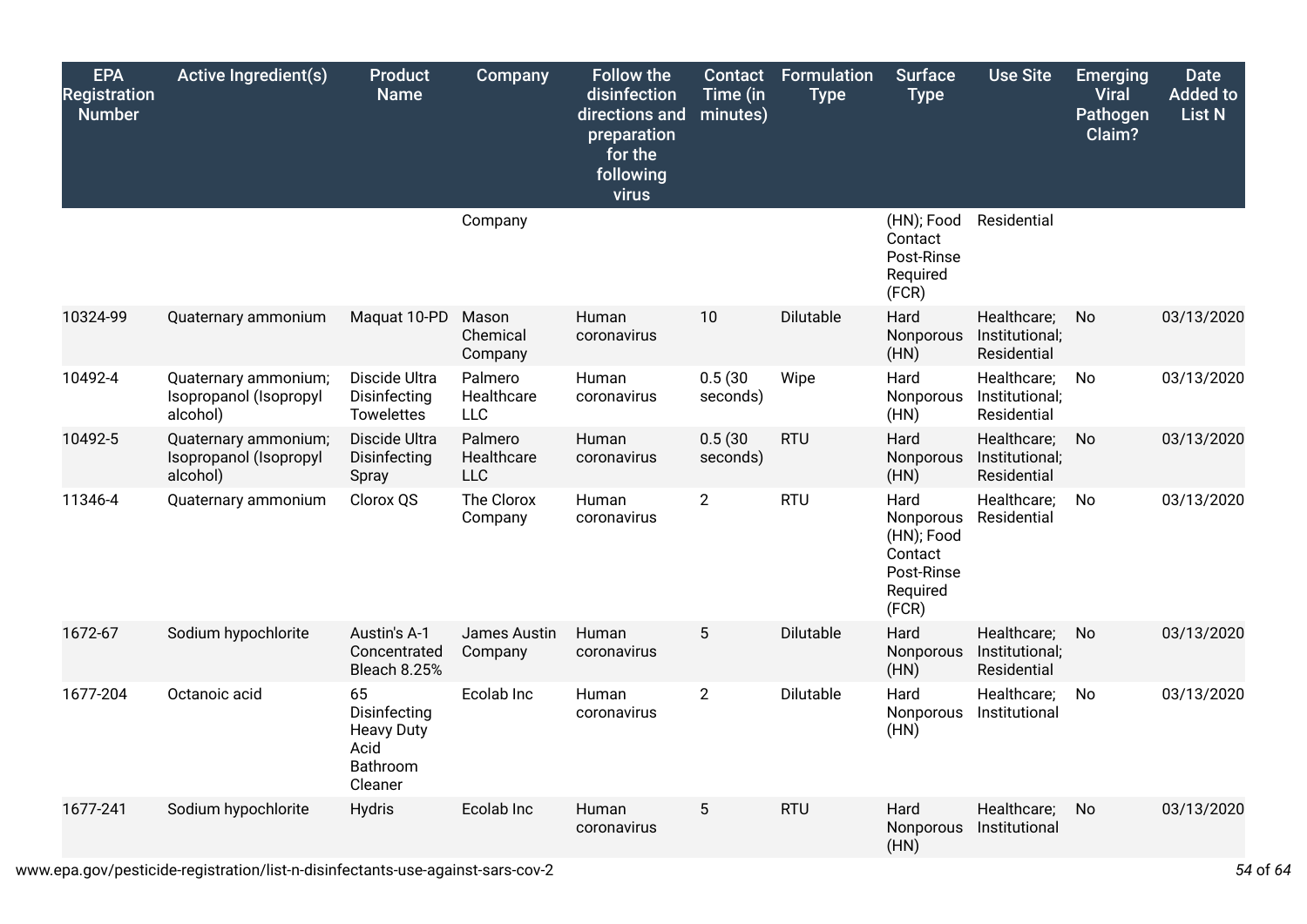| <b>EPA</b><br><b>Registration</b><br><b>Number</b> | <b>Active Ingredient(s)</b> | <b>Product</b><br><b>Name</b>                           | Company           | <b>Follow the</b><br>disinfection<br>directions and<br>preparation<br>for the<br>following<br>virus | <b>Contact</b><br>Time (in<br>minutes) | <b>Formulation</b><br><b>Type</b> | <b>Surface</b><br><b>Type</b>                                                 | <b>Use Site</b>                              | <b>Emerging</b><br><b>Viral</b><br>Pathogen<br>Claim? | <b>Date</b><br><b>Added to</b><br><b>List N</b> |
|----------------------------------------------------|-----------------------------|---------------------------------------------------------|-------------------|-----------------------------------------------------------------------------------------------------|----------------------------------------|-----------------------------------|-------------------------------------------------------------------------------|----------------------------------------------|-------------------------------------------------------|-------------------------------------------------|
| 1839-169                                           | Quaternary ammonium         | <b>BTC 885</b><br>Neutral<br>Disinfectant<br>Cleaner-64 | Stepan<br>Company | Human<br>coronavirus                                                                                | 10                                     | Dilutable                         | Hard<br>Nonporous<br>(HN); Food<br>Contact<br>Post-Rinse<br>Required<br>(FCR) | Healthcare;<br>Institutional;<br>Residential | No                                                    | 03/13/2020                                      |
| 1839-176                                           | Quaternary ammonium         | Liquid-pak<br>Neutral<br>Disinfectant<br>Cleaner        | Stepan<br>Company | Human<br>coronavirus                                                                                | 10                                     | Dilutable                         | Hard<br>Nonporous<br>(HN); Food<br>Contact<br>Post-Rinse<br>Required<br>(FCR) | Healthcare;<br>Institutional;<br>Residential | <b>No</b>                                             | 03/13/2020                                      |
| 1839-190                                           | Quaternary ammonium         | Stepan<br>Disinfectant<br>Wipe                          | Stepan<br>Company | Human<br>coronavirus                                                                                | 10                                     | Wipe                              | Hard<br>Nonporous<br>(HN)                                                     | Healthcare;<br>Institutional;<br>Residential | No                                                    | 03/13/2020                                      |
| 1839-214                                           | Quaternary ammonium         | <b>SC-NDC-256</b>                                       | Stepan<br>Company | Human<br>coronavirus                                                                                | 5                                      | Dilutable                         | Hard<br>Nonporous<br>(HN); Food<br>Contact<br>Post-Rinse<br>Required<br>(FCR) | Healthcare;<br>Institutional;<br>Residential | No                                                    | 03/13/2020                                      |
| 1839-78                                            | Quaternary ammonium         | <b>NP 3.2</b><br>Detergent/<br>disinfectant             | Stepan<br>Company | Human<br>coronavirus                                                                                | 10                                     | Dilutable                         | Hard<br>Nonporous<br>(HN); Food<br>Contact<br>Post-Rinse<br>Required<br>(FCR) | Healthcare;<br>Institutional;<br>Residential | No                                                    | 03/13/2020                                      |
| 1839-79                                            | Quaternary ammonium         | <b>NP 4.5</b><br>Detergent/                             | Stepan<br>Company | Human<br>coronavirus                                                                                | 10                                     | Dilutable                         | Hard<br>Nonporous                                                             | Healthcare;<br>Institutional;                | No                                                    | 03/13/2020                                      |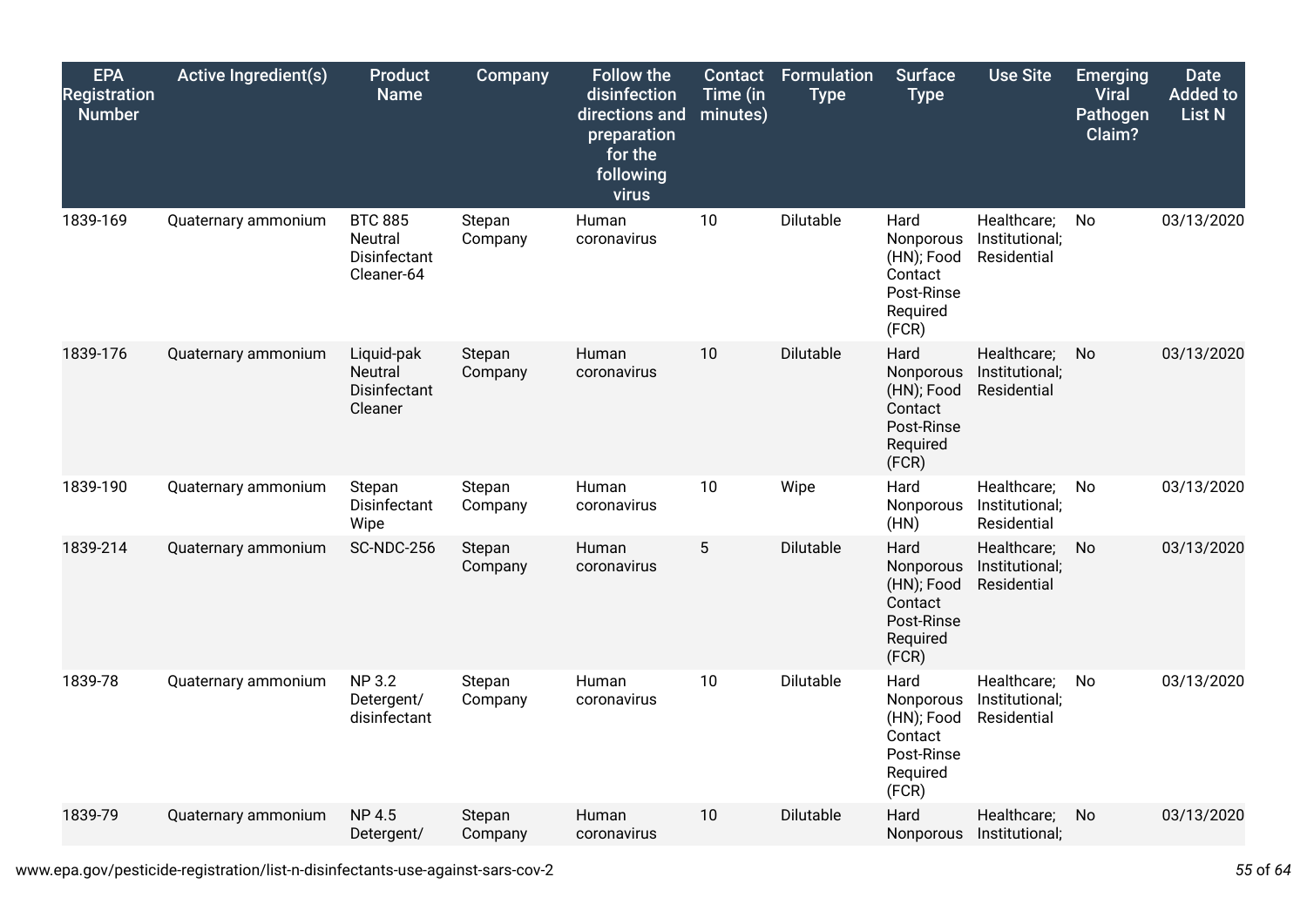| <b>EPA</b><br><b>Registration</b><br><b>Number</b> | <b>Active Ingredient(s)</b>                                | <b>Product</b><br><b>Name</b>              | Company                             | <b>Follow the</b><br>disinfection<br>directions and<br>preparation<br>for the<br>following<br>virus | <b>Contact</b><br>Time (in<br>minutes) | <b>Formulation</b><br><b>Type</b> | <b>Surface</b><br><b>Type</b>                                                 | <b>Use Site</b>                              | <b>Emerging</b><br><b>Viral</b><br>Pathogen<br>Claim? | <b>Date</b><br>Added to<br>List N |
|----------------------------------------------------|------------------------------------------------------------|--------------------------------------------|-------------------------------------|-----------------------------------------------------------------------------------------------------|----------------------------------------|-----------------------------------|-------------------------------------------------------------------------------|----------------------------------------------|-------------------------------------------------------|-----------------------------------|
|                                                    |                                                            | disinfectant                               |                                     |                                                                                                     |                                        |                                   | (HN); Food<br>Contact<br>Post-Rinse<br>Required<br>(FCR)                      | Residential                                  |                                                       |                                   |
| 1839-81                                            | Quaternary ammonium                                        | NP 9.0<br>Detergent/<br>disinfectant       | Stepan<br>Company                   | Human<br>coronavirus                                                                                | 10                                     | Dilutable                         | Hard<br>Nonporous<br>(HN); Food<br>Contact<br>Post-Rinse<br>Required<br>(FCR) | Healthcare;<br>Institutional;<br>Residential | No                                                    | 03/13/2020                        |
| 1839-94                                            | Quaternary ammonium                                        | NP 3.2 (D&F)<br>Detergent/<br>disinfectant | Stepan<br>Company                   | Human<br>coronavirus                                                                                | 10                                     | Dilutable                         | Hard<br>Nonporous<br>(HN)                                                     | Healthcare;<br>Institutional;<br>Residential | No                                                    | 03/13/2020                        |
| 3862-191                                           | Quaternary ammonium                                        | Assure                                     | <b>ABC</b><br>Compounding<br>Co Inc | Human<br>coronavirus                                                                                | 10                                     | Dilutable                         | Hard<br>Nonporous<br>(HN)                                                     | Healthcare;<br>Institutional;<br>Residential | No                                                    | 03/13/2020                        |
| 4091-23                                            | Sodium hypochlorite;<br>Sodium carbonate                   | Mold Armor<br>Formula 400                  | W.M. Barr &<br>Company Inc          | Human<br>coronavirus                                                                                | 0.5(30)<br>seconds)                    | <b>RTU</b>                        | Hard<br>Nonporous<br>(HN)                                                     | Institutional; No<br>Residential             |                                                       | 03/13/2020                        |
| 42964-17                                           | Quaternary ammonium;<br>Ethanol (Ethyl alcohol)            | Asepticare                                 | Airkem<br>professional<br>products  | Human<br>coronavirus                                                                                | $\overline{2}$                         | <b>RTU</b>                        | Hard<br>Nonporous<br>(HN)                                                     | Healthcare;<br>Institutional;<br>Residential | No                                                    | 03/13/2020                        |
| 46781-6                                            | Quaternary ammonium;<br>Isopropanol (Isopropyl<br>alcohol) | Cavicide                                   | Metrex<br>Research                  | Human<br>coronavirus                                                                                | $\overline{2}$                         | <b>RTU</b>                        | Hard<br>Nonporous<br>(HN)                                                     | Healthcare;<br>Institutional;<br>Residential | No                                                    | 03/13/2020                        |
| 4822-548                                           | Triethylene glycol;<br>Quaternary ammonium                 | Combo                                      | S.C. Johnson<br>& Son Inc           | Human<br>coronavirus                                                                                | 5                                      | Pressurized<br>liquid             | Hard<br>Nonporous<br>(HN)                                                     | Residential                                  | No                                                    | 03/13/2020                        |
| 4822-606                                           | L-Lactic Acid                                              | Fangio                                     | S.C. Johnson<br>& Son Inc           | Human<br>coronavirus                                                                                | 10                                     | <b>RTU</b>                        | Hard<br>Nonporous                                                             | Institutional; No<br>Residential             |                                                       | 03/13/2020                        |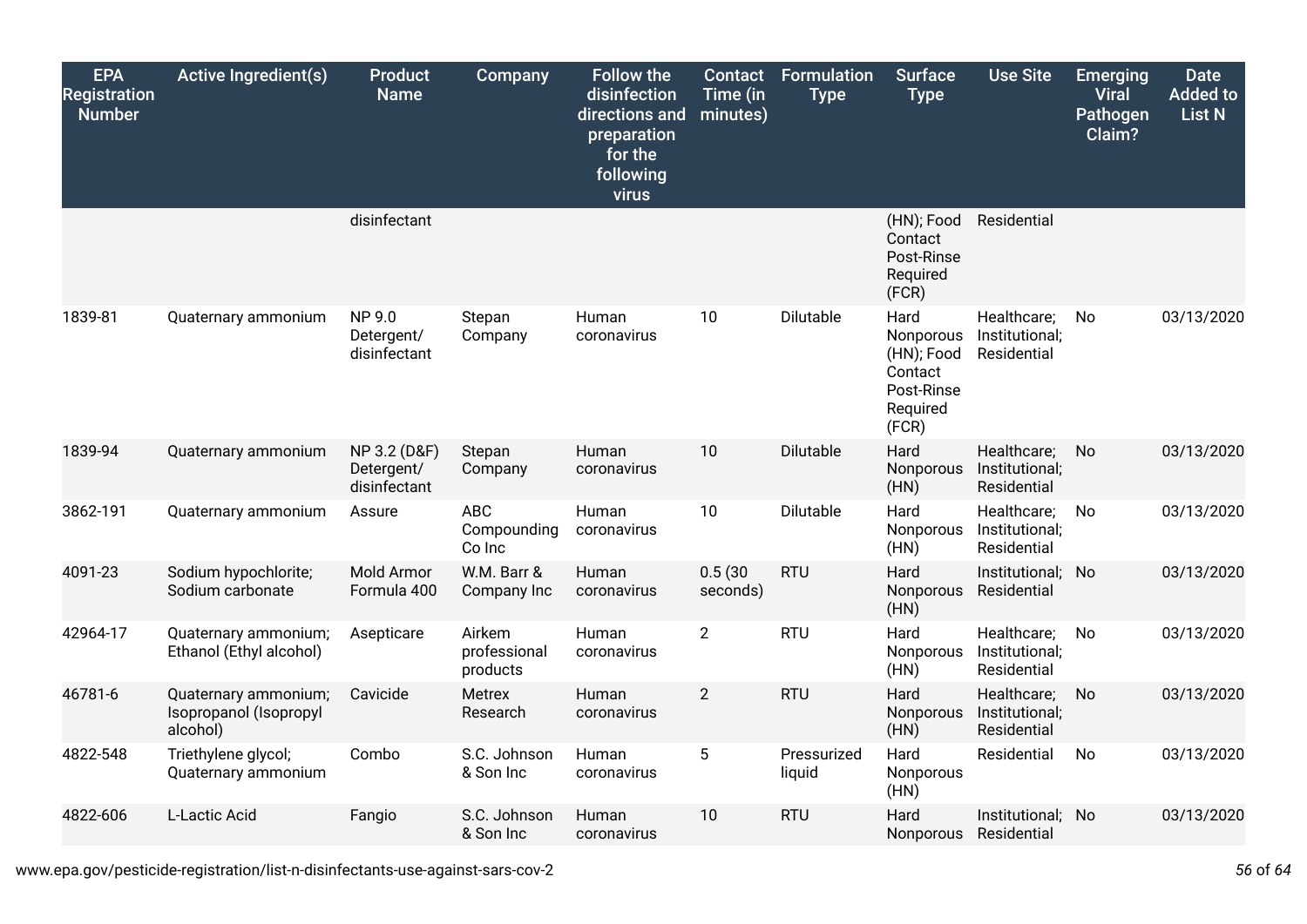| <b>EPA</b><br><b>Registration</b><br><b>Number</b> | <b>Active Ingredient(s)</b>           | <b>Product</b><br><b>Name</b>                   | Company                                       | <b>Follow the</b><br>disinfection<br>directions and<br>preparation<br>for the<br>following<br>virus | Contact<br>Time (in<br>minutes) | <b>Formulation</b><br><b>Type</b> | <b>Surface</b><br><b>Type</b>                                                 | <b>Use Site</b>                              | <b>Emerging</b><br><b>Viral</b><br>Pathogen<br>Claim? | <b>Date</b><br><b>Added to</b><br><b>List N</b> |
|----------------------------------------------------|---------------------------------------|-------------------------------------------------|-----------------------------------------------|-----------------------------------------------------------------------------------------------------|---------------------------------|-----------------------------------|-------------------------------------------------------------------------------|----------------------------------------------|-------------------------------------------------------|-------------------------------------------------|
|                                                    |                                       |                                                 |                                               |                                                                                                     |                                 |                                   | (HN)                                                                          |                                              |                                                       |                                                 |
| 4822-607                                           | Quaternary ammonium                   | Lauda                                           | S.C. Johnson<br>& Son Inc                     | Human<br>coronavirus                                                                                | 5                               | <b>RTU</b>                        | Hard<br>Nonporous<br>(HN); Food<br>Contact<br>Post-Rinse<br>Required<br>(FCR) | Institutional;<br>Residential                | No                                                    | 03/13/2020                                      |
| 4822-608                                           | L-Lactic acid                         | Gurney                                          | S.C. Johnson<br>& Son Inc                     | Human<br>coronavirus                                                                                | $5\phantom{.0}$                 | <b>RTU</b>                        | Hard<br>Nonporous<br>(HN)                                                     | Institutional; No<br>Residential             |                                                       | 03/13/2020                                      |
| 4822-609                                           | Quaternary ammonium                   | <b>Stewart</b>                                  | S.C. Johnson<br>& Son Inc                     | Human<br>coronavirus                                                                                | 3                               | <b>RTU</b>                        | Hard<br>Nonporous<br>(HN)                                                     | Institutional; No<br>Residential             |                                                       | 03/13/2020                                      |
| 54289-4                                            | Peroxyacetic acid<br>(Peracetic acid) | Peraclean 15<br>(Peroxyacetic<br>Acid Solution) | Evonik<br>Corporation                         | Human<br>coronavirus                                                                                | 1                               | Dilutable                         | Hard<br>Nonporous<br>(HN)                                                     | Healthcare;<br>Institutional                 | No                                                    | 03/13/2020                                      |
| 56392-10                                           | Sodium hypochlorite                   | Caltech Swat<br>200 9B                          | Clorox<br>Professional<br>Products<br>Company | Human<br>coronavirus                                                                                | $\overline{2}$                  | <b>RTU</b>                        | Hard<br>Nonporous<br>(HN); Food<br>Contact<br>Post-Rinse<br>Required<br>(FCR) | Healthcare;<br>Institutional                 | No                                                    | 03/13/2020                                      |
| 5813-103                                           | Sodium hypochlorite                   | CGB3                                            | The Clorox<br>Company                         | Human<br>coronavirus                                                                                | $5\phantom{.0}$                 | Dilutable                         | Hard<br>Nonporous<br>(HN)                                                     | Healthcare;<br>Institutional;<br>Residential | No                                                    | 03/13/2020                                      |
| 5813-104                                           | Sodium hypochlorite                   | CGB4                                            | The Clorox<br>Company                         | Human<br>coronavirus                                                                                | $\overline{5}$                  | Dilutable                         | Hard<br>Nonporous<br>(HN)                                                     | Healthcare;<br>Institutional;<br>Residential | No                                                    | 03/13/2020                                      |
| 5813-106                                           | Sodium hypochlorite                   | Axl                                             | The Clorox<br>Company                         | Human<br>coronavirus                                                                                | 1                               | <b>RTU</b>                        | Hard<br>Nonporous                                                             | Residential                                  | No                                                    | 03/13/2020                                      |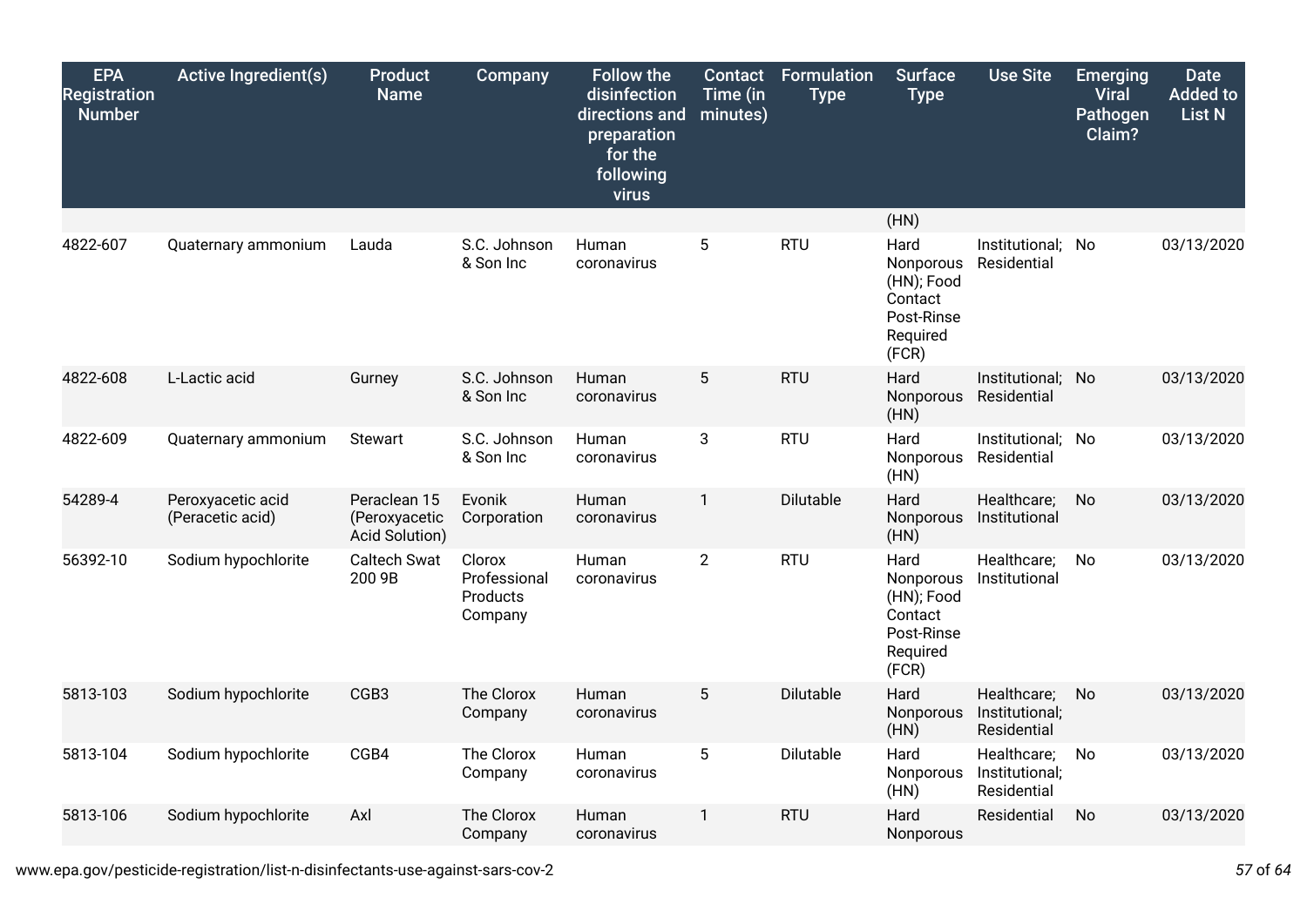| <b>EPA</b><br><b>Registration</b><br><b>Number</b> | <b>Active Ingredient(s)</b> | <b>Product</b><br><b>Name</b>                                | Company                          | <b>Follow the</b><br>disinfection<br>directions and<br>preparation<br>for the<br>following<br>virus | <b>Contact</b><br>Time (in<br>minutes) | Formulation<br><b>Type</b> | <b>Surface</b><br><b>Type</b>                                                 | <b>Use Site</b>                              | <b>Emerging</b><br><b>Viral</b><br>Pathogen<br>Claim? | <b>Date</b><br><b>Added to</b><br><b>List N</b> |
|----------------------------------------------------|-----------------------------|--------------------------------------------------------------|----------------------------------|-----------------------------------------------------------------------------------------------------|----------------------------------------|----------------------------|-------------------------------------------------------------------------------|----------------------------------------------|-------------------------------------------------------|-------------------------------------------------|
|                                                    |                             |                                                              |                                  |                                                                                                     |                                        |                            | (HN)                                                                          |                                              |                                                       |                                                 |
| 5813-50                                            | Sodium hypochlorite         | <b>Ultra Clorox</b><br><b>Brand Regular</b><br><b>Bleach</b> | The Clorox<br>Company            | Human<br>coronavirus                                                                                | 5                                      | Dilutable                  | Hard<br>Nonporous<br>(HN)                                                     | Healthcare;<br>Institutional;<br>Residential | No                                                    | 03/13/2020                                      |
| 5813-73                                            | Quaternary ammonium         | Clorox Everest                                               | The Clorox<br>Company            | Human<br>coronavirus                                                                                | 0.5(30)<br>seconds)                    | <b>RTU</b>                 | Hard<br>Nonporous<br>(HN)                                                     | Institutional; No<br>Residential             |                                                       | 03/13/2020                                      |
| 5813-86                                            | Glycolic acid               | <b>CBW</b>                                                   | The Clorox<br>Company            | Human<br>coronavirus                                                                                | 10                                     | Impregnated<br>materials   | Hard<br>Nonporous<br>(HN)                                                     | Residential                                  | No                                                    | 03/13/2020                                      |
| 5813-98                                            | Sodium hypochlorite         | Lite                                                         | The Clorox<br>Company            | Human<br>coronavirus                                                                                | $\mathbf{1}$                           | <b>RTU</b>                 | Hard<br>Nonporous<br>(HN); Food<br>Contact<br>Post-Rinse<br>Required<br>(FCR) | Institutional; No<br>Residential             |                                                       | 03/13/2020                                      |
| 5813-99                                            | Sodium hypochlorite         | Wave                                                         | The Clorox<br>Company            | Human<br>coronavirus                                                                                | $\mathbf{1}$                           | Wipe                       | Hard<br>Nonporous<br>(HN)                                                     | Institutional; No<br>Residential             |                                                       | 03/13/2020                                      |
| 61178-1                                            | Quaternary ammonium         | $D-125$                                                      | Microgen Inc                     | Human<br>coronavirus                                                                                | 10                                     | Dilutable                  | Hard<br>Nonporous<br>(HN)                                                     | Healthcare;<br>Institutional;<br>Residential | No                                                    | 03/13/2020                                      |
| 61178-5                                            | Quaternary ammonium         | <b>CCX-151</b>                                               | Microgen Inc                     | Human<br>coronavirus                                                                                | 10                                     | Dilutable                  | Hard<br>Nonporous<br>(HN)                                                     | Healthcare;<br>Institutional;<br>Residential | No                                                    | 03/13/2020                                      |
| 6198-4                                             | Quaternary ammonium         | Q. A.<br>Concentrated<br>Solution                            | <b>National</b><br>Chemicals Inc | Human<br>coronavirus                                                                                | 10                                     | Dilutable                  | Hard<br>Nonporous<br>(HN); Food<br>Contact<br>Post-Rinse<br>Required          | Healthcare;<br>Institutional;<br>Residential | No                                                    | 03/13/2020                                      |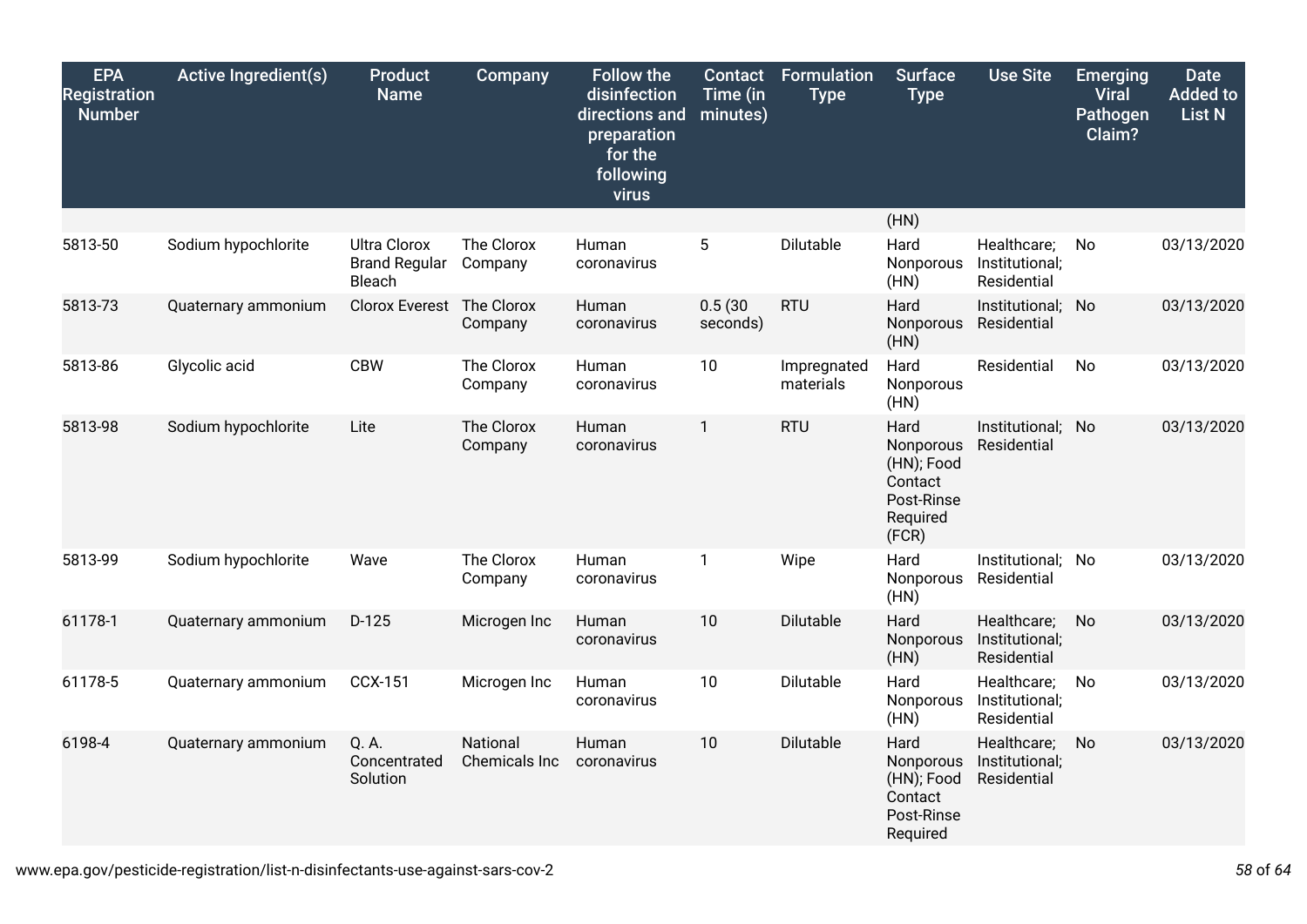| <b>EPA</b><br><b>Registration</b><br><b>Number</b> | <b>Active Ingredient(s)</b> | <b>Product</b><br><b>Name</b> | Company                                       | <b>Follow the</b><br>disinfection<br>directions and<br>preparation<br>for the<br>following<br>virus | <b>Contact</b><br>Time (in<br>minutes) | <b>Formulation</b><br><b>Type</b> | <b>Surface</b><br><b>Type</b>                                                 | <b>Use Site</b>                              | <b>Emerging</b><br><b>Viral</b><br>Pathogen<br>Claim? | <b>Date</b><br><b>Added to</b><br><b>List N</b> |
|----------------------------------------------------|-----------------------------|-------------------------------|-----------------------------------------------|-----------------------------------------------------------------------------------------------------|----------------------------------------|-----------------------------------|-------------------------------------------------------------------------------|----------------------------------------------|-------------------------------------------------------|-------------------------------------------------|
|                                                    |                             |                               |                                               |                                                                                                     |                                        |                                   | (FCR)                                                                         |                                              |                                                       |                                                 |
| 62472-2                                            | Quaternary ammonium         | Kennelsol HC                  | Alpha Tech<br>Pet Inc                         | Human<br>coronavirus                                                                                | 10                                     | Dilutable                         | Hard<br>Nonporous<br>(HN)                                                     | Institutional; No<br>Residential             |                                                       | 03/13/2020                                      |
| 67619-10                                           | Quaternary ammonium         | <b>CPPC</b> Everest           | Clorox<br>Professional<br>Products<br>Company | Human<br>coronavirus                                                                                | 10                                     | Dilutable                         | Hard<br>Nonporous<br>(HN); Food<br>Contact<br>Post-Rinse<br>Required<br>(FCR) | Healthcare;<br>Institutional;<br>Residential | No                                                    | 03/13/2020                                      |
| 67619-11                                           | Sodium hypochlorite         | <b>CPPC Shower</b>            | Clorox<br>Professional<br>Products<br>Company | Human<br>coronavirus                                                                                | 1                                      | <b>RTU</b>                        | Hard<br>Nonporous<br>(HN); Food<br>Contact<br>Post-Rinse<br>Required<br>(FCR) | Healthcare;<br>Institutional;<br>Residential | <b>No</b>                                             | 03/13/2020                                      |
| 67619-13                                           | Sodium hypochlorite         | <b>CPPC Storm</b>             | Clorox<br>Professional<br>Products<br>Company | Human<br>coronavirus                                                                                | $\mathbf{1}$                           | <b>RTU</b>                        | Hard<br>Nonporous<br>(HN); Food<br>Contact<br>Post-Rinse<br>Required<br>(FCR) | Healthcare;<br>Institutional;<br>Residential | No                                                    | 03/13/2020                                      |
| 67619-27                                           | Sodium hypochlorite         | <b>Buster</b>                 | Clorox<br>Professional<br>Products<br>Company | Human<br>coronavirus                                                                                | $\overline{5}$                         | <b>RTU</b>                        | Hard<br>Nonporous<br>(HN)                                                     | Healthcare;<br>Institutional;<br>Residential | No                                                    | 03/13/2020                                      |
| 67619-28                                           | Sodium hypochlorite         | Milo                          | Clorox<br>Professional<br>Products<br>Company | Human<br>coronavirus                                                                                | 5                                      | Dilutable                         | Hard<br>Nonporous<br>(HN)                                                     | Healthcare;<br>Institutional;<br>Residential | No                                                    | 03/13/2020                                      |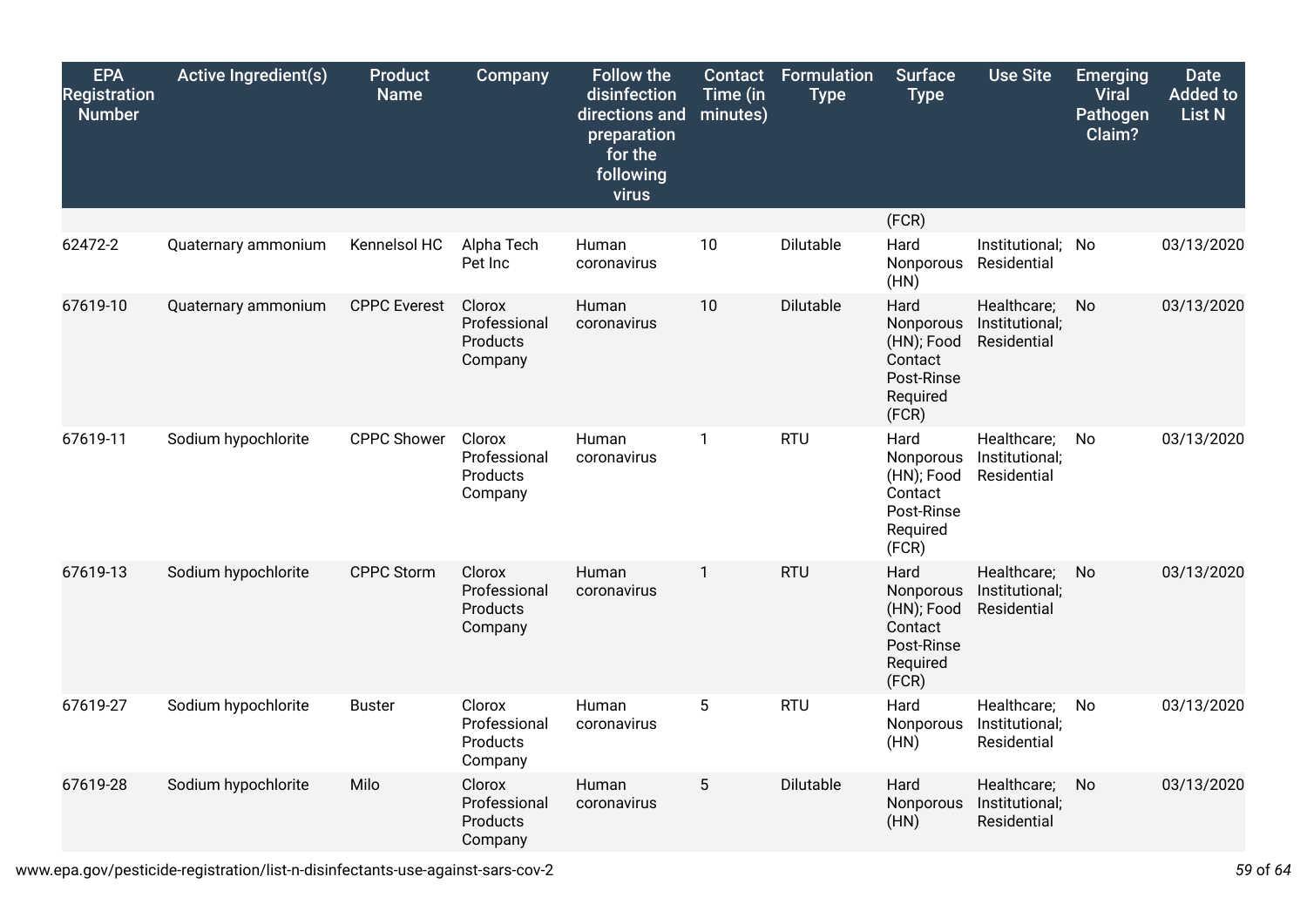| <b>EPA</b><br><b>Registration</b><br><b>Number</b> | <b>Active Ingredient(s)</b> | <b>Product</b><br><b>Name</b>                                     | Company                                       | <b>Follow the</b><br>disinfection<br>directions and<br>preparation<br>for the<br>following<br>virus | Contact<br>Time (in<br>minutes) | <b>Formulation</b><br><b>Type</b> | <b>Surface</b><br><b>Type</b>                                                 | <b>Use Site</b>                              | <b>Emerging</b><br><b>Viral</b><br><b>Pathogen</b><br>Claim? | <b>Date</b><br><b>Added to</b><br><b>List N</b> |
|----------------------------------------------------|-----------------------------|-------------------------------------------------------------------|-----------------------------------------------|-----------------------------------------------------------------------------------------------------|---------------------------------|-----------------------------------|-------------------------------------------------------------------------------|----------------------------------------------|--------------------------------------------------------------|-------------------------------------------------|
| 67619-8                                            | Sodium hypochlorite         | <b>CPPC Ultra</b><br>Bleach <sub>2</sub>                          | Clorox<br>Professional<br>Products<br>Company | Human<br>coronavirus                                                                                | 5                               | Dilutable                         | Hard<br>Nonporous<br>(HN)                                                     | Healthcare;<br>Institutional;<br>Residential | No                                                           | 03/13/2020                                      |
| 6836-381                                           | Quaternary ammonium         | Lonzagard<br><b>R-82G</b>                                         | Lonza LLC                                     | Human<br>coronavirus                                                                                | $\mathbf{1}$                    | Dilutable                         | Hard<br>Nonporous<br>(HN)                                                     | Healthcare;<br>Institutional;<br>Residential | No                                                           | 03/13/2020                                      |
| 6836-382                                           | Quaternary ammonium         | Nugen Low<br><b>Streak</b><br>Disinfectant<br>Wipes               | Lonza LLC                                     | Human<br>coronavirus                                                                                | 4                               | Wipe                              | Hard<br>Nonporous<br>(HN)                                                     | Healthcare;<br>Institutional;<br>Residential | No                                                           | 03/13/2020                                      |
| 70590-2                                            | Sodium hypochlorite         | <b>Bleach-rite</b><br>Disinfecting<br>Spray With<br><b>Bleach</b> | Current<br>Technologies<br>Inc                | Human<br>coronavirus                                                                                | $\mathbf{1}$                    | <b>RTU</b>                        | Hard<br>Nonporous<br>(HN)                                                     | Healthcare;<br>Institutional                 | No                                                           | 03/13/2020                                      |
| 70627-15                                           | Quaternary ammonium         | Warrior                                                           | Diversey Inc                                  | Human<br>coronavirus                                                                                | 10                              | Dilutable                         | Hard<br>Nonporous<br>(HN); Food<br>Contact<br>Post-Rinse<br>Required<br>(FCR) | Healthcare;<br>Institutional                 | No                                                           | 03/13/2020                                      |
| 70627-2                                            | Quaternary ammonium         | Disinfectant<br>D.C. 100                                          | Diversey Inc                                  | Human<br>coronavirus                                                                                | $\overline{2}$                  | <b>RTU</b>                        | Hard<br>Nonporous<br>(HN); Food<br>Contact<br>Post-Rinse<br>Required<br>(FCR) | Healthcare;<br>Institutional                 | No                                                           | 03/13/2020                                      |
| 70627-23                                           | Quaternary ammonium         | Virex <sup>™</sup> II/ 64                                         | Diversey Inc                                  | Human<br>coronavirus                                                                                | 10                              | Dilutable                         | Hard<br>Nonporous<br>(HN); Food<br>Contact                                    | Healthcare;<br>Institutional                 | No                                                           | 03/13/2020                                      |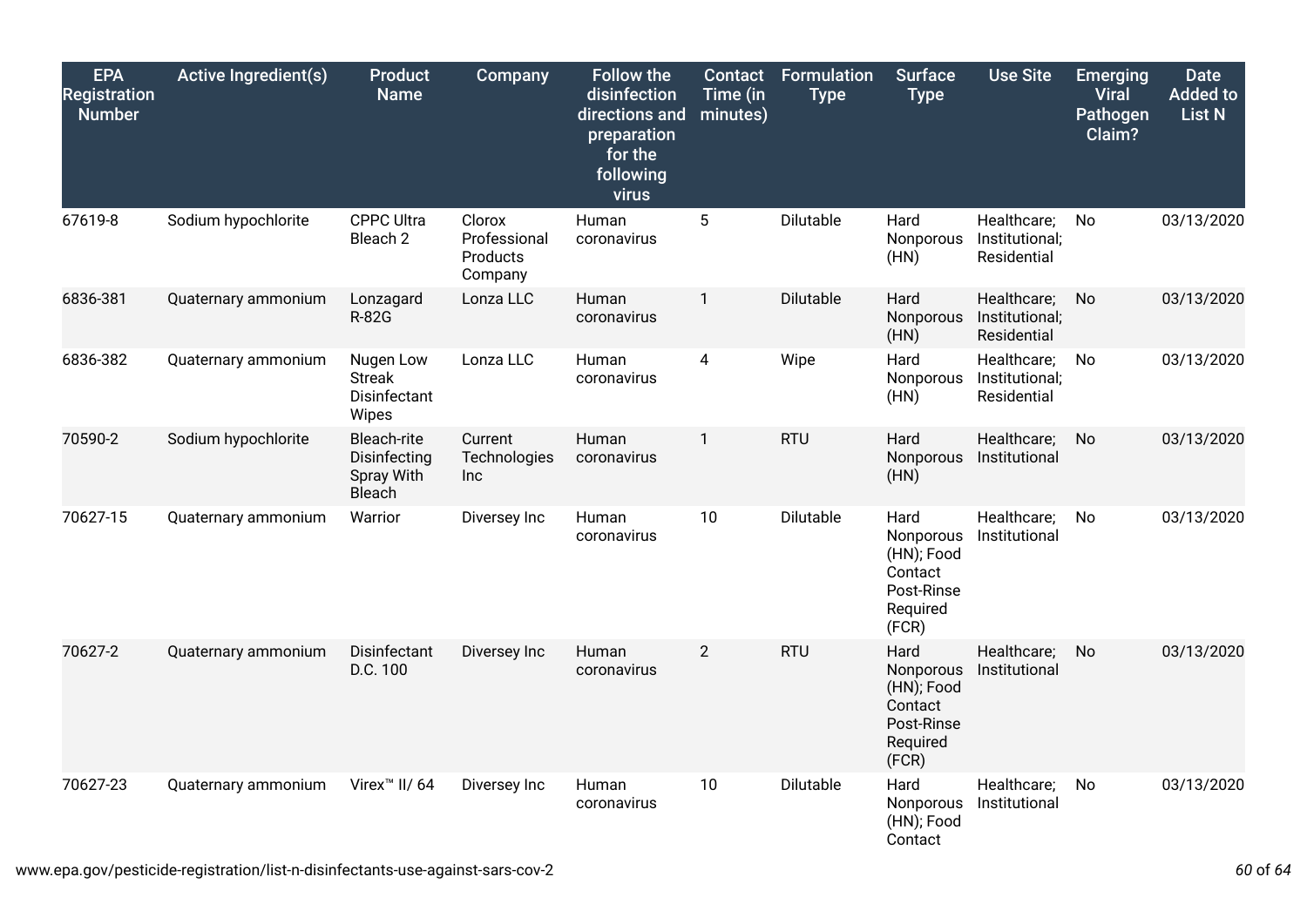| <b>EPA</b><br><b>Registration</b><br><b>Number</b> | <b>Active Ingredient(s)</b> | <b>Product</b><br><b>Name</b>            | Company                         | <b>Follow the</b><br>disinfection<br>directions and<br>preparation<br>for the<br>following<br>virus | <b>Contact</b><br>Time (in<br>minutes) | <b>Formulation</b><br><b>Type</b> | <b>Surface</b><br><b>Type</b>                                                 | <b>Use Site</b>                              | <b>Emerging</b><br><b>Viral</b><br>Pathogen<br>Claim? | <b>Date</b><br><b>Added</b> to<br>List N |
|----------------------------------------------------|-----------------------------|------------------------------------------|---------------------------------|-----------------------------------------------------------------------------------------------------|----------------------------------------|-----------------------------------|-------------------------------------------------------------------------------|----------------------------------------------|-------------------------------------------------------|------------------------------------------|
|                                                    |                             |                                          |                                 |                                                                                                     |                                        |                                   | Post-Rinse<br>Required<br>(FCR)                                               |                                              |                                                       |                                          |
| 70627-6                                            | Phenolic                    | Phenolic<br>Disinfectant<br>HG           | Diversey Inc                    | Human<br>coronavirus                                                                                | 10                                     | Dilutable                         | Hard<br>Nonporous<br>(HN); Food<br>Contact<br>Post-Rinse<br>Required<br>(FCR) | Healthcare;<br>Institutional                 | No                                                    | 03/13/2020                               |
| 70627-63                                           | Quaternary ammonium         | 512 Sanitizer                            | Diversey Inc                    | Human<br>coronavirus                                                                                | 10                                     | Dilutable                         | Hard<br>Nonporous<br>(HN)                                                     | Healthcare;<br>Institutional                 | No                                                    | 03/13/2020                               |
| 70627-78                                           | Hydrogen peroxide           | Suretouch                                | Diversey Inc                    | Human<br>coronavirus                                                                                | 5                                      | <b>RTU</b>                        | Hard<br>Nonporous<br>(HN)                                                     | Healthcare;<br>Institutional                 | No                                                    | 03/13/2020                               |
| 72977-5                                            | Silver ion; Citric acid     | Sdc3a                                    | ETI H2O Inc                     | Human<br>coronavirus                                                                                | $\mathbf{1}$                           | <b>RTU</b>                        | Hard<br>Nonporous<br>(HN)                                                     | Healthcare;<br>Institutional;<br>Residential | No                                                    | 03/13/2020                               |
| 74559-6                                            | Hydrogen peroxide           | Oxy-res<br>(Concentrate)                 | Virox<br>Technologies<br>Inc    | Human<br>coronavirus                                                                                | 5                                      | Dilutable                         | Hard<br>Nonporous<br>(HN)                                                     | Healthcare;<br>Institutional;<br>Residential | No                                                    | 03/13/2020                               |
| 74559-8                                            | Hydrogen peroxide           | Accel 5 RTU                              | Virox<br>Technologies<br>Inc    | Human<br>coronavirus                                                                                | $5\phantom{.0}$                        | <b>RTU</b>                        | Hard<br>Nonporous<br>(HN)                                                     | Healthcare;<br>Institutional;<br>Residential | No                                                    | 03/13/2020                               |
| 777-136                                            | Ethanol (Ethyl alcohol)     | Lysol <sup>®</sup> Neutra<br>Air® 2 in 1 | Reckitt<br><b>Benckiser LLC</b> | Human<br>coronavirus                                                                                | 0.5(30)<br>seconds)                    | <b>RTU</b>                        | Hard<br>Nonporous<br>(HN); Food<br>Contact<br>Post-Rinse<br>Required<br>(FCR) | Healthcare;<br>Institutional;<br>Residential | No                                                    | 03/13/2020                               |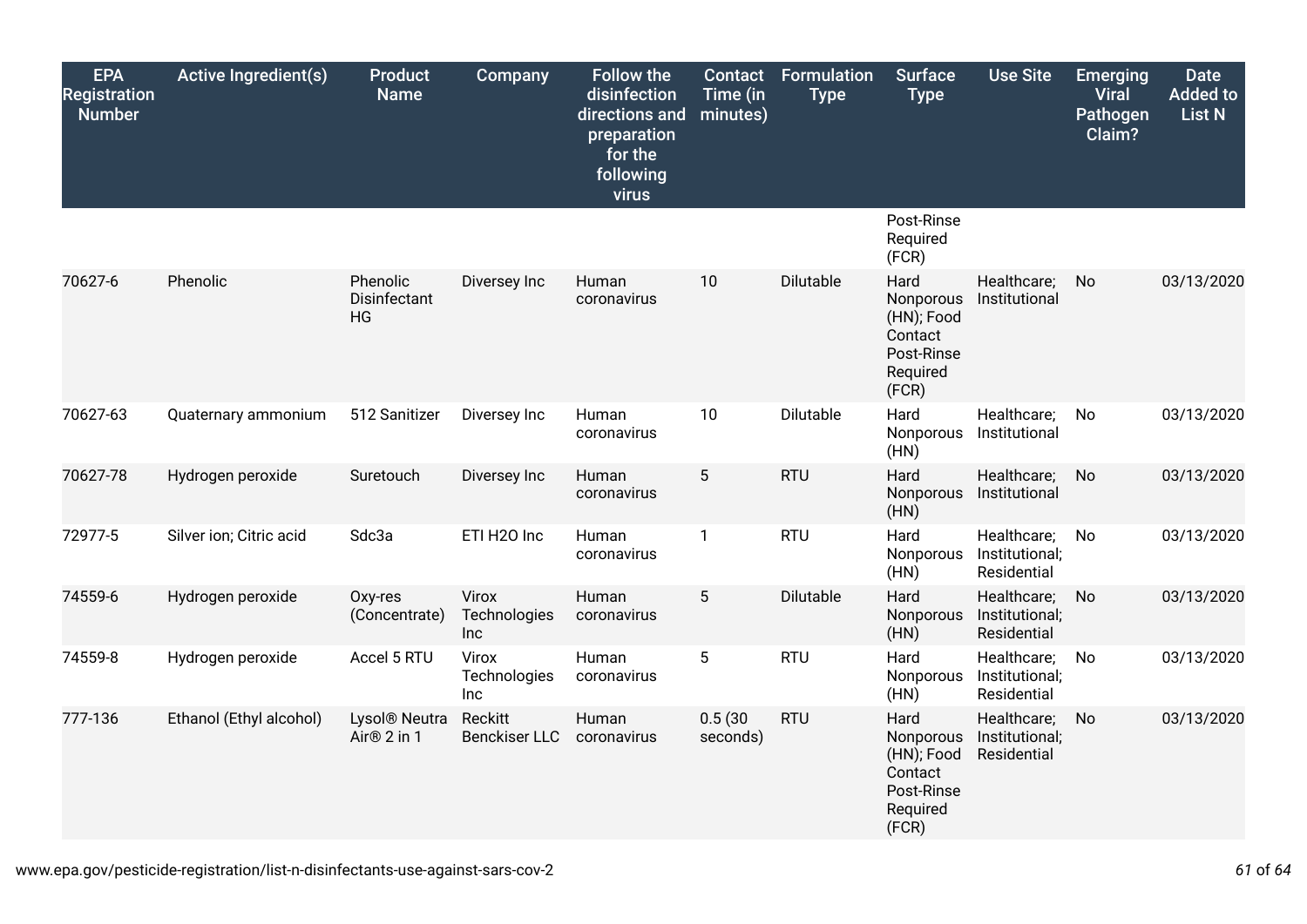| <b>EPA</b><br><b>Registration</b><br><b>Number</b> | <b>Active Ingredient(s)</b>                                 | <b>Product</b><br><b>Name</b>                                      | <b>Company</b>                                   | <b>Follow the</b><br>disinfection<br>directions and<br>preparation<br>for the<br>following<br>virus | Contact<br>Time (in<br>minutes)       | <b>Formulation</b><br><b>Type</b> | <b>Surface</b><br><b>Type</b>                                                 | <b>Use Site</b>                              | <b>Emerging</b><br><b>Viral</b><br>Pathogen<br>Claim? | <b>Date</b><br><b>Added to</b><br><b>List N</b> |
|----------------------------------------------------|-------------------------------------------------------------|--------------------------------------------------------------------|--------------------------------------------------|-----------------------------------------------------------------------------------------------------|---------------------------------------|-----------------------------------|-------------------------------------------------------------------------------|----------------------------------------------|-------------------------------------------------------|-------------------------------------------------|
| 74986-5                                            | Sodium chlorite                                             | Selectrocide<br>5g                                                 | Selective<br>Micro<br>Technologies<br><b>LLC</b> | Human<br>coronavirus                                                                                | 10                                    | Solid                             | Hard<br>Nonporous<br>(HN)                                                     | Healthcare;<br>Institutional                 | No                                                    | 03/13/2020                                      |
| 777-130                                            | Quaternary ammonium                                         | Caterpillar                                                        | Reckitt<br><b>Benckiser LLC</b>                  | Human<br>coronavirus                                                                                | 2.5(2)<br>minutes<br>& 30<br>seconds) | Wipe                              | Hard<br>Nonporous<br>(HN)                                                     | Healthcare;<br>Institutional;<br>Residential | No                                                    | 03/13/2020                                      |
| 8383-14                                            | Hydrogen peroxide;<br>Peroxyacetic acid<br>(Peracetic acid) | PeridoxRTU™<br>(Brand) One-<br>step<br>Germicidal<br>Wipes         | Contec Inc                                       | Human<br>coronavirus                                                                                | 0.5(30)<br>seconds)                   | Wipe                              | Hard<br>Nonporous<br>(HN)                                                     | Healthcare;<br>Institutional                 | No                                                    | 03/13/2020                                      |
| 777-66                                             | Quaternary ammonium                                         | Lysol <sup>®</sup> Brand<br>All Purpose<br>Cleaner                 | Reckitt<br><b>Benckiser LLC</b>                  | Human<br>coronavirus                                                                                | $\overline{2}$                        | <b>RTU</b>                        | Hard<br>Nonporous<br>(HN)                                                     | Healthcare;<br>Institutional;<br>Residential | No                                                    | 03/13/2020                                      |
| 777-82                                             | Quaternary ammonium                                         | Lysol <sup>®</sup> Brand<br>Deodorizing<br>Disinfectant<br>Cleaner | Reckitt<br><b>Benckiser LLC</b>                  | Human<br>coronavirus                                                                                | 10                                    | Dilutable                         | Hard<br>Nonporous<br>(HN)                                                     | Institutional;<br>Residential                | No                                                    | 03/13/2020                                      |
| 777-91                                             | Quaternary ammonium                                         | Lysol®<br>Kitchen Pro<br>Antibacterial<br>Cleaner                  | Reckitt<br><b>Benckiser LLC</b>                  | Human<br>coronavirus                                                                                | $\overline{2}$                        | <b>RTU</b>                        | Hard<br>Nonporous<br>(HN); Food<br>Contact<br>Post-Rinse<br>Required<br>(FCR) | Healthcare;<br>Institutional;<br>Residential | No                                                    | 03/13/2020                                      |
| 8383-7                                             | Phenolic                                                    | Sporicidin<br>(Brand)<br>Disinfectant<br><b>Towelettes</b>         | Contec Inc                                       | Human<br>coronavirus                                                                                | 5                                     | Wipe                              | Hard<br>Nonporous<br>(HN)                                                     | Healthcare;<br>Institutional;<br>Residential | No                                                    | 03/13/2020                                      |
| 85343-1                                            | Quaternary ammonium                                         | Teccare<br>Control                                                 | <b>Talley</b><br>Environmental                   | Human<br>coronavirus                                                                                | 10                                    | Dilutable                         | Hard<br><b>Nonporous</b>                                                      | Healthcare;<br>Institutional;                | No                                                    | 03/13/2020                                      |

www.epa.gov/pesticide-registration/list-n-disinfectants-use-against-sars-cov-2 *62* of *64*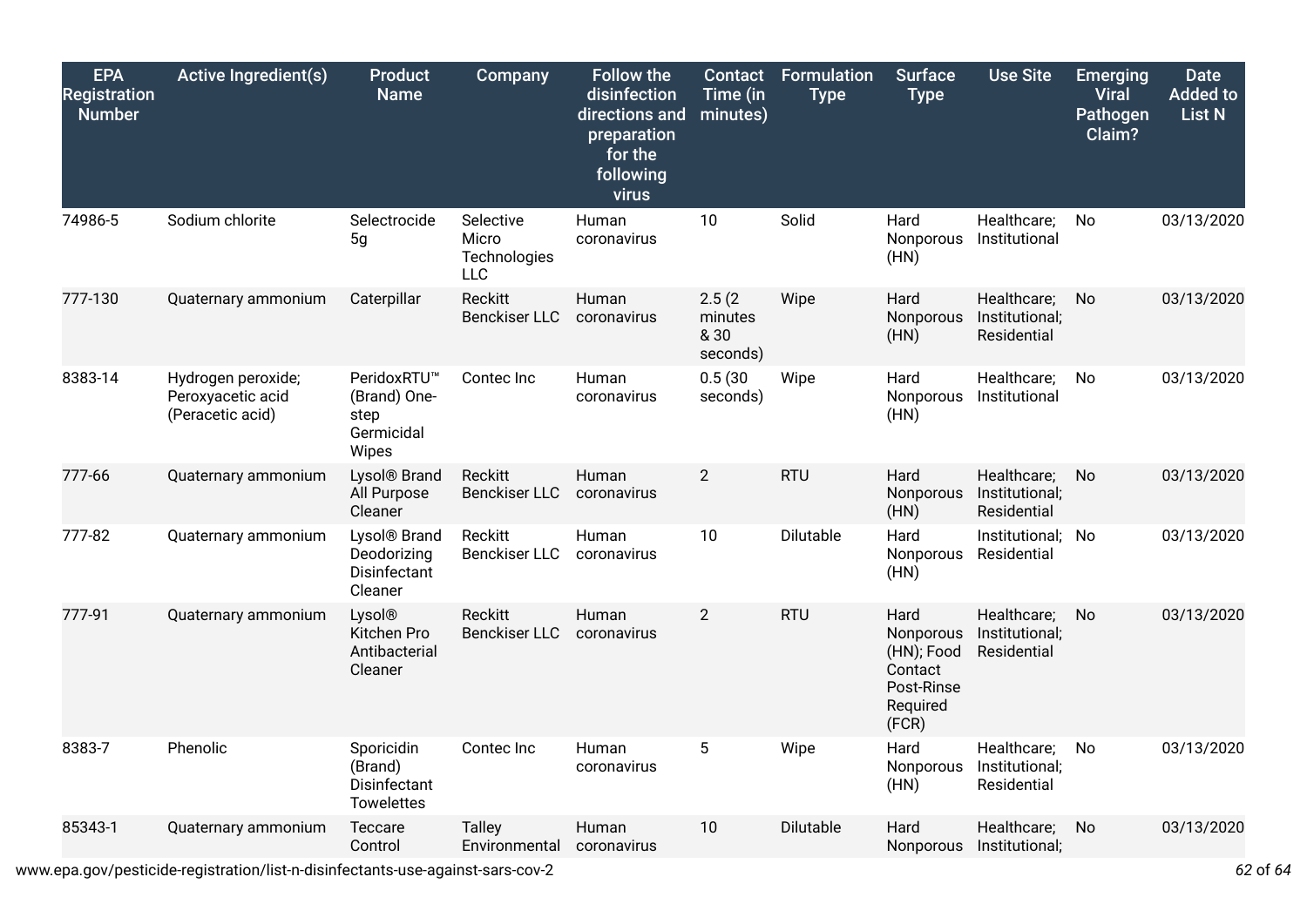| <b>EPA</b><br><b>Registration</b><br><b>Number</b> | <b>Active Ingredient(s)</b>                                       | <b>Product</b><br><b>Name</b>                   | Company                                             | <b>Follow the</b><br>disinfection<br>directions and<br>preparation<br>for the<br>following<br>virus | Contact<br>Time (in<br>minutes) | <b>Formulation</b><br><b>Type</b> | <b>Surface</b><br><b>Type</b>                                           | <b>Use Site</b>                              | <b>Emerging</b><br><b>Viral</b><br>Pathogen<br>Claim? | <b>Date</b><br><b>Added to</b><br><b>List N</b> |
|----------------------------------------------------|-------------------------------------------------------------------|-------------------------------------------------|-----------------------------------------------------|-----------------------------------------------------------------------------------------------------|---------------------------------|-----------------------------------|-------------------------------------------------------------------------|----------------------------------------------|-------------------------------------------------------|-------------------------------------------------|
|                                                    |                                                                   |                                                 | <b>Care Limited</b>                                 |                                                                                                     |                                 |                                   | (HN)                                                                    | Residential                                  |                                                       |                                                 |
| 88494-1                                            | Quaternary ammonium;<br>Ethanol (Ethyl alcohol)                   | Wedge<br>Disinfectant                           | North<br>American<br>Infection<br>Control LTD       | Human<br>coronavirus                                                                                | 1                               | Dilutable                         | Hard<br>Nonporous<br>(HN)                                               | Healthcare;<br>Institutional;<br>Residential | No                                                    | 03/13/2020                                      |
| 89896-2                                            | Hypochlorous acid                                                 | Cleansmart                                      | Simple<br>Science<br>Limited                        | Human<br>coronavirus                                                                                | 10                              | <b>RTU</b>                        | Hard<br>Nonporous<br>(HN); Food<br><b>Contact No</b><br>Rinse<br>(FCNR) | Healthcare;<br>Institutional;<br>Residential | No                                                    | 03/13/2020                                      |
| 89900-1                                            | Hydrogen peroxide                                                 | Nathan 2                                        | S.C. Johnson<br>Professional                        | Human<br>coronavirus                                                                                | 5                               | <b>RTU</b>                        | Hard<br>Nonporous<br>(HN)                                               | Healthcare;<br>Institutional;<br>Residential | No                                                    | 03/13/2020                                      |
| 90287-1                                            | Quaternary ammonium                                               | Maquat 25.6-<br><b>PDX</b>                      | VI-JON Inc                                          | Human<br>coronavirus                                                                                | 10                              | Dilutable                         | Hard<br>Nonporous<br>(HN)                                               | Healthcare;<br>Institutional;<br>Residential | No.                                                   | 03/13/2020                                      |
| 9402-14                                            | Hydrogen peroxide;<br>Ammonium carbonate;<br>Ammonium bicarbonate | <b>Hitman Spray</b>                             | Kimberly-Clark<br><b>Global Sales</b><br><b>LLC</b> | Human<br>coronavirus                                                                                | 5                               | <b>RTU</b>                        | Hard<br>Nonporous<br>(HN)                                               | Institutional; No<br>Residential             |                                                       | 03/13/2020                                      |
| 9402-15                                            | Hydrogen peroxide;<br>Ammonium carbonate;<br>Ammonium bicarbonate | <b>Victor Spray</b>                             | Kimberly-Clark<br><b>Global Sales</b><br><b>LLC</b> | Human<br>coronavirus                                                                                | 5                               | Pressurized<br>liquid             | Hard<br>Nonporous<br>(HN)                                               | Healthcare;<br>Institutional;<br>Residential | No                                                    | 03/13/2020                                      |
| 9402-17                                            | Hydrogen peroxide;<br>Ammonium carbonate;<br>Ammonium bicarbonate | <b>Hitman Wipe</b>                              | Kimberly-Clark<br><b>Global Sales</b><br><b>LLC</b> | Human<br>coronavirus                                                                                | 6                               | Wipe                              | Hard<br>Nonporous<br>(HN)                                               | Institutional; No<br>Residential             |                                                       | 03/13/2020                                      |
| 9480-5                                             | Quaternary ammonium                                               | Sani-cloth<br>Germicidal<br>Disposable<br>Cloth | Professional<br>Disposables<br>International<br>Inc | Human<br>coronavirus                                                                                | 3                               | Wipe                              | Hard<br>Nonporous<br>(HN); Food<br>Contact<br>Post-Rinse<br>Required    | Healthcare;<br>Institutional;<br>Residential | No                                                    | 03/13/2020                                      |